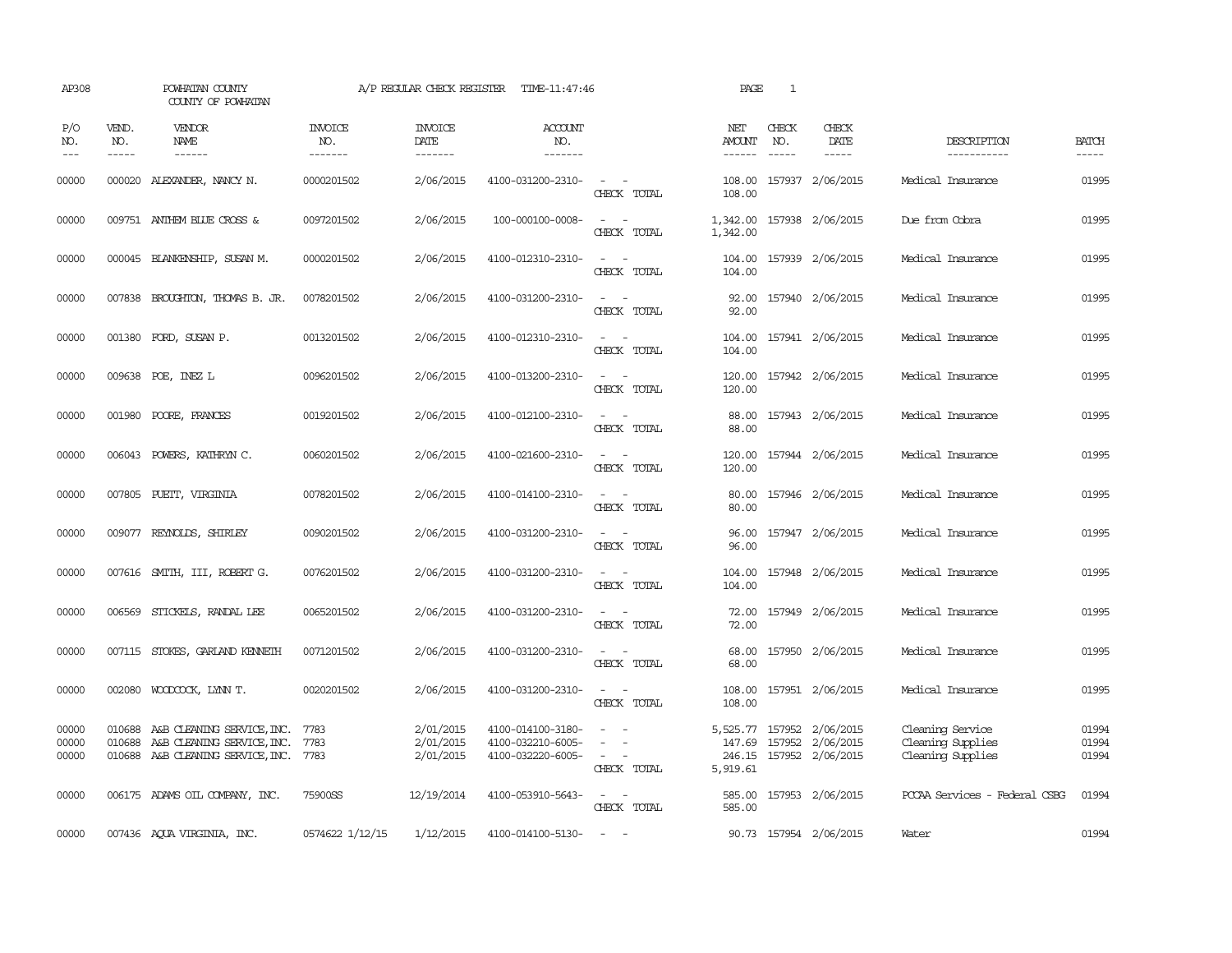| AP308          |              | POWHATAN COUNTY<br>COUNTY OF POWHATAN                    |                                    | A/P REGULAR CHECK REGISTER | TIME-11:47:46                          |                                    | PAGE          | 2            |                                     |                          |                |
|----------------|--------------|----------------------------------------------------------|------------------------------------|----------------------------|----------------------------------------|------------------------------------|---------------|--------------|-------------------------------------|--------------------------|----------------|
| P/O<br>NO.     | VEND.<br>NO. | <b>VENDOR</b><br>NAME                                    | <b>INVOICE</b><br>NO.              | <b>INVOICE</b><br>DATE     | <b>ACCOUNT</b><br>NO.                  |                                    | NET<br>AMOUNT | CHECK<br>NO. | CHECK<br>DATE                       | DESCRIPTION              | <b>BATCH</b>   |
| $---$          | $- - - - -$  | $- - - - - -$                                            | -------                            | -------                    | -------                                |                                    | $- - - - - -$ | $- - - - -$  | $- - - - -$                         | -----------              | $- - - - -$    |
| 00000<br>00000 |              | 007436 AQUA VIRGINIA, INC.<br>007436 AQUA VIRGINIA, INC. | 0575072 1/12/15<br>0620830 1/12/15 | 1/12/2015<br>1/12/2015     | 4100-014100-5130-<br>4100-014100-5130- | $\sim$<br>$\overline{\phantom{a}}$ | 115.45        | 157954       | 77.31 157954 2/06/2015<br>2/06/2015 | Water<br>Water           | 01994<br>01994 |
| 00000          |              | 007436 AQUA VIRGINIA, INC.                               | 0620830 1/12/15                    | 1/12/2015                  | 4100-031200-5130-                      |                                    | 115.45        | 157954       | 2/06/2015                           | Water                    | 01994          |
| 00000          |              | 007436 AOUA VIRGINIA, INC.                               | 0621730 1/12/15                    | 1/12/2015                  | 4100-014100-5130-                      | $\sim$<br>$\overline{\phantom{a}}$ |               |              | 163.80 157954 2/06/2015             | Water                    | 01994          |
| 00000          |              | 007436 AQUA VIRGINIA, INC.                               | 0621781 1/12/15                    | 1/12/2015                  | 4100-014100-5130-                      | $\hspace{0.1mm}-\hspace{0.1mm}$    |               |              | 20.78 157954 2/06/2015              | Water                    | 01994          |
| 00000          |              | 007436 AQUA VIRGINIA, INC.                               | 0621880 1/12/15                    | 1/12/2015                  | 4100-014100-5130-                      | $\overline{\phantom{a}}$           |               |              | 16.33 157954 2/06/2015              | Water                    | 01994          |
| 00000          |              | 007436 AQUA VIRGINIA, INC.                               | 1100656 1/12/15                    | 1/12/2015                  | 4100-014600-5130-                      | $\overline{\phantom{a}}$           |               |              | 106.29 157954 2/06/2015             | Water                    | 01994          |
| 00000          |              | 007436 AQUA VIRGINIA, INC.                               | 1100657 1/12/15                    | 1/12/2015                  | 4100-014100-5130-                      | $\sim$                             |               |              | 111.08 157954 2/06/2015             | Water                    | 01994          |
| 00000          |              | 007436 AQUA VIRGINIA, INC.                               | 559913 JAN15                       | 1/12/2015                  | 4100-014100-5130-                      | $\overline{a}$                     |               |              | 19.83 157954 2/06/2015              | Water                    | 01994          |
| 00000          |              | 007436 AQUA VIRGINIA, INC.                               | 621132 JAN 15                      | 1/12/2015                  | 4100-014100-5130-                      | $\sim$<br>$\equiv$                 |               |              | 71.22 157954 2/06/2015              | Water                    | 01994          |
|                |              |                                                          |                                    |                            |                                        | CHECK TOTAL                        | 908.27        |              |                                     |                          |                |
| 00000          |              | 007941 BAKER & TAYLOR                                    | 5013435292                         | 12/29/2014                 | 4100-073100-6012-                      | $\sim$<br>$\sim$                   | 186.41 157955 |              | 2/06/2015                           | Books & Subscriptions    | 01992          |
| 00000          |              | 007941 BAKER & TAYLOR                                    | 5013470343                         | 1/23/2015                  | 4100-073100-6012-                      | $\overline{\phantom{a}}$<br>$\sim$ |               | 59.85 157955 | 2/06/2015                           | Books & Subscriptions    | 01992          |
| 00000          | 007941       | BAKER & TAYLOR                                           | K35880840                          | 1/29/2015                  | 4100-073100-6012-                      | $\overline{\phantom{a}}$           | 134.13 157955 |              | 2/06/2015                           | Books & Subscriptions    | 01994          |
| 00000          |              | 007941 BAKER & TAYLOR                                    | K781849CM                          | 1/22/2015                  | 4100-073100-6012-                      |                                    |               | 4.88-157955  | 2/06/2015                           | Books & Subscriptions    | 01994          |
| 00000          |              | 007941 BAKER & TAYLOR                                    | 5013477525                         | 1/29/2015                  | 4100-073100-6012-                      | $\sim$                             |               |              | 309.03 157955 2/06/2015             | Books & Subscriptions    | 01994          |
|                |              |                                                          |                                    |                            |                                        | CHECK TOTAL                        | 684.54        |              |                                     |                          |                |
| 00000          |              | 008793 BENEFITS SOLUTIONS, INC.                          | 21049                              | 2/01/2015                  | 4100-012220-2311-                      |                                    | 62.40         |              | 157956 2/06/2015                    | Cobra Fees               | 01992          |
|                |              |                                                          |                                    |                            |                                        | CHECK TOTAL                        | 62.40         |              |                                     |                          |                |
|                |              |                                                          |                                    |                            |                                        |                                    |               |              |                                     |                          |                |
| 00000          |              | 008333 BEST UNIFORMS, INC.                               | 360198                             | 1/12/2015                  | 4100-031200-6011-                      | $\overline{\phantom{a}}$           |               |              | 77.15 157957 2/06/2015              | Uniforms                 | 01994          |
|                |              |                                                          |                                    |                            |                                        | CHECK TOTAL                        | 77.15         |              |                                     |                          |                |
| 00000          | 006655       | BLOSSMAN GAS COMPANIES,                                  | 503794                             | 1/20/2015                  | 4100-073100-5120-                      |                                    | 67.81         |              | 157958 2/06/2015                    | Fuel                     | 01992          |
| 00000          |              | 006655 BLOSSMAN GAS COMPANIES,                           | 503902                             | 1/28/2015                  | 4100-014100-5120-                      | $\sim$<br>$\overline{\phantom{a}}$ |               |              | 447.77 157958 2/06/2015             | Fuel                     | 01994          |
|                |              |                                                          |                                    |                            |                                        | CHECK TOTAL                        | 515.58        |              |                                     |                          |                |
|                |              |                                                          |                                    |                            |                                        |                                    |               |              |                                     |                          |                |
| 00000          |              | 009111 BLUE PRINTING SERVICES OF 122246                  |                                    | 1/19/2015                  | 4100-014400-5840-                      | $\sim$<br>$\sim$                   |               |              | 37.00 157959 2/06/2015              | Miscellaneous            | 01992          |
|                |              |                                                          |                                    |                            |                                        | CHECK TOTAL                        | 37.00         |              |                                     |                          |                |
| 00000          |              | 008686 C.W. WILLIAMS & CO., INC. 580142                  |                                    | 1/19/2015                  | 4100-032200-6009-                      | $\sim$<br>$\sim$                   |               |              | 626.84 157960 2/06/2015             | Auto Repairs and Parts   | 01992          |
|                |              |                                                          |                                    |                            |                                        | CHECK TOTAL                        | 626.84        |              |                                     |                          |                |
|                |              |                                                          |                                    |                            |                                        |                                    |               |              |                                     |                          |                |
| 00000          | 009637       | CATERPILLAR FINANCIAL                                    | 16166865                           | 1/21/2015                  | 4100-014300-8110-                      | $\sim$<br>$\overline{\phantom{a}}$ | 1,064.01      |              | 157961 2/06/2015                    | Capital Lease - Backhoe  | 01992          |
| 00000          |              | 009637 CATERPILLAR FINANCIAL                             | 16166865                           | 1/21/2015                  | 4100-014300-8112-                      | $\sim$<br>$\overline{\phantom{a}}$ | 32.89         |              | 157961 2/06/2015                    | Capital Lease - Interest | 01992          |
|                |              |                                                          |                                    |                            |                                        | CHECK TOTAL                        | 1,096.90      |              |                                     |                          |                |
| 00000          | 000540       | CENTRAL VIRGINIA WASTE                                   | 19904                              | 1/05/2015                  | 4100-014600-3185-                      | $\overline{\phantom{a}}$           | 288.37        | 157962       | 2/06/2015                           | Trash Removal            | 01992          |
| 00000          | 000540       | CENTRAL VIRGINIA WASTE                                   | 19904                              | 1/05/2015                  | 4100-014100-3185-                      |                                    | 192.25        | 157962       | 2/06/2015                           | Trash Removal            | 01992          |
| 00000          | 000540       | CENTRAL VIRGINIA WASTE                                   | 19904                              | 1/05/2015                  | 4100-035100-3185-                      |                                    |               | 16.02 157962 | 2/06/2015                           | Trash Removal            | 01992          |
| 00000          | 000540       | CENTRAL VIRGINIA WASTE                                   | 19904                              | 1/05/2015                  | 4100-073100-3185-                      | $\sim$                             |               | 32.04 157962 | 2/06/2015                           | Trash Removal            | 01992          |
| 00000          | 000540       | CENTRAL VIRGINIA WASTE                                   | 19904                              | 1/05/2015                  | 4100-032210-3185-                      | $\overline{\phantom{a}}$           | 7.40          | 157962       | 2/06/2015                           | Trash Removal            | 01992          |
| 00000          |              | 000540 CENTRAL VIRGINIA WASTE                            | 19904                              | 1/05/2015                  | 4100-032220-3185-                      | $\sim$<br>- 14                     |               |              | 16.02 157962 2/06/2015              | Trash Removal            | 01992          |
|                |              |                                                          |                                    |                            |                                        | CHECK TOTAL                        | 552.10        |              |                                     |                          |                |
| 00000          | 006965       | CINIAS CORPORATION                                       | 143497367                          | 1/28/2015                  | 4100-014300-6011-                      |                                    |               |              | 107.25 157963 2/06/2015             | Uniforms                 | 01994          |
| 00000          | 006965       | CINIAS CORPORATION                                       | 143497367                          | 1/28/2015                  | 4100-014100-6011-                      | $\overline{\phantom{a}}$           |               |              | 147.64 157963 2/06/2015             | Uniforms                 | 01994          |
|                |              |                                                          |                                    |                            |                                        | CHECK TOTAL                        | 254.89        |              |                                     |                          |                |
|                |              |                                                          |                                    |                            |                                        |                                    |               |              |                                     |                          |                |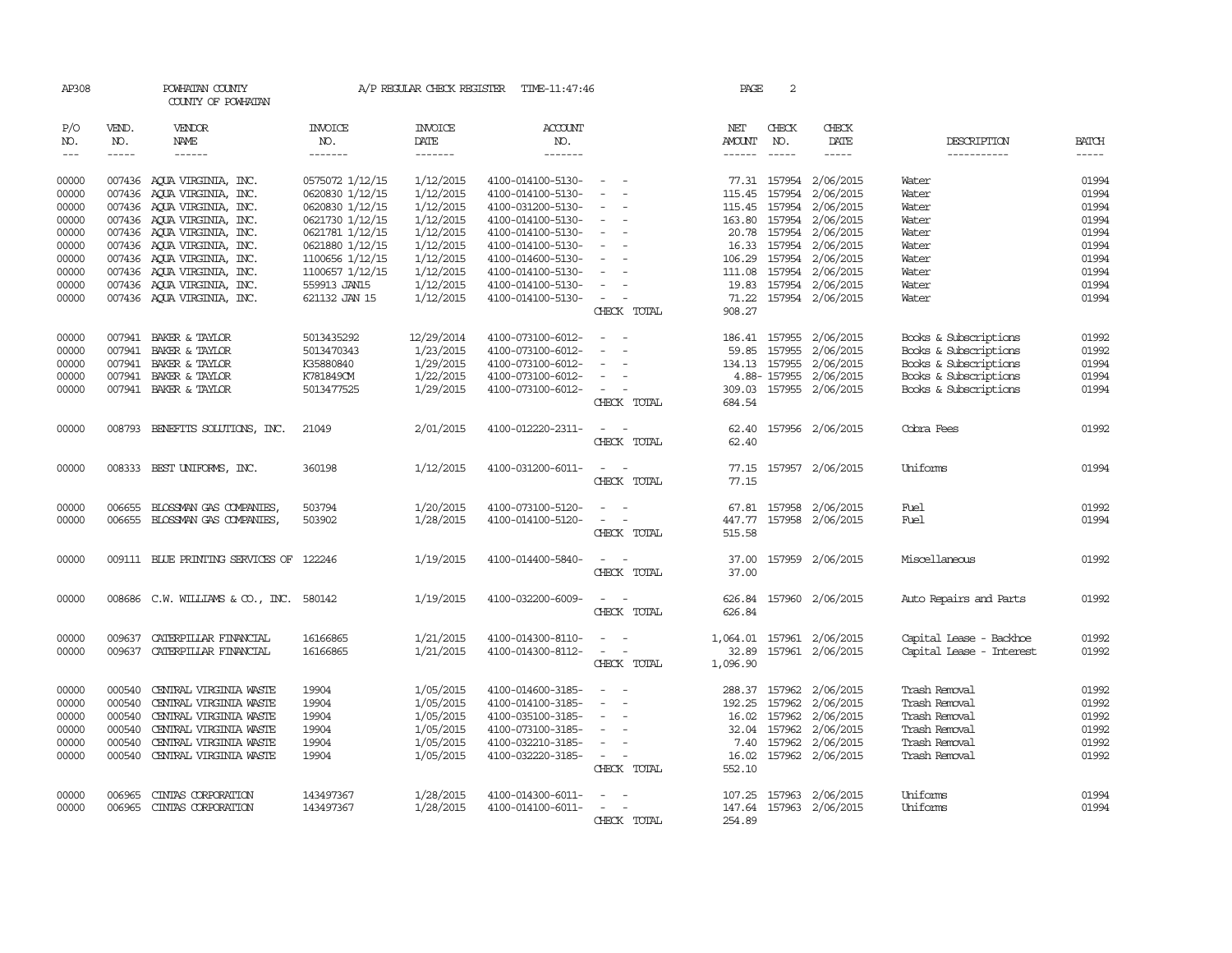| AP308                   |                             | POWHATAN COUNTY<br>COUNTY OF POWHATAN                                                             |                                        | A/P REGULAR CHECK REGISTER           | TIME-11:47:46                                               |                                                                                                                                                                                                                                             | PAGE                                | 3                           |                                                          |                                                                   |                         |
|-------------------------|-----------------------------|---------------------------------------------------------------------------------------------------|----------------------------------------|--------------------------------------|-------------------------------------------------------------|---------------------------------------------------------------------------------------------------------------------------------------------------------------------------------------------------------------------------------------------|-------------------------------------|-----------------------------|----------------------------------------------------------|-------------------------------------------------------------------|-------------------------|
| P/O<br>NO.<br>$---$     | VEND.<br>NO.<br>$- - - - -$ | VENDOR<br>NAME                                                                                    | <b>INVOICE</b><br>NO.<br>-------       | <b>INVOICE</b><br>DATE<br>-------    | <b>ACCOUNT</b><br>NO.<br>-------                            |                                                                                                                                                                                                                                             | NET<br><b>AMOUNT</b><br>------      | CHECK<br>NO.<br>$- - - - -$ | CHECK<br>DATE<br>$- - - - -$                             | DESCRIPTION<br>-----------                                        | <b>BATCH</b><br>-----   |
| 00000                   |                             | 007294 CUMBERLAND FARM & AUTO                                                                     | 860397                                 | 1/07/2015                            | 4100-032200-6009-                                           | $\sim$<br>CHECK TOTAL                                                                                                                                                                                                                       | 29.68<br>29.68                      |                             | 157964 2/06/2015                                         | Auto Repairs and Parts                                            | 01992                   |
| 00000                   |                             | 006016 DAVIS MERCHANT EQUIPMENT                                                                   | 109405                                 | 1/19/2015                            | 4100-014500-3319-                                           | $\sim$ 10 $\sim$ 10 $\sim$<br>CHECK TOTAL                                                                                                                                                                                                   | 647.16<br>647.16                    |                             | 157965 2/06/2015                                         | Equipment Repairs and Maintena 01992                              |                         |
| 00000                   |                             | 010079 DEAL & LACHENEY P.C.                                                                       | 4608                                   | 2/02/2015                            | 4100-012210-3150-                                           | CHECK TOTAL                                                                                                                                                                                                                                 | 10,000.00                           |                             | 10,000.00 157966 2/06/2015                               | Contracted County Attomey                                         | 01992                   |
| 00000<br>00000<br>00000 | 006240<br>006240<br>006240  | DIAMOND SPRINGS WATER, INC 1231070110<br>DIAMOND SPRINGS WATER, INC<br>DIAMOND SPRINGS WATER, INC | 2621458<br>2621464                     | 12/31/2014<br>1/02/2015<br>1/02/2015 | 4100-014100-5130-<br>4100-014100-5130-<br>4100-014100-5130- | $\sim$<br>$\equiv$<br>$\overline{\phantom{a}}$<br>$\overline{\phantom{a}}$<br>CHECK TOTAL                                                                                                                                                   | 6.25<br>8.95<br>9.95<br>25.15       |                             | 157967 2/06/2015<br>157967 2/06/2015<br>157967 2/06/2015 | Water<br>Water<br>Water                                           | 01992<br>01992<br>01992 |
| 00000<br>00000          | 007288                      | DOMINION ENERGY<br>007288 DOMINION ENERGY                                                         | 104059<br>104208                       | 11/19/2014<br>1/02/2015              | 4100-014100-3308-<br>4100-014100-3320-                      | $\frac{1}{2} \left( \frac{1}{2} \right) \left( \frac{1}{2} \right) = \frac{1}{2} \left( \frac{1}{2} \right)$<br>$\frac{1}{2} \left( \frac{1}{2} \right) \left( \frac{1}{2} \right) = \frac{1}{2} \left( \frac{1}{2} \right)$<br>CHECK TOTAL | 3,182.49<br>4,939.74                |                             | 157968 2/06/2015<br>1,757.25 157968 2/06/2015            | HVAC Service and Repairs<br>Maintenance & Service Contract        | 01992<br>01992          |
| 00000                   |                             | 008750 DOMINION VIRGINIA POWER                                                                    | 3049800240                             | 1/05/2015                            | 4100-053910-5642-                                           | CHECK TOTAL                                                                                                                                                                                                                                 | 750.25<br>750.25                    |                             | 157969 2/06/2015                                         | PCCAA Services - TANF                                             | 01994                   |
| 00000                   |                             | 001910 DUNN GAS COMPANY                                                                           | 63182                                  | 1/07/2015                            | 4100-014100-5120-                                           | $\sim$<br>$\overline{\phantom{a}}$<br>CHECK TOTAL                                                                                                                                                                                           | 2,048.80<br>2,048.80                |                             | 157970 2/06/2015                                         | Fuel                                                              | 01994                   |
| 00000                   |                             | 007509 ECK SUPPLY CO.                                                                             | 13298107                               | 1/19/2015                            | 4100-014100-3310-                                           | $\overline{\phantom{a}}$<br>- -<br>CHECK TOTAL                                                                                                                                                                                              | 264.54<br>264.54                    |                             | 157971 2/06/2015                                         | Repairs & Maintenance                                             | 01994                   |
| 00000                   |                             | 007537 FERGUSON ENTERPRISES, INC 3226424                                                          |                                        | 1/09/2015                            | 4100-014100-3310-                                           | $\sim$ 100 $\sim$ 100 $\sim$<br>CHECK TOTAL                                                                                                                                                                                                 | 81.12                               |                             | 81.12 157972 2/06/2015                                   | Repairs & Maintenance                                             | 01992                   |
| 00000                   | 000690                      | FLATROCK TIRE & AUTO                                                                              | 10585                                  | 1/28/2015                            | 4100-031200-6009-                                           | $\overline{\phantom{a}}$<br>CHECK TOTAL                                                                                                                                                                                                     | 31.50<br>31.50                      |                             | 157973 2/06/2015                                         | Auto Parts/Repairs                                                | 01994                   |
| 00000<br>00000<br>00000 | 006013                      | GRAINGER<br>006013 GRAINGER<br>006013 GRAINGER                                                    | 9632970589<br>9633084307<br>9634469903 | 1/07/2015<br>1/07/2015<br>1/08/2015  | 4100-014500-6004-<br>4100-014100-3310-<br>4100-014100-6005- | $\sim$<br>$\overline{\phantom{a}}$<br>$\overline{\phantom{a}}$<br>CHECK TOTAL                                                                                                                                                               | 222.94<br>192.96<br>35.00<br>450.90 |                             | 157974 2/06/2015<br>157974 2/06/2015<br>157974 2/06/2015 | Tools and Equipment<br>Repairs & Maintenance<br>Cleaning Supplies | 01992<br>01992<br>01992 |
| 00000                   |                             | 010677 HEINTZEIMAN, MICHAEL                                                                       | FUEL TRANSPORT                         | 1/22/2015                            | 4100-031200-5550-                                           | $\overline{\phantom{a}}$<br>CHECK TOTAL                                                                                                                                                                                                     | 10.00<br>10.00                      |                             | 157975 2/06/2015                                         | Prisoner Extradition                                              | 01994                   |
| 00000                   |                             | 009471 HERITAGE BOOKS, INC.                                                                       | 142547                                 | 12/22/2014                           | 4100-073100-6012-                                           | $\frac{1}{2} \left( \frac{1}{2} \right) \left( \frac{1}{2} \right) \left( \frac{1}{2} \right) \left( \frac{1}{2} \right)$<br>CHECK TOTAL                                                                                                    | 69.50<br>69.50                      |                             | 157976 2/06/2015                                         | Books & Subscriptions                                             | 01994                   |
| 00000                   |                             | 008400 HEROES APPAREL, LLC                                                                        | 1590867                                | 1/27/2015                            | 4100-031200-6011-                                           | $\sim$<br>CHECK TOTAL                                                                                                                                                                                                                       | 140.00<br>140.00                    |                             | 157977 2/06/2015                                         | Uniforms                                                          | 01994                   |
| 00000                   |                             | 010287 HUTCHISON, BARBARA J.                                                                      | <b>SUPPLIES</b>                        | 1/29/2015                            | 4100-021600-6001-                                           | $ -$<br>CHECK TOTAL                                                                                                                                                                                                                         | 24.55<br>24.55                      |                             | 157978 2/06/2015                                         | Office Supplies                                                   | 01994                   |
| 00000                   |                             | 010487 IBM CORPORATION                                                                            | I7312EJ                                | 2/01/2015                            | 4100-012510-8211-                                           | $\sim$                                                                                                                                                                                                                                      |                                     |                             | 765.49 157979 2/06/2015                                  | AS400 Lease - Principal                                           | 01994                   |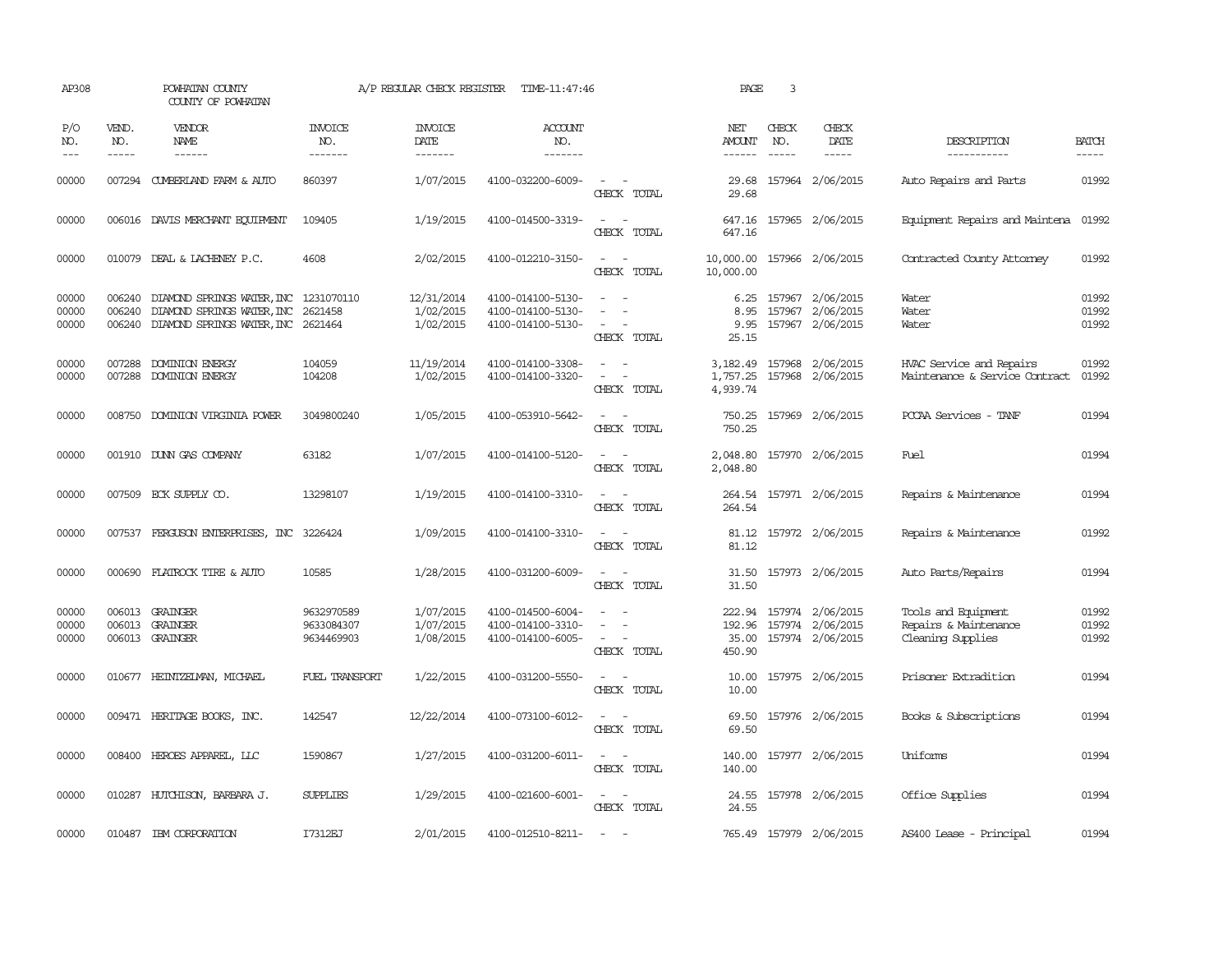| AP308                   |                               | POWHATAN COUNTY<br>COUNTY OF POWHATAN                                                           |                                                          | A/P REGULAR CHECK REGISTER          | TIME-11:47:46                                               |                                                                     | PAGE                                  | 4                             |                                                          |                                                                                              |                         |
|-------------------------|-------------------------------|-------------------------------------------------------------------------------------------------|----------------------------------------------------------|-------------------------------------|-------------------------------------------------------------|---------------------------------------------------------------------|---------------------------------------|-------------------------------|----------------------------------------------------------|----------------------------------------------------------------------------------------------|-------------------------|
| P/O<br>NO.<br>$---$     | VEND.<br>NO.<br>$\frac{1}{2}$ | VENDOR<br>NAME<br>$- - - - - -$                                                                 | INVOICE<br>NO.<br>-------                                | <b>INVOICE</b><br>DATE<br>-------   | <b>ACCOUNT</b><br>NO.<br>-------                            |                                                                     | NET<br><b>AMOUNT</b><br>$- - - - - -$ | CHECK<br>NO.<br>$\frac{1}{2}$ | CHECK<br>DATE<br>-----                                   | DESCRIPTION<br>-----------                                                                   | <b>BATCH</b><br>-----   |
| 00000                   | 010487                        | IBM CORPORATION                                                                                 | I7312EJ                                                  | 2/01/2015                           | 4100-012510-8212-                                           | $\sim$<br>$\overline{\phantom{a}}$<br>CHECK TOTAL                   | 89.08<br>854.57                       |                               | 157979 2/06/2015                                         | AS400 Lease - Interest                                                                       | 01994                   |
| 00000<br>00000<br>00000 | 000166                        | 000166 LUCK STONE CORP.<br>LUCK STONE CORP.<br>000166 LUCK STONE CORP.                          | 228559<br>229005<br>229120                               | 1/05/2015<br>1/08/2015<br>1/09/2015 | 4100-014500-3190-<br>4100-014500-3321-<br>4100-014500-3321- | $\sim$<br>$\sim$<br>CHECK TOTAL                                     | 46.04<br>41.60<br>88.96<br>176.60     | 157980                        | 157980 2/06/2015<br>2/06/2015<br>157980 2/06/2015        | Grounds Maintenance<br>Snow Removal<br>Snow Removal                                          | 01992<br>01992<br>01992 |
| 00000                   |                               | 001550 M & W PRINTERS, INC.                                                                     | 94083                                                    | 1/27/2015                           | 4100-012310-6001-                                           | CHECK TOTAL                                                         | 30.00<br>30.00                        |                               | 157981 2/06/2015                                         | Office Supplies                                                                              | 01992                   |
| 00000<br>00000<br>00000 |                               | 006146 MCCLELLAN, WENDY SUSAN<br>006146 MCCLELLAN, WENDY SUSAN<br>006146 MCCLELLAN, WENDY SUSAN | TRAVEL 1-22-15<br>TRAVEL 1-28-15<br><b>TRAVEL 1-9-15</b> | 1/22/2015<br>1/28/2015<br>1/09/2015 | 4100-031710-5510-<br>4100-031710-5510-<br>4100-031710-5510- | $\sim$<br>CHECK TOTAL                                               | 22.59<br>44.26<br>52.43<br>119.28     |                               | 157982 2/06/2015<br>157982 2/06/2015<br>157982 2/06/2015 | Travel/Mileage/Parking/Tolls<br>Travel/Mileage/Parking/Tolls<br>Travel/Mileage/Parking/Tolls | 01994<br>01994<br>01994 |
| 00000                   |                               | 010086 MEDPROUS                                                                                 | MC23740                                                  | 2/01/2015                           | 4100-032300-3310-                                           | $\overline{a}$<br>CHECK TOTAL                                       | 330.00<br>330.00                      |                               | 157983 2/06/2015                                         | Repairs & Maintenance                                                                        | 01992                   |
| 00000                   |                               | 006610 MO-JOHNS SANITATION                                                                      | 81606                                                    | 1/20/2015                           | 4100-014100-3311-                                           | $\overline{\phantom{a}}$<br>CHECK TOTAL                             | 110.00<br>110.00                      |                               | 157984 2/06/2015                                         | Planned Maintenance                                                                          | 01992                   |
| 00000<br>00000          |                               | 007297 NAFECO, INC.<br>007297 NAFECO, INC.                                                      | 767002<br>767027                                         | 1/19/2015<br>1/19/2015              | 4100-032200-6009-<br>4100-032200-3310-                      | $\sim$<br>$\overline{\phantom{a}}$<br>CHECK TOTAL                   | 571.50<br>21.26<br>592.76             |                               | 157985 2/06/2015<br>157985 2/06/2015                     | Auto Repairs and Parts<br>Equipment Repair                                                   | 01992<br>01992          |
| 00000<br>00000<br>00000 |                               | 007700 NOLAND COMPANY<br>007700 NOLAND COMPANY<br>007700 NOLAND COMPANY                         | 32753401<br>32806101<br>33009400                         | 1/07/2015<br>1/07/2015<br>1/07/2015 | 4100-014100-3310-<br>4100-014100-3310-<br>4100-014100-3310- | $\sim$<br>$\overline{\phantom{a}}$<br>$\sim$<br>CHECK TOTAL         | 213.12<br>161.70<br>207.24<br>582.06  | 157986<br>157986              | 157986 2/06/2015<br>2/06/2015<br>2/06/2015               | Repairs & Maintenance<br>Repairs & Maintenance<br>Repairs & Maintenance                      | 01992<br>01992<br>01992 |
| 00000<br>00000<br>00000 | 007412                        | 007412 OFFICE MAX - A BOISE CO.<br>OFFICE MAX - A BOISE CO.<br>007412 OFFICE MAX - A BOISE CO.  | 007025<br>367302<br>371014                               | 1/08/2015<br>1/27/2015<br>1/27/2015 | 4100-081500-6001-<br>4100-021600-6001-<br>4100-021600-6001- | $\overline{\phantom{a}}$<br>$\overline{\phantom{a}}$<br>CHECK TOTAL | 75.30<br>82.72<br>72.10<br>230.12     | 157987<br>157987              | 2/06/2015<br>2/06/2015<br>157987 2/06/2015               | Office Supplies<br>Office Supplies<br>Office Supplies                                        | 01992<br>01994<br>01994 |
| 00000                   |                               | 009281 OVER DRIVE, INC.                                                                         | 13690004012915                                           | 1/29/2015                           | 4100-073100-6012-                                           | CHECK TOTAL                                                         | 18.00<br>18.00                        |                               | 157988 2/06/2015                                         | Books & Subscriptions                                                                        | 01994                   |
| 00000                   |                               | 006832 POSTMASTER                                                                               | 01262015                                                 | 1/26/2015                           | 4100-021200-5210-                                           | CHECK TOTAL                                                         | 750.00<br>750.00                      |                               | 157989 2/06/2015                                         | Postage                                                                                      | 01992                   |
| 00000                   | 001250                        | POWHATAN AUTO & TRACTOR                                                                         | 335582                                                   | 1/21/2015                           | 4100-014500-3319-                                           | CHECK TOTAL                                                         | 18.99<br>18.99                        |                               | 157990 2/06/2015                                         | Equipment Repairs and Maintena                                                               | 01992                   |
| 00000<br>00000<br>00000 | 006914                        | 006914 POWHATAN AUTO REPAIR<br>POWHATAN AUTO REPAIR<br>006914 POWHATAN AUTO REPAIR              | 647<br>653<br>655<br>UNIT 115                            | 1/07/2015<br>1/30/2015<br>2/03/2015 | 4100-014100-6009-<br>4100-031200-6009-<br>4100-032300-6009- | $\sim$<br>CHECK TOTAL                                               | 109.56<br>16.00<br>208.45<br>334.01   | 157991                        | 157991 2/06/2015<br>2/06/2015<br>157991 2/06/2015        | Auto Parts & Repairs<br>Auto Parts/Repairs<br>Auto Parts/Repair                              | 01992<br>01994<br>01994 |
| 00000                   |                               | 008294 POWHATAN COUNTY PUBLIC                                                                   | 01212015                                                 | 1/21/2015                           | 4100-034100-6001-                                           | $\sim$                                                              |                                       |                               | .56 157992 2/06/2015                                     | Office Supplies                                                                              | 01992                   |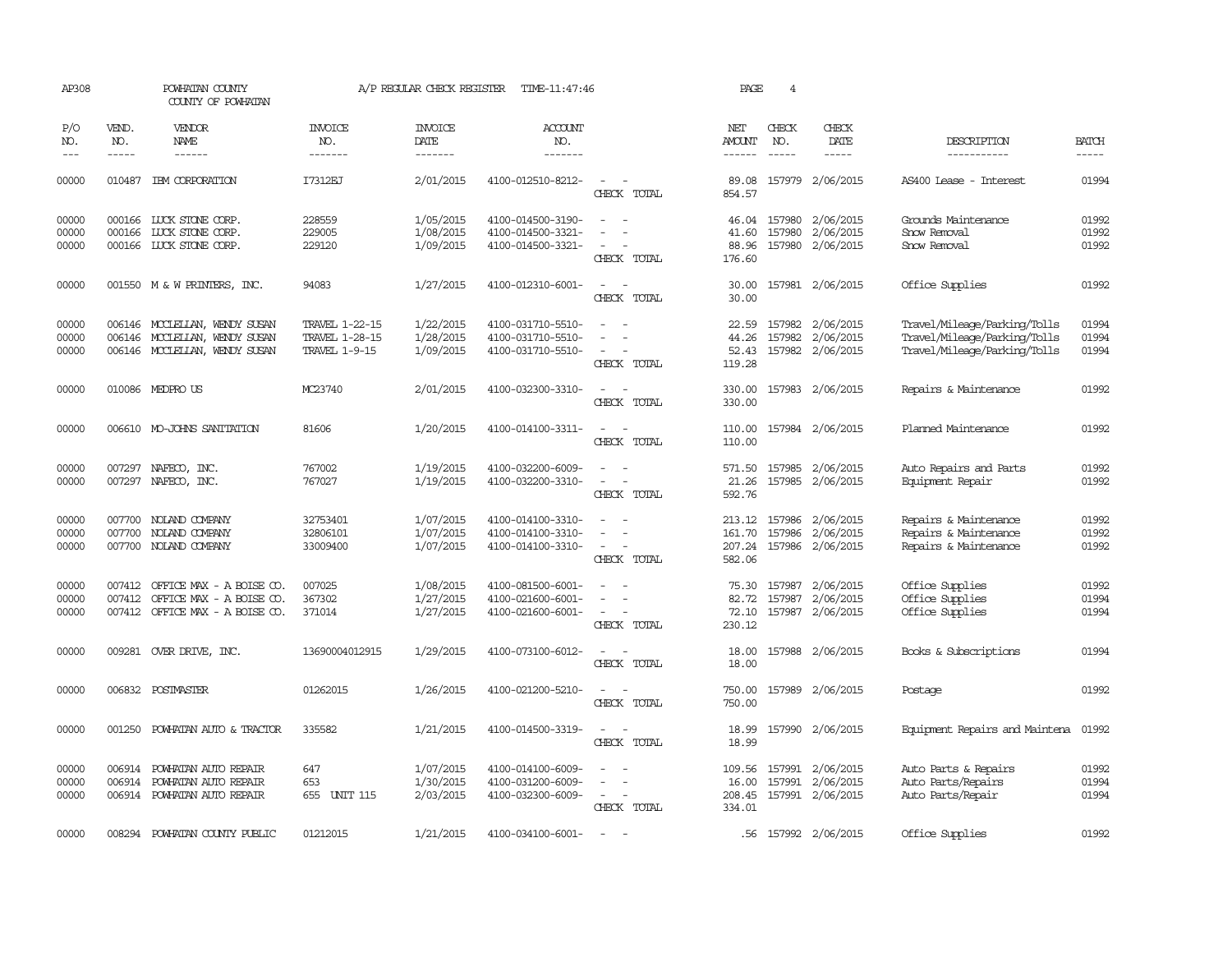| AP308               |                       | POWHATAN COUNTY<br>COUNTY OF POWHATAN            |                                  | A/P REGULAR CHECK REGISTER        | TIME-11:47:46             |                          | PAGE                                  | 5                           |                         |                                    |                       |
|---------------------|-----------------------|--------------------------------------------------|----------------------------------|-----------------------------------|---------------------------|--------------------------|---------------------------------------|-----------------------------|-------------------------|------------------------------------|-----------------------|
| P/O<br>NO.<br>$---$ | VEND.<br>NO.<br>----- | VENDOR<br>NAME<br>$- - - - - -$                  | <b>INVOICE</b><br>NO.<br>------- | <b>INVOICE</b><br>DATE<br>------- | ACCOUNT<br>NO.<br>------- |                          | NET<br><b>AMOUNT</b><br>$- - - - - -$ | CHECK<br>NO.<br>$- - - - -$ | CHECK<br>DATE<br>-----  | DESCRIPTION<br>-----------         | <b>BATCH</b><br>----- |
| 00000               | 008294                |                                                  | 01212015                         | 1/21/2015                         | 4100-012310-6001-         |                          |                                       | 157992                      |                         |                                    | 01992                 |
| 00000               | 008294                | POWHATAN COUNTY PUBLIC<br>POWHATAN COUNTY PUBLIC | 01212015                         | 1/21/2015                         | 4100-012100-6001-         |                          | 5.97<br>13.71                         | 157992                      | 2/06/2015<br>2/06/2015  | Office Supplies<br>Office Supplies | 01992                 |
|                     | 008294                |                                                  | 01212015                         |                                   | 4100-012210-6001-         | $\overline{\phantom{a}}$ | .04                                   | 157992                      | 2/06/2015               |                                    | 01992                 |
| 00000<br>00000      | 008294                | POWHATAN COUNTY PUBLIC<br>POWHATAN COUNTY PUBLIC | 01212015                         | 1/21/2015<br>1/21/2015            | 4100-014100-6001-         |                          | .05                                   | 157992                      | 2/06/2015               | Office Supplies<br>Office Supplies | 01992                 |
| 00000               | 008294                | POWHATAN COUNTY PUBLIC                           | 01212015                         | 1/21/2015                         | 4100-012200-6001-         | $\overline{\phantom{a}}$ | 12.74                                 | 157992                      | 2/06/2015               | Office Supplies                    | 01992                 |
| 00000               | 008294                | POWHATAN COUNTY PUBLIC                           | 01212015                         | 1/21/2015                         | 4100-053120-3320-         |                          | 4.29                                  | 157992                      | 2/06/2015               | Maint/Service Contract/Copying     | 01992                 |
| 00000               | 008294                | POWHATAN COUNTY PUBLIC                           | 01212015                         | 1/21/2015                         | 4100-081100-6001-         | $\overline{\phantom{a}}$ | 8.20                                  | 157992                      | 2/06/2015               | Office Supplies                    | 01992                 |
| 00000               | 008294                | POWHATAN COUNTY PUBLIC                           | 01212015                         | 1/21/2015                         | 4100-012320-6014-         |                          | .98                                   | 157992                      | 2/06/2015               | Other Operating Supplies           | 01992                 |
| 00000               | 008294                | POWHATAN COUNTY PUBLIC                           | 01212015                         | 1/21/2015                         | 4100-012410-6001-         |                          | .38                                   | 157992                      | 2/06/2015               | Office Supplies                    | 01992                 |
| 00000               | 008294                | POWHATAN COUNTY PUBLIC                           | 01212015                         | 1/21/2015                         | 4100-012100-6001-         |                          | 23.46                                 | 157992                      | 2/06/2015               | Office Supplies                    | 01992                 |
| 00000               | 008294                | POWHATAN COUNTY PUBLIC                           | 01212015                         | 1/21/2015                         | 4100-012200-6001-         |                          | 23.46                                 | 157992                      | 2/06/2015               | Office Supplies                    | 01992                 |
| 00000               | 008294                | POWHATAN COUNTY PUBLIC                           | 01212015                         | 1/21/2015                         | 4100-012310-6001-         |                          | 23.46                                 | 157992                      | 2/06/2015               | Office Supplies                    | 01992                 |
| 00000               | 008294                | POWHATAN COUNTY PUBLIC                           | 01212015                         | 1/21/2015                         | 4100-021600-6001-         |                          | 117.30                                | 157992                      | 2/06/2015               | Office Supplies                    | 01992                 |
| 00000               | 008294                | POWHATAN COUNTY PUBLIC                           | 01212015                         | 1/21/2015                         | 4100-022100-6001-         | $\overline{\phantom{a}}$ | 23.46                                 |                             | 157992 2/06/2015        | Office Supplies                    | 01992                 |
|                     |                       |                                                  |                                  |                                   |                           | CHECK TOTAL              | 258.06                                |                             |                         |                                    |                       |
| 00000               |                       | 005050 POWHATAN LOCK SERVICES                    | 1222                             | 1/08/2015                         | 4100-014100-3310-         |                          | 146.67                                |                             | 157993 2/06/2015        | Repairs & Maintenance              | 01992                 |
|                     |                       |                                                  |                                  |                                   |                           | CHECK TOTAL              | 146.67                                |                             |                         |                                    |                       |
| 00000               |                       | 006474 PROGRESSIVE AUIO WORKS                    | 27003                            | 1/30/2015                         | 4100-031200-6008-         |                          | 55.14                                 |                             | 157994 2/06/2015        | Gas/Grease/Oil                     | 01994                 |
|                     |                       |                                                  |                                  |                                   |                           | CHECK TOTAL              | 55.14                                 |                             |                         |                                    |                       |
| 00000               |                       | 008334 PROQUEST, LLC                             | US1720145 5/15                   | 2/01/2015                         | 4100-073100-6012-         |                          | 765.00                                |                             | 157995 2/06/2015        | Books & Subscriptions              | 01994                 |
|                     |                       |                                                  |                                  |                                   |                           | CHECK TOTAL              | 765.00                                |                             |                         |                                    |                       |
| 00000               | 000780                | <b>CUILL CORPORATION</b>                         | 9269373                          | 1/07/2015                         | 4100-014400-6001-         |                          | 101.98                                |                             | 157996 2/06/2015        | Stationery/Office Supplies         | 01993                 |
| 00000               | 000780                | <b>CUILL CORPORATION</b>                         | 9565386                          | 1/15/2015                         | 4100-032200-6001-         |                          | 9.89                                  | 157996                      | 2/06/2015               | Stationery/Office Supplies         | 01993                 |
| 00000               | 000780                | <b>CUILL CORPORATION</b>                         | 9595417                          | 1/15/2015                         | 4100-032200-6001-         |                          | 160.13                                | 157996                      | 2/06/2015               | Stationery/Office Supplies         | 01993                 |
| 00000               | 000780                | <b>QUILL CORPORATION</b>                         | 9651867                          | 1/19/2015                         | 4100-032200-6001-         |                          | 18.89                                 | 157996                      | 2/06/2015               | Stationery/Office Supplies         | 01993                 |
| 00000               | 000780                | <b>CUILL CORPORATION</b>                         | 9865122                          | 1/23/2015                         | 4100-034100-6001-         |                          | 11.96                                 | 157996                      | 2/06/2015               | Office Supplies                    | 01993                 |
| 00000               | 000780                | <b>CUILL CORPORATION</b>                         | 9925619                          | 1/27/2015                         | 4100-081100-6001-         | $\overline{\phantom{a}}$ | 4.49                                  |                             | 157996 2/06/2015        | Office Supplies                    | 01994                 |
|                     |                       |                                                  |                                  |                                   |                           | CHECK TOTAL              | 307.34                                |                             |                         |                                    |                       |
| 00000               | 000620                | R. C. GOODWYN & SONS, INC                        | 655354                           | 1/05/2015                         | 4100-014100-3310-         |                          | 6.99                                  | 157997                      | 2/06/2015               | Repairs & Maintenance              | 01993                 |
| 00000               | 000620                | R. C. GOODWYN & SONS, INC                        | 655359                           | 1/05/2015                         | 4100-014100-3310-         | $\overline{\phantom{a}}$ | 10.80                                 | 157997                      | 2/06/2015               | Repairs & Maintenance              | 01993                 |
| 00000               | 000620                | R. C. GOODWYN & SONS, INC                        | 6555566                          | 1/06/2015                         | 4100-014100-3310-         |                          | 3.98                                  | 157997                      | 2/06/2015               | Repairs & Maintenance              | 01993                 |
| 00000               |                       | 000620 R. C. GOODWYN & SONS, INC                 | 655818                           | 1/08/2015                         | 4100-014100-6004-         |                          | 93.05                                 | 157997                      | 2/06/2015               | Tools and Equipment                | 01993                 |
| 00000               |                       | 000620 R. C. GOODWYN & SONS, INC                 | 655983                           | 1/09/2015                         | 4100-014100-3310-         |                          | 10.57                                 | 157997                      | 2/06/2015               | Repairs & Maintenance              | 01993                 |
| 00000               | 000620                | R. C. GOODWYN & SONS, INC                        | 656011                           | 1/09/2015                         | 4100-014100-3310-         |                          | 61.93                                 | 157997                      | 2/06/2015               | Repairs & Maintenance              | 01993                 |
| 00000               |                       | 000620 R.C. GOODWYN & SONS, INC                  | 656032                           | 1/09/2015                         | 4100-014100-6004-         |                          | 19.98                                 | 157997                      | 2/06/2015               | Tools and Equipment                | 01993                 |
| 00000               |                       | 000620 R.C. GOODWYN & SONS, INC                  | 656197                           | 1/12/2015                         | 4100-014100-3310-         |                          | 2.99                                  | 157997                      | 2/06/2015               | Repairs & Maintenance              | 01993                 |
| 00000               |                       | 000620 R. C. GOODWYN & SONS, INC                 | 656293A                          | 1/13/2015                         | 4100-014100-3310-         |                          | 3.29                                  | 157997                      | 2/06/2015               | Repairs & Maintenance              | 01993                 |
| 00000               |                       | 000620 R. C. GOODWYN & SONS, INC 656480          |                                  | 1/15/2015                         | 4100-014100-3310-         | $\sim$                   | 19.77                                 | 157997                      | 2/06/2015               | Repairs & Maintenance              | 01993                 |
|                     |                       |                                                  |                                  |                                   |                           | CHECK TOTAL              | 233.35                                |                             |                         |                                    |                       |
| 00000               | 006466                | RADIO COMUNICATION OF VA                         | 1200003241                       | 1/22/2015                         | 4100-032200-3310-         |                          | 233.67                                | 157998                      | 2/06/2015               | Equipment Repair                   | 01993                 |
| 00000               |                       | 006466 RADIO COMMUNICATION OF VA 3010011041      |                                  | 1/21/2015                         | 4100-032200-3310-         | $\equiv$                 | 300.00                                |                             | 157998 2/06/2015        | Equipment Repair                   | 01993                 |
|                     |                       |                                                  |                                  |                                   |                           | CHECK TOTAL              | 533.67                                |                             |                         |                                    |                       |
| 00000               |                       | 006945 RECORDED BOOKS, LLC                       | 75070582                         | 1/26/2015                         | 4100-073100-6012-         |                          |                                       |                             | 354.40 157999 2/06/2015 | Books & Subscriptions              | 01994                 |
|                     |                       |                                                  |                                  |                                   |                           | CHECK TOTAL              | 354.40                                |                             |                         |                                    |                       |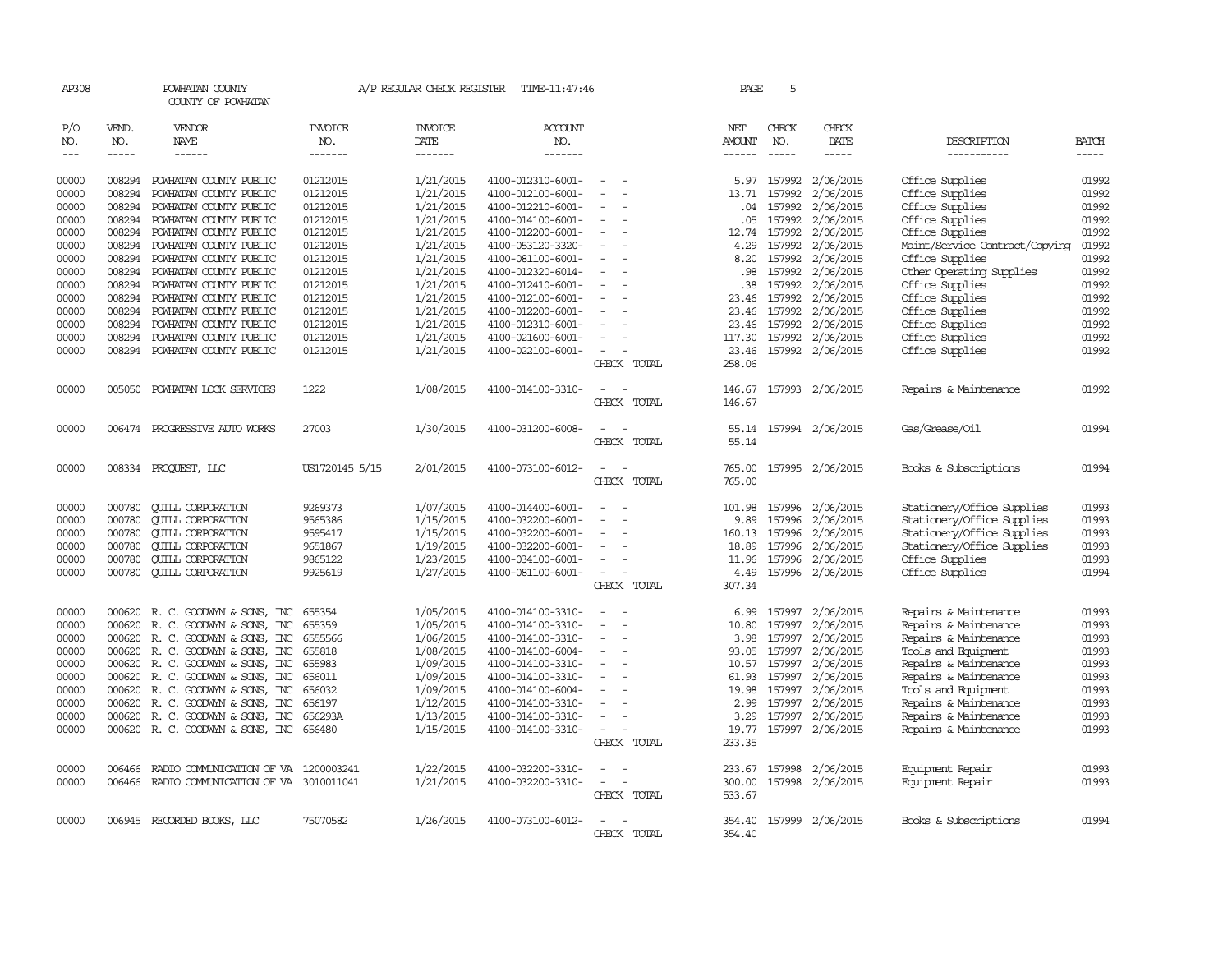| AP308                                                                         |                                                                              | POWHATAN COUNTY<br>COUNTY OF POWHATAN                                                                                                                                                                                                                  |                                                                                                                                                           | A/P REGULAR CHECK REGISTER                                                                                        | TIME-11:47:46                                                                                                                                                                             |                         | PAGE                                                                                                | 6                                                                  |                                                                                                                                 |                                                                                                                                                                                          |                                                                               |
|-------------------------------------------------------------------------------|------------------------------------------------------------------------------|--------------------------------------------------------------------------------------------------------------------------------------------------------------------------------------------------------------------------------------------------------|-----------------------------------------------------------------------------------------------------------------------------------------------------------|-------------------------------------------------------------------------------------------------------------------|-------------------------------------------------------------------------------------------------------------------------------------------------------------------------------------------|-------------------------|-----------------------------------------------------------------------------------------------------|--------------------------------------------------------------------|---------------------------------------------------------------------------------------------------------------------------------|------------------------------------------------------------------------------------------------------------------------------------------------------------------------------------------|-------------------------------------------------------------------------------|
| P/O<br>NO.<br>$---$                                                           | VEND.<br>NO.<br>$- - - - -$                                                  | VENDOR<br>NAME<br>$- - - - - -$                                                                                                                                                                                                                        | INVOICE<br>NO.<br>-------                                                                                                                                 | <b>INVOICE</b><br>DATE<br>-------                                                                                 | <b>ACCOUNT</b><br>NO.<br>-------                                                                                                                                                          |                         | NET<br><b>AMOUNT</b><br>------                                                                      | CHECK<br>NO.<br>$\frac{1}{2}$                                      | CHECK<br>DATE<br>$\frac{1}{2}$                                                                                                  | DESCRIPTION<br>-----------                                                                                                                                                               | <b>BATCH</b><br>-----                                                         |
| 00000                                                                         | 009037                                                                       | REYNOLDS LIGHTING SUPPLY                                                                                                                                                                                                                               | 106963                                                                                                                                                    | 12/18/2014                                                                                                        | 4100-014100-3310-                                                                                                                                                                         | CHRCK TOTAL             | 117.00<br>117.00                                                                                    | 158000                                                             | 2/06/2015                                                                                                                       | Repairs & Maintenance                                                                                                                                                                    | 01993                                                                         |
| 00000                                                                         | 006579                                                                       | RICHMOND ALARM COMPANY                                                                                                                                                                                                                                 | 42345                                                                                                                                                     | 1/01/2015                                                                                                         | 4100-014100-3320-                                                                                                                                                                         | $\sim$<br>CHECK TOTAL   | 364.00<br>364.00                                                                                    |                                                                    | 158001 2/06/2015                                                                                                                | Maintenance & Service Contract                                                                                                                                                           | 01993                                                                         |
| 00000                                                                         |                                                                              | 009602 RICHMOND SHRM                                                                                                                                                                                                                                   | 300000321                                                                                                                                                 | 1/30/2015                                                                                                         | 4100-012220-5810-                                                                                                                                                                         | $\equiv$<br>CHECK TOTAL | 30.00<br>30.00                                                                                      |                                                                    | 158002 2/06/2015                                                                                                                | Dues/Association Membership                                                                                                                                                              | 01993                                                                         |
| 00000<br>00000<br>00000                                                       | 007942                                                                       | 007942 RICHMOND SUBURBAN<br>RICHMOND SUBURBAN<br>007942 RICHMOND SUBURBAN                                                                                                                                                                              | I00001064031203<br>I00001064031210<br>100001137161224                                                                                                     | 12/03/2014<br>12/10/2014<br>12/24/2014                                                                            | 4100-011010-3600-<br>4100-011010-3600-<br>4100-011010-3600-                                                                                                                               | $\sim$<br>CHECK TOTAL   | 97.50<br>97.50<br>136.50<br>331.50                                                                  |                                                                    | 158003 2/06/2015<br>158003 2/06/2015<br>158003 2/06/2015                                                                        | Advertising<br>Advertising<br>Advertising                                                                                                                                                | 01993<br>01993<br>01993                                                       |
| 00000                                                                         |                                                                              | 006593 SHEEHY FORD                                                                                                                                                                                                                                     | <b>NOHB71554</b>                                                                                                                                          | 1/29/2015                                                                                                         | 4100-031200-6009-                                                                                                                                                                         | CHECK TOTAL             | 1,646.00<br>1,646.00                                                                                |                                                                    | 158004 2/06/2015                                                                                                                | Auto Parts/Repairs                                                                                                                                                                       | 01994                                                                         |
| 00000                                                                         |                                                                              | 007404 SHOWCASES                                                                                                                                                                                                                                       | 283777                                                                                                                                                    | 1/26/2015                                                                                                         | 4100-073100-6014-                                                                                                                                                                         | CHECK TOTAL             | 242.68<br>242.68                                                                                    |                                                                    | 158005 2/06/2015                                                                                                                | Library Supplies                                                                                                                                                                         | 01994                                                                         |
| 00000                                                                         |                                                                              | 009404 SNEADE, SANDY                                                                                                                                                                                                                                   | 01262015                                                                                                                                                  | 1/26/2015                                                                                                         | 4100-021200-5210-                                                                                                                                                                         | CHECK TOTAL             | 49.00<br>49.00                                                                                      |                                                                    | 158006 2/06/2015                                                                                                                | Postage                                                                                                                                                                                  | 01993                                                                         |
| 00000<br>00000<br>00000<br>00000<br>00000<br>00000<br>00000<br>00000<br>00000 | 006594<br>006594<br>006594<br>006594<br>006594<br>006594<br>006594<br>006594 | SOUTHSIDE ELECTRIC COOP<br>SOUTHSIDE ELECTRIC COOP<br>SOUTHSIDE ELECTRIC COOP<br>SOUTHSIDE ELECTRIC COOP<br>SOUTHSIDE ELECTRIC COOP<br>SOUTHSIDE ELECTRIC COOP<br>SOUTHSIDE ELECTRIC COOP<br>SOUTHSIDE ELECTRIC COOP<br>006594 SOUTHSIDE ELECTRIC COOP | R.WEST DEPOSIT<br>101754003 1/15<br>501228002 1/15<br>506751001 1/15<br>63504004 1/15<br>63504006 1/15<br>63504008 1/15<br>63504009 1/15<br>63504010 1/15 | 2/02/2015<br>1/16/2015<br>1/23/2015<br>1/23/2015<br>1/16/2015<br>1/16/2015<br>1/16/2015<br>1/16/2015<br>1/16/2015 | 4100-053910-5642-<br>4100-053910-5643-<br>4100-053910-5642-<br>4100-053910-5642-<br>4100-035100-5110-<br>4100-014600-5110-<br>4100-014600-5110-<br>4100-014600-5110-<br>4100-014600-5110- | CHECK TOTAL             | 268.33<br>230.31<br>212.14<br>352.09<br>630.96<br>502.84<br>20.00<br>1,937.28<br>146.47<br>4,300.42 | 158007<br>158007<br>158007<br>158007<br>158007<br>158007<br>158007 | 2/06/2015<br>2/06/2015<br>2/06/2015<br>2/06/2015<br>2/06/2015<br>2/06/2015<br>158007 2/06/2015<br>2/06/2015<br>158007 2/06/2015 | PCCAA Services - TANF<br>PCCAA Services - Federal CSBG<br>PCCAA Services<br>$-$ TANF<br>PCCAA Services - TANF<br>Electricity<br>Electricity<br>Electricity<br>Electricity<br>Electricity | 01994<br>01994<br>01994<br>01994<br>01994<br>01994<br>01994<br>01994<br>01994 |
| 00000                                                                         |                                                                              | 007384 STANLEY ACCESS TECH                                                                                                                                                                                                                             | 903660370                                                                                                                                                 | 12/09/2014                                                                                                        | 4100-014100-3310-                                                                                                                                                                         | CHECK TOTAL             | 8.02<br>8.02                                                                                        |                                                                    | 158008 2/06/2015                                                                                                                | Repairs & Maintenance                                                                                                                                                                    | 01993                                                                         |
| 00000                                                                         | 007295                                                                       | STERICYLE, INC.                                                                                                                                                                                                                                        | 1005580512                                                                                                                                                | 1/19/2015                                                                                                         | 4100-032200-3175-                                                                                                                                                                         | CHECK TOTAL             | 235.03<br>235.03                                                                                    |                                                                    | 158009 2/06/2015                                                                                                                | Waste Disposal                                                                                                                                                                           | 01993                                                                         |
| 00000                                                                         | 008775                                                                       | TARA HATCHER LAW FIRM PLC                                                                                                                                                                                                                              | 02012015                                                                                                                                                  | 2/01/2015                                                                                                         | 4100-022100-3150-                                                                                                                                                                         | CHECK TOTAL             | 3,359.58<br>3,359.58                                                                                |                                                                    | 158010 2/06/2015                                                                                                                | Contract Prosecutor                                                                                                                                                                      | 01993                                                                         |
| 00000                                                                         |                                                                              | 007134 TOWN & COUNTRY MOBILE                                                                                                                                                                                                                           | 12524                                                                                                                                                     | 1/29/2015                                                                                                         | 4100-031200-6009-                                                                                                                                                                         | CHECK TOTAL             | 245.00<br>245.00                                                                                    |                                                                    | 158011 2/06/2015                                                                                                                | Auto Parts/Repairs                                                                                                                                                                       | 01994                                                                         |
| 00000<br>00000<br>00000                                                       | 000845<br>000845                                                             | TOWN POLICE SUPPLY OF<br>TOWN POLICE SUPPLY OF<br>000845 TOWN POLICE SUPPLY OF                                                                                                                                                                         | R6082<br>R6592<br>R78720                                                                                                                                  | 6/12/2014<br>12/28/2014<br>12/21/2014                                                                             | 4100-031200-6011-<br>4100-031200-6011-<br>4100-031200-6011-                                                                                                                               | CHECK TOTAL             | 2,045.00<br>316.00<br>26.12<br>2,387.12                                                             |                                                                    | 158012 2/06/2015<br>158012 2/06/2015<br>158012 2/06/2015                                                                        | Uniforms<br>Uniforms<br>Uniforms                                                                                                                                                         | 01994<br>01994<br>01994                                                       |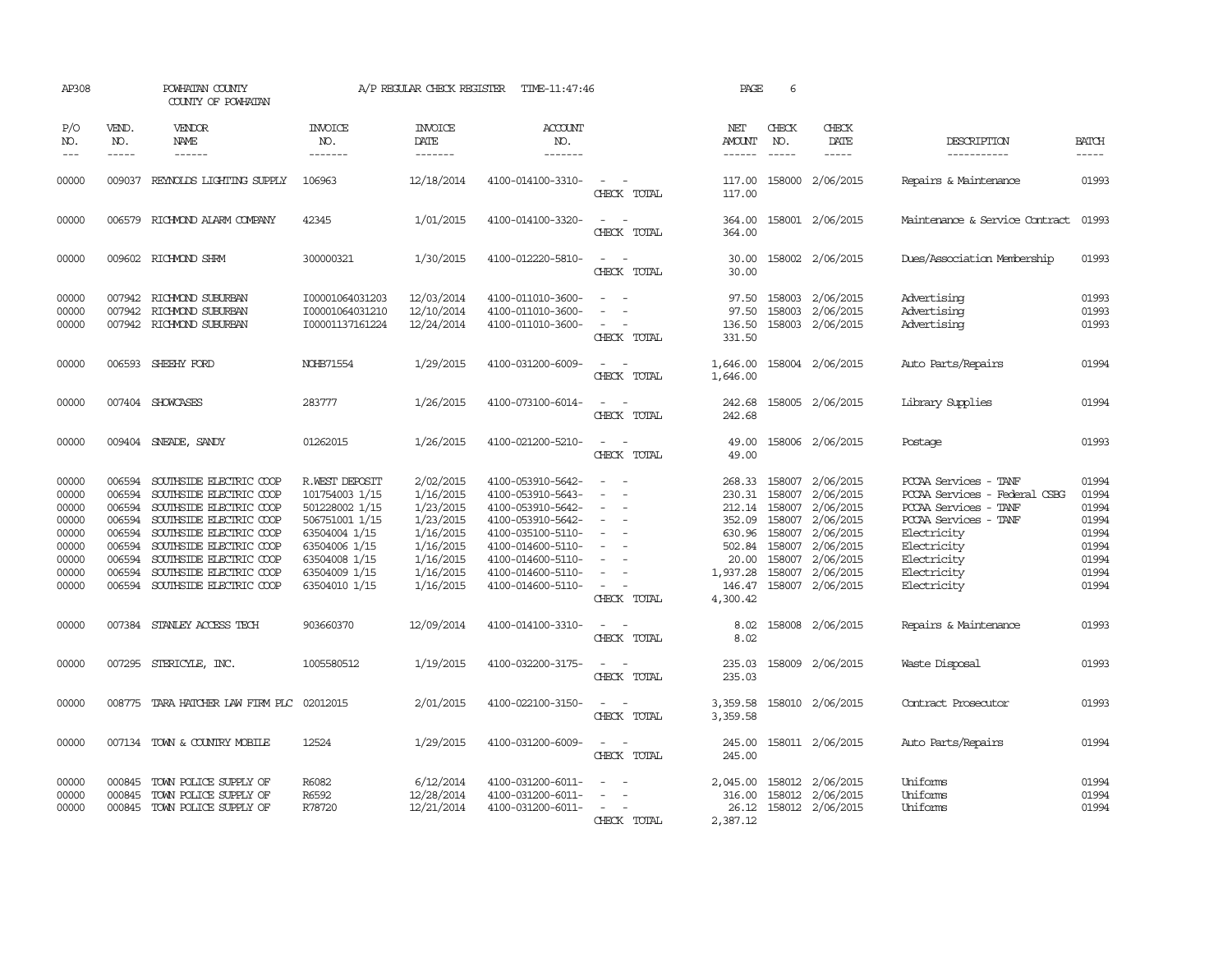| AP308               |                             | POWHATAN COUNTY<br>COUNTY OF POWHATAN |                                  | A/P REGULAR CHECK REGISTER        | TIME-11:47:46                    |                                         | PAGE                    | $7\phantom{.0}$             |                        |                                |                             |
|---------------------|-----------------------------|---------------------------------------|----------------------------------|-----------------------------------|----------------------------------|-----------------------------------------|-------------------------|-----------------------------|------------------------|--------------------------------|-----------------------------|
| P/O<br>NO.<br>$---$ | VEND.<br>NO.<br>$- - - - -$ | VENDOR<br>NAME<br>------              | <b>INVOICE</b><br>NO.<br>------- | <b>INVOICE</b><br>DATE<br>------- | <b>ACCOUNT</b><br>NO.<br>------- |                                         | NET<br>AMOUNT<br>------ | CHECK<br>NO.<br>$- - - - -$ | CHECK<br>DATE<br>----- | DESCRIPTION<br>-----------     | <b>BATCH</b><br>$- - - - -$ |
| 00000               |                             | 010714 USI EDUCATION &                | 375042300018                     | 1/28/2015                         | 4100-073100-6001-                | CHECK TOTAL                             | 19.70<br>19.70          |                             | 158013 2/06/2015       | Office Supplies                | 01994                       |
| 00000               | 008140                      | VERIZON                               | 1357471455Y1/15                  | 1/28/2015                         | 100-000100-0006-                 |                                         | 58.41                   | 158014                      | 2/06/2015              | Due from Other Agencies        | 01993                       |
| 00000               | 008140                      | VERIZON                               | 1357471455Y1/15                  | 1/28/2015                         | 100-000100-0006-                 | $\sim$<br>$\overline{\phantom{a}}$      | 58.41                   | 158014                      | 2/06/2015              | Due from Other Agencies        | 01993                       |
| 00000               | 008140                      | VERIZON                               | 1357471455Y1214                  | 12/28/2014                        | 100-000100-0006-                 |                                         | 58.78                   | 158014                      | 2/06/2015              | Due from Other Agencies        | 01993                       |
| 00000               | 008140                      | VERIZON                               | 1357471455Y1214                  | 12/28/2014                        | 100-000100-0006-                 |                                         | 58.78                   | 158014                      | 2/06/2015              | Due from Other Agencies        | 01993                       |
| 00000               | 008140                      | VERIZON                               | 1357471455Y1/15                  | 1/28/2015                         | 4100-012100-5230-                |                                         | 84.00                   | 158014                      | 2/06/2015              | Telephone Services             | 01993                       |
| 00000               | 008140                      | VERIZON                               | 1357471455Y1/15                  | 1/28/2015                         | 4100-012310-5230-                |                                         | 40.10                   | 158014                      | 2/06/2015              | Telephone Services             | 01993                       |
| 00000               | 008140                      | VERIZON                               | 1357471455Y1/15                  | 1/28/2015                         | 4100-012410-5230-                |                                         | 80.20                   | 158014                      | 2/06/2015              | Telephone Services             | 01993                       |
| 00000               | 008140                      | VERIZON                               | 1357471455Y1/15                  | 1/28/2015                         | 4100-012510-5230-                |                                         | 89.36                   | 158014                      | 2/06/2015              | Telephone Services             | 01993                       |
| 00000               | 008140                      | VERIZON                               | 1357471455Y1/15                  | 1/28/2015                         | 4100-014100-5230-                |                                         | 33.14                   | 158014                      | 2/06/2015              | Telephone Services             | 01993                       |
| 00000               | 008140                      | VERIZON                               | 1357471455Y1/15                  | 1/28/2015                         | 4100-014300-5230-                |                                         | 75.43                   | 158014                      | 2/06/2015              | Telephone Services             | 01993                       |
| 00000               | 008140                      | VERIZON                               | 1357471455Y1/15                  | 1/28/2015                         | 4100-021200-5230-                |                                         | 34.32                   | 158014                      | 2/06/2015              | Telephone Services             | 01993                       |
| 00000               | 008140                      | VERIZON                               | 1357471455Y1/15                  | 1/28/2015                         | 4100-022100-5230-                |                                         | 1.20                    | 158014                      | 2/06/2015              | Telephone Services             | 01993                       |
| 00000               | 008140                      | VERIZON                               | 1357471455Y1/15                  | 1/28/2015                         | 4100-031200-5230-                | $\overline{\phantom{a}}$<br>$\sim$      | 1,180.06                | 158014                      | 2/06/2015              | Telephone Services             | 01993                       |
| 00000               | 008140                      | VERIZON                               | 1357471455Y1/15                  |                                   | 4100-032200-5230-                |                                         | 850.88                  | 158014                      |                        | Telephone Services             | 01993                       |
|                     |                             |                                       |                                  | 1/28/2015                         |                                  |                                         |                         |                             | 2/06/2015              |                                |                             |
| 00000               | 008140                      | VERIZON                               | 1357471455Y1/15                  | 1/28/2015                         | 4100-032300-5230-                |                                         | 34.32                   | 158014                      | 2/06/2015              | Telephone Services             | 01993                       |
| 00000               | 008140                      | VERIZON                               | 1357471455Y1/15                  | 1/28/2015                         | 4100-034100-5230-                | $\sim$                                  | 40.10                   | 158014                      | 2/06/2015              | Telephone Services             | 01993                       |
| 00000               | 008140                      | VERIZON                               | 1357471455Y1/15                  | 1/28/2015                         | 4100-035500-5230-                |                                         | 36.04                   | 158014                      | 2/06/2015              | Telephone Services             | 01993                       |
| 00000               | 008140                      | VERIZON                               | 1357471455Y1/15                  | 1/28/2015                         | 4100-071110-5230-                |                                         | 74.41                   | 158014                      | 2/06/2015              | Telephone Services             | 01993                       |
| 00000               | 008140                      | VERIZON                               | 1357471455Y1/15                  | 1/28/2015                         | 4100-073100-5230-                |                                         | 80.20                   | 158014                      | 2/06/2015              | Telephone Services             | 01993                       |
| 00000               | 008140                      | VERIZON                               | 1357471455Y1214                  | 12/28/2014                        | 4100-012100-5230-                | $\overline{\phantom{a}}$                | 61.93                   | 158014                      | 2/06/2015              | Telephone Services             | 01993                       |
| 00000               | 008140                      | VERIZON                               | 1357471455Y1214                  | 12/28/2014                        | 4100-012310-5230-                | $\overline{a}$                          | 40.34                   | 158014                      | 2/06/2015              | Telephone Services             | 01993                       |
| 00000               | 008140                      | VERIZON                               | 1357471455Y1214                  | 12/28/2014                        | 4100-012410-5230-                |                                         | 80.69                   | 158014                      | 2/06/2015              | Telephone Services             | 01993                       |
| 00000               | 008140                      | VERIZON                               | 1357471455Y1214                  | 12/28/2014                        | 4100-012510-5230-                |                                         | 115.97                  | 158014                      | 2/06/2015              | Telephone Services             | 01993                       |
| 00000               | 008140                      | VERIZON                               | 1357471455Y1214                  | 12/28/2014                        | 4100-014100-5230-                | $\overline{\phantom{a}}$                | 33.34                   | 158014                      | 2/06/2015              | Telephone Services             | 01993                       |
| 00000               | 008140                      | VERIZON                               | 1357471455Y1214                  | 12/28/2014                        | 4100-014300-5230-                |                                         | 75.12                   | 158014                      | 2/06/2015              | Telephone Services             | 01993                       |
| 00000               | 008140                      | VERIZON                               | 1357471455Y1214                  | 12/28/2014                        | 4100-021200-5230-                |                                         | 34.53                   | 158014                      | 2/06/2015              | Telephone Services             | 01993                       |
| 00000               | 008140                      | VERIZON                               | 1357471455Y1214                  | 12/28/2014                        | 4100-022100-5230-                |                                         | 1.21                    | 158014                      | 2/06/2015              | Telephone Services             | 01993                       |
| 00000               | 008140                      | VERIZON                               | 1357471455Y1214                  | 12/28/2014                        | 4100-031200-5230-                | $\sim$                                  | 1,217.57                | 158014                      | 2/06/2015              | Telephone Services             | 01993                       |
| 00000               | 008140                      | VERIZON                               | 1357471455Y1214                  | 12/28/2014                        | 4100-032200-5230-                |                                         | 853.53                  | 158014                      | 2/06/2015              | Telephone Services             | 01993                       |
| 00000               | 008140                      | VERIZON                               | 1357471455Y1214                  | 12/28/2014                        | 4100-032300-5230-                |                                         | 34.53                   | 158014                      | 2/06/2015              | Telephone Services             | 01993                       |
| 00000               | 008140                      | VERIZON                               | 1357471455Y1214                  | 12/28/2014                        | 4100-034100-5230-                |                                         | 40.34                   | 158014                      | 2/06/2015              | Telephone Services             | 01993                       |
| 00000               | 008140                      | VERIZON                               | 1357471455Y1214                  | 12/28/2014                        | 4100-035500-5230-                |                                         | 36.26                   | 158014                      | 2/06/2015              | Telephone Services             | 01993                       |
| 00000               | 008140                      | VERIZON                               | 1357471455Y1214                  | 12/28/2014                        | 4100-071110-5230-                |                                         | 74.87                   | 158014                      | 2/06/2015              | Telephone Services             | 01993                       |
| 00000               | 008140                      | VERIZON                               | 1357471455Y1214                  | 12/28/2014                        | 4100-073100-5230-                |                                         | 70.69                   | 158014                      | 2/06/2015              | Telephone Services             | 01993                       |
| 00000               |                             | 008140 VERIZON                        | 8045985532 1/15                  | 1/22/2015                         | 4100-073100-5260-                | $\overline{\phantom{a}}$                | 88.48                   |                             | 158014 2/06/2015       | <b>Internet</b>                | 01994                       |
|                     |                             |                                       |                                  |                                   |                                  | CHECK TOTAL                             | 5,827.54                |                             |                        |                                |                             |
| 00000               |                             | 008126 VERIZON WIRELESS               | 9739479679                       | 1/23/2015                         | 4100-032300-5260-                | $\overline{\phantom{a}}$<br>CHECK TOTAL | 360.09<br>360.09        |                             | 158015 2/06/2015       | Internet                       | 01993                       |
| 00000               | 008710                      | VIRGINIA BUSINESS SYSTEMS             | 16331704                         | 12/10/2014                        | 4100-012100-3320-                |                                         | 157.75                  | 158016                      | 2/06/2015              | Maintenance & Service Contract | 01993                       |
| 00000               | 008710                      | VIRGINIA BUSINESS SYSTEMS             | 16331704                         | 12/10/2014                        | 4100-081500-3320-                | $\sim$                                  | 157.75                  |                             | 158016 2/06/2015       | Maintenance & Service Contract | 01993                       |
|                     |                             |                                       |                                  |                                   |                                  | CHECK TOTAL                             | 315.50                  |                             |                        |                                |                             |
| 00000               | 008668                      | BANK OF AMERICA                       | 02/02/2015                       | 2/02/2015                         | 4100-013200-5540-                |                                         | .00                     | 158033                      | 2/13/2015              | Conferences & Training         | 02004                       |
| 00000               | 008668                      | BANK OF AMERICA                       | 02/02/2015                       | 2/02/2015                         | 4100-013200-5540-                |                                         | 281.47                  | 158033                      | 2/13/2015              | Conferences & Training         | 02004                       |
| 00000               | 008668                      | BANK OF AMERICA                       | 02/02/2015                       | 2/02/2015                         | 4100-012510-8205-                |                                         | 99.95                   | 158033                      | 2/13/2015              | Internet and Website Costs     | 02004                       |
| 00000               | 008668                      | BANK OF AMERICA                       | 02/02/2015                       | 2/02/2015                         | 4100-032200-5540-                | $\overline{\phantom{a}}$                | 453.82                  | 158033                      | 2/13/2015              | Travel - Convention & Educatio | 02004                       |
|                     |                             |                                       |                                  |                                   |                                  |                                         |                         |                             |                        |                                |                             |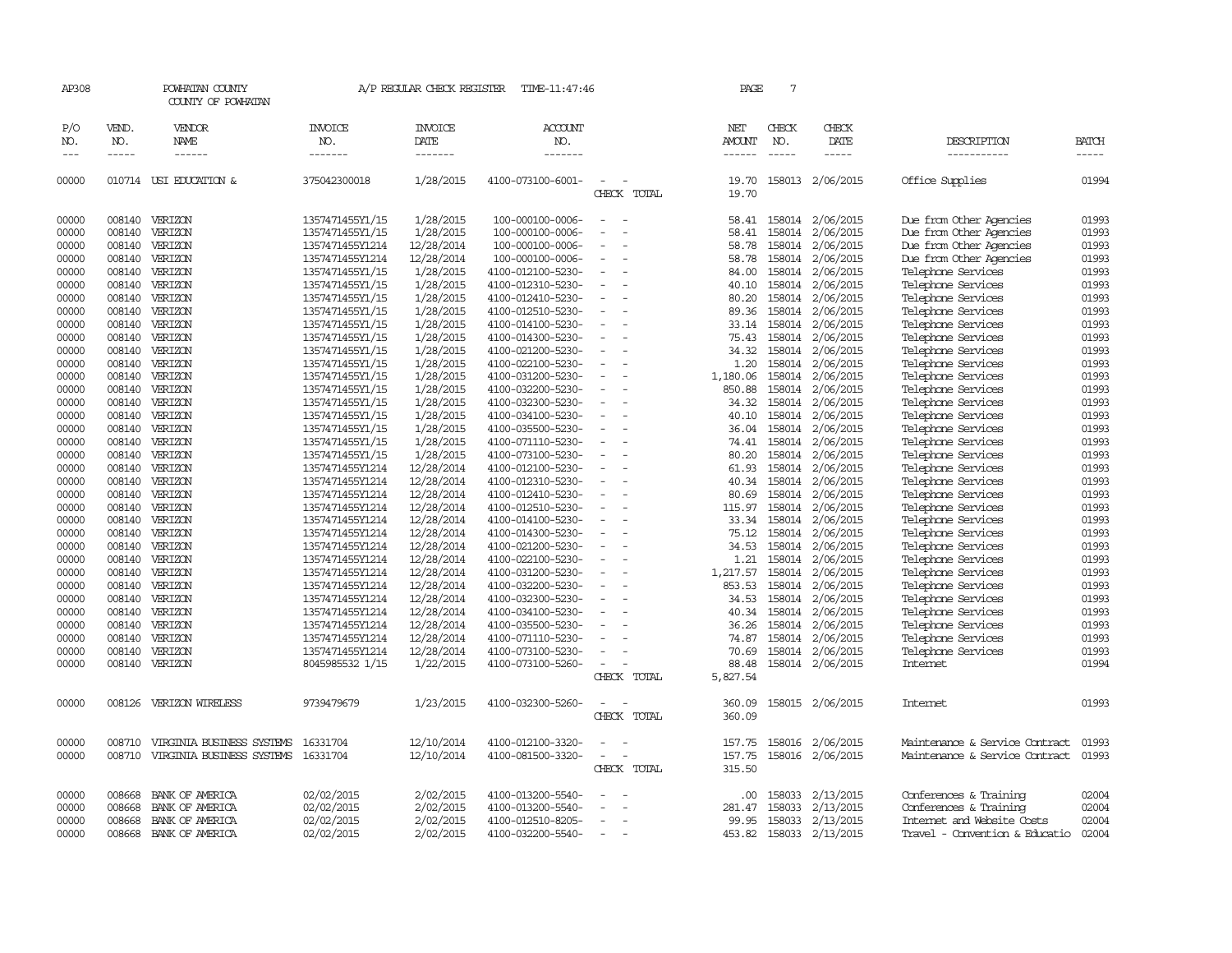| AP308               |                             | POWHATAN COUNTY<br>COUNTY OF POWHATAN |                                  | A/P REGULAR CHECK REGISTER        | TIME-11:47:46                          |                          |             | PAGE                           | 8                           |                               |                                |                             |
|---------------------|-----------------------------|---------------------------------------|----------------------------------|-----------------------------------|----------------------------------------|--------------------------|-------------|--------------------------------|-----------------------------|-------------------------------|--------------------------------|-----------------------------|
| P/O<br>NO.<br>$---$ | VEND.<br>NO.<br>$- - - - -$ | VENDOR<br>NAME<br>$- - - - - -$       | <b>INVOICE</b><br>NO.<br>------- | <b>INVOICE</b><br>DATE<br>------- | <b>ACCOUNT</b><br>NO.<br>-------       |                          |             | NET<br>AMOUNT<br>$- - - - - -$ | CHECK<br>NO.<br>$- - - - -$ | CHECK<br>DATE<br>$- - - - -$  | DESCRIPTION<br>-----------     | <b>BATCH</b><br>$- - - - -$ |
| 00000               | 008668                      | BANK OF AMERICA                       | 02/02/2015                       | 2/02/2015                         | 4100-012310-5540-                      |                          |             | 70.00                          | 158033                      | 2/13/2015                     | Conferences & Training         | 02004                       |
| 00000               | 008668                      | BANK OF AMERICA                       | 02/02/2015                       | 2/02/2015                         | 4100-012410-3321-                      |                          |             | 19.95                          | 158033                      | 2/13/2015                     | BAI.NET Credit Card Fees       | 02004                       |
| 00000               | 008668                      | BANK OF AMERICA                       | 02/02/2015                       | 2/02/2015                         | 4100-032200-6012-                      | $\equiv$                 |             | 24.95                          | 158033                      | 2/13/2015                     | Books & Subscriptions          | 02004                       |
| 00000               | 008668                      | BANK OF AMERICA                       | 02/02/2015                       | 2/02/2015                         | 4100-013200-5210-                      |                          |             | 129.79                         | 158033                      | 2/13/2015                     | Postage                        | 02004                       |
| 00000               | 008668                      | BANK OF AMERICA                       | 02/02/2015                       | 2/02/2015                         | 4100-013200-5210-                      |                          |             | 3.50                           | 158033                      | 2/13/2015                     | Postage                        | 02004                       |
| 00000               | 008668                      | BANK OF AMERICA                       | 02/02/2015                       | 2/02/2015                         | 4100-013200-5210-                      |                          |             | 28.00                          |                             | 158033 2/13/2015              | Postage                        | 02004                       |
| 00000               | 008668                      | BANK OF AMERICA                       | 02/02/2015                       | 2/02/2015                         | 4100-032200-5210-                      | $\equiv$                 |             | 12.65                          | 158033                      | 2/13/2015                     | Postage                        | 02004                       |
| 00000               | 008668                      | BANK OF AMERICA                       | 02/02/2015                       | 2/02/2015                         | 4100-073100-5210-                      |                          |             | 5.71                           | 158033                      | 2/13/2015                     | Postage                        | 02004                       |
| 00000               | 008668                      | BANK OF AMERICA                       | 02/02/2015                       | 2/02/2015                         | 4100-073100-5210-                      |                          |             | 51.56                          |                             | 158033 2/13/2015              | Postage                        | 02004                       |
| 00000               | 008668                      | BANK OF AMERICA                       | 02/02/2015                       | 2/02/2015                         | 4100-073100-5210-                      | $\equiv$                 |             | 12.23                          |                             | 158033 2/13/2015              | Postage                        | 02004                       |
| 00000               | 008668                      | BANK OF AMERICA                       | 02/02/2015                       | 2/02/2015                         | 4100-073100-5210-                      |                          |             | 14.25                          | 158033                      | 2/13/2015                     | Postage                        | 02004                       |
| 00000               | 008668                      | BANK OF AMERICA                       | 02/02/2015                       | 2/02/2015                         | 4100-083500-5210-                      |                          |             | 3.76                           | 158033                      | 2/13/2015                     | Postage                        | 02004                       |
| 00000               | 008668                      | BANK OF AMERICA                       | 02/02/2015                       | 2/02/2015                         | 4100-032200-5540-                      |                          |             | 137.95                         | 158033                      | 2/13/2015                     | Travel - Convention & Educatio | 02004                       |
| 00000               | 008668                      | BANK OF AMERICA                       | 02/02/2015                       | 2/02/2015                         | 4100-032200-5540-                      | $\overline{\phantom{a}}$ |             | 23.43                          | 158033                      | 2/13/2015                     | Travel - Convention & Educatio | 02004                       |
| 00000               | 008668                      | BANK OF AMERICA                       | 02/02/2015                       | 2/02/2015                         | 4100-014100-3310-                      |                          |             | 45.98                          | 158033                      | 2/13/2015                     | Repairs & Maintenance          | 02004                       |
| 00000               | 008668                      | BANK OF AMERICA                       | 02/02/2015                       | 2/02/2015                         | 4100-083500-6014-                      |                          |             | 8.49                           | 158033                      | 2/13/2015                     | Other Operating Supplies       | 02004                       |
| 00000               | 008668                      | BANK OF AMERICA                       | 02/02/2015                       | 2/02/2015                         | 4100-012200-6001-                      | $\overline{\phantom{a}}$ |             | .78                            | 158033                      | 2/13/2015                     | Office Supplies                | 02004                       |
| 00000               | 008668                      | BANK OF AMERICA                       | 02/02/2015                       | 2/02/2015                         | 4100-014500-6004-                      |                          |             | 71.57                          | 158033                      | 2/13/2015                     | Tools and Equipment            | 02004                       |
| 00000               | 008668                      | BANK OF AMERICA                       | 02/02/2015                       | 2/02/2015                         | 4100-032200-6009-                      |                          |             | 63.33                          | 158033                      | 2/13/2015                     | Auto Repairs and Parts         | 02004                       |
| 00000               | 008668                      | BANK OF AMERICA                       | 02/02/2015                       | 2/02/2015                         | 4100-073100-6012-                      |                          |             | 44.06                          |                             | 158033 2/13/2015              | Books & Subscriptions          | 02004                       |
| 00000               | 008668                      | BANK OF AMERICA                       | 02/02/2015                       | 2/02/2015                         | 4100-073100-6012-                      |                          |             | 25.75                          | 158033                      | 2/13/2015                     | Books & Subscriptions          | 02004                       |
| 00000               | 008668                      | BANK OF AMERICA                       | 02/02/2015                       | 2/02/2015                         | 4100-073100-6012-                      |                          |             | 15.00                          | 158033                      | 2/13/2015                     | Books & Subscriptions          | 02004                       |
| 00000<br>00000      | 008668<br>008668            | BANK OF AMERICA<br>BANK OF AMERICA    | 02/02/2015                       | 2/02/2015<br>2/02/2015            | 4100-012310-5130-<br>4100-014500-6004- | $\equiv$                 |             | 26.91<br>39.99                 | 158033                      | 2/13/2015<br>158033 2/13/2015 | Water<br>Tools and Equipment   | 02004<br>02004              |
| 00000               | 008668                      | BANK OF AMERICA                       | 02/02/2015<br>02/02/2015         | 2/02/2015                         | 4100-032200-6011-                      |                          |             | 139.88                         | 158033                      | 2/13/2015                     | Protective Gear/Uniforms       | 02004                       |
| 00000               | 008668                      | BANK OF AMERICA                       | 02/02/2015                       | 2/02/2015                         | 4100-014100-6004-                      |                          |             | 299.99                         |                             | 158033 2/13/2015              | Tools and Equipment            | 02004                       |
| 00000               | 008668                      | BANK OF AMERICA                       | 02/02/2015                       | 2/02/2015                         | 4100-032200-5210-                      | $\equiv$                 |             | 36.32                          |                             | 158033 2/13/2015              | Postage                        | 02004                       |
| 00000               | 008668                      | BANK OF AMERICA                       | 02/02/2015                       | 2/02/2015                         | 4100-013200-5420-                      |                          |             | 150.00                         | 158033                      | 2/13/2015                     | Rent                           | 02004                       |
| 00000               | 008668                      | BANK OF AMERICA                       | 02/02/2015                       | 2/02/2015                         | 4100-032200-5540-                      | $\equiv$                 |             | 410.81                         | 158033                      | 2/13/2015                     | Travel - Convention & Educatio | 02004                       |
| 00000               | 008668                      | BANK OF AMERICA                       | 02/02/2015                       | 2/02/2015                         | 4100-081100-5540-                      |                          |             | 94.00                          |                             | 158033 2/13/2015              | Conferences & Training         | 02004                       |
| 00000               | 008668                      | BANK OF AMERICA                       | 02/02/2015                       | 2/02/2015                         | 4100-034100-6012-                      | $\equiv$                 |             | 208.00                         |                             | 158033 2/13/2015              | Books & Subscriptions          | 02004                       |
| 00000               | 008668                      | BANK OF AMERICA                       | 02/02/2015                       | 2/02/2015                         | 4100-014100-3310-                      |                          |             |                                | 3.71-158033                 | 2/13/2015                     | Repairs & Maintenance          | 02004                       |
| 00000               | 008668                      | BANK OF AMERICA                       | 02/02/2015                       | 2/02/2015                         | 4100-014100-3310-                      |                          |             | 73.63                          | 158033                      | 2/13/2015                     | Repairs & Maintenance          | 02004                       |
| 00000               | 008668                      | BANK OF AMERICA                       | 02/02/2015                       | 2/02/2015                         | 4100-012320-6014-                      |                          |             | 97.26                          | 158033                      | 2/13/2015                     | Other Operating Supplies       | 02004                       |
| 00000               | 008668                      | BANK OF AMERICA                       | 02/02/2015                       | 2/02/2015                         | 4100-012320-6014-                      |                          |             | 24.31                          | 158033                      | 2/13/2015                     | Other Operating Supplies       | 02004                       |
| 00000               | 008668                      | BANK OF AMERICA                       | 02/02/2015                       | 2/02/2015                         | 4100-035500-6013-                      | $\equiv$                 |             | 20.00                          | 158033                      | 2/13/2015                     | Dues and Memberships           | 02004                       |
| 00000               | 008668                      | BANK OF AMERICA                       | 02/02/2015                       | 2/02/2015                         | 4100-014300-5260-                      |                          |             | 302.54                         | 158033                      | 2/13/2015                     | Internet                       | 02004                       |
| 00000               | 008668                      | BANK OF AMERICA                       | 02/02/2015                       | 2/02/2015                         | 4100-014300-5260-                      | $\equiv$                 |             | 25.00                          | 158033                      | 2/13/2015                     | Internet                       | 02004                       |
| 00000               | 008668                      | BANK OF AMERICA                       | 02/02/2015                       | 2/02/2015                         | 4100-012410-6001-                      |                          |             | 245.19                         | 158033                      | 2/13/2015                     | Office Supplies                | 02004                       |
| 00000               | 008668                      | BANK OF AMERICA                       | 02/02/2015                       | 2/02/2015                         | 4100-032200-5540-                      |                          |             | 275.00                         |                             | 158033 2/13/2015              | Travel - Convention & Educatio | 02004                       |
| 00000               | 008668                      | BANK OF AMERICA                       | 02/02/2015                       | 2/02/2015                         | 4100-032200-5540-                      |                          |             | 275.00                         | 158033                      | 2/13/2015                     | Travel - Convention & Educatio | 02004                       |
| 00000               | 008668                      | BANK OF AMERICA                       | 02/02/2015                       | 2/02/2015                         | 4100-013200-6001-                      |                          |             | 84.72                          | 158033                      | 2/13/2015                     | Office Supplies                | 02004                       |
| 00000               | 008668                      | BANK OF AMERICA                       | 02/02/2015                       | 2/02/2015                         | 4100-013200-6001-                      | $\equiv$                 |             | 39.98                          | 158033                      | 2/13/2015                     | Office Supplies                | 02004                       |
| 00000               | 008668                      | BANK OF AMERICA                       | 02/02/2015                       | 2/02/2015                         | 4100-013200-6001-                      |                          |             | 31.58                          | 158033                      | 2/13/2015                     | Office Supplies                | 02004                       |
| 00000               | 008668                      | BANK OF AMERICA                       | 02/02/2015                       | 2/02/2015                         | 4100-013200-6001-                      | $\equiv$                 |             | 115.13                         |                             | 158033 2/13/2015              | Office Supplies                | 02004                       |
| 00000               | 008668                      | BANK OF AMERICA                       | 02/02/2015                       | 2/02/2015                         | 4100-014100-6004-                      |                          |             | 144.75                         | 158033                      | 2/13/2015                     | Tools and Equipment            | 02004                       |
| 00000               | 008668                      | BANK OF AMERICA                       | 02/02/2015                       | 2/02/2015                         | 4100-073100-5540-                      |                          |             | 19.04                          | 158033                      | 2/13/2015                     | Conferences & Training         | 02004                       |
| 00000               | 008668                      | BANK OF AMERICA                       | 02/02/2015                       | 2/02/2015                         | 4100-081500-5810-                      | $\equiv$                 |             | 141.00                         |                             | 158033 2/13/2015              | Dues/Association Memberships   | 02004                       |
|                     |                             |                                       |                                  |                                   |                                        |                          | CHECK TOTAL | 4,964.25                       |                             |                               |                                |                             |
| 00000               | 001340                      | <b>BUSINESS CARD</b>                  | 01/27/2015                       | 1/27/2015                         | 4100-031200-5210-                      | $\equiv$                 |             | .00                            |                             | 158034 2/13/2015              | Postage                        | 02003                       |
|                     |                             |                                       |                                  |                                   |                                        |                          |             |                                |                             |                               |                                |                             |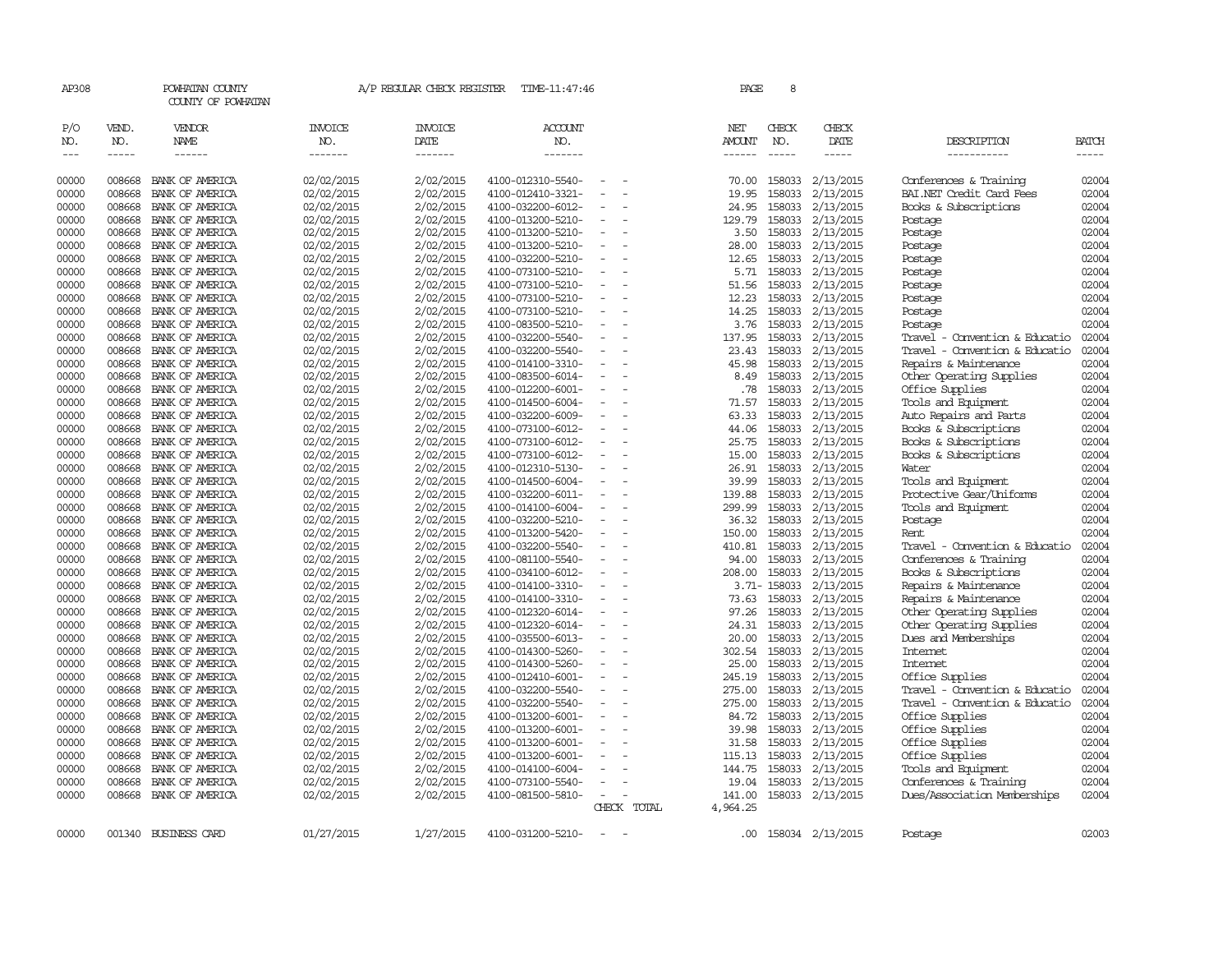| AP308          |               | POWHATAN COUNTY<br>COUNTY OF POWHATAN        |                          | A/P REGULAR CHECK REGISTER | TIME-11:47:46                          |                                                     | PAGE             | 9             |                               |                          |                |
|----------------|---------------|----------------------------------------------|--------------------------|----------------------------|----------------------------------------|-----------------------------------------------------|------------------|---------------|-------------------------------|--------------------------|----------------|
| P/O<br>NO.     | VEND.<br>NO.  | <b>VENDOR</b><br>NAME                        | INVOICE<br>NO.           | <b>INVOICE</b><br>DATE     | ACCOUNT<br>NO.                         |                                                     | NET<br>AMOUNT    | CHECK<br>NO.  | CHECK<br>DATE                 | DESCRIPTION              | <b>BATCH</b>   |
| $\frac{1}{2}$  | $\frac{1}{2}$ | $- - - - - -$                                | -------                  | -------                    | -------                                |                                                     |                  | $\frac{1}{2}$ | -----                         | -----------              | $- - - - -$    |
| 00000<br>00000 | 001340        | 001340 BUSINESS CARD<br><b>BUSINESS CARD</b> | 01/27/2015<br>01/27/2015 | 1/27/2015<br>1/27/2015     | 4100-031200-5210-<br>4100-031200-5210- | $\sim$                                              | 100.00<br>15.99  | 158034        | 158034 2/13/2015<br>2/13/2015 | Postage<br>Postage       | 02003<br>02003 |
| 00000          |               | 001340 BUSINESS CARD                         | 01/27/2015               | 1/27/2015                  | 4100-031710-5210-                      |                                                     | 15.99            | 158034        | 2/13/2015                     | Postage                  | 02003          |
| 00000          |               | 001340 BUSINESS CARD                         | 01/27/2015               | 1/27/2015                  | 4100-031200-6001-                      |                                                     | 140.83           | 158034        | 2/13/2015                     | Office Supplies          | 02003          |
| 00000          |               | 001340 BUSINESS CARD                         | 01/27/2015               | 1/27/2015                  | 4100-031200-6014-                      |                                                     | 64.72            |               | 158034 2/13/2015              | Other Operating Supplies | 02003          |
| 00000          |               | 001340 BUSINESS CARD                         | 01/27/2015               | 1/27/2015                  | 4100-035100-6014-                      | $\overline{\phantom{a}}$                            | 106.99           | 158034        | 2/13/2015                     | Other Operating Supplies | 02003          |
| 00000          |               | 001340 BUSINESS CARD                         | 01/27/2015               | 1/27/2015                  | 4100-031200-6014-                      | $\sim$                                              | 202.03           |               | 158034 2/13/2015              | Other Operating Supplies | 02003          |
|                |               |                                              |                          |                            |                                        | CHECK TOTAL                                         | 646.55           |               |                               |                          |                |
| 00000          |               | 010730 ACORN SALES COMPANY, INC.             | 43630                    | 2/02/2015                  | 4100-021600-6001-                      | $\sim$<br>$\sim$<br>CHECK TOTAL                     | 31.95<br>31.95   |               | 158035 2/13/2015              | Office Supplies          | 01997          |
| 00000          |               | 006175 ADAMS OIL COMPANY, INC.               | 77406                    | 1/31/2015                  | 4100-035500-5120-                      |                                                     | 207.90           |               | 158036 2/13/2015              | <b>Fuel-Towers</b>       | 01997          |
| 00000          |               | 006175 ADAMS OIL COMPANY, INC.               | 77412                    | 1/31/2015                  | 4100-035500-5120-                      |                                                     | 50.64            |               | 158036 2/13/2015              | <b>Fuel-Towers</b>       | 01997          |
|                |               |                                              |                          |                            |                                        | CHECK TOTAL                                         | 258.54           |               |                               |                          |                |
| 00000          |               | 008209 ADAMS, LISA C.                        | 02102015                 | 2/10/2015                  | 4100-013200-1015-                      | $\sim$                                              | 175.00           |               | 158037 2/13/2015              | COMP: Election Officials | 02000          |
|                |               |                                              |                          |                            |                                        | CHECK TOTAL                                         | 175.00           |               |                               |                          |                |
| 00000          | 007758        | ADVANCE AUTO PARTS                           | 6819029931 0215          | 1/31/2015                  | 4100-032200-6009-                      |                                                     | 146.55           |               | 158038 2/13/2015              | Auto Repairs and Parts   | 01997          |
|                |               |                                              |                          |                            |                                        | CHECK TOTAL                                         | 146.55           |               |                               |                          |                |
| 00000          |               | 007394 ALERT-ALL CORPORATION                 | 215010045                | 1/27/2015                  | 4100-032200-5600-                      | CHECK TOTAL                                         | 611.25<br>611.25 |               | 158039 2/13/2015              | Comunity Education       | 01997          |
| 00000          |               | 008133 ANDERSON, KATE                        | 02042015                 | 2/05/2015                  | 4100-081100-5540-                      | $\equiv$<br>$\overline{\phantom{a}}$<br>CHECK TOTAL | 37.11<br>37.11   |               | 158040 2/13/2015              | Conferences & Training   | 01997          |
| 00000          |               | 009596 ARRITT, IRMA L.                       | 02102015                 | 2/10/2015                  | 4100-013200-1015-                      | CHECK TOTAL                                         | 150.00<br>150.00 |               | 158041 2/13/2015              | COMP: Election Officials | 02000          |
| 00000          |               | 009669 ATKINS, JOYCE D.                      | 02102015                 | 2/10/2015                  | 4100-013200-1015-                      | $\sim$ $\sim$<br>CHECK TOTAL                        | 150.00<br>150.00 |               | 158042 2/13/2015              | COMP: Election Officials | 02000          |
| 00000          | 009599        | AYERS, NANCY VAN HUIZEN                      | 02102015                 | 2/10/2015                  | 4100-013200-1015-                      | $\sim$ $\sim$<br>CHECK TOTAL                        | 150.00<br>150.00 |               | 158043 2/13/2015              | COMP: Election Officials | 02000          |
| 00000          |               | 008851 BABCOCK, JAMES                        | 02102015                 | 2/10/2015                  | 4100-013200-1015-                      | $\sim$<br>CHECK TOTAL                               | 175.00<br>175.00 |               | 158044 2/13/2015              | COMP: Election Officials | 02000          |
| 00000          |               | 007941 BAKER & TAYLOR                        | 5013485556               | 2/04/2015                  | 4100-073100-6012-                      | $\sim$<br>$\overline{\phantom{a}}$<br>CHECK TOTAL   | 297.17<br>297.17 |               | 158045 2/13/2015              | Books & Subscriptions    | 01997          |
| 00000          |               | 010731 BALLARD, AMY E.                       | REIMBURSEMENT            | 2/03/2015                  | 4100-073100-6012-                      | CHECK TOTAL                                         | 12.95<br>12.95   |               | 158046 2/13/2015              | Books & Subscriptions    | 01997          |
| 00000          |               | 008519 BALTIMORE, MELEA J.                   | 02102015                 | 2/10/2015                  | 4100-013200-1015-                      | $\sim$ $ \sim$<br>CHECK TOTAL                       | 175.00<br>175.00 |               | 158047 2/13/2015              | COMP: Election Officials | 02000          |
| 00000          |               | 009501 BARRETT, JUDITH                       | 02102015                 | 2/10/2015                  | 4100-013200-1015-                      | $\overline{\phantom{a}}$<br>CHECK TOTAL             | 150.00<br>150.00 |               | 158048 2/13/2015              | COMP: Election Officials | 02000          |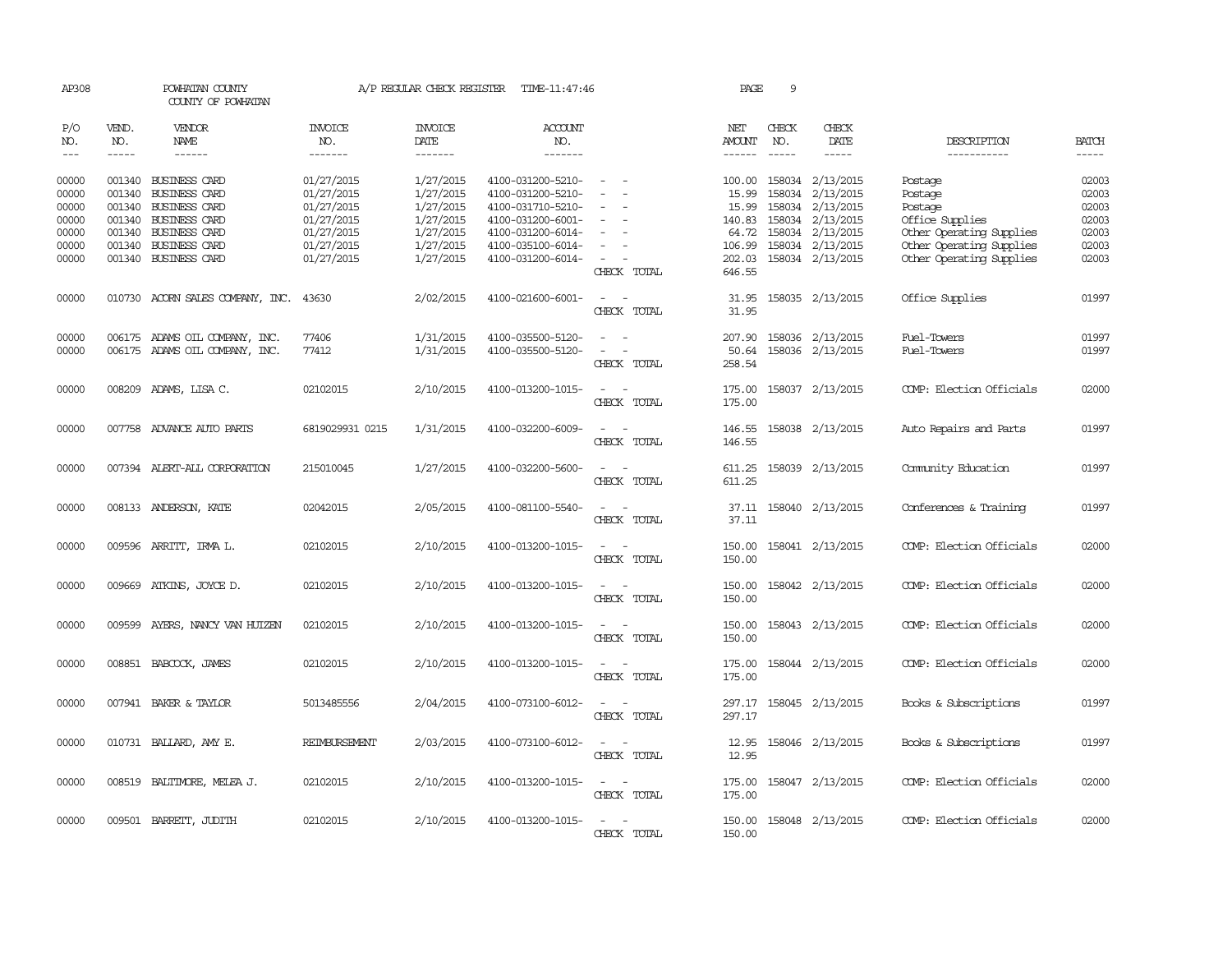| AP308                            |                                      | POWHATAN COUNTY<br>COUNTY OF POWHATAN                                                                |                                  | A/P REGULAR CHECK REGISTER                       | TIME-11:47:46                                                                    |                                                                                                 | PAGE                                                   | 10                            |                                                                |                                                                         |                                  |
|----------------------------------|--------------------------------------|------------------------------------------------------------------------------------------------------|----------------------------------|--------------------------------------------------|----------------------------------------------------------------------------------|-------------------------------------------------------------------------------------------------|--------------------------------------------------------|-------------------------------|----------------------------------------------------------------|-------------------------------------------------------------------------|----------------------------------|
| P/O<br>NO.<br>$---$              | VEND.<br>NO.<br>$- - - - -$          | VENDOR<br>NAME<br>$- - - - - -$                                                                      | <b>INVOICE</b><br>NO.<br>------- | <b>INVOICE</b><br>DATE<br>-------                | <b>ACCOUNT</b><br>NO.<br>-------                                                 |                                                                                                 | NET<br><b>AMOUNT</b><br>$- - - - - -$                  | CHECK<br>NO.<br>$\frac{1}{2}$ | CHECK<br>DATE<br>$- - - - -$                                   | DESCRIPTION<br>-----------                                              | <b>BATCH</b><br>-----            |
| 00000                            |                                      | 006670 BETHESDA CHURCH                                                                               | 02102015                         | 2/10/2015                                        | 4100-013200-5420-                                                                | $\overline{\phantom{a}}$<br>CHECK TOTAL                                                         | 50.00<br>50.00                                         |                               | 158049 2/13/2015                                               | Rent                                                                    | 02000                            |
| 00000                            |                                      | 007894 BOELT, WILLIAM M.                                                                             | 02102015                         | 2/10/2015                                        | 4100-013200-1015-                                                                | $\sim$<br>$\sim$<br>CHECK TOTAL                                                                 | 175.00<br>175.00                                       |                               | 158050 2/13/2015                                               | COMP: Election Officials                                                | 02000                            |
| 00000                            |                                      | 009595 BOOKER, GEORGE E.                                                                             | 02102015                         | 2/10/2015                                        | 4100-013200-1015-                                                                | $\sim$<br>$\sim$<br>CHECK TOTAL                                                                 | 150.00<br>150.00                                       |                               | 158051 2/13/2015                                               | COMP: Election Officials                                                | 02000                            |
| 00000                            |                                      | 009575 BOWLIN, PATSY D.                                                                              | 02102015                         | 2/10/2015                                        | 4100-013200-1015-                                                                | $\equiv$<br>$\sim$<br>CHECK TOTAL                                                               | 150.00<br>150.00                                       |                               | 158052 2/13/2015                                               | COMP: Election Officials                                                | 02000                            |
| 00000                            |                                      | 008507 BRANCH, BRENDA P.                                                                             | 02102015                         | 2/10/2015                                        | 4100-013200-1015-                                                                | $\overline{\phantom{a}}$<br>$\sim$<br>CHECK TOTAL                                               | 150.00<br>150.00                                       |                               | 158053 2/13/2015                                               | COMP: Election Officials                                                | 02000                            |
| 00000                            | 008659                               | BROOKS, T. NOEL                                                                                      | 7000669                          | 1/30/2015                                        | 4100-021200-3150-                                                                | $\overline{\phantom{a}}$<br>$\sim$<br>CHECK TOTAL                                               | 120.00<br>120.00                                       |                               | 158054 2/13/2015                                               | Outside Counsel                                                         | 01997                            |
| 00000                            |                                      | 008546 BUTLER, DARRYL G.                                                                             | 02102015                         | 2/10/2015                                        | 4100-013200-1015-                                                                | $\equiv$<br>CHECK TOTAL                                                                         | 150.00<br>150.00                                       |                               | 158055 2/13/2015                                               | COMP: Election Officials                                                | 02000                            |
| 00000                            |                                      | 008541 CABLE, JEAN D.                                                                                | 02102015                         | 2/10/2015                                        | 4100-013200-1015-                                                                | $\sim$<br>$\sim$<br>CHECK TOTAL                                                                 | 150.00<br>150.00                                       |                               | 158056 2/13/2015                                               | COMP: Election Officials                                                | 02000                            |
| 00000                            |                                      | 007353 CDW GOVERNMENT, INC.                                                                          | RX87914                          | 1/20/2015                                        | 4100-012310-6014-                                                                | $\overline{\phantom{a}}$<br>$\overline{\phantom{a}}$<br>CHECK TOTAL                             | 615.92<br>615.92                                       |                               | 158057 2/13/2015                                               | Other Operating Supplies                                                | 01997                            |
| 00000<br>00000<br>00000<br>00000 | 000540<br>000540<br>000540<br>000540 | CENTRAL VIRGINIA WASTE<br>CENTRAL VIRGINIA WASTE<br>CENTRAL VIRGINIA WASTE<br>CENTRAL VIRGINIA WASTE | 19913<br>19924<br>19924<br>19941 | 1/09/2015<br>1/09/2015<br>1/09/2015<br>2/04/2015 | 4100-014300-3175-<br>4100-014300-3176-<br>4100-014300-3176-<br>4100-014300-3176- | $\overline{\phantom{a}}$<br>$\overline{\phantom{a}}$<br>$\overline{\phantom{a}}$<br>CHECK TOTAL | 16,284.45<br>6,050.00<br>1,490.94-158058<br>21, 198.43 | 158058<br>158058              | 2/13/2015<br>2/13/2015<br>2/13/2015<br>354.92 158058 2/13/2015 | Waste Disposal<br>Recycling Pulls<br>Recycling Pulls<br>Recycling Pulls | 01997<br>01997<br>01997<br>01997 |
| 00000<br>00000                   | 009178                               | COMCAST<br>009178 COMCAST                                                                            | 0168414179901B<br>0168414179901B | 2/01/2015<br>2/01/2015                           | 4100-032300-5230-<br>4100-032300-5260-                                           | $\sim$<br>$\sim$<br>CHECK TOTAL                                                                 | 75.88<br>59.95<br>135.83                               | 158059                        | 2/13/2015<br>158059 2/13/2015                                  | Telephone Services<br><b>Intemet</b>                                    | 01997<br>01997                   |
| 00000                            |                                      | 008959 COSBY, HANK                                                                                   | JACKSON, C                       | 1/25/2015                                        | 4100-053910-5642-                                                                | CHECK TOTAL                                                                                     | 800.00<br>800.00                                       |                               | 158060 2/13/2015                                               | PCCAA Services - TANF                                                   | 01997                            |
| 00000                            | 007765                               | COUNTY WASTE OF VIRGINIA                                                                             | 0579130                          | 2/03/2015                                        | 4100-032300-3185-                                                                | $\overline{\phantom{a}}$<br>$\overline{\phantom{a}}$<br>CHECK TOTAL                             | 68.00<br>68.00                                         |                               | 158061 2/13/2015                                               | Trash Removal                                                           | 01997                            |
| 00000                            |                                      | 008853 COX, LINDIA B.                                                                                | 02102015                         | 2/10/2015                                        | 4100-013200-1015-                                                                | $\sim$<br>$\sim$<br>CHECK TOTAL                                                                 | 150.00<br>150.00                                       |                               | 158062 2/13/2015                                               | COMP: Election Officials                                                | 02000                            |
| 00000                            |                                      | 009671 DALTON, JOSEPH L.                                                                             | 02102015                         | 2/10/2015                                        | 4100-013200-1015-                                                                | $\sim$ $\sim$<br>CHECK TOTAL                                                                    | 150.00<br>150.00                                       |                               | 158063 2/13/2015                                               | COMP: Election Officials                                                | 02000                            |
| 00000                            |                                      | 008671 DAMERON, DAVID                                                                                | 02042015                         | 2/05/2015                                        | 4100-081100-5540-                                                                | $\overline{\phantom{a}}$<br>CHECK TOTAL                                                         | 50.41<br>50.41                                         |                               | 158064 2/13/2015                                               | Conferences & Training                                                  | 01997                            |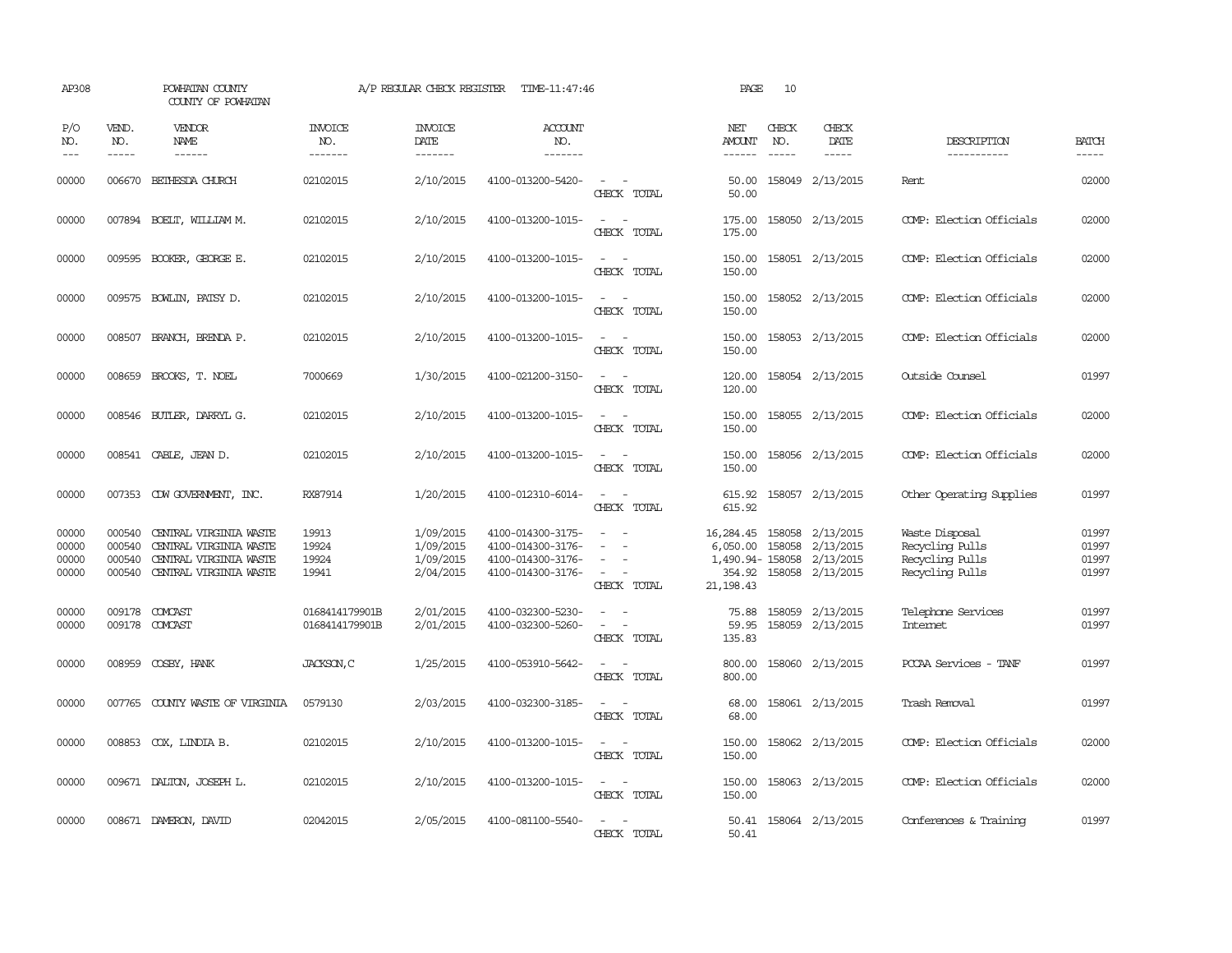| AP308                                                                                  |                                                                                        | POWHATAN COUNTY<br>COUNTY OF POWHATAN                                                                                                                                                                                                                                             |                                                                                                                                                                                            | A/P REGULAR CHECK REGISTER                                                                                                     | TIME-11:47:46                                                                                                                                                                                                  |                                                                                                                                                                                                 | PAGE                             | 11                                                                                                                                                                                                                                                                                                                                                                                                           |                                                                                                                                                                                                                                                               |                                                                                                                                                    |                                                                                        |
|----------------------------------------------------------------------------------------|----------------------------------------------------------------------------------------|-----------------------------------------------------------------------------------------------------------------------------------------------------------------------------------------------------------------------------------------------------------------------------------|--------------------------------------------------------------------------------------------------------------------------------------------------------------------------------------------|--------------------------------------------------------------------------------------------------------------------------------|----------------------------------------------------------------------------------------------------------------------------------------------------------------------------------------------------------------|-------------------------------------------------------------------------------------------------------------------------------------------------------------------------------------------------|----------------------------------|--------------------------------------------------------------------------------------------------------------------------------------------------------------------------------------------------------------------------------------------------------------------------------------------------------------------------------------------------------------------------------------------------------------|---------------------------------------------------------------------------------------------------------------------------------------------------------------------------------------------------------------------------------------------------------------|----------------------------------------------------------------------------------------------------------------------------------------------------|----------------------------------------------------------------------------------------|
| P/O<br>NO.<br>$---$                                                                    | VEND.<br>NO.                                                                           | <b>VENDOR</b><br>NAME<br>$- - - - - -$                                                                                                                                                                                                                                            | <b>INVOICE</b><br>NO.<br>-------                                                                                                                                                           | <b>INVOICE</b><br>DATE<br>$- - - - - - -$                                                                                      | ACCOUNT<br>NO.<br>$- - - - - - -$                                                                                                                                                                              |                                                                                                                                                                                                 | NET<br>AMOUNT<br>------          | CHECK<br>NO.<br>$\frac{1}{2} \frac{1}{2} \frac{1}{2} \frac{1}{2} \frac{1}{2} \frac{1}{2} \frac{1}{2} \frac{1}{2} \frac{1}{2} \frac{1}{2} \frac{1}{2} \frac{1}{2} \frac{1}{2} \frac{1}{2} \frac{1}{2} \frac{1}{2} \frac{1}{2} \frac{1}{2} \frac{1}{2} \frac{1}{2} \frac{1}{2} \frac{1}{2} \frac{1}{2} \frac{1}{2} \frac{1}{2} \frac{1}{2} \frac{1}{2} \frac{1}{2} \frac{1}{2} \frac{1}{2} \frac{1}{2} \frac{$ | CHECK<br>DATE<br>$- - - - -$                                                                                                                                                                                                                                  | DESCRIPTION<br>-----------                                                                                                                         | <b>BATCH</b><br>-----                                                                  |
| 00000<br>00000                                                                         | 006240                                                                                 | 006240 DIAMOND SPRINGS WATER, INC 1216500 0215<br>DIAMOND SPRINGS WATER, INC                                                                                                                                                                                                      | 130070220                                                                                                                                                                                  | 2/01/2015<br>2/01/2015                                                                                                         | 4100-031200-5130-<br>4100-012200-5130-                                                                                                                                                                         | $\sim$ $-$<br>$\sim$ $ -$<br>CHECK TOTAL                                                                                                                                                        | 14.50<br>130.70                  | 158065                                                                                                                                                                                                                                                                                                                                                                                                       | 116.20 158065 2/13/2015<br>2/13/2015                                                                                                                                                                                                                          | Water<br>Water                                                                                                                                     | 01997<br>01997                                                                         |
| 00000                                                                                  |                                                                                        | 010063 DICKSON, KAYLEE                                                                                                                                                                                                                                                            | 02102015                                                                                                                                                                                   | 2/10/2015                                                                                                                      | 4100-013200-1015-                                                                                                                                                                                              | $\sim$ $ \sim$<br>CHECK TOTAL                                                                                                                                                                   | 175.00<br>175.00                 |                                                                                                                                                                                                                                                                                                                                                                                                              | 158066 2/13/2015                                                                                                                                                                                                                                              | COMP: Election Officials                                                                                                                           | 02000                                                                                  |
| 00000                                                                                  |                                                                                        | 010729 DICKSON, LACEY                                                                                                                                                                                                                                                             | 02102015                                                                                                                                                                                   | 2/10/2015                                                                                                                      | 4100-013200-1015-                                                                                                                                                                                              | CHECK TOTAL                                                                                                                                                                                     | 150.00<br>150.00                 |                                                                                                                                                                                                                                                                                                                                                                                                              | 158067 2/13/2015                                                                                                                                                                                                                                              | COMP: Election Officials                                                                                                                           | 02000                                                                                  |
| 00000                                                                                  |                                                                                        | 009672 DIERKES, JAMES G.                                                                                                                                                                                                                                                          | 02102015                                                                                                                                                                                   | 2/10/2015                                                                                                                      | 4100-013200-1015-                                                                                                                                                                                              | CHECK TOTAL                                                                                                                                                                                     | 150.00<br>150.00                 |                                                                                                                                                                                                                                                                                                                                                                                                              | 158068 2/13/2015                                                                                                                                                                                                                                              | COMP: Election Officials                                                                                                                           | 02000                                                                                  |
| 00000                                                                                  | 008787 DMV                                                                             |                                                                                                                                                                                                                                                                                   | 15030690                                                                                                                                                                                   | 1/30/2015                                                                                                                      | 4100-012410-3320-                                                                                                                                                                                              | $ -$<br>CHECK TOTAL                                                                                                                                                                             | 900.00<br>900.00                 |                                                                                                                                                                                                                                                                                                                                                                                                              | 158069 2/13/2015                                                                                                                                                                                                                                              | Maintenance & Service Contract 01997                                                                                                               |                                                                                        |
| 00000                                                                                  |                                                                                        | 007288 DOMINION ENERGY                                                                                                                                                                                                                                                            | 104324                                                                                                                                                                                     | 2/02/2015                                                                                                                      | 4100-014100-3320-                                                                                                                                                                                              | CHECK TOTAL                                                                                                                                                                                     | 1,757.25<br>1,757.25             |                                                                                                                                                                                                                                                                                                                                                                                                              | 158070 2/13/2015                                                                                                                                                                                                                                              | Maintenance & Service Contract                                                                                                                     | 01997                                                                                  |
| 00000<br>00000<br>00000<br>00000<br>00000<br>00000<br>00000<br>00000<br>00000<br>00000 | 000860<br>000860<br>000860<br>000860<br>000860<br>000860<br>000860<br>000860<br>000860 | DOMINION VIRGINIA POWER<br>DOMINION VIRGINIA POWER<br>DOMINION VIRGINIA POWER<br>DOMINION VIRGINIA POWER<br>DOMINION VIRGINIA POWER<br>DOMINION VIRGINIA POWER<br>DOMINION VIRGINIA POWER<br>DOMINION VIRGINIA POWER<br>DOMINION VIRGINIA POWER<br>000860 DOMINION VIRGINIA POWER | 1221667833 0215<br>1223507334 0215<br>2202262503 0215<br>3848526962 0215<br>4062035391 0215<br>4165680929 0215<br>6211789810 0215<br>8009370571 0215<br>8762105008 0215<br>8971069334 0215 | 2/03/2015<br>2/03/2015<br>2/03/2015<br>2/03/2015<br>2/03/2015<br>2/04/2015<br>2/03/2015<br>2/04/2015<br>2/03/2015<br>2/03/2015 | 4100-035500-5110-<br>4100-014300-5110-<br>4100-032300-5110-<br>4100-032300-5110-<br>4100-035500-5110-<br>4100-035500-5110-<br>4100-035500-5110-<br>4100-035500-5110-<br>4100-032300-5110-<br>4100-014300-5110- | $\sim$<br>$\sim$<br>$\sim$<br>$\sim$<br>$\overline{\phantom{a}}$<br>$\overline{\phantom{a}}$<br>$\overline{\phantom{a}}$<br>$\overline{\phantom{a}}$<br>$\overline{\phantom{a}}$<br>CHECK TOTAL | 271.76<br>133.33<br>2,903.57     |                                                                                                                                                                                                                                                                                                                                                                                                              | 216.06 158071 2/13/2015<br>158071 2/13/2015<br>355.84 158071 2/13/2015<br>1,014.46 158071 2/13/2015<br>158071 2/13/2015<br>143.73 158071 2/13/2015<br>128.37 158071 2/13/2015<br>29.30 158071 2/13/2015<br>476.05 158071 2/13/2015<br>134.67 158071 2/13/2015 | Electricity<br>Electricity<br>Electricity<br>Electricity<br>Electricity<br>Electricity<br>Electricity<br>Electricity<br>Electricity<br>Electricity | 01997<br>01997<br>01997<br>01997<br>01997<br>01997<br>01997<br>01997<br>01997<br>01997 |
| 00000                                                                                  |                                                                                        | 010601 DRIVER, BRANDON CONVAY                                                                                                                                                                                                                                                     | 02102015                                                                                                                                                                                   | 2/10/2015                                                                                                                      | 4100-013200-1015-                                                                                                                                                                                              | $\sim$<br>CHECK TOTAL                                                                                                                                                                           | 150.00<br>150.00                 |                                                                                                                                                                                                                                                                                                                                                                                                              | 158072 2/13/2015                                                                                                                                                                                                                                              | COMP: Election Officials                                                                                                                           | 02000                                                                                  |
| 00000                                                                                  |                                                                                        | 001910 DUNN GAS COMPANY                                                                                                                                                                                                                                                           | 63073                                                                                                                                                                                      | 1/28/2015                                                                                                                      | 4100-014100-5120-                                                                                                                                                                                              | $\sim$<br>CHECK TOTAL                                                                                                                                                                           | 2,513.72<br>2,513.72             |                                                                                                                                                                                                                                                                                                                                                                                                              | 158073 2/13/2015                                                                                                                                                                                                                                              | Fuel                                                                                                                                               | 01997                                                                                  |
| 00000                                                                                  |                                                                                        | 006842 EAGLE FIRE INC.                                                                                                                                                                                                                                                            | <b>SRVCE085500</b>                                                                                                                                                                         | 1/27/2015                                                                                                                      | 4100-014100-3310-                                                                                                                                                                                              | $\omega_{\rm{max}}$ and<br>CHECK TOTAL                                                                                                                                                          | 167.00<br>167.00                 |                                                                                                                                                                                                                                                                                                                                                                                                              | 158074 2/13/2015                                                                                                                                                                                                                                              | Repairs & Maintenance                                                                                                                              | 01997                                                                                  |
| 00000<br>00000                                                                         | 008235<br>008235                                                                       | ELECTION SERVICES ONLINE,<br>ELECTION SERVICES ONLINE,                                                                                                                                                                                                                            | 1207<br>1207                                                                                                                                                                               | 2/06/2015<br>2/06/2015                                                                                                         | 4100-013200-3170-<br>4100-013200-3500-                                                                                                                                                                         | $\overline{\phantom{a}}$<br>CHECK TOTAL                                                                                                                                                         | 2,570.00<br>1,248.70<br>3,818.70 |                                                                                                                                                                                                                                                                                                                                                                                                              | 158075 2/13/2015<br>158075 2/13/2015                                                                                                                                                                                                                          | Programming Voting Machines<br>Printing & Binding                                                                                                  | 01997<br>01997                                                                         |
| 00000                                                                                  |                                                                                        | 009673 FIELDS, THERESA A.                                                                                                                                                                                                                                                         | 02102015                                                                                                                                                                                   | 2/10/2015                                                                                                                      | 4100-013200-1015-                                                                                                                                                                                              | $\sim$<br>CHECK TOTAL                                                                                                                                                                           | 150.00<br>150.00                 |                                                                                                                                                                                                                                                                                                                                                                                                              | 158076 2/13/2015                                                                                                                                                                                                                                              | COMP: Election Officials                                                                                                                           | 02000                                                                                  |
| 00000                                                                                  |                                                                                        | 006674 FINE CREEK BAPTIST CHURCH 02102015                                                                                                                                                                                                                                         |                                                                                                                                                                                            | 2/10/2015                                                                                                                      | 4100-013200-5420-                                                                                                                                                                                              | CHECK TOTAL                                                                                                                                                                                     | 50.00<br>50.00                   |                                                                                                                                                                                                                                                                                                                                                                                                              | 158077 2/13/2015                                                                                                                                                                                                                                              | Rent                                                                                                                                               | 02000                                                                                  |
| 00000                                                                                  |                                                                                        | 006666 FINE CREEK FIRE DEPT                                                                                                                                                                                                                                                       | 02102015                                                                                                                                                                                   | 2/10/2015                                                                                                                      | 4100-013200-5420-                                                                                                                                                                                              | $\sim$<br>CHECK TOTAL                                                                                                                                                                           | 50.00<br>50.00                   |                                                                                                                                                                                                                                                                                                                                                                                                              | 158078 2/13/2015                                                                                                                                                                                                                                              | Rent                                                                                                                                               | 02000                                                                                  |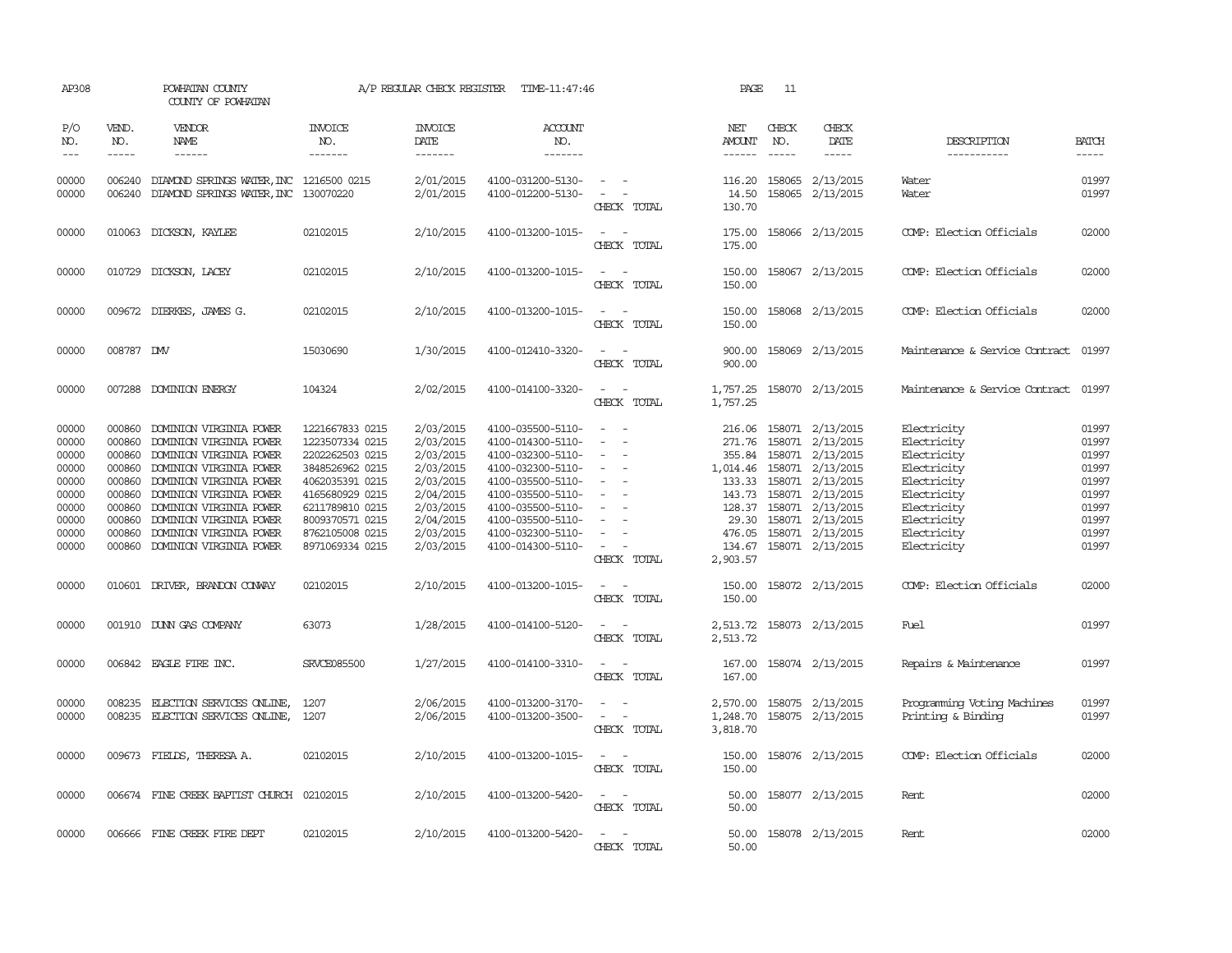| AP308                                                                |                                                                              | POWHATAN COUNTY<br>COUNTY OF POWHATAN                                                                                                                                                                 |                                                                              | A/P REGULAR CHECK REGISTER                                                                           | TIME-11:47:46                                                                                                                                                        |                                                                                                                                 | PAGE                                                                                         | 12                                                       |                                                                                                                    |                                                                                                                                                                                                                              |                                                                      |
|----------------------------------------------------------------------|------------------------------------------------------------------------------|-------------------------------------------------------------------------------------------------------------------------------------------------------------------------------------------------------|------------------------------------------------------------------------------|------------------------------------------------------------------------------------------------------|----------------------------------------------------------------------------------------------------------------------------------------------------------------------|---------------------------------------------------------------------------------------------------------------------------------|----------------------------------------------------------------------------------------------|----------------------------------------------------------|--------------------------------------------------------------------------------------------------------------------|------------------------------------------------------------------------------------------------------------------------------------------------------------------------------------------------------------------------------|----------------------------------------------------------------------|
| P/O<br>NO.<br>$\frac{1}{2}$                                          | VEND.<br>NO.<br>$- - - - -$                                                  | VENDOR<br>NAME<br>------                                                                                                                                                                              | <b>INVOICE</b><br>NO.<br>-------                                             | <b>INVOICE</b><br>DATE<br>-------                                                                    | <b>ACCOUNT</b><br>NO.<br>-------                                                                                                                                     |                                                                                                                                 | NET<br>AMOUNT<br>------                                                                      | CHECK<br>NO.<br>$- - - - -$                              | CHECK<br>DATE<br>$- - - - -$                                                                                       | DESCRIPTION<br>-----------                                                                                                                                                                                                   | <b>BATCH</b><br>-----                                                |
| 00000                                                                |                                                                              | 008518 FLANAGAN, FRANKLIN L.                                                                                                                                                                          | 02102015                                                                     | 2/10/2015                                                                                            | 4100-013200-1015-                                                                                                                                                    | $\overline{\phantom{a}}$<br>CHECK TOTAL                                                                                         | 175.00<br>175.00                                                                             |                                                          | 158079 2/13/2015                                                                                                   | COMP: Election Officials                                                                                                                                                                                                     | 02000                                                                |
| 00000                                                                |                                                                              | 000690 FLATROCK TIRE & AUTO                                                                                                                                                                           | 0010731                                                                      | 2/10/2015                                                                                            | 4100-032300-6009-                                                                                                                                                    | $\sim$<br>CHECK TOTAL                                                                                                           | 551.89<br>551.89                                                                             |                                                          | 158080 2/13/2015                                                                                                   | Auto Parts/Repair                                                                                                                                                                                                            | 01997                                                                |
| 00000                                                                |                                                                              | 010544 FOLKES ELECTRICAL                                                                                                                                                                              | 14063                                                                        | 12/22/2014                                                                                           | 4100-014600-3310-                                                                                                                                                    | $\sim$ 100 $\mu$<br>$\sim$<br>CHECK TOTAL                                                                                       | 1,000.00<br>1,000.00                                                                         |                                                          | 158081 2/13/2015                                                                                                   | Repairs and Maintenance                                                                                                                                                                                                      | 01997                                                                |
| 00000                                                                |                                                                              | 006522 FOOD LION                                                                                                                                                                                      | 281361061002                                                                 | 2/09/2015                                                                                            | 4100-035100-6022-                                                                                                                                                    | $\equiv$<br>$\sim$<br>CHECK TOTAL                                                                                               | 138.13<br>138.13                                                                             |                                                          | 158082 2/13/2015                                                                                                   | Dog Food/Supplies                                                                                                                                                                                                            | 01997                                                                |
| 00000                                                                |                                                                              | 008852 GOODE, LAVERNE E.                                                                                                                                                                              | 02102015                                                                     | 2/10/2015                                                                                            | 4100-013200-1015-                                                                                                                                                    | $\overline{\phantom{a}}$<br>$\overline{\phantom{a}}$<br>CHECK TOTAL                                                             | 150.00<br>150.00                                                                             |                                                          | 158083 2/13/2015                                                                                                   | COMP: Election Officials                                                                                                                                                                                                     | 02000                                                                |
| 00000                                                                | 008538                                                                       | GOODMAN, JOSEPHINE L.                                                                                                                                                                                 | 02102015                                                                     | 2/10/2015                                                                                            | 4100-013200-1015-                                                                                                                                                    | $\equiv$<br>CHECK TOTAL                                                                                                         | 175.00<br>175.00                                                                             |                                                          | 158084 2/13/2015                                                                                                   | COMP: Election Officials                                                                                                                                                                                                     | 02000                                                                |
| 00000                                                                |                                                                              | 009419 GOV DEALS                                                                                                                                                                                      | 3827012015                                                                   | 1/31/2015                                                                                            | 3100-018990-0006-                                                                                                                                                    | $\equiv$<br>CHECK TOTAL                                                                                                         | 138.75<br>138.75                                                                             |                                                          | 158085 2/13/2015                                                                                                   | Sale of Salvage and Surplus                                                                                                                                                                                                  | 01997                                                                |
| 00000                                                                |                                                                              | 009021 GRACELAND BAPTIST CHURCH                                                                                                                                                                       | 02102015                                                                     | 2/10/2015                                                                                            | 4100-013200-5420-                                                                                                                                                    | CHECK TOTAL                                                                                                                     | 50.00<br>50.00                                                                               |                                                          | 158086 2/13/2015                                                                                                   | Rent                                                                                                                                                                                                                         | 02000                                                                |
| 00000                                                                |                                                                              | 006763 GREENBERG & ASSOCIATES                                                                                                                                                                         | 2448                                                                         | 1/30/2015                                                                                            | 4100-031200-3110-                                                                                                                                                    | $\sim$<br>CHECK TOTAL                                                                                                           | 360.00<br>360.00                                                                             |                                                          | 158087 2/13/2015                                                                                                   | Professional Health Services                                                                                                                                                                                                 | 01997                                                                |
| 00000                                                                |                                                                              | 008513 GREGORY, LUCILLE S.                                                                                                                                                                            | 02102015                                                                     | 2/10/2015                                                                                            | 4100-013200-1015-                                                                                                                                                    | CHECK TOTAL                                                                                                                     | 150.00<br>150.00                                                                             |                                                          | 158088 2/13/2015                                                                                                   | COMP: Election Officials                                                                                                                                                                                                     | 02000                                                                |
| 00000                                                                | 008537                                                                       | HENSON, MARIE S.                                                                                                                                                                                      | 02102015                                                                     | 2/10/2015                                                                                            | 4100-013200-1015-                                                                                                                                                    | CHECK TOTAL                                                                                                                     | 175.00<br>175.00                                                                             |                                                          | 158089 2/13/2015                                                                                                   | COMP: Election Officials                                                                                                                                                                                                     | 02000                                                                |
| 00000                                                                | 008953 ICMA                                                                  |                                                                                                                                                                                                       | 230649 1/15                                                                  | 1/01/2015                                                                                            | 4100-012100-5810-                                                                                                                                                    | $\equiv$<br>CHECK TOTAL                                                                                                         | 1,264.30<br>1,264.30                                                                         | 158090                                                   | 2/13/2015                                                                                                          | Dues/Association Memberships                                                                                                                                                                                                 | 02000                                                                |
| 00000<br>00000<br>00000<br>00000<br>00000<br>00000<br>00000<br>00000 | 000120<br>000120<br>000120<br>000120<br>000120<br>000120<br>000120<br>000120 | <b>JAMES RIVER AIR</b><br><b>JAMES RIVER AIR</b><br><b>JAMES RIVER AIR</b><br>JAMES RIVER AIR<br><b>JAMES RIVER AIR</b><br><b>JAMES RIVER AIR</b><br><b>JAMES RIVER AIR</b><br><b>JAMES RIVER AIR</b> | S52452<br>S52499<br>S52604<br>S52621<br>S52658<br>S52659<br>S52711<br>S52785 | 1/28/2015<br>1/28/2015<br>1/28/2015<br>1/30/2015<br>1/28/2015<br>1/27/2015<br>1/29/2015<br>1/30/2015 | 4100-014100-3308-<br>4100-014100-3308-<br>4100-014100-3308-<br>4100-014100-3308-<br>4100-014100-3308-<br>4100-014100-3308-<br>4100-014100-3308-<br>4100-014100-3308- | $\overline{\phantom{a}}$<br>$\equiv$<br>$\sim$<br>$\sim$<br>$\overline{\phantom{a}}$<br>$\overline{\phantom{a}}$<br>CHECK TOTAL | 529.00<br>891.02<br>258.00<br>1,089.34<br>466.26<br>1,398.82<br>160.00<br>258.00<br>5,050.44 | 158091<br>158091<br>158091<br>158091<br>158091<br>158091 | 2/13/2015<br>2/13/2015<br>2/13/2015<br>158091 2/13/2015<br>2/13/2015<br>2/13/2015<br>2/13/2015<br>158091 2/13/2015 | HVAC Service and Repairs<br>HVAC Service and Repairs<br>HVAC Service and Repairs<br>HVAC Service and Repairs<br>HVAC Service and Repairs<br>HVAC Service and Repairs<br>HVAC Service and Repairs<br>HVAC Service and Repairs | 01997<br>01997<br>01997<br>01997<br>01997<br>01997<br>01997<br>01997 |
| 00000                                                                |                                                                              | 007064 JOHNSON, CYNTHIA                                                                                                                                                                               | 02102015                                                                     | 2/10/2015                                                                                            | 4100-013200-1015-                                                                                                                                                    | $\sim$ $ \sim$<br>CHECK TOTAL                                                                                                   | 150.00<br>150.00                                                                             |                                                          | 158092 2/13/2015                                                                                                   | COMP: Election Officials                                                                                                                                                                                                     | 02000                                                                |
| 00000                                                                |                                                                              | 009676 JONES, ANDREW C.                                                                                                                                                                               | 02102015                                                                     | 2/10/2015                                                                                            | 4100-013200-1015-                                                                                                                                                    | $\overline{\phantom{a}}$<br>CHECK TOTAL                                                                                         | 175.00<br>175.00                                                                             |                                                          | 158093 2/13/2015                                                                                                   | COMP: Election Officials                                                                                                                                                                                                     | 02000                                                                |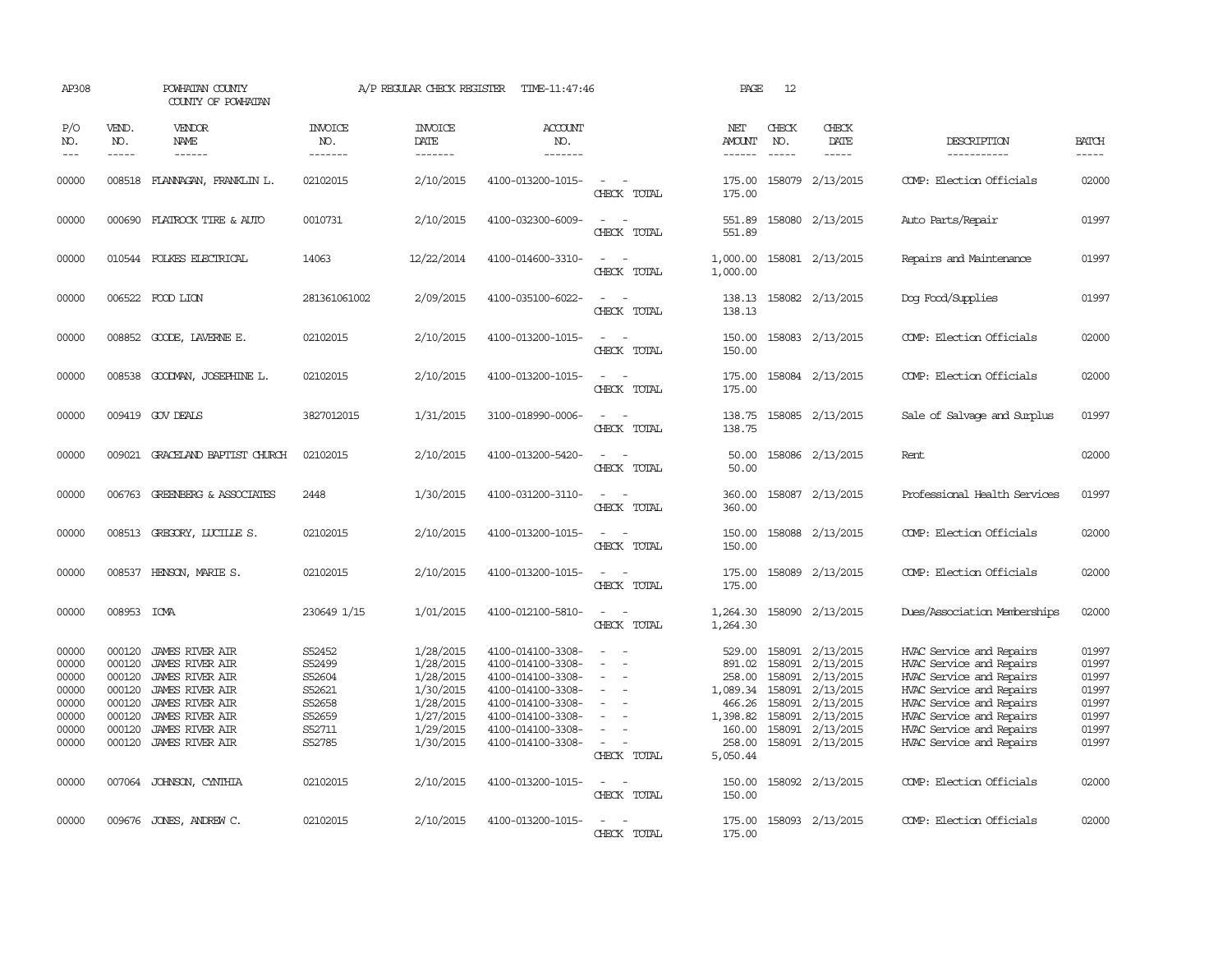| AP308               |                               | POWHATAN COUNTY<br>COUNTY OF POWHATAN  |                           | A/P REGULAR CHECK REGISTER        | TIME-11:47:46                    |                                                                                                                             | PAGE                     | 13           |                              |                                |                             |
|---------------------|-------------------------------|----------------------------------------|---------------------------|-----------------------------------|----------------------------------|-----------------------------------------------------------------------------------------------------------------------------|--------------------------|--------------|------------------------------|--------------------------------|-----------------------------|
| P/O<br>NO.<br>$---$ | VEND.<br>NO.<br>$\frac{1}{2}$ | VENDOR<br><b>NAME</b><br>$- - - - - -$ | INVOICE<br>NO.<br>------- | <b>INVOICE</b><br>DATE<br>------- | <b>ACCOUNT</b><br>NO.<br>------- |                                                                                                                             | NET<br>AMOUNT<br>------- | CHECK<br>NO. | CHECK<br>DATE<br>$- - - - -$ | DESCRIPTION<br>-----------     | <b>BATCH</b><br>$- - - - -$ |
| 00000               |                               | 007874 JONES, LINDA HOLLIN             | 02102015                  | 2/10/2015                         | 4100-013200-1015-                | $\overline{\phantom{a}}$<br>CHECK TOTAL                                                                                     | 150.00<br>150.00         |              | 158094 2/13/2015             | COMP: Election Officials       | 02000                       |
| 00000               |                               | 008708 JONES, SUSAN H.                 | 02102015                  | 2/10/2015                         | 4100-013200-1015-                | $\sim$ 100 $\sim$<br>CHECK TOTAL                                                                                            | 175.00<br>175.00         |              | 158095 2/13/2015             | COMP: Election Officials       | 02000                       |
| 00000               |                               | 010732 KIMM, KAELYN                    | <b>REIMBURSEMENT</b>      | 1/03/2015                         | 4100-073100-6012-                | $\omega_{\rm{max}}$ and $\omega_{\rm{max}}$<br>CHECK TOTAL                                                                  | 25.00<br>25.00           |              | 158096 2/13/2015             | Books & Subscriptions          | 01997                       |
| 00000               |                               | 009677 KING, JEAN L.                   | 02102015                  | 2/10/2015                         | 4100-013200-1015-                | $\frac{1}{2} \left( \frac{1}{2} \right) \left( \frac{1}{2} \right) = \frac{1}{2} \left( \frac{1}{2} \right)$<br>CHECK TOTAL | 150.00<br>150.00         |              | 158097 2/13/2015             | COMP: Election Officials       | 02000                       |
| 00000               |                               | 008540 LEE SR., ROBERT A.              | 02102015                  | 2/10/2015                         | 4100-013200-1015-                | $\sim$ $\sim$<br>CHECK TOTAL                                                                                                | 150.00<br>150.00         |              | 158098 2/13/2015             | COMP: Election Officials       | 02000                       |
| 00000               |                               | 006943 LIBRARY CORPORATION, THE        | 2015040159                | 1/20/2015                         | 4100-073100-3320-                | $\overline{\phantom{a}}$<br>$\sim$<br>CHECK TOTAL                                                                           | 3,528.00<br>3,528.00     |              | 158099 2/13/2015             | Maintenance & Service Contract | 01997                       |
| 00000               |                               | 009493 LYONS, RALPH LARRY              | 02102015                  | 2/10/2015                         | 4100-013200-1015-                | $\sim$ $\sim$<br>CHECK TOTAL                                                                                                | 150.00<br>150.00         |              | 158100 2/13/2015             | COMP: Election Officials       | 02000                       |
| 00000               |                               | 006672 MACON FIRE DEPARIMENT           | 02102015                  | 2/10/2015                         | 4100-013200-5420-                | $\sim$ $\sim$<br>CHECK TOTAL                                                                                                | 50.00<br>50.00           |              | 158101 2/13/2015             | Rent.                          | 02000                       |
| 00000               |                               | 006667 MANAKIN EPISCOPAL CHURCH        | 02102015                  | 2/10/2015                         | 4100-013200-5420-                | $\sim$ 100 $\sim$<br>CHECK TOTAL                                                                                            | 50.00<br>50.00           |              | 158102 2/13/2015             | Rent                           | 02000                       |
| 00000               |                               | 009552 MANSFIELD OIL COMPANY           | 19910 112014              | 11/30/2014                        | 4100-032200-5120-                | $\sim$ $\sim$<br>CHECK TOTAL                                                                                                | 120.91<br>120.91         |              | 158103 2/13/2015             | Apparatus Fuel                 | 01997                       |
| 00000               |                               | 008506 MARTIN, SUSAN B.                | 02102015                  | 2/10/2015                         | 4100-013200-1015-                | $\sim$<br>CHECK TOTAL                                                                                                       | 150.00<br>150.00         |              | 158104 2/13/2015             | COMP: Election Officials       | 02000                       |
| 00000               |                               | 006520 MCDONALD'S OFFICE               | 500071                    | 2/02/2015                         | 4100-033400-3846-                | $\overline{\phantom{a}}$<br>$\sim$<br>CHECK TOTAL                                                                           | 728.01<br>728.01         |              | 158105 2/13/2015             | Detention of Adults-Other Expe | 01997                       |
| 00000               |                               | 008553 MILLER, PATRICIA                | 02102015                  | 2/10/2015                         | 4100-013200-1015-                | $\sim$ 100 $\sim$<br>CHECK TOTAL                                                                                            | 150.00<br>150.00         |              | 158106 2/13/2015             | COMP: Election Officials       | 02000                       |
| 00000               |                               | 010603 MILLS, BETHANY                  | 02102015                  | 2/10/2015                         | 4100-013200-1015-                | $\sim$ $-$<br>$\sim$<br>CHECK TOTAL                                                                                         | 150.00<br>150.00         |              | 158107 2/13/2015             | COMP: Election Officials       | 02000                       |
| 00000               |                               | 006673 MT. ZION BAPTIST CHURCH         | 02102015                  | 2/10/2015                         | 4100-013200-5420-                | $\frac{1}{2} \left( \frac{1}{2} \right) \left( \frac{1}{2} \right) = \frac{1}{2} \left( \frac{1}{2} \right)$<br>CHECK TOTAL | 50.00<br>50.00           |              | 158108 2/13/2015             | Rent                           | 02000                       |
| 00000               |                               | 007297 NAFECO, INC.                    | 748176                    | 8/14/2014                         | 4100-032200-3310-                | $\sim$ $\sim$<br>CHECK TOTAL                                                                                                | 36.82<br>36.82           |              | 158109 2/13/2015             | Equipment Repair               | 01997                       |
| 00000               |                               | 010604 NELSON, DAVIN M.                | 02102015                  | 2/10/2015                         | 4100-013200-1015-                | $\sim$<br>CHECK TOTAL                                                                                                       | 150.00<br>150.00         |              | 158110 2/13/2015             | COMP: Election Officials       | 02000                       |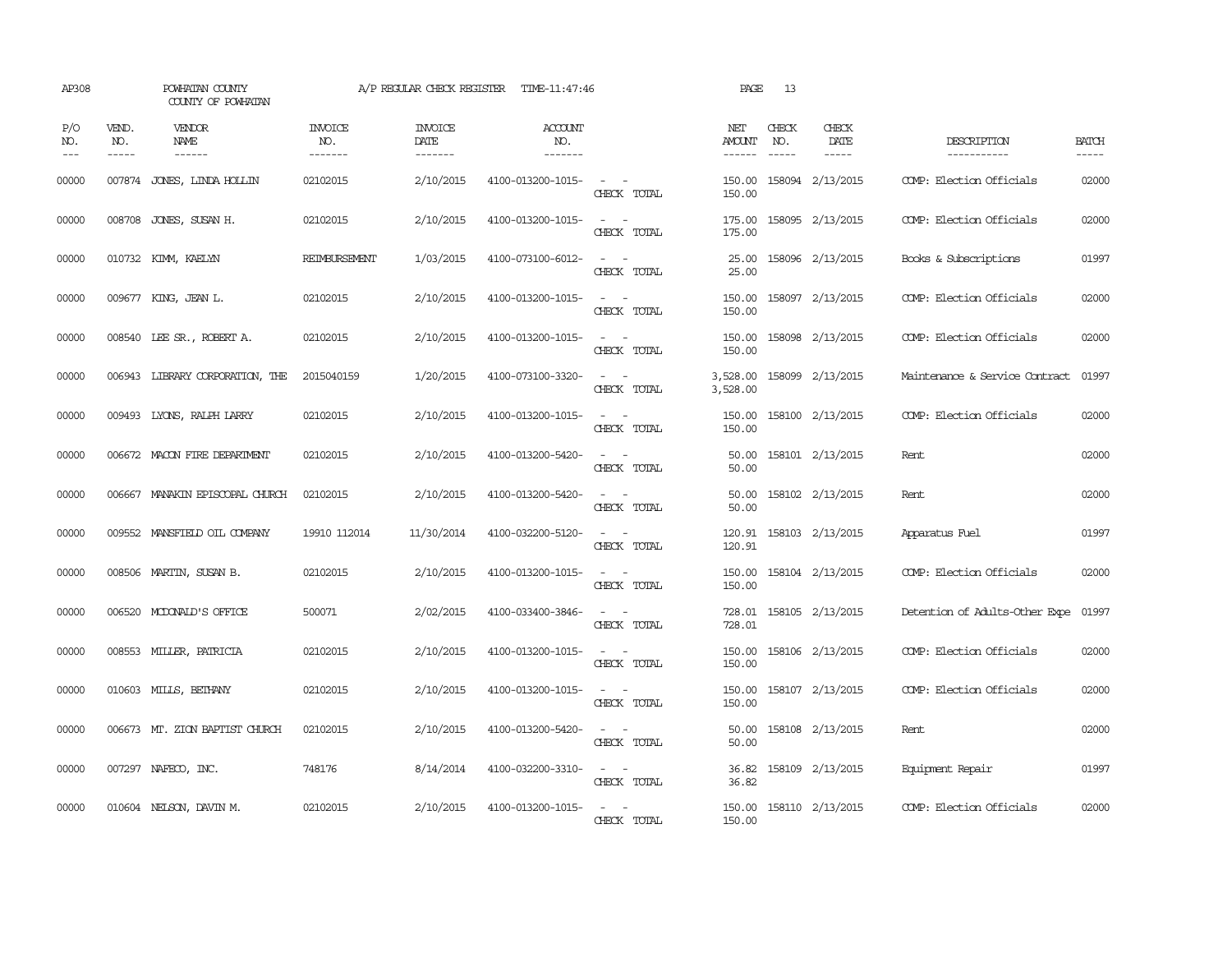| AP308                            |                                                                                                                                                                                                                                                                                                                                                                                                                                                                                                     | POWHATAN COUNTY<br>COUNTY OF POWHATAN                                                                                                                                                                                                                                                                                                                                                                                                                                     |                                                                          | A/P REGULAR CHECK REGISTER                       | TIME-11:47:46                                                                    |                                                                                                                             | PAGE                                      | 14                            |                                                                              |                                                                                      |                                  |
|----------------------------------|-----------------------------------------------------------------------------------------------------------------------------------------------------------------------------------------------------------------------------------------------------------------------------------------------------------------------------------------------------------------------------------------------------------------------------------------------------------------------------------------------------|---------------------------------------------------------------------------------------------------------------------------------------------------------------------------------------------------------------------------------------------------------------------------------------------------------------------------------------------------------------------------------------------------------------------------------------------------------------------------|--------------------------------------------------------------------------|--------------------------------------------------|----------------------------------------------------------------------------------|-----------------------------------------------------------------------------------------------------------------------------|-------------------------------------------|-------------------------------|------------------------------------------------------------------------------|--------------------------------------------------------------------------------------|----------------------------------|
| P/O<br>NO.<br>$---$              | VEND.<br>NO.<br>$\begin{tabular}{ccccc} \multicolumn{2}{c}{} & \multicolumn{2}{c}{} & \multicolumn{2}{c}{} & \multicolumn{2}{c}{} & \multicolumn{2}{c}{} & \multicolumn{2}{c}{} & \multicolumn{2}{c}{} & \multicolumn{2}{c}{} & \multicolumn{2}{c}{} & \multicolumn{2}{c}{} & \multicolumn{2}{c}{} & \multicolumn{2}{c}{} & \multicolumn{2}{c}{} & \multicolumn{2}{c}{} & \multicolumn{2}{c}{} & \multicolumn{2}{c}{} & \multicolumn{2}{c}{} & \multicolumn{2}{c}{} & \multicolumn{2}{c}{} & \mult$ | VENDOR<br>NAME<br>$\begin{tabular}{ccccc} \multicolumn{2}{c }{\multicolumn{2}{c }{\multicolumn{2}{c }{\multicolumn{2}{c}}{\hspace{-2.2cm}}}} \multicolumn{2}{c }{\multicolumn{2}{c }{\hspace{-2.2cm}}\hline} \multicolumn{2}{c }{\hspace{-2.2cm}}\hline \multicolumn{2}{c }{\hspace{-2.2cm}}\hline \multicolumn{2}{c }{\hspace{-2.2cm}}\hline \multicolumn{2}{c }{\hspace{-2.2cm}}\hline \multicolumn{2}{c }{\hspace{-2.2cm}}\hline \multicolumn{2}{c }{\hspace{-2.2cm}}$ | INVOICE<br>NO.<br>-------                                                | <b>INVOICE</b><br>DATE<br>-------                | ACCOUNT<br>NO.<br>-------                                                        |                                                                                                                             | NET<br>AMOUNT                             | CHECK<br>NO.<br>$\frac{1}{2}$ | CHECK<br>DATE<br>$- - - - -$                                                 | DESCRIPTION<br>-----------                                                           | <b>BATCH</b><br>-----            |
| 00000                            |                                                                                                                                                                                                                                                                                                                                                                                                                                                                                                     | 007031 NORTHERN SAFETY CO., INC. 901267742                                                                                                                                                                                                                                                                                                                                                                                                                                |                                                                          | 1/28/2015                                        | 4100-014100-3310-                                                                | $\frac{1}{2} \left( \frac{1}{2} \right) \left( \frac{1}{2} \right) = \frac{1}{2} \left( \frac{1}{2} \right)$<br>CHECK TOTAL | 25.94<br>25.94                            |                               | 158111 2/13/2015                                                             | Repairs & Maintenance                                                                | 01997                            |
| 00000                            |                                                                                                                                                                                                                                                                                                                                                                                                                                                                                                     | 007412 OFFICE MAX - A BOISE CO.                                                                                                                                                                                                                                                                                                                                                                                                                                           | 379720                                                                   | 2/02/2015                                        | 4100-021600-6001-                                                                | $\sim$<br>$\equiv$<br>CHECK TOTAL                                                                                           | 171.32<br>171.32                          |                               | 158112 2/13/2015                                                             | Office Supplies                                                                      | 01997                            |
| 00000                            |                                                                                                                                                                                                                                                                                                                                                                                                                                                                                                     | 009502 QJIBWAY, PAMELA                                                                                                                                                                                                                                                                                                                                                                                                                                                    | 02102015                                                                 | 2/10/2015                                        | 4100-013200-1015-                                                                | $\sim$ $\sim$<br>CHECK TOTAL                                                                                                | 150.00<br>150.00                          |                               | 158113 2/13/2015                                                             | COMP: Election Officials                                                             | 02000                            |
| 00000                            |                                                                                                                                                                                                                                                                                                                                                                                                                                                                                                     | 009681 PALSA, BARBARA JO SANTIAGO                                                                                                                                                                                                                                                                                                                                                                                                                                         | 02102015                                                                 | 2/10/2015                                        | 4100-013200-1015-                                                                | $\sim$ $\sim$<br>CHECK TOTAL                                                                                                | 175.00<br>175.00                          |                               | 158114 2/13/2015                                                             | COMP: Election Officials                                                             | 02000                            |
| 00000                            | 009682                                                                                                                                                                                                                                                                                                                                                                                                                                                                                              | PALSA, ELISABETH SANTIAGO                                                                                                                                                                                                                                                                                                                                                                                                                                                 | 02102015                                                                 | 2/10/2015                                        | 4100-013200-1015-                                                                | CHECK TOTAL                                                                                                                 | 175.00<br>175.00                          |                               | 158115 2/13/2015                                                             | COMP: Election Officials                                                             | 02000                            |
| 00000                            |                                                                                                                                                                                                                                                                                                                                                                                                                                                                                                     | 008177 PENGAD, INC.                                                                                                                                                                                                                                                                                                                                                                                                                                                       | 42684301                                                                 | 1/30/2015                                        | 4100-021600-6001-                                                                | $\sim$<br>CHECK TOTAL                                                                                                       | 31.75<br>31.75                            |                               | 158116 2/13/2015                                                             | Office Supplies                                                                      | 01997                            |
| 00000                            |                                                                                                                                                                                                                                                                                                                                                                                                                                                                                                     | 008508 PERRY, PATRICIA                                                                                                                                                                                                                                                                                                                                                                                                                                                    | 02102015                                                                 | 2/10/2015                                        | 4100-013200-1015-                                                                | $\frac{1}{2} \left( \frac{1}{2} \right) \left( \frac{1}{2} \right) = \frac{1}{2} \left( \frac{1}{2} \right)$<br>CHECK TOTAL | 150.00<br>150.00                          |                               | 158117 2/13/2015                                                             | COMP: Election Officials                                                             | 02000                            |
| 00000                            |                                                                                                                                                                                                                                                                                                                                                                                                                                                                                                     | 008404 PEST MASTERS, INC.                                                                                                                                                                                                                                                                                                                                                                                                                                                 | 273191                                                                   | 1/03/2015                                        | 4100-032210-3310-                                                                | CHECK TOTAL                                                                                                                 | 110.00<br>110.00                          |                               | 158118 2/13/2015                                                             | Repairs & Maintenance                                                                | 01997                            |
| 00000                            |                                                                                                                                                                                                                                                                                                                                                                                                                                                                                                     | 000375 PIEDMONT REGIONAL JAIL                                                                                                                                                                                                                                                                                                                                                                                                                                             | 2460                                                                     | 1/31/2015                                        | 4100-033400-3841-                                                                | $\sim$ $ \sim$<br>CHECK TOTAL                                                                                               | 34,848.00<br>34,848.00                    |                               | 158119 2/13/2015                                                             | Detention of Adults                                                                  | 01997                            |
| 00000                            |                                                                                                                                                                                                                                                                                                                                                                                                                                                                                                     | 001420 PITNEY BOWES, INC.                                                                                                                                                                                                                                                                                                                                                                                                                                                 | 324764                                                                   | 2/02/2015                                        | 4100-012200-6001-                                                                | $\sim$<br>CHECK TOTAL                                                                                                       | 56.62<br>56.62                            |                               | 158120 2/13/2015                                                             | Office Supplies                                                                      | 01997                            |
| 00000                            | 006923                                                                                                                                                                                                                                                                                                                                                                                                                                                                                              | POPULAR SUBSCRIPTION                                                                                                                                                                                                                                                                                                                                                                                                                                                      | SH03632                                                                  | 2/04/2015                                        | 4100-073100-6012-                                                                | CHECK TOTAL                                                                                                                 | 14.00<br>14.00                            |                               | 158121 2/13/2015                                                             | Books & Subscriptions                                                                | 01997                            |
| 00000<br>00000<br>00000<br>00000 | 001250<br>001250<br>001250<br>001250                                                                                                                                                                                                                                                                                                                                                                                                                                                                | POWHATAN AUTO & TRACTOR<br>POWHATAN AUTO & TRACTOR<br>POWHATAN AUTO & TRACTOR<br>POWHATAN AUTO & TRACTOR                                                                                                                                                                                                                                                                                                                                                                  | 600005312336227<br>600005312336273<br>600053123336540<br>600053123355396 | 1/28/2015<br>1/28/2015<br>1/05/2015<br>1/21/2015 | 4100-014500-6008-<br>4100-014500-6008-<br>4100-014500-6008-<br>4100-014500-3319- | $\overline{\phantom{a}}$<br>CHECK TOTAL                                                                                     | 25.67<br>37.96<br>85.13<br>4.49<br>153.25 |                               | 158122 2/13/2015<br>158122 2/13/2015<br>158122 2/13/2015<br>158122 2/13/2015 | Gas/Grease/Oil<br>Gas/Grease/Oil<br>Gas/Grease/Oil<br>Equipment Repairs and Maintena | 01997<br>01997<br>01997<br>01997 |
| 00000<br>00000                   | 006914                                                                                                                                                                                                                                                                                                                                                                                                                                                                                              | POWHATAN AUTO REPAIR<br>006914 POWHATAN AUTO REPAIR                                                                                                                                                                                                                                                                                                                                                                                                                       | 654<br>656                                                               | 2/03/2015<br>2/06/2015                           | 4100-031200-6009-<br>4100-031200-6008-                                           | $\equiv$<br>CHECK TOTAL                                                                                                     | 96.93<br>39.95<br>136.88                  |                               | 158123 2/13/2015<br>158123 2/13/2015                                         | Auto Parts/Repairs<br>Gas/Grease/Oil                                                 | 01997<br>01997                   |
| 00000                            |                                                                                                                                                                                                                                                                                                                                                                                                                                                                                                     | 007947 POWHATAN CHRISTIAN                                                                                                                                                                                                                                                                                                                                                                                                                                                 | 02102015                                                                 | 2/10/2015                                        | 4100-013200-5420-                                                                | $ -$<br>CHECK TOTAL                                                                                                         | 50.00<br>50.00                            |                               | 158124 2/13/2015                                                             | Rent                                                                                 | 02000                            |
| 00000                            |                                                                                                                                                                                                                                                                                                                                                                                                                                                                                                     | 009020 POWHATAN COMMUNITY CHURCH 02102015                                                                                                                                                                                                                                                                                                                                                                                                                                 |                                                                          | 2/10/2015                                        | 4100-013200-5420-                                                                | CHECK TOTAL                                                                                                                 | 50.00<br>50.00                            |                               | 158125 2/13/2015                                                             | Rent                                                                                 | 02000                            |
| 00000                            |                                                                                                                                                                                                                                                                                                                                                                                                                                                                                                     | 000770 POWHATAN HEALTH DEPT                                                                                                                                                                                                                                                                                                                                                                                                                                               | 136015308                                                                | 2/03/2015                                        | 4100-032200-3110-                                                                | CHECK TOTAL                                                                                                                 | 77.05<br>77.05                            |                               | 158126 2/13/2015                                                             | Health/Vaccinations/Inoculatio 01997                                                 |                                  |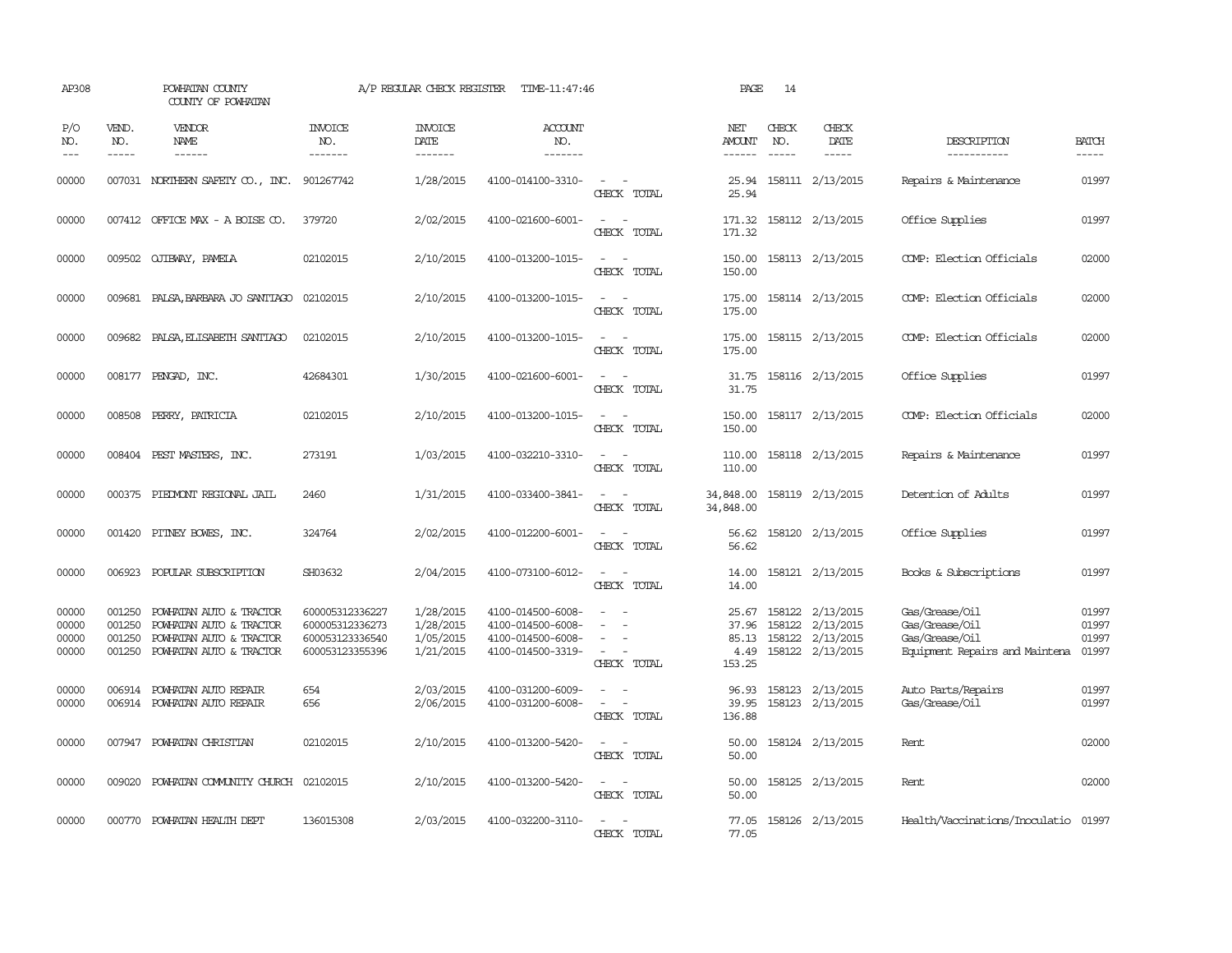| AP308               |                             | POWHATAN COUNTY<br>COUNTY OF POWHATAN        |                                  | A/P REGULAR CHECK REGISTER                | TIME-11:47:46                    |                                 | PAGE                                  | 15                            |                              |                              |                             |
|---------------------|-----------------------------|----------------------------------------------|----------------------------------|-------------------------------------------|----------------------------------|---------------------------------|---------------------------------------|-------------------------------|------------------------------|------------------------------|-----------------------------|
| P/O<br>NO.<br>$---$ | VEND.<br>NO.<br>$- - - - -$ | <b>VENDOR</b><br>NAME<br>$- - - - - -$       | <b>INVOICE</b><br>NO.<br>------- | <b>INVOICE</b><br>DATE<br>$- - - - - - -$ | <b>ACCOUNT</b><br>NO.<br>------- |                                 | NET<br><b>AMOUNT</b><br>$- - - - - -$ | CHECK<br>NO.<br>$\frac{1}{2}$ | CHECK<br>DATE<br>$- - - - -$ | DESCRIPTION<br>-----------   | <b>BATCH</b><br>$- - - - -$ |
|                     |                             |                                              |                                  |                                           |                                  |                                 |                                       |                               |                              |                              |                             |
| 00000               |                             | 009498 PROFFITT, LARRY W.                    | 02102015                         | 2/10/2015                                 | 4100-013200-1015-                | $\overline{a}$<br>CHECK TOTAL   | 150.00                                |                               | 150.00 158127 2/13/2015      | COMP: Election Officials     | 02000                       |
| 00000               |                             | 006474 PROGRESSIVE AUIO WORKS                | 0027020                          | 2/03/2015                                 | 4100-031200-6008-                | $\sim$<br>$\sim$<br>CHECK TOTAL | 55.14<br>55.14                        |                               | 158128 2/13/2015             | Gas/Grease/Oil               | 01997                       |
| 00000               | 009518                      | <b>OUARLES PETROLEUM, INC.</b>               | 934763 013115                    | 1/31/2015                                 | 4100-031200-6008-                | $\sim$<br>$\sim$<br>CHECK TOTAL | 1,543.38<br>1,543.38                  |                               | 158129 2/13/2015             | Gas/Grease/Oil               | 01997                       |
| 00000               | 000780                      | <b>CUILL CORPORATION</b>                     | 9871298                          | 1/26/2015                                 | 4100-034100-6001-                |                                 | 41.98                                 |                               | 158130 2/13/2015             | Office Supplies              | 01997                       |
| 00000               | 000780                      | <b>CUILL CORPORATION</b>                     | 9882409                          | 1/26/2015                                 | 4100-073100-6001-                |                                 | 21.49                                 |                               | 158130 2/13/2015             | Office Supplies              | 01997                       |
| 00000               | 000780                      | <b>CUILL CORPORATION</b>                     | 9907075                          | 1/26/2015                                 | 4100-073100-6001-                |                                 | 254.07                                |                               | 158130 2/13/2015             | Office Supplies              | 01997                       |
| 00000               | 000780                      | <b>CUILL CORPORATION</b>                     | 9916629                          | 1/27/2015                                 | 4100-073100-6001-                |                                 | 54.99                                 |                               | 158130 2/13/2015             | Office Supplies              | 01997                       |
| 00000               | 000780                      | <b>CUILL CORPORATION</b>                     | 9958464                          | 1/28/2015                                 | 4100-073100-6001-                | $\sim$                          | 17.92                                 |                               | 158130 2/13/2015             | Office Supplies              | 01997                       |
|                     |                             |                                              |                                  |                                           |                                  | CHECK TOTAL                     | 390.45                                |                               |                              |                              |                             |
| 00000               | 000620                      | R. C. GOODWYN & SONS, INC                    | 0657624                          | 1/26/2015                                 | 4100-014100-3310-                |                                 | 41.57                                 |                               | 158131 2/13/2015             | Repairs & Maintenance        | 01997                       |
| 00000               | 000620                      | R. C. GOODWYN & SONS, INC                    | 0657918                          | 1/28/2015                                 | 4100-014100-3310-                |                                 | 3.49                                  |                               | 158131 2/13/2015             | Repairs & Maintenance        | 01997                       |
| 00000               | 000620                      | R. C. GOODWYN & SONS, INC                    | 0658011                          | 1/29/2015                                 | 4100-014100-3310-                | $\equiv$                        | 3.96                                  |                               | 158131 2/13/2015             | Repairs & Maintenance        | 01997                       |
| 00000               | 000620                      | R. C. GOODWYN & SONS, INC                    | 0658117                          | 1/30/2015                                 | 4100-014100-3310-                |                                 | 22.75                                 |                               | 158131 2/13/2015             | Repairs & Maintenance        | 01997                       |
| 00000               | 000620                      | R. C. GOODWYN & SONS, INC                    | 657271                           | 1/22/2015                                 | 4100-014100-3310-                |                                 | 11.00                                 |                               | 158131 2/13/2015             | Repairs & Maintenance        | 01997                       |
| 00000               | 000620                      | R. C. GOODWYN & SONS, INC                    | 657277                           | 1/22/2015                                 | 4100-014500-3190-                |                                 | 220.08                                |                               | 158131 2/13/2015             | Grounds Maintenance          | 01997                       |
| 00000               |                             | 000620 R. C. GOODWIN & SONS, INC 657964      |                                  | 1/29/2015                                 | 4100-014100-3310-                | $\sim$                          |                                       |                               | 8.79 158131 2/13/2015        | Repairs & Maintenance        | 01997                       |
|                     |                             |                                              |                                  |                                           |                                  | CHECK TOTAL                     | 311.64                                |                               |                              |                              |                             |
| 00000               |                             | 006466 RADIO COMMUNICATION OF VA 12000003281 |                                  | 1/30/2015                                 | 4100-032200-3310-                | $\sim$<br>$\sim$<br>CHECK TOTAL | 27.00<br>27.00                        |                               | 158132 2/13/2015             | Equipment Repair             | 01997                       |
| 00000               |                             | 010728 REAMES, JEANETTE C.                   | 02102015                         | 2/10/2015                                 | 4100-013200-1015-                | $\sim$<br>$\sim$                | 150.00                                |                               | 158133 2/13/2015             | COMP: Election Officials     | 02000                       |
|                     |                             |                                              |                                  |                                           |                                  | CHECK TOTAL                     | 150.00                                |                               |                              |                              |                             |
| 00000               |                             | 009047 RED WING SHOES                        | 484120746                        | 2/02/2015                                 | 4100-031200-6011-                |                                 | 173.98                                |                               | 158134 2/13/2015             | <b>Uniforms</b>              | 01997                       |
|                     |                             |                                              |                                  |                                           |                                  | CHECK TOTAL                     | 173.98                                |                               |                              |                              |                             |
|                     |                             |                                              | 2015000135                       |                                           |                                  | $\sim$                          | 79.00                                 |                               |                              | Professional Health Services | 01997                       |
| 00000               |                             | 007975 REMOVAL SERVICES OF VA                |                                  | 1/04/2015                                 | 4100-035300-3110-                | CHECK TOTAL                     | 79.00                                 |                               | 158135 2/13/2015             |                              |                             |
|                     |                             |                                              |                                  |                                           |                                  |                                 |                                       |                               |                              |                              |                             |
| 00000               |                             | 007380 RICHMOND SECURITY INC.                | S000127269                       | 1/30/2015                                 | 4100-014100-3310-                | $\equiv$                        | 6.25                                  |                               | 158136 2/13/2015             | Repairs & Maintenance        | 01997                       |
|                     |                             |                                              |                                  |                                           |                                  | CHECK TOTAL                     | 6.25                                  |                               |                              |                              |                             |
| 00000               |                             | 007942 RICHMOND SUBURBAN                     | 100001171520107                  | 1/07/2015                                 | 4100-013200-3600-                |                                 | 338.25                                |                               | 158137 2/13/2015             | Advertising                  | 01997                       |
| 00000               |                             | 007942 RICHMOND SUBURBAN                     | 100001218780121                  | 1/21/2015                                 | 4100-012320-3600-                | $\equiv$                        | 97.50                                 |                               | 158137 2/13/2015             | Advertising                  | 01997                       |
|                     |                             |                                              |                                  |                                           |                                  | CHECK TOTAL                     | 435.75                                |                               |                              |                              |                             |
| 00000               |                             |                                              | 02102015                         | 2/10/2015                                 | 4100-013200-1015-                |                                 |                                       |                               |                              | COMP: Election Officials     | 02000                       |
|                     |                             | 008514 RICKARD III, WILLIAM P.               |                                  |                                           |                                  | CHECK TOTAL                     | 150.00<br>150.00                      |                               | 158138 2/13/2015             |                              |                             |
|                     |                             |                                              |                                  |                                           |                                  |                                 |                                       |                               |                              |                              |                             |
| 00000               |                             | 006593 SHEEHY FORD                           | NOHB76384                        | 1/30/2015                                 | 4100-031200-6009-                |                                 | 134.07                                |                               | 158139 2/13/2015             | Auto Parts/Repairs           | 01999                       |
|                     |                             |                                              |                                  |                                           |                                  | CHECK TOTAL                     | 134.07                                |                               |                              |                              |                             |
|                     |                             |                                              |                                  |                                           |                                  |                                 |                                       |                               |                              |                              |                             |
| 00000               |                             | 007157 SHORES COLLISION, INC.                | 159458                           | 2/03/2015                                 | 4100-031200-6009-                |                                 |                                       |                               | 3,704.67 158140 2/13/2015    | Auto Parts/Repairs           | 01999                       |
|                     |                             |                                              |                                  |                                           |                                  | CHECK TOTAL                     | 3,704.67                              |                               |                              |                              |                             |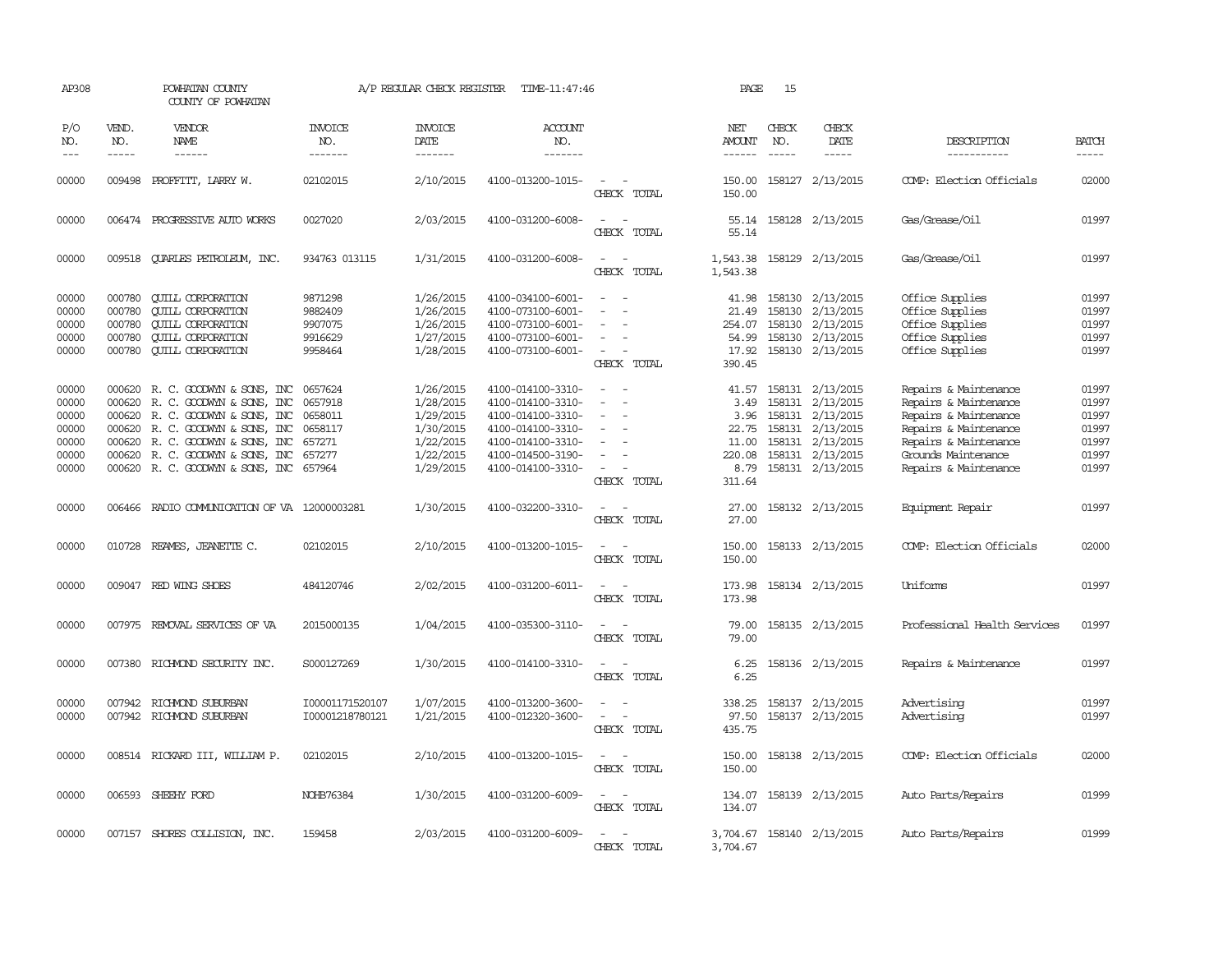| AP308                            |                                             | POWHATAN COUNTY<br>COUNTY OF POWHATAN                                          |                                                                      | A/P REGULAR CHECK REGISTER                       | TIME-11:47:46                                                                    |                                                                                                                             | PAGE                                     | 16                            |                                                                                    |                                                                       |                                  |
|----------------------------------|---------------------------------------------|--------------------------------------------------------------------------------|----------------------------------------------------------------------|--------------------------------------------------|----------------------------------------------------------------------------------|-----------------------------------------------------------------------------------------------------------------------------|------------------------------------------|-------------------------------|------------------------------------------------------------------------------------|-----------------------------------------------------------------------|----------------------------------|
| P/O<br>NO.<br>$---$              | VEND.<br>NO.<br>$- - - - -$                 | <b>VENDOR</b><br>NAME<br>$- - - - - -$                                         | <b>INVOICE</b><br>NO.<br>-------                                     | <b>INVOICE</b><br>DATE<br>-------                | ACCOUNT<br>NO.<br>$- - - - - - -$                                                |                                                                                                                             | NET<br>AMOUNT<br>------                  | CHECK<br>NO.<br>$\frac{1}{2}$ | CHECK<br>DATE<br>$- - - - -$                                                       | DESCRIPTION<br>-----------                                            | <b>BATCH</b><br>-----            |
| 00000<br>00000                   | 009404                                      | SNEADE, SANDY<br>009404 SNEADE, SANDY                                          | POSTAGE 020215<br>POSTAGE 020615                                     | 2/02/2015<br>2/06/2015                           | 4100-021200-5210-<br>4100-021200-5210-                                           | $\sim$<br>$\sim$<br>CHECK TOTAL                                                                                             | 49.00<br>98.00<br>147.00                 |                               | 158141 2/13/2015<br>158141 2/13/2015                                               | Postage<br>Postage                                                    | 01999<br>01999                   |
| 00000                            | 000490                                      | SPEARS, RONALD K.                                                              | 02102015                                                             | 2/10/2015                                        | 4100-013200-1015-                                                                | $\sim$<br>CHECK TOTAL                                                                                                       | 175.00<br>175.00                         |                               | 158142 2/13/2015                                                                   | COMP: Election Officials                                              | 02000                            |
| 00000<br>00000<br>00000<br>00000 | 006565<br>006565<br>006565<br>006565 SPRINT | SPRINT<br><b>SPRINT</b><br>SPRINT                                              | 93013151000500<br>93013151000500<br>93013151000503<br>93013151000503 | 2/01/2015<br>2/01/2015<br>1/31/2015<br>1/31/2015 | 4100-012410-5240-<br>4100-031200-5240-<br>4100-034100-5240-<br>4100-031200-5240- | $\equiv$<br>CHECK TOTAL                                                                                                     | 3.79<br>11.45<br>1.01<br>5.22<br>21.47   |                               | 158143 2/13/2015<br>158143 2/13/2015<br>158143 2/13/2015<br>158143 2/13/2015       | Long Distance<br>Long Distance<br>Long Distance<br>Long Distance      | 01999<br>01999<br>01999<br>01999 |
| 00000                            |                                             | 007937 SPRINT                                                                  | 678582480 0215                                                       | 1/31/2015                                        | 4100-031200-5240-                                                                | $\frac{1}{2} \left( \frac{1}{2} \right) \left( \frac{1}{2} \right) = \frac{1}{2} \left( \frac{1}{2} \right)$<br>CHECK TOTAL | 51.17<br>51.17                           |                               | 158144 2/13/2015                                                                   | Long Distance                                                         | 01999                            |
| 00000                            |                                             | 006608 ST. JOHN NEWMAN CATHOLIC                                                | 02102015<br>$\Omega$                                                 | 2/10/2015                                        | 4100-013200-5420-                                                                | CHECK TOTAL                                                                                                                 | 50.00<br>50.00                           |                               | 158145 2/13/2015                                                                   | Rent                                                                  | 02000                            |
| 00000                            |                                             | 009887 STOKES, TIFFANY                                                         | REIMBURSE 0204                                                       | 2/05/2015                                        | 4100-081100-5540-                                                                | CHECK TOTAL                                                                                                                 | 26.97<br>26.97                           |                               | 158146 2/13/2015                                                                   | Conferences & Training                                                | 01999                            |
| 00000                            | 007397                                      | STONEWALL TECHNOLOGIES                                                         | 8338                                                                 | 1/31/2015                                        | 4100-012320-6014-                                                                | $\overline{\phantom{a}}$<br>CHECK TOTAL                                                                                     | 85.00<br>85.00                           |                               | 158147 2/13/2015                                                                   | Other Operating Supplies                                              | 01999                            |
| 00000<br>00000                   | 000280                                      | SYDNOR HYDRO, INC.<br>000280 SYDNOR HYDRO, INC.                                | 71173164 0215<br>71173209 0215                                       | 2/04/2015<br>2/04/2015                           | 4100-032300-5140-<br>4100-035100-5140-                                           | $\sim$ $\sim$<br>$\sim$<br>CHECK TOTAL                                                                                      | 111.69<br>187.95<br>299.64               |                               | 158148 2/13/2015<br>158148 2/13/2015                                               | Sewer<br>Sewer                                                        | 01999<br>01999                   |
| 00000                            |                                             | 000410 THOMAS, PETE                                                            | 13104 01312015                                                       | 1/31/2015                                        | 4100-014100-3180-                                                                | $\sim$<br>CHECK TOTAL                                                                                                       | 965.00<br>965.00                         |                               | 158149 2/13/2015                                                                   | Cleaning Service                                                      | 01999                            |
| 00000                            |                                             | 000845 TOWN POLICE SUPPLY OF                                                   | 6687                                                                 | 1/15/2015                                        | 4100-031200-6011-                                                                | $\overline{\phantom{a}}$<br>CHECK TOTAL                                                                                     | 83.49<br>83.49                           |                               | 158150 2/13/2015                                                                   | Uniforms                                                              | 01999                            |
| 00000<br>00000<br>00000          | 008565<br>008565                            | TRACTOR SUPPLY CREDIT<br>TRACTOR SUPPLY CREDIT<br>008565 TRACTOR SUPPLY CREDIT | 603530120300215<br>603530120300215<br>603530120300215                | 2/01/2015<br>2/01/2015<br>2/01/2015              | 4100-031200-6022-<br>4100-035100-6022-<br>4100-031200-6022-                      | $\sim$<br>$\sim$ 10 $\sim$<br>CHECK TOTAL                                                                                   | 56.00<br>62.99<br>69.98<br>188.97        |                               | 158151 2/13/2015<br>158151 2/13/2015<br>158151 2/13/2015                           | Dog Food & Supplies K9<br>Dog Food/Supplies<br>Dog Food & Supplies K9 | 01999<br>01999<br>01999          |
| 00000                            |                                             | 001930 TREASURER, VIRGINIA TECH                                                | 2ND OTR FY15                                                         | 2/04/2015                                        | 4100-083500-3140-                                                                | $\overline{\phantom{a}}$<br>$\sim$<br>CHECK TOTAL                                                                           | 11,953.95<br>11,953.95                   |                               | 158152 2/13/2015                                                                   | Professional Services                                                 | 01999                            |
| 00000                            |                                             | 009574 UNIOUE MANAGEMENT                                                       | 300356                                                               | 2/01/2015                                        | 4100-073100-6012-                                                                | $\equiv$<br>CHECK TOTAL                                                                                                     | 109.45<br>109.45                         |                               | 158153 2/13/2015                                                                   | Books & Subscriptions                                                 | 01999                            |
| 00000<br>00000<br>00000<br>00000 | 008140<br>008140                            | 008140 VERIZON<br>VERIZON<br>VERIZON<br>008140 VERIZON                         | 000016581077215<br>000867318708215<br>0401357789<br>8043780915 0215  | 2/01/2015<br>1/28/2015<br>2/01/2015<br>1/25/2015 | 4100-035500-5232-<br>4100-035500-5232-<br>4100-035500-5232-<br>4100-032220-5230- | $\overline{\phantom{a}}$<br>CHECK TOTAL                                                                                     | 1,714.80<br>182.00<br>169.80<br>2,121.91 |                               | 158154 2/13/2015<br>158154 2/13/2015<br>55.31 158154 2/13/2015<br>158154 2/13/2015 | Wireline 911<br>Wireline 911<br>Wireline 911<br>Telephone System      | 01999<br>01999<br>01999<br>01999 |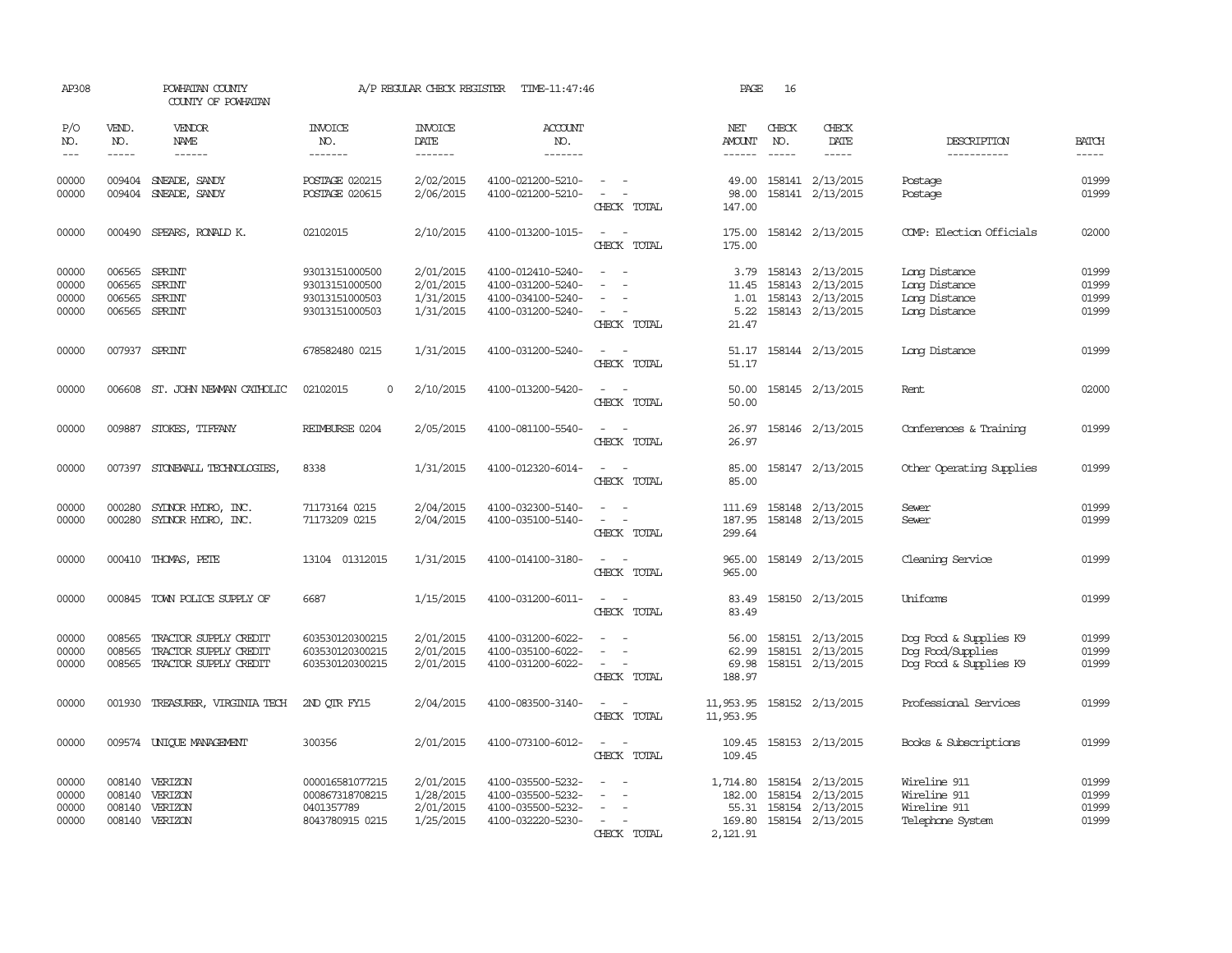| AP308         |              | POWHATAN COUNTY<br>COUNTY OF POWHATAN    |                       | A/P REGULAR CHECK REGISTER | TIME-11:47:46         |                          | PAGE             | 17           |                  |                                |                             |
|---------------|--------------|------------------------------------------|-----------------------|----------------------------|-----------------------|--------------------------|------------------|--------------|------------------|--------------------------------|-----------------------------|
| P/O<br>NO.    | VEND.<br>NO. | VENDOR<br>NAME                           | <b>INVOICE</b><br>NO. | <b>INVOICE</b><br>DATE     | <b>ACCOUNT</b><br>NO. |                          | NET<br>AMOUNT    | CHECK<br>NO. | CHECK<br>DATE    | DESCRIPTION                    | <b>BATCH</b><br>$- - - - -$ |
| $\frac{1}{2}$ | $- - - - -$  | ------                                   | -------               | -------                    | -------               |                          | -------          | $- - - - -$  | $- - - - - -$    | -----------                    |                             |
| 00000         |              | 008785 VERIZON CABS                      | M55049170615025       | 2/05/2015                  | 4100-035500-5232-     | CHECK TOTAL              | 474.97<br>474.97 |              | 158155 2/13/2015 | Wireline 911                   | 01999                       |
| 00000         |              | 009079 VERIZON COMUNICATIONS             | 9629004604 0215       | 2/01/2015                  | 4100-073100-5260-     | CHECK TOTAL              | 139.99<br>139.99 |              | 158156 2/13/2015 | <b>Internet</b>                | 01999                       |
| 00000         | 008126       | VERIZON WIRELESS                         | 9739748543            | 2/01/2015                  | 4100-032300-5250-     |                          | 240.84           | 158157       | 2/13/2015        | Cell Phone Charges             | 01999                       |
| 00000         | 008126       | VERIZON WIRELESS                         | 9739833094            | 2/01/2015                  | 4100-031200-5250-     |                          | 3,439.30         | 158157       | 2/13/2015        | Cell Phones                    | 01999                       |
| 00000         | 008126       | VERIZON WIRELESS                         | 9739833095            | 2/01/2015                  | 4100-012100-5250-     |                          | 49.69            |              | 158157 2/13/2015 | Cell Phones                    | 01999                       |
| 00000         | 008126       | VERIZON WIRELESS                         | 9739833095            | 2/01/2015                  | 4100-014100-5250-     |                          | 538.63           | 158157       | 2/13/2015        | Cell Phones                    | 01999                       |
| 00000         | 008126       | VERIZON WIRELESS                         | 9739833095            | 2/01/2015                  | 4100-032200-5250-     |                          | 249.76           |              | 158157 2/13/2015 | Cell Phones                    | 01999                       |
| 00000         | 008126       | VERIZON WIRELESS                         | 9739833095            | 2/01/2015                  | 4100-033300-5250-     | $\equiv$                 | 27.58            |              | 158157 2/13/2015 | Cell Phones                    | 01999                       |
| 00000         | 008126       | VERIZON WIRELESS                         | 9739833095            | 2/01/2015                  | 4100-034100-5250-     |                          | 141.84           | 158157       | 2/13/2015        | Cell Phones                    | 01999                       |
| 00000         | 008126       | VERIZON WIRELESS                         | 9739833095            | 2/01/2015                  | 4100-035500-5250-     | $\sim$                   | 49.69            | 158157       | 2/13/2015        | Cell Phones                    | 01999                       |
| 00000         | 008126       | VERIZON WIRELESS                         | 9739833095            | 2/01/2015                  | 4100-071110-5250-     |                          | 49.69            |              | 158157 2/13/2015 | Cell Phones                    | 01999                       |
| 00000         | 008126       | VERIZON WIRELESS                         | 9739833095            | 2/01/2015                  | 4100-073100-5250-     | $\equiv$                 | 49.69            |              | 158157 2/13/2015 | Cell Phones                    | 01999                       |
| 00000         | 008126       | VERIZON WIRELESS                         | 9739833095            | 2/01/2015                  | 4100-081100-5250-     | $\overline{\phantom{a}}$ | 28.57            | 158157       | 2/13/2015        | Cell Phones                    | 01999                       |
|               |              |                                          |                       |                            |                       | CHECK TOTAL              | 4,865.28         |              |                  |                                |                             |
| 00000         | 008710       | VIRGINIA BUSINESS SYSTEMS                | 16491643              | 2/02/2015                  | 4100-013200-3320-     | $\equiv$                 | 234.79           |              | 158158 2/13/2015 | Maintenance & Service Contract | 01999                       |
| 00000         | 008710       | VIRGINIA BUSINESS SYSTEMS                | 16491644              | 2/02/2015                  | 4100-021600-8002-     |                          | 79.62            | 158158       | 2/13/2015        | Copier Lease                   | 01999                       |
| 00000         | 008710       | VIRGINIA BUSINESS SYSTEMS                | 16491648              | 2/02/2015                  | 4100-034100-3320-     |                          | 2.67             | 158158       | 2/13/2015        | Maintenance & Service Contract | 01999                       |
| 00000         | 008710       | VIRGINIA BUSINESS SYSTEMS                | 16491648              | 2/02/2015                  | 4100-012310-3320-     | $\equiv$                 | 25.85            | 158158       | 2/13/2015        | Maintenance & Service Contract | 01999                       |
| 00000         | 008710       | VIRGINIA BUSINESS SYSTEMS                | 16491648              | 2/02/2015                  | 4100-012100-3320-     |                          | 81.42            | 158158       | 2/13/2015        | Maintenance & Service Contract | 01999                       |
| 00000         | 008710       | VIRGINIA BUSINESS SYSTEMS                | 16491648              | 2/02/2015                  | 4100-012210-3320-     | $\overline{\phantom{a}}$ | 4.76             | 158158       | 2/13/2015        | Maintenance/Service Contracts  | 01999                       |
| 00000         | 008710       | VIRGINIA BUSINESS SYSTEMS                | 16491648              | 2/02/2015                  | 4100-014100-3320-     |                          | .10              | 158158       | 2/13/2015        | Maintenance & Service Contract | 01999                       |
| 00000         | 008710       | VIRGINIA BUSINESS SYSTEMS                | 16491648              | 2/02/2015                  | 4100-012200-3320-     |                          | 22.60            | 158158       | 2/13/2015        | Maintenance & Service Contract | 01999                       |
| 00000         | 008710       | VIRGINIA BUSINESS SYSTEMS                | 16491648              | 2/02/2015                  | 4100-032200-3320-     |                          | .02              | 158158       | 2/13/2015        | Maintenance & Service Contract | 01999                       |
| 00000         | 008710       | VIRGINIA BUSINESS SYSTEMS                | 16491648              | 2/02/2015                  | 4100-053120-3320-     |                          | 4.60             | 158158       | 2/13/2015        | Maint/Service Contract/Copying | 01999                       |
| 00000         | 008710       | VIRGINIA BUSINESS SYSTEMS                | 16491648              | 2/02/2015                  | 4100-081100-3320-     | $\equiv$                 | 14.35            | 158158       | 2/13/2015        | Maintenance & Service Contract | 01999                       |
| 00000         | 008710       | VIRGINIA BUSINESS SYSTEMS                | 16491648              | 2/02/2015                  | 4100-012310-3320-     |                          | 22.97            | 158158       | 2/13/2015        | Maintenance & Service Contract | 01999                       |
| 00000         | 008710       | VIRGINIA BUSINESS SYSTEMS                | 16491648              | 2/02/2015                  | 4100-012410-3320-     |                          | 1.35             | 158158       | 2/13/2015        | Maintenance & Service Contract | 01999                       |
| 00000         | 008710       | VIRGINIA BUSINESS SYSTEMS                | 16491649              | 2/02/2015                  | 4100-032300-3320-     |                          | 144.10           | 158158       | 2/13/2015        | Maintenance & Service Contract | 01999                       |
| 00000         | 008710       | VIRGINIA BUSINESS SYSTEMS                | 16491650              | 2/02/2015                  | 4100-031200-3320-     | $\overline{\phantom{a}}$ | 202.93           | 158158       | 2/13/2015        | Maintenance & Service Contract | 01999                       |
| 00000         | 008710       | VIRGINIA BUSINESS SYSTEMS                | 16491651              | 2/02/2015                  | 4100-034100-3320-     | $\sim$                   | 9.82             | 158158       | 2/13/2015        | Maintenance & Service Contract | 01999                       |
| 00000         | 008710       | VIRGINIA BUSINESS SYSTEMS                | 16491651              | 2/02/2015                  | 4100-012310-3320-     |                          | 95.16            | 158158       | 2/13/2015        | Maintenance & Service Contract | 01999                       |
| 00000         | 008710       | VIRGINIA BUSINESS SYSTEMS                | 16491651              | 2/02/2015                  | 4100-012100-3320-     |                          | 299.75           | 158158       | 2/13/2015        | Maintenance & Service Contract | 01999                       |
| 00000         | 008710       | VIRGINIA BUSINESS SYSTEMS                | 16491651              | 2/02/2015                  | 4100-012210-3320-     |                          | 17.52            | 158158       | 2/13/2015        | Maintenance/Service Contracts  | 01999                       |
| 00000         | 008710       | VIRGINIA BUSINESS SYSTEMS                | 16491651              | 2/02/2015                  | 4100-014100-3320-     | $\sim$                   | .38              | 158158       | 2/13/2015        | Maintenance & Service Contract | 01999                       |
| 00000         | 008710       | VIRGINIA BUSINESS SYSTEMS                | 16491651              | 2/02/2015                  | 4100-012200-3320-     |                          | 83.17            | 158158       | 2/13/2015        | Maintenance & Service Contract | 01999                       |
| 00000         | 008710       | VIRGINIA BUSINESS SYSTEMS                | 16491651              | 2/02/2015                  | 4100-032200-3320-     | $\equiv$                 | .09              | 158158       | 2/13/2015        | Maintenance & Service Contract | 01999                       |
| 00000         | 008710       | VIRGINIA BUSINESS SYSTEMS                | 16491651              | 2/02/2015                  | 4100-053120-3320-     |                          | 16.93            | 158158       | 2/13/2015        | Maint/Service Contract/Copying | 01999                       |
| 00000         | 008710       | VIRGINIA BUSINESS SYSTEMS                | 16491651              | 2/02/2015                  | 4100-081100-3320-     |                          | 52.84            | 158158       | 2/13/2015        | Maintenance & Service Contract | 01999                       |
| 00000         | 008710       | VIRGINIA BUSINESS SYSTEMS                | 16491651              | 2/02/2015                  | 4100-012310-3320-     |                          | 84.57            | 158158       | 2/13/2015        | Maintenance & Service Contract | 01999                       |
| 00000         | 008710       | VIRGINIA BUSINESS SYSTEMS                | 16491651              | 2/02/2015                  | 4100-012410-3320-     | $\overline{\phantom{a}}$ | 4.96             |              | 158158 2/13/2015 | Maintenance & Service Contract | 01999                       |
|               |              |                                          |                       |                            |                       | CHECK TOTAL              | 1,507.32         |              |                  |                                |                             |
| 00000         |              | 009304 VIRGINIA BUSINESS SYSTEMS 1937792 |                       | 2/02/2015                  | 4100-034100-3320-     |                          | 62.94            |              | 158159 2/13/2015 | Maintenance & Service Contract | 01999                       |
|               |              |                                          |                       |                            |                       | CHECK TOTAL              | 62.94            |              |                  |                                |                             |
| 00000         |              | 008545 WARD, SANDRA D.                   | 02102015              | 2/10/2015                  | 4100-013200-1015-     | $\sim$                   | 175.00           |              | 158160 2/13/2015 | COMP: Election Officials       | 02000                       |
|               |              |                                          |                       |                            |                       | CHRCK TOTAL              | 175.00           |              |                  |                                |                             |
|               |              |                                          |                       |                            |                       |                          |                  |              |                  |                                |                             |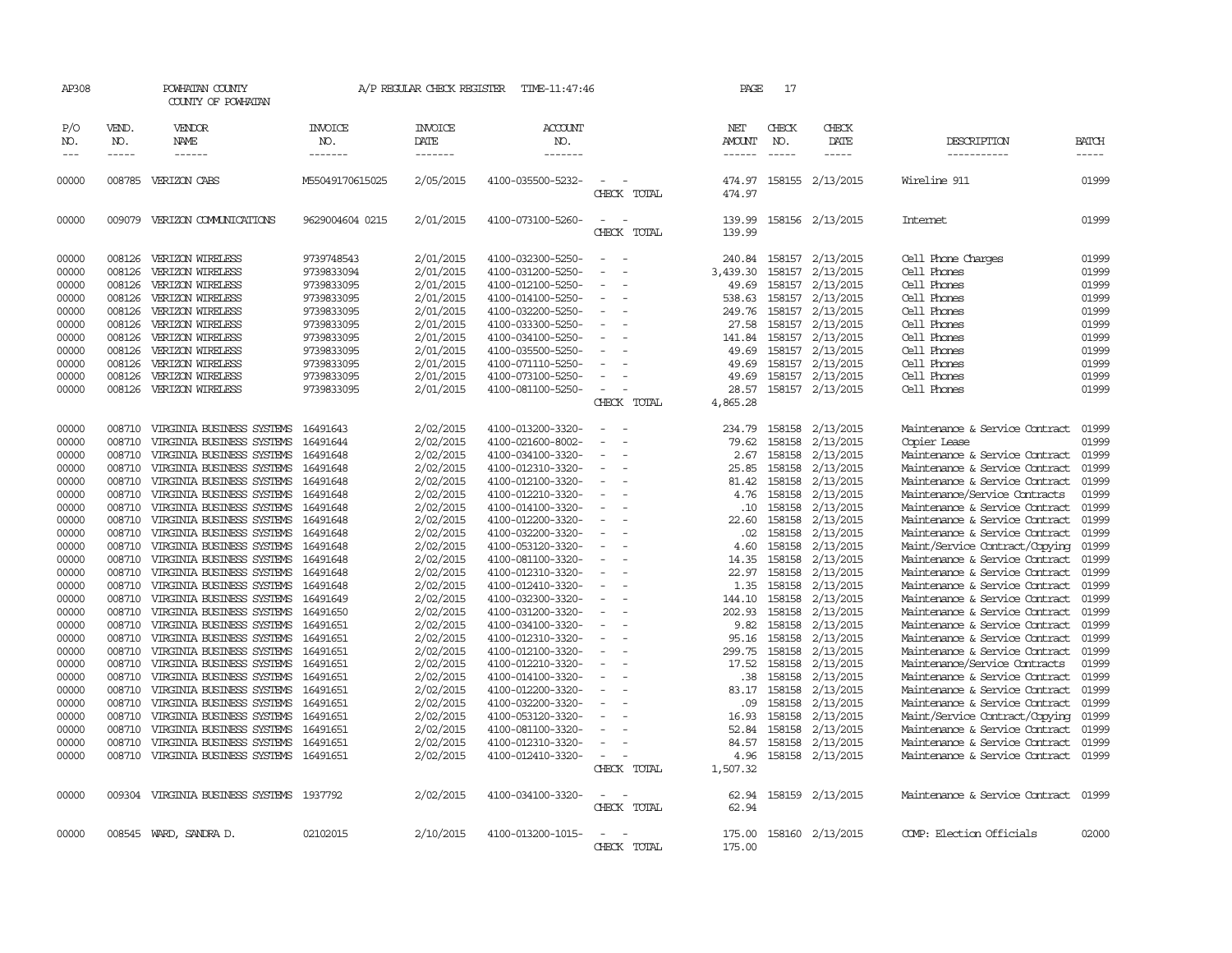| AP308                                              |                                                          | POWHATAN COUNTY<br>COUNTY OF POWHATAN                                                                                                                          |                                                                   | A/P REGULAR CHECK REGISTER                                                 | TIME-11:47:46                                                                                                              |                                                                                                 | PAGE                                                                  | 18                                   |                                                                                          |                                                      |                                                    |
|----------------------------------------------------|----------------------------------------------------------|----------------------------------------------------------------------------------------------------------------------------------------------------------------|-------------------------------------------------------------------|----------------------------------------------------------------------------|----------------------------------------------------------------------------------------------------------------------------|-------------------------------------------------------------------------------------------------|-----------------------------------------------------------------------|--------------------------------------|------------------------------------------------------------------------------------------|------------------------------------------------------|----------------------------------------------------|
| P/O<br>NO.<br>$---$                                | VEND.<br>NO.<br>$\frac{1}{2}$                            | VENDOR<br>NAME                                                                                                                                                 | <b>INVOICE</b><br>NO.<br>-------                                  | <b>INVOICE</b><br>DATE<br>-------                                          | <b>ACCOUNT</b><br>NO.<br>-------                                                                                           |                                                                                                 | NET<br>AMOUNT<br>-------                                              | CHECK<br>NO.<br>$\frac{1}{2}$        | CHECK<br>DATE                                                                            | DESCRIPTION<br>-----------                           | <b>BATCH</b><br>-----                              |
| 00000                                              |                                                          | 001680 WASTE MANAGEMENT OF                                                                                                                                     | 301353024245                                                      | 2/01/2015                                                                  | 4100-014300-3175-                                                                                                          | $\equiv$<br>CHECK TOTAL                                                                         | 292.30<br>292.30                                                      |                                      | 158161 2/13/2015                                                                         | Waste Disposal                                       | 01999                                              |
| 00000                                              |                                                          | 008523 WILLIAMS, ARVADA E.                                                                                                                                     | 02102015                                                          | 2/10/2015                                                                  | 4100-013200-1015-                                                                                                          | $\overline{\phantom{a}}$<br>$\sim$<br>CHECK TOTAL                                               | 150.00<br>150.00                                                      |                                      | 158162 2/13/2015                                                                         | COMP: Election Officials                             | 02000                                              |
| 00000                                              |                                                          | 010727 WILLIAMS, JAMES R.                                                                                                                                      | 02102015                                                          | 2/10/2015                                                                  | 4100-013200-1015-                                                                                                          | $\sim$<br>$\sim$<br>CHECK TOTAL                                                                 | 150.00<br>150.00                                                      |                                      | 158163 2/13/2015                                                                         | COMP: Election Officials                             | 02000                                              |
| 00000                                              |                                                          | 008489 WIRT, BARBARA G.                                                                                                                                        | 02102015                                                          | 2/10/2015                                                                  | 4100-013200-1015-                                                                                                          | CHECK TOTAL                                                                                     | 150.00<br>150.00                                                      |                                      | 158164 2/13/2015                                                                         | COMP: Election Officials                             | 02000                                              |
| 00000                                              | 000450                                                   | YATES, ELWOOD F., JR.                                                                                                                                          | 02102015                                                          | 2/10/2015                                                                  | 4100-013200-1015-                                                                                                          | $\sim$<br>$\sim$<br>CHECK TOTAL                                                                 | 150.00<br>150.00                                                      |                                      | 158165 2/13/2015                                                                         | COMP: Election Officials                             | 02000                                              |
| 00000                                              |                                                          | 008549 YOUNG, WALTER W.                                                                                                                                        | 02102015                                                          | 2/10/2015                                                                  | 4100-013200-1015-                                                                                                          | CHECK TOTAL                                                                                     | 175.00<br>175.00                                                      |                                      | 158166 2/13/2015                                                                         | COMP: Election Officials                             | 02000                                              |
| 00000                                              |                                                          | 010730 ACORN SALES COMPANY, INC.                                                                                                                               | 43823                                                             | 2/12/2015                                                                  | 4100-021600-6001-                                                                                                          | $\equiv$<br>CHECK TOTAL                                                                         | 122.45<br>122.45                                                      |                                      | 158248 2/23/2015                                                                         | Office Supplies                                      | 02005                                              |
| 00000                                              |                                                          | 006815 ANTHEM BLUE CROSS/SHIELD                                                                                                                                | <b>JANUARY 2015</b>                                               | 2/16/2015                                                                  | 4100-033400-3845-                                                                                                          | $ -$<br>CHECK TOTAL                                                                             | 2,186.95<br>2,186.95                                                  |                                      | 158249 2/23/2015                                                                         | Detention of Adults - Health C                       | 02005                                              |
| 00000                                              |                                                          | 007941 BAKER & TAYLOR                                                                                                                                          | K36213130                                                         | 2/09/2015                                                                  | 4100-073100-6012-                                                                                                          | CHECK TOTAL                                                                                     | 4.88<br>4.88                                                          |                                      | 158250 2/23/2015                                                                         | Books & Subscriptions                                | 02005                                              |
| 00000<br>00000<br>00000<br>00000<br>00000<br>00000 | 006655<br>006655<br>006655<br>006655<br>006655<br>006655 | BLOSSMAN GAS COMPANIES,<br>BLOSSMAN GAS COMPANIES,<br>BLOSSMAN GAS COMPANIES,<br>BLOSSMAN GAS COMPANIES.<br>BLOSSMAN GAS COMPANIES,<br>BLOSSMAN GAS COMPANIES, | 19756 AC 287835<br>304501<br>503574<br>503678<br>503796<br>503886 | 2/02/2015<br>1/27/2015<br>1/06/2015<br>1/13/2015<br>1/20/2015<br>1/27/2015 | 4100-032220-5120-<br>4100-032220-5120-<br>4100-035100-5120-<br>4100-035100-5120-<br>4100-035100-5120-<br>4100-035100-5120- | $\sim$<br>$\sim$<br>$\sim$<br>CHECK TOTAL                                                       | 12.00<br>1,163.68<br>146.80<br>144.18<br>124.67<br>175.25<br>1,766.58 | 158251<br>158251<br>158251<br>158251 | 2/23/2015<br>2/23/2015<br>2/23/2015<br>2/23/2015<br>158251 2/23/2015<br>158251 2/23/2015 | Fuel<br><b>Fuel</b><br>Fuel<br>Fuel<br>Fuel<br>Fuel  | 02005<br>02005<br>02005<br>02005<br>02005<br>02005 |
| 00000<br>00000                                     | 008713                                                   | 008713 BLUE RIDGE RESCUE<br>BLUE RIDGE RESCUE                                                                                                                  | 34863<br>34878                                                    | 2/03/2015<br>2/04/2015                                                     | 4100-032200-6011-<br>4100-032200-6011-                                                                                     | $\sim$<br>$\overline{\phantom{a}}$<br>CHECK TOTAL                                               | 160.50<br>160.00<br>320.50                                            |                                      | 158252 2/23/2015<br>158252 2/23/2015                                                     | Protective Gear/Uniforms<br>Protective Gear/Uniforms | 02005<br>02005                                     |
| 00000                                              |                                                          | 007894 BOELT, WILLIAM M.                                                                                                                                       | MILEAGE                                                           | 2/10/2015                                                                  | 4100-013200-5510-                                                                                                          | $\equiv$<br>CHECK TOTAL                                                                         | 30.25<br>30.25                                                        |                                      | 158253 2/23/2015                                                                         | Travel/Mileage/Parking/Tolls                         | 02005                                              |
| 00000                                              |                                                          | 010742 BURDEN, III, CHARLES J.                                                                                                                                 | <b>GRAND JURY</b>                                                 | 2/18/2015                                                                  | 4100-021100-1700-                                                                                                          | $\sim$ $\sim$<br>CHECK TOTAL                                                                    | 30.00<br>30.00                                                        |                                      | 158254 2/23/2015                                                                         | COMP: Jurors & Witnesses                             | 02007                                              |
| 00000<br>00000                                     | 006965<br>006965                                         | CINIAS CORPORATION<br>CINIAS CORPORATION                                                                                                                       | 143500971<br>143500971                                            | 2/04/2015<br>2/04/2015                                                     | 4100-014300-6011-<br>4100-014100-6011-                                                                                     | $\overline{\phantom{0}}$<br>$\overline{\phantom{a}}$<br>$\overline{\phantom{a}}$<br>CHECK TOTAL | 107.25<br>147.64<br>254.89                                            |                                      | 158255 2/23/2015<br>158255 2/23/2015                                                     | Uniforms<br>Uniforms                                 | 02005<br>02005                                     |
| 00000                                              |                                                          | 009297 CITY DIRECTORIES, INC.                                                                                                                                  | 10002704458                                                       | 2/05/2015                                                                  | 4100-031200-6014-                                                                                                          | CHECK TOTAL                                                                                     | 660.00<br>660.00                                                      |                                      | 158256 2/23/2015                                                                         | Other Operating Supplies                             | 02005                                              |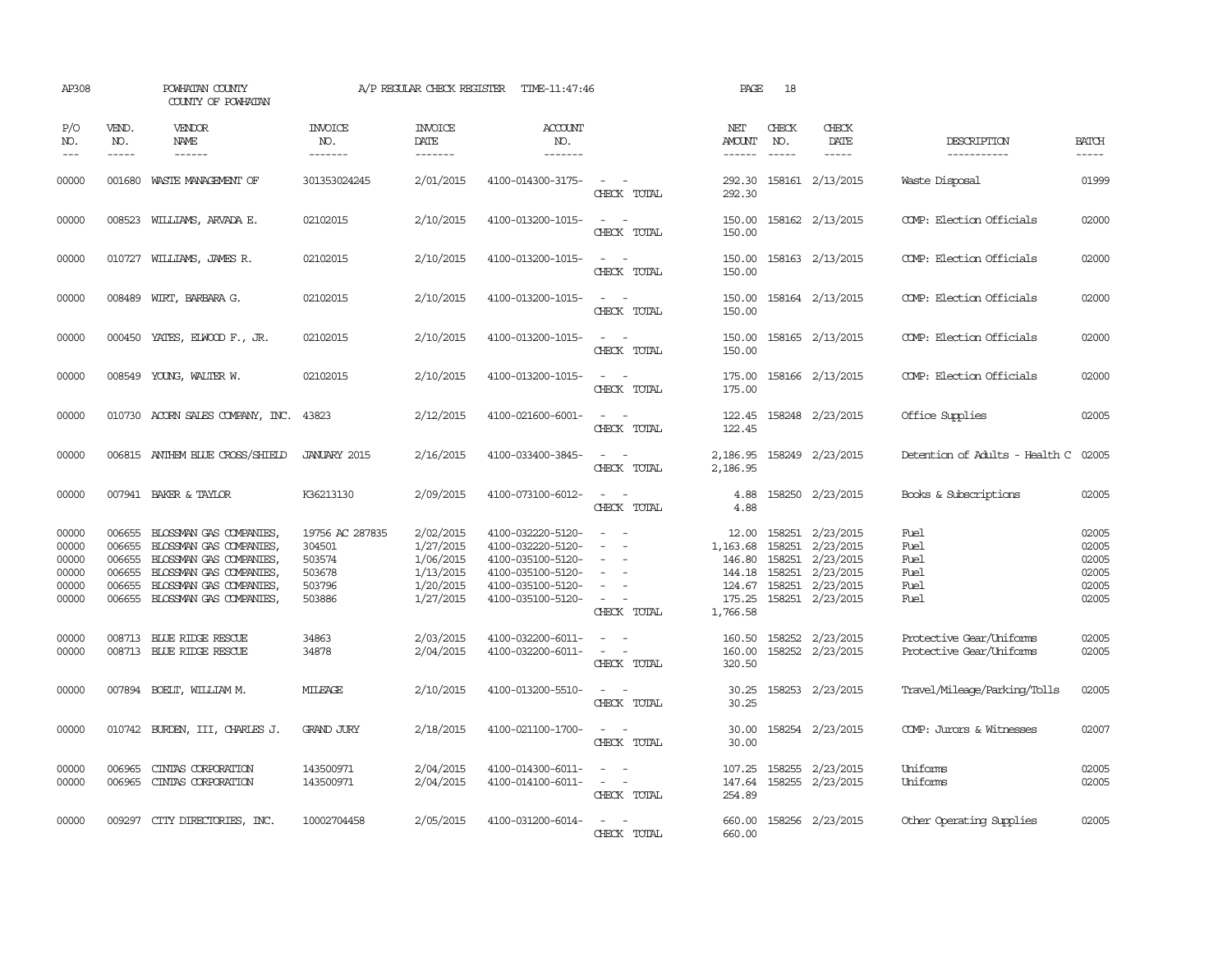| AP308                                     |                                                | POWHATAN COUNTY<br>COUNTY OF POWHATAN                                                                                               |                                                                                             | A/P REGULAR CHECK REGISTER                                    | TIME-11:47:46                                                                                         |                                                                       | PAGE                                                        | 19                                   |                                                                                                         |                                                                                        |                                           |
|-------------------------------------------|------------------------------------------------|-------------------------------------------------------------------------------------------------------------------------------------|---------------------------------------------------------------------------------------------|---------------------------------------------------------------|-------------------------------------------------------------------------------------------------------|-----------------------------------------------------------------------|-------------------------------------------------------------|--------------------------------------|---------------------------------------------------------------------------------------------------------|----------------------------------------------------------------------------------------|-------------------------------------------|
| P/O<br>NO.<br>$\qquad \qquad - -$         | VEND.<br>NO.<br>$- - - - -$                    | <b>VENDOR</b><br><b>NAME</b><br>------                                                                                              | <b>INVOICE</b><br>NO.<br>-------                                                            | <b>INVOICE</b><br><b>DATE</b><br>-------                      | <b>ACCOUNT</b><br>NO.<br>-------                                                                      |                                                                       | NET<br>AMOUNT<br>$- - - - - -$                              | CHECK<br>NO.<br>$\frac{1}{2}$        | CHECK<br>DATE                                                                                           | DESCRIPTION<br>-----------                                                             | <b>BATCH</b><br>-----                     |
| 00000                                     |                                                | 007282 COBB TECHNOLOGIES, INC.                                                                                                      | 639566                                                                                      | 2/11/2015                                                     | 4100-032200-3320-                                                                                     | $\equiv$<br>CHECK TOTAL                                               | 319.91<br>319.91                                            |                                      | 158257 2/23/2015                                                                                        | Maintenance & Service Contract                                                         | 02005                                     |
| 00000                                     |                                                | 010741 COFER, HELEN F.                                                                                                              | <b>GRAND JURY</b>                                                                           | 2/18/2015                                                     | 4100-021100-1700-                                                                                     | $\sim$<br>CHECK TOTAL                                                 | 30.00<br>30.00                                              |                                      | 158258 2/23/2015                                                                                        | COMP: Jurors & Witnesses                                                               | 02007                                     |
| 00000                                     |                                                | 009178 COMCAST                                                                                                                      | 141170204 2/15                                                                              | 2/01/2015                                                     | 4100-014300-5260-                                                                                     | $\equiv$<br>CHECK TOTAL                                               | 72.90<br>72.90                                              |                                      | 158259 2/23/2015                                                                                        | <b>Internet</b>                                                                        | 02005                                     |
| 00000                                     |                                                | 006016 DAVIS MERCHANT EQUIPMENT                                                                                                     | 109474                                                                                      | 1/27/2015                                                     | 4100-032200-3310-                                                                                     | $ -$<br>CHECK TOTAL                                                   | 61.25<br>61.25                                              |                                      | 158260 2/23/2015                                                                                        | Equipment Repair                                                                       | 02005                                     |
| 00000                                     |                                                | 006879 DEMCO, INC.                                                                                                                  | 5518264                                                                                     | 2/05/2015                                                     | 4100-073100-6014-                                                                                     | $\equiv$<br>CHECK TOTAL                                               | 47.16<br>47.16                                              |                                      | 158261 2/23/2015                                                                                        | Library Supplies                                                                       | 02005                                     |
| 00000<br>00000                            | 006240<br>006240                               | DIAMOND SPRINGS WATER, INC 122074501<br>DIAMOND SPRINGS WATER, INC                                                                  | 2633476                                                                                     | 1/22/2015<br>2/01/2015                                        | 4100-014300-5130-<br>4100-014300-5130-                                                                | $\sim$<br>$\sim$<br>CHECK TOTAL                                       | 40.75<br>11.95<br>52.70                                     |                                      | 158262 2/23/2015<br>158262 2/23/2015                                                                    | Water<br>Water                                                                         | 02005<br>02005                            |
| 00000<br>00000<br>00000<br>00000<br>00000 | 000860<br>000860<br>000860<br>000860<br>000860 | DOMINION VIRGINIA POWER<br>DOMINION VIRGINIA POWER<br>DOMINION VIRGINIA POWER<br>DOMINION VIRGINIA POWER<br>DOMINION VIRGINIA POWER | 0962041034 2/15<br>2322252509 2/15<br>2613832712 2/15<br>2932352368 2/15<br>9750120975 2/15 | 2/03/2015<br>2/03/2015<br>2/03/2015<br>2/03/2015<br>2/03/2015 | 4100-032210-5110-<br>4100-031200-5110-<br>4100-022100-5110-<br>4100-032220-5110-<br>4100-032220-5110- | $\sim$<br>$\sim$<br>$\sim$<br>$\overline{\phantom{a}}$<br>CHECK TOTAL | 954.50<br>489.67<br>362.25<br>20.98<br>2,060.28<br>3,887.68 | 158263<br>158263<br>158263<br>158263 | 2/23/2015<br>2/23/2015<br>2/23/2015<br>2/23/2015<br>158263 2/23/2015                                    | Electricity<br>Electricity<br>Electricity<br>Electricity<br>Electricity                | 02005<br>02005<br>02005<br>02005<br>02005 |
| 00000                                     |                                                | 008373 EMERGENCY MOBILE SERVICE                                                                                                     | 2092                                                                                        | 1/31/2015                                                     | 4100-032200-6009-                                                                                     | $\omega_{\rm{max}}$ , $\omega_{\rm{max}}$<br>CHECK TOTAL              | 170.00<br>170.00                                            |                                      | 158264 2/23/2015                                                                                        | Auto Repairs and Parts                                                                 | 02005                                     |
| 00000<br>00000<br>00000                   | 000338<br>000338                               | FIRE PROTECTION EQUIP. CO<br>FIRE PROTECTION EQUIP. CO<br>000338 FIRE PROTECTION EQUIP. CO                                          | 60621<br>61047<br>90258                                                                     | 1/19/2015<br>1/22/2015<br>1/19/2015                           | 4100-032200-6011-<br>4100-032200-6010-<br>4100-032200-6010-                                           | $\equiv$<br>$\equiv$<br>$\equiv$<br>CHECK TOTAL                       | 80.00<br>786.98<br>1,773.09                                 | 158265                               | 906.11 158265 2/23/2015<br>2/23/2015<br>158265 2/23/2015                                                | Protective Gear/Uniforms<br>Breathing Apparatus<br>Breathing Apparatus                 | 02005<br>02005<br>02005                   |
| 00000                                     |                                                | 010738 FRIENDS OF THE VIRGINIA                                                                                                      | SEMINAR-HILL                                                                                | 2/18/2015                                                     | 4100-073100-5540-                                                                                     | $\sim$<br>CHECK TOTAL                                                 | 50.00<br>50.00                                              |                                      | 158266 2/23/2015                                                                                        | Conferences & Training                                                                 | 02005                                     |
| 00000                                     |                                                | 010743 GRADY, WARREN D.                                                                                                             | <b>GRAND JURY</b>                                                                           | 2/18/2015                                                     | 4100-021100-1700-                                                                                     | CHECK TOTAL                                                           | 30.00<br>30.00                                              |                                      | 158267 2/23/2015                                                                                        | COMP: Jurors & Witnesses                                                               | 02007                                     |
| 00000                                     |                                                | 010744 HAMOND, CLAIBORNEG.                                                                                                          | <b>GRAND JURY</b>                                                                           | 2/18/2015                                                     | 4100-021100-1700-                                                                                     | $\sim$ $\sim$<br>CHECK TOTAL                                          | 30.00<br>30.00                                              |                                      | 158268 2/23/2015                                                                                        | COMP: Jurors & Witnesses                                                               | 02007                                     |
| 00000                                     |                                                | 006065 HAROLD'S AUTO SERVICE                                                                                                        | 756                                                                                         | 1/25/2015                                                     | 4100-032200-6009-                                                                                     | $\overline{\phantom{a}}$<br>$\sim$<br>CHECK TOTAL                     | 100.00<br>100.00                                            |                                      | 158269 2/23/2015                                                                                        | Auto Repairs and Parts                                                                 | 02005                                     |
| 00000<br>00000<br>00000<br>00000<br>00000 | 008381<br>008381<br>008381<br>008381           | 008381 JAMES RIVER PETROLEUM<br>JAMES RIVER PETROLEUM<br>JAMES RIVER PEIROLEUM<br>JAMES RIVER PETROLEUM<br>JAMES RIVER PETROLEUM    | 72<br>72<br>72A<br>72B<br>72B                                                               | 2/09/2015<br>2/09/2015<br>2/09/2015<br>2/09/2015<br>2/09/2015 | 4100-035100-6008-<br>4100-031200-6008-<br>4100-032300-6008-<br>4100-032200-5120-<br>4100-032200-6008- | $\equiv$<br>$\sim$                                                    | 3,852.95<br>1,542.24<br>1,323.57                            | 158270                               | 412.91 158270 2/23/2015<br>2/23/2015<br>158270 2/23/2015<br>158270 2/23/2015<br>150.37 158270 2/23/2015 | Gas/Grease/Oil<br>Gas/Grease/Oil<br>Gas/Grease/Oil<br>Apparatus Fuel<br>Gas/Grease/Oil | 02005<br>02005<br>02005<br>02005<br>02005 |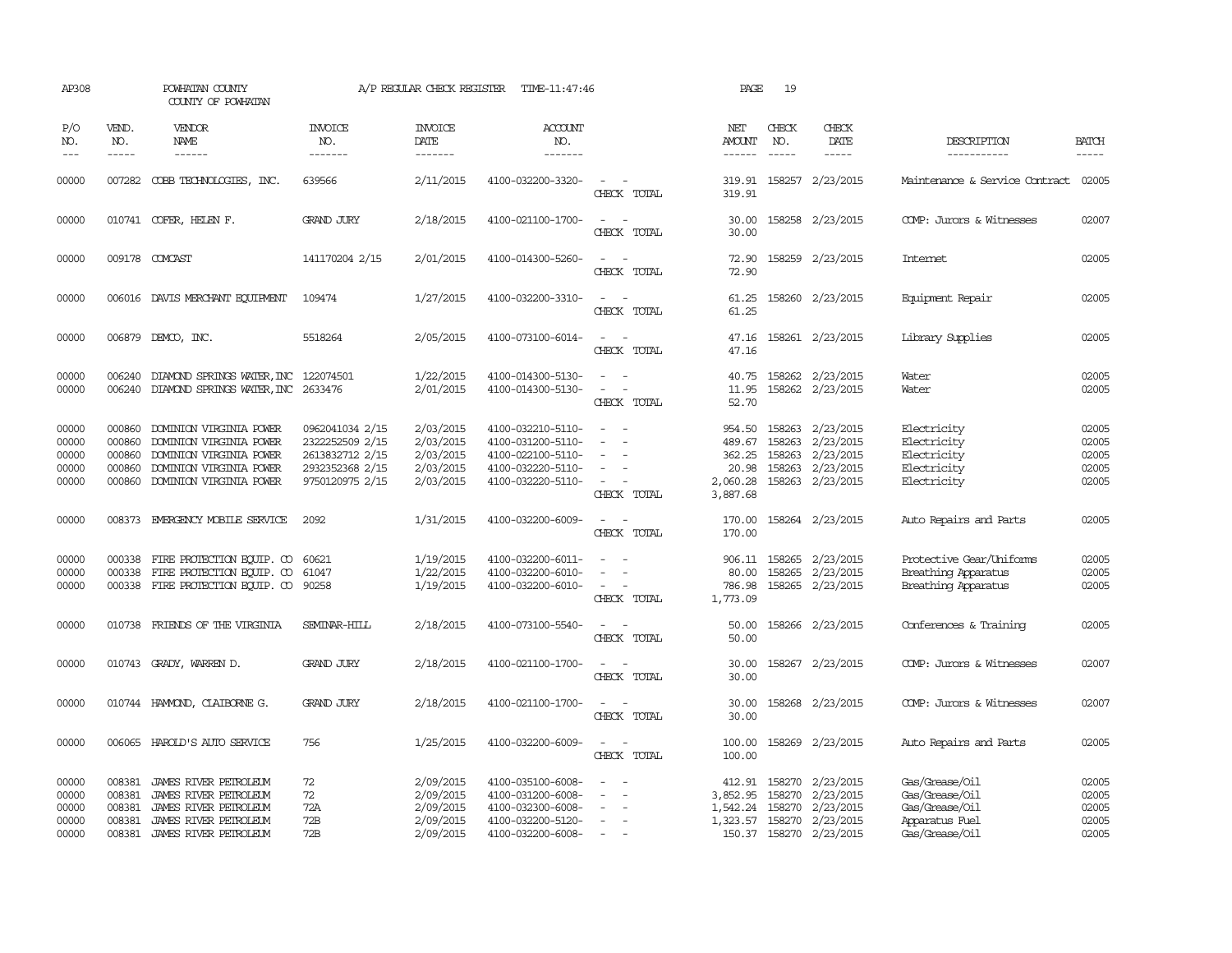| AP308                                     |                                                | POWHATAN COUNTY<br>COUNTY OF POWHATAN                                                                                     |                                         | A/P REGULAR CHECK REGISTER                                    | TIME-11:47:46                                                                                         |                                                                     | PAGE                                                      | 20                                   |                                                                      |                                                                                        |                                           |
|-------------------------------------------|------------------------------------------------|---------------------------------------------------------------------------------------------------------------------------|-----------------------------------------|---------------------------------------------------------------|-------------------------------------------------------------------------------------------------------|---------------------------------------------------------------------|-----------------------------------------------------------|--------------------------------------|----------------------------------------------------------------------|----------------------------------------------------------------------------------------|-------------------------------------------|
| P/O<br>NO.<br>$---$                       | VEND.<br>NO.<br>$\cdots$                       | VENDOR<br><b>NAME</b><br>$\frac{1}{2}$                                                                                    | INVOICE<br>NO.<br>-------               | <b>INVOICE</b><br>DATE<br>-------                             | <b>ACCOUNT</b><br>NO.<br>-------                                                                      |                                                                     | NET<br><b>AMOUNT</b><br>$- - - - - -$                     | CHECK<br>NO.<br>$\frac{1}{2}$        | CHECK<br>DATE<br>-----                                               | DESCRIPTION<br>-----------                                                             | <b>BATCH</b><br>-----                     |
| 00000<br>00000<br>00000<br>00000<br>00000 | 008381<br>008381<br>008381<br>008381<br>008381 | JAMES RIVER PETROLEUM<br>JAMES RIVER PETROLEUM<br>JAMES RIVER PETROLEUM<br>JAMES RIVER PETROLEUM<br>JAMES RIVER PEIROLEUM | 72C<br>72D<br>72D1<br><b>72F</b><br>72H | 2/09/2015<br>2/09/2015<br>2/09/2015<br>2/09/2015<br>2/09/2015 | 4100-035500-6008-<br>4100-014100-6008-<br>4100-014500-6008-<br>4100-034100-6008-<br>4100-081100-6008- | $\sim$<br>CHECK TOTAL                                               | 79.07<br>221.42<br>258.90<br>102.14<br>139.77<br>8,083.34 | 158270<br>158270<br>158270<br>158270 | 2/23/2015<br>2/23/2015<br>2/23/2015<br>2/23/2015<br>158270 2/23/2015 | Gas/Grease/Oil<br>Gas/Grease/Oil<br>Gas/Grease/Oil<br>Gas/Grease/Oil<br>Gas/Grease/Oil | 02005<br>02005<br>02005<br>02005<br>02005 |
| 00000                                     | 009898                                         | JORDAN, CECIL W.                                                                                                          | MILEAGE                                 | 2/10/2015                                                     | 4100-013200-5510-                                                                                     | $\sim$<br>CHECK TOTAL                                               | 66.70<br>66.70                                            |                                      | 158271 2/23/2015                                                     | Travel/Mileage/Parking/Tolls                                                           | 02005                                     |
| 00000                                     |                                                | 009552 MANSFIELD OIL COMPANY                                                                                              | 101046                                  | 2/13/2015                                                     | 4100-032200-5120-                                                                                     | $\overline{\phantom{a}}$<br>CHECK TOTAL                             | 103.13<br>103.13                                          |                                      | 158272 2/23/2015                                                     | Apparatus Fuel                                                                         | 02005                                     |
| 00000                                     |                                                | 010746 MARKWITH, ELIZABETH ANN G                                                                                          | GRAND JURY                              | 2/18/2015                                                     | 4100-021100-1700-                                                                                     | CHECK TOTAL                                                         | 30.00<br>30.00                                            |                                      | 158273 2/23/2015                                                     | COMP: Jurors & Witnesses                                                               | 02007                                     |
| 00000                                     |                                                | 006520 MCDONALD'S OFFICE                                                                                                  | 500072                                  | 2/02/2015                                                     | 4100-033400-3846-                                                                                     | CHECK TOTAL                                                         | 160.40<br>160.40                                          |                                      | 158274 2/23/2015                                                     | Detention of Adults-Other Expe                                                         | 02005                                     |
| 00000                                     |                                                | 008269 NEUSTAR, INC.                                                                                                      | DNS-0000486399                          | 1/31/2015                                                     | 4100-012510-8205-                                                                                     | $\overline{\phantom{a}}$<br>$\overline{\phantom{a}}$<br>CHECK TOTAL | 150.00<br>150.00                                          |                                      | 158275 2/23/2015                                                     | Internet and Website Costs                                                             | 02005                                     |
| 00000<br>00000                            | 007412<br>007412                               | OFFICE MAX - A BOISE CO.<br>OFFICE MAX - A BOISE CO.                                                                      | 458372<br>458593                        | 1/30/2015<br>1/30/2015                                        | 4100-031200-6001-<br>4100-031200-6001-                                                                | CHECK TOTAL                                                         | 75.77<br>9.36<br>85.13                                    | 158276                               | 158276 2/23/2015<br>2/23/2015                                        | Office Supplies<br>Office Supplies                                                     | 02006<br>02006                            |
| 00000                                     |                                                | 007962 PITNEY BOWES GLOBAL                                                                                                | 6892772-FB15                            | 2/13/2015                                                     | 4100-021600-3320-                                                                                     | CHECK TOTAL                                                         | 150.00<br>150.00                                          |                                      | 158277 2/23/2015                                                     | Maintenance & Service Contract                                                         | 02006                                     |
| 00000                                     |                                                | 010747 PITT, JACOB B.                                                                                                     | <b>GRAND JURY</b>                       | 2/18/2015                                                     | 4100-021100-1700-                                                                                     | $\overline{\phantom{a}}$<br>$\sim$<br>CHECK TOTAL                   | 30.00<br>30.00                                            |                                      | 158278 2/23/2015                                                     | COMP: Jurors & Witnesses                                                               | 02007                                     |
| 00000<br>00000<br>00000                   | 001250<br>001250<br>001250                     | POWHATAN AUTO & TRACTOR<br>POWHATAN AUTO & TRACTOR<br>POWHATAN AUTO & TRACTOR                                             | 333894<br>333916<br>336548              | 1/06/2015<br>1/06/2015<br>1/30/2015                           | 4100-032200-6009-<br>4100-032210-3310-<br>4100-032200-3310-                                           | CHECK TOTAL                                                         | 782.22<br>24.13<br>124.04<br>930.39                       | 158279<br>158279                     | 2/23/2015<br>2/23/2015<br>158279 2/23/2015                           | Auto Repairs and Parts<br>Repairs & Maintenance<br>Equipment Repair                    | 02006<br>02006<br>02006                   |
| 00000<br>00000                            | 006914                                         | POWHATAN AUTO REPAIR<br>006914 POWHATAN AUTO REPAIR                                                                       | 658<br>659                              | 2/13/2015<br>2/16/2015                                        | 4100-031200-6008-<br>4100-031200-6008-                                                                | $\sim$<br>$\overline{\phantom{0}}$<br>CHECK TOTAL                   | 43.95<br>28.89<br>72.84                                   | 158280                               | 2/23/2015<br>158280 2/23/2015                                        | Gas/Grease/Oil<br>Gas/Grease/Oil                                                       | 02006<br>02006                            |
| 00000                                     |                                                | 005050 POWHATAN LOCK SERVICES                                                                                             | 1236                                    | 1/28/2015                                                     | 4100-032200-6001-                                                                                     | $\sim$ $\sim$<br>CHECK TOTAL                                        | 94.00<br>94.00                                            |                                      | 158281 2/23/2015                                                     | Stationery/Office Supplies                                                             | 02006                                     |
| 00000                                     |                                                | 008163 PRICE, PAULA                                                                                                       | MILEAGE                                 | 2/12/2015                                                     | 4100-013200-5510-                                                                                     | $\overline{\phantom{a}}$<br>$\sim$<br>CHECK TOTAL                   | 161.12<br>161.12                                          |                                      | 158282 2/23/2015                                                     | Travel/Mileage/Parking/Tolls                                                           | 02006                                     |
| 00000<br>00000                            | 006474                                         | PROGRESSIVE AUTO WORKS<br>006474 PROGRESSIVE AUTO WORKS                                                                   | 27006<br>27081                          | 2/02/2015<br>2/12/2015                                        | 4100-031200-6009-<br>4100-031200-6009-                                                                | CHECK TOTAL                                                         | 845.94<br>29.38<br>875.32                                 |                                      | 158283 2/23/2015<br>158283 2/23/2015                                 | Auto Parts/Repairs<br>Auto Parts/Repairs                                               | 02006<br>02006                            |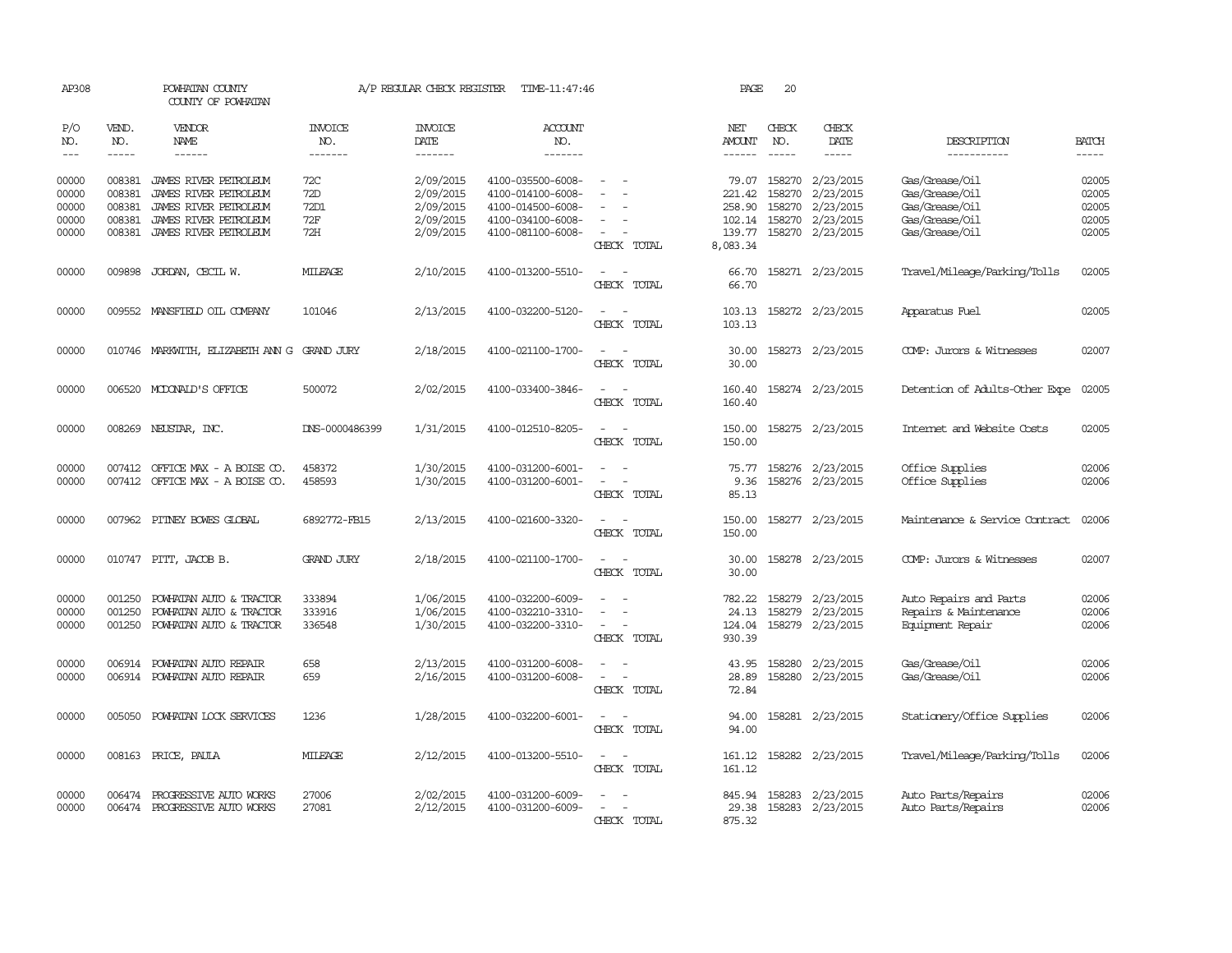| AP308                   |                                                                                                                                                                                                                                                                                                                                                                                                                                                                         | POWHATAN COUNTY<br>COUNTY OF POWHATAN                                                                    |                               | A/P REGULAR CHECK REGISTER          | TIME-11:47:46                                               |                                                                                  | PAGE                      | 21                                     |                                     |                                                                  |                         |
|-------------------------|-------------------------------------------------------------------------------------------------------------------------------------------------------------------------------------------------------------------------------------------------------------------------------------------------------------------------------------------------------------------------------------------------------------------------------------------------------------------------|----------------------------------------------------------------------------------------------------------|-------------------------------|-------------------------------------|-------------------------------------------------------------|----------------------------------------------------------------------------------|---------------------------|----------------------------------------|-------------------------------------|------------------------------------------------------------------|-------------------------|
| P/O<br>NO.<br>$---$     | VEND.<br>NO.<br>$\begin{tabular}{ccccc} \multicolumn{2}{c }{\multicolumn{2}{c }{\multicolumn{2}{c }{\multicolumn{2}{c}}{\hspace{-2.2cm}}}} \multicolumn{2}{c }{\multicolumn{2}{c }{\hspace{-2.2cm}}\hline} \multicolumn{2}{c }{\hspace{-2.2cm}}\hline \multicolumn{2}{c }{\hspace{-2.2cm}}\hline \multicolumn{2}{c }{\hspace{-2.2cm}}\hline \multicolumn{2}{c }{\hspace{-2.2cm}}\hline \multicolumn{2}{c }{\hspace{-2.2cm}}\hline \multicolumn{2}{c }{\hspace{-2.2cm}}$ | VENDOR<br>NAME<br>$- - - - - -$                                                                          | INVOICE<br>NO.<br>-------     | <b>INVOICE</b><br>DATE<br>-------   | ACCOUNT<br>NO.<br>-------                                   |                                                                                  | NET<br>AMOUNT             | CHECK<br>NO.<br>$\cdots$               | CHECK<br>DATE<br>-----              | DESCRIPTION<br>-----------                                       | <b>BATCH</b>            |
| 00000                   | 009518                                                                                                                                                                                                                                                                                                                                                                                                                                                                  | <b>OUARLES PETROLEUM, INC.</b>                                                                           | 934270 1/15                   | 1/31/2015                           | 4100-032200-5120-                                           | CHECK TOTAL                                                                      | 49.28<br>49.28            |                                        | 158284 2/23/2015                    | Apparatus Fuel                                                   | 02006                   |
| 00000<br>00000<br>00000 | 000780<br>000780<br>000780                                                                                                                                                                                                                                                                                                                                                                                                                                              | <b>CUILL CORPORATION</b><br><b>QUILL CORPORATION</b><br><b>CUILL CORPORATION</b>                         | 1047791<br>1086277<br>1255719 | 1/30/2015<br>1/30/2015<br>2/05/2015 | 4100-012200-6001-<br>4100-031200-6001-<br>4100-031200-6001- | $\overline{\phantom{a}}$<br>$\sim$<br>$\equiv$                                   | 44.99<br>59.57            | 4.94 158285<br>158285<br>158285        | 2/23/2015<br>2/23/2015<br>2/23/2015 | Office Supplies<br>Office Supplies<br>Office Supplies            | 02006<br>02006<br>02006 |
| 00000<br>00000          | 000780<br>000780                                                                                                                                                                                                                                                                                                                                                                                                                                                        | <b>QUILL CORPORATION</b><br><b>CUILL CORPORATION</b>                                                     | 1256096<br>1262703            | 2/05/2015<br>2/06/2015              | 4100-022100-6001-<br>4100-031200-6001-                      | $\sim$                                                                           | 38.69                     | 158285<br>18.89 158285                 | 2/23/2015<br>2/23/2015              | Office Supplies<br>Office Supplies                               | 02006<br>02006          |
| 00000<br>00000<br>00000 | 000780<br>000780<br>000780                                                                                                                                                                                                                                                                                                                                                                                                                                              | <b>QUILL CORPORATION</b><br><b>QUILL CORPORATION</b><br><b>CUILL CORPORATION</b>                         | 1315695<br>1341002<br>1386781 | 2/09/2015<br>2/09/2015<br>2/10/2015 | 4100-081100-6001-<br>4100-081100-6001-<br>4100-032200-6001- | $\overline{\phantom{a}}$<br>$\equiv$                                             | 8.11                      | 158285<br>40.07 158285<br>93.57 158285 | 2/23/2015<br>2/23/2015<br>2/23/2015 | Office Supplies<br>Office Supplies<br>Stationery/Office Supplies | 02006<br>02006<br>02006 |
| 00000<br>00000          | 000780<br>000780                                                                                                                                                                                                                                                                                                                                                                                                                                                        | <b>CUILL CORPORATION</b><br><b>CUILL CORPORATION</b>                                                     | 9651867CR<br>9906665          | 1/19/2015<br>1/26/2015              | 4100-032200-6001-<br>4100-032200-6001-                      | $\overline{\phantom{a}}$<br>$\overline{\phantom{a}}$                             |                           | 18.89-158285<br>44.99 158285           | 2/23/2015<br>2/23/2015              | Stationery/Office Supplies<br>Stationery/Office Supplies         | 02006<br>02006          |
|                         |                                                                                                                                                                                                                                                                                                                                                                                                                                                                         |                                                                                                          |                               |                                     |                                                             | CHECK TOTAL                                                                      | 334.93                    |                                        |                                     |                                                                  |                         |
| 00000<br>00000          |                                                                                                                                                                                                                                                                                                                                                                                                                                                                         | 000620 R. C. GOODWYN & SONS, INC<br>000620 R.C. GOODWYN & SONS, INC                                      | 656664<br>656708              | 1/16/2015<br>1/17/2015              | 4100-021600-8101-<br>4100-021600-8101-                      | $\overline{\phantom{a}}$<br>$\sim$ $-$                                           | 54.87                     | 147.62 158286<br>158286                | 2/23/2015<br>2/23/2015              | Capital Outlay<br>Capital Outlay                                 | 02006<br>02006          |
| 00000<br>00000<br>00000 |                                                                                                                                                                                                                                                                                                                                                                                                                                                                         | 000620 R. C. GOODWYN & SONS, INC<br>000620 R. C. GOODWYN & SONS, INC<br>000620 R. C. GOODWYN & SONS, INC | 656918<br>657271A<br>657614   | 1/19/2015<br>1/22/2015<br>1/26/2015 | 4100-021600-8101-<br>4100-021600-8101-<br>4100-021600-8101- | $\overline{\phantom{a}}$<br>$\overline{\phantom{a}}$<br>$\overline{\phantom{0}}$ | 25.99<br>17.11            | 46.24 158286<br>158286<br>158286       | 2/23/2015<br>2/23/2015<br>2/23/2015 | Capital Outlay<br>Capital Outlay<br>Capital Outlay               | 02006<br>02006<br>02006 |
| 00000<br>00000          | 000620                                                                                                                                                                                                                                                                                                                                                                                                                                                                  | R. C. GOODWYN & SONS, INC<br>000620 R. C. GOODWYN & SONS, INC                                            | 657883<br>657918              | 1/28/2015<br>1/28/2015              | 4100-035100-3310-<br>4100-032210-3310-                      | $\sim$                                                                           | 4.39                      | 158286<br>5.39 158286                  | 2/23/2015<br>2/23/2015              | Repairs & Maintenance<br>Repairs & Maintenance                   | 02006<br>02006          |
| 00000<br>00000          |                                                                                                                                                                                                                                                                                                                                                                                                                                                                         | 000620 R. C. GOODWYN & SONS, INC<br>000620 R. C. GOODWYN & SONS, INC                                     | 658100<br>658150              | 1/30/2015<br>1/30/2015              | 4100-032200-3310-<br>4100-032210-3310-                      | CHECK TOTAL                                                                      | 73.56<br>117.48<br>492.65 | 158286                                 | 2/23/2015<br>158286 2/23/2015       | Equipment Repair<br>Repairs & Maintenance                        | 02006<br>02006          |
| 00000                   |                                                                                                                                                                                                                                                                                                                                                                                                                                                                         | 010368 REINER, JACOUELINE                                                                                | 6995651                       | 2/06/2015                           | 4100-021200-3150-                                           | - -<br>CHECK TOTAL                                                               | 120.00<br>120.00          |                                        | 158287 2/23/2015                    | Outside Counsel                                                  | 02006                   |
| 00000                   |                                                                                                                                                                                                                                                                                                                                                                                                                                                                         | 006201 RENGER, JEANIE AREHART                                                                            | DEC14-FEB15                   | 2/12/2015                           | 4100-013200-5510-                                           | $\overline{\phantom{a}}$<br>CHECK TOTAL                                          | 120.64                    |                                        | 120.64 158288 2/23/2015             | Travel/Mileage/Parking/Tolls                                     | 02006                   |
| 00000                   | 007380                                                                                                                                                                                                                                                                                                                                                                                                                                                                  | RICHMOND SECURITY INC.                                                                                   | S000127268                    | 1/30/2015                           | 4100-032210-3310-                                           | CHECK TOTAL                                                                      | 69.05<br>69.05            |                                        | 158289 2/23/2015                    | Repairs & Maintenance                                            | 02006                   |
| 00000                   | 000260                                                                                                                                                                                                                                                                                                                                                                                                                                                                  | ROTHERT, JOHN F.                                                                                         | <b>GRAND JURY</b>             | 2/18/2015                           | 4100-021100-1700-                                           | CHECK TOTAL                                                                      | 30.00<br>30.00            |                                        | 158290 2/23/2015                    | COMP: Jurors & Witnesses                                         | 02007                   |
| 00000<br>00000          | 007062                                                                                                                                                                                                                                                                                                                                                                                                                                                                  | RUTHERFORD JANITOR SUPPLY<br>007062 RUIHERFORD JANITOR SUPPLY 871635                                     | 871634                        | 2/10/2015<br>2/10/2015              | 4100-032210-6005-<br>4100-032220-6005-                      | $\sim$<br>$\sim$<br>CHECK TOTAL                                                  | 47.40<br>183.42<br>230.82 | 158291                                 | 2/23/2015<br>158291 2/23/2015       | Cleaning Supplies<br>Cleaning Supplies                           | 02006<br>02006          |
| 00000                   |                                                                                                                                                                                                                                                                                                                                                                                                                                                                         | 010745 SEAVER, LAURIE B.                                                                                 | <b>GRAND JURY</b>             | 2/18/2015                           | 4100-021100-1700-                                           | $\sim$<br>$\sim$<br>CHECK TOTAL                                                  | 30.00<br>30.00            |                                        | 158292 2/23/2015                    | COMP: Jurors & Witnesses                                         | 02007                   |
| 00000                   |                                                                                                                                                                                                                                                                                                                                                                                                                                                                         | 006593 SHEEHY FORD                                                                                       | NOW418201                     | 1/14/2015                           | 4100-032200-6009-                                           | $\sim$ $ -$<br>CHECK TOTAL                                                       | 142.38<br>142.38          |                                        | 158293 2/23/2015                    | Auto Repairs and Parts                                           | 02006                   |
| 00000                   |                                                                                                                                                                                                                                                                                                                                                                                                                                                                         | 010496 SHRED-IT USA RICHMOND                                                                             | 14146162617                   | 2/09/2015                           | 4100-021200-5840-                                           | CHECK TOTAL                                                                      | 133.75                    |                                        | 133.75 158294 2/23/2015             | Miscellaneous                                                    | 02006                   |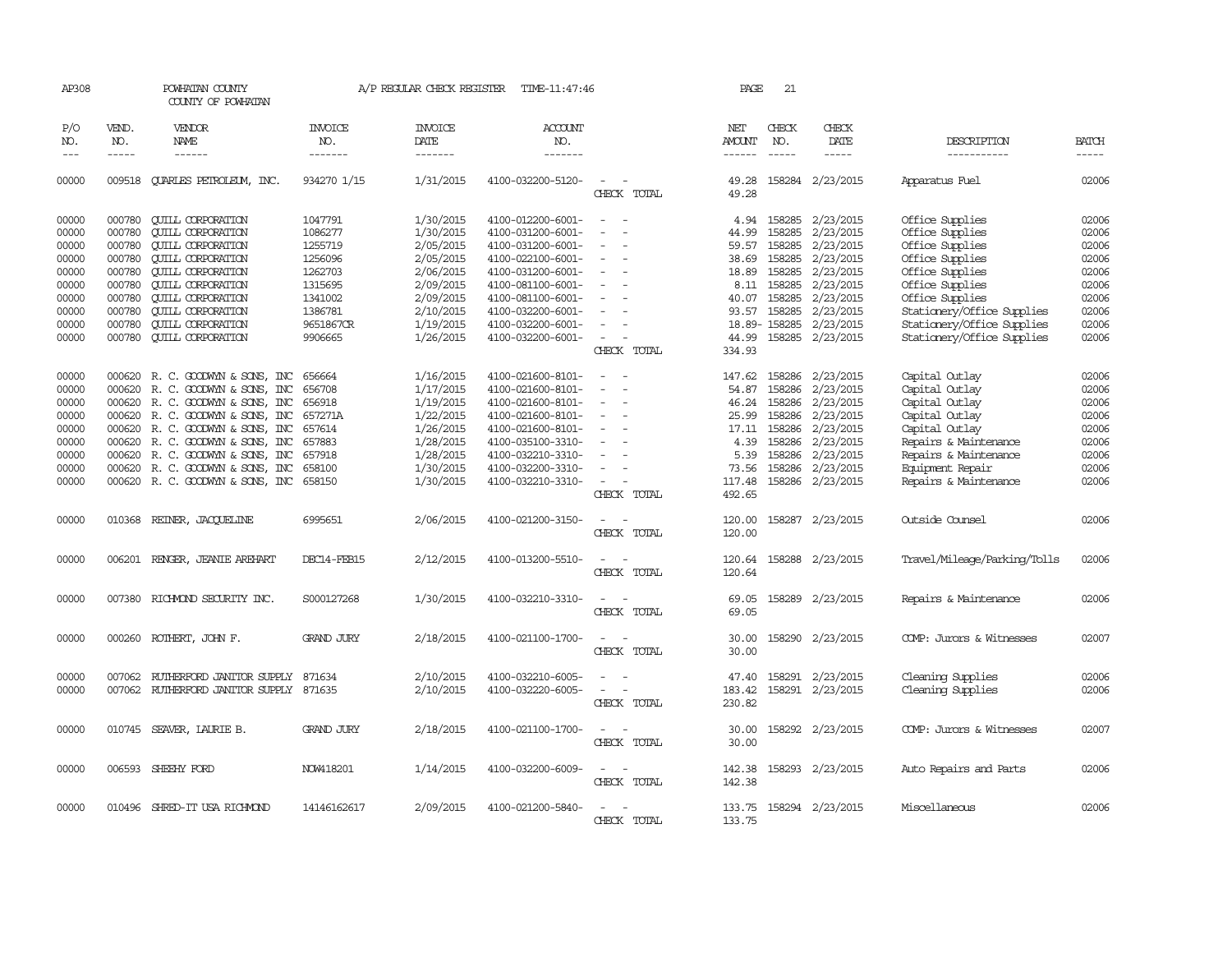| AP308                                     |                                      | POWHATAN COUNTY<br>COUNTY OF POWHATAN                                                                                                                                                                                                                                                                                                                                                                                                                                                        |                                                                  | A/P REGULAR CHECK REGISTER                                    | TIME-11:47:46                                                                                         |                                                                                                                             | PAGE                                                   | 22                          |                                                                                                  |                                                                                                                |                                           |
|-------------------------------------------|--------------------------------------|----------------------------------------------------------------------------------------------------------------------------------------------------------------------------------------------------------------------------------------------------------------------------------------------------------------------------------------------------------------------------------------------------------------------------------------------------------------------------------------------|------------------------------------------------------------------|---------------------------------------------------------------|-------------------------------------------------------------------------------------------------------|-----------------------------------------------------------------------------------------------------------------------------|--------------------------------------------------------|-----------------------------|--------------------------------------------------------------------------------------------------|----------------------------------------------------------------------------------------------------------------|-------------------------------------------|
| P/O<br>NO.<br>$---$                       | VEND.<br>NO.<br>$- - - - -$          | VENDOR<br>NAME<br>$\frac{1}{2} \left( \frac{1}{2} \right) \left( \frac{1}{2} \right) \left( \frac{1}{2} \right) \left( \frac{1}{2} \right) \left( \frac{1}{2} \right) \left( \frac{1}{2} \right) \left( \frac{1}{2} \right) \left( \frac{1}{2} \right) \left( \frac{1}{2} \right) \left( \frac{1}{2} \right) \left( \frac{1}{2} \right) \left( \frac{1}{2} \right) \left( \frac{1}{2} \right) \left( \frac{1}{2} \right) \left( \frac{1}{2} \right) \left( \frac{1}{2} \right) \left( \frac$ | INVOICE<br>NO.<br>$- - - - - - -$                                | <b>INVOICE</b><br>DATE<br>$- - - - - - -$                     | ACCOUNT<br>NO.<br>--------                                                                            |                                                                                                                             | NET<br><b>AMOUNT</b><br>$- - - - - -$                  | CHECK<br>NO.<br>$- - - - -$ | CHECK<br>DATE                                                                                    | DESCRIPTION<br>-----------                                                                                     | <b>BATCH</b><br>-----                     |
| 00000<br>00000                            | 001320<br>001320                     | SOUTHERN POLICE<br>SOUTHERN POLICE                                                                                                                                                                                                                                                                                                                                                                                                                                                           | 178465<br>178468                                                 | 2/11/2015<br>2/11/2015                                        | 4100-031200-6011-<br>4100-031200-6011-                                                                | $\sim$<br>CHECK TOTAL                                                                                                       | 113.50<br>7.99<br>121.49                               |                             | 158295 2/23/2015<br>158295 2/23/2015                                                             | Uniforms<br>Uniforms                                                                                           | 02006<br>02006                            |
| 00000                                     |                                      | 001940 STANDBY SYSTEMS, INC.                                                                                                                                                                                                                                                                                                                                                                                                                                                                 | 01150171                                                         | 1/30/2015                                                     | 4100-035500-3310-                                                                                     | $\frac{1}{2} \left( \frac{1}{2} \right) \left( \frac{1}{2} \right) = \frac{1}{2} \left( \frac{1}{2} \right)$<br>CHECK TOTAL | 153.00<br>153.00                                       |                             | 158296 2/23/2015                                                                                 | Repairs & Maintenance                                                                                          | 02006                                     |
| 00000                                     |                                      | 010740 STOKES, KAY L.                                                                                                                                                                                                                                                                                                                                                                                                                                                                        | <b>FEBRUARY TERM</b>                                             | 2/18/2015                                                     | 4100-021100-1700-                                                                                     | CHECK TOTAL                                                                                                                 | 30.00<br>30.00                                         |                             | 158297 2/23/2015                                                                                 | COMP: Jurors & Witnesses                                                                                       | 02007                                     |
| 00000                                     |                                      | 008346 SYCOM TECHNOLOGIES                                                                                                                                                                                                                                                                                                                                                                                                                                                                    | AT24701                                                          | 1/31/2015                                                     | 4100-012510-8205-                                                                                     | $\overline{\phantom{a}}$<br>$\sim$<br>CHECK TOTAL                                                                           | 32.50<br>32.50                                         |                             | 158298 2/23/2015                                                                                 | Internet and Website Costs                                                                                     | 02006                                     |
| 00000<br>00000<br>00000<br>00000          | 000280<br>000280<br>000280           | SYLNOR HYDRO, INC.<br>SYDNOR HYDRO, INC.<br>SYLNOR HYDRO, INC.<br>000280 SYDNOR HYDRO, INC.                                                                                                                                                                                                                                                                                                                                                                                                  | 71173114 2/15<br>71173114 2/15<br>71173168 2/15<br>71173208 2/15 | 2/04/2015<br>2/04/2015<br>2/04/2015<br>2/04/2015              | 4100-032220-5130-<br>4100-032220-5140-<br>4100-032210-5140-<br>4100-073100-5140-                      | $\sim$<br>CHECK TOTAL                                                                                                       | 220.01<br>267.88<br>114.59<br>733.05                   | 158299<br>158299<br>158299  | 2/23/2015<br>2/23/2015<br>2/23/2015<br>130.57 158299 2/23/2015                                   | Water<br>Sewer<br>Sewer<br>Sewer                                                                               | 02006<br>02006<br>02006<br>02006          |
| 00000                                     |                                      | 007450 THOMSON REUTERS -                                                                                                                                                                                                                                                                                                                                                                                                                                                                     | 831218169                                                        | 2/01/2015                                                     | 4100-031200-3320-                                                                                     | CHECK TOTAL                                                                                                                 | 223.36<br>223.36                                       |                             | 158300 2/23/2015                                                                                 | Maintenance & Service Contract                                                                                 | 02006                                     |
| 00000                                     | 010739 VAZO                          |                                                                                                                                                                                                                                                                                                                                                                                                                                                                                              | VAZO SPRG TRNG                                                   | 2/18/2015                                                     | 4100-081100-5540-                                                                                     | CHECK TOTAL                                                                                                                 | 25.00<br>25.00                                         |                             | 158301 2/23/2015                                                                                 | Conferences & Training                                                                                         | 02006                                     |
| 00000<br>00000                            | 010096                               | VERIZON<br>010096 VERIZON                                                                                                                                                                                                                                                                                                                                                                                                                                                                    | 63901204<br>63901204                                             | 2/10/2015<br>2/10/2015                                        | 4100-012510-5240-<br>4100-031200-5240-                                                                | CHECK TOTAL                                                                                                                 | 22.10<br>22.11<br>44.21                                |                             | 158302 2/23/2015<br>158302 2/23/2015                                                             | Long Distance<br>Long Distance                                                                                 | 02006<br>02006                            |
| 00000<br>00000<br>00000                   | 008126<br>008126                     | VERIZON WIRELESS<br>VERIZON WIRELESS<br>008126 VERIZON WIRELESS                                                                                                                                                                                                                                                                                                                                                                                                                              | 9740085052<br>9740085052<br>9740085052                           | 2/06/2015<br>2/06/2015<br>2/06/2015                           | 4100-014100-5260-<br>4100-012510-5260-<br>4100-035500-5260-                                           | $\sim$<br>CHECK TOTAL                                                                                                       | 20.00<br>40.01<br>48.61<br>108.62                      | 158303                      | 158303 2/23/2015<br>2/23/2015<br>158303 2/23/2015                                                | Intemet<br>Internet<br><b>Intemet</b>                                                                          | 02006<br>02006<br>02006                   |
| 00000<br>00000<br>00000<br>00000<br>00000 | 008710<br>008710<br>008710<br>008710 | VIRGINIA BUSINESS SYSTEMS<br>VIRGINIA BUSINESS SYSTEMS<br>VIRGINIA BUSINESS SYSTEMS<br>VIRGINIA BUSINESS SYSTEMS<br>008710 VIRGINIA BUSINESS SYSTEMS                                                                                                                                                                                                                                                                                                                                         | 16469928<br>16469928<br>16469929<br>16491645<br>16491646         | 1/27/2015<br>1/27/2015<br>1/27/2015<br>2/02/2015<br>2/02/2015 | 4100-012100-6001-<br>4100-081500-6001-<br>4100-021600-8002-<br>4100-022100-3320-<br>4100-021200-8002- | $\overline{\phantom{a}}$<br>CHECK TOTAL                                                                                     | 21.22<br>21.23<br>175.29<br>108.90<br>168.43<br>495.07 |                             | 158304 2/23/2015<br>158304 2/23/2015<br>158304 2/23/2015<br>158304 2/23/2015<br>158304 2/23/2015 | Office Supplies<br>Office Supplies<br>Copier Lease<br>Maintenance & Service Contract<br>Copier Lease Agreement | 02006<br>02006<br>02006<br>02006<br>02006 |
| 00000                                     |                                      | 001890 X-ZACT                                                                                                                                                                                                                                                                                                                                                                                                                                                                                | 1772                                                             | 2/10/2015                                                     | 4100-031200-6001-                                                                                     | CHECK TOTAL                                                                                                                 | 110.00<br>110.00                                       |                             | 158305 2/23/2015                                                                                 | Office Supplies                                                                                                | 02006                                     |
| 00000<br>00000                            | 010088                               | TREASURER<br>010088 TREASURER                                                                                                                                                                                                                                                                                                                                                                                                                                                                | 02/25/2015<br>02/25/2015                                         | 2/25/2015<br>2/25/2015                                        | 4100-053910-5643-<br>4100-053910-5643-                                                                | $\sim$ $-$<br>CHECK TOTAL                                                                                                   | .00<br>287.56<br>287.56                                |                             | 158341 2/27/2015<br>158341 2/27/2015                                                             | PCCAA Services - Federal CSBG<br>PCCAA Services - Federal CSBG                                                 | 02011<br>02011                            |
| 00000                                     |                                      | 006175 ADAMS OIL COMPANY, INC.                                                                                                                                                                                                                                                                                                                                                                                                                                                               | 84570SS                                                          | 2/23/2015                                                     | 4100-053910-5643-                                                                                     | CHECK TOTAL                                                                                                                 | 279.00<br>279.00                                       |                             | 158342 2/27/2015                                                                                 | PCCAA Services - Federal CSBG                                                                                  | 02010                                     |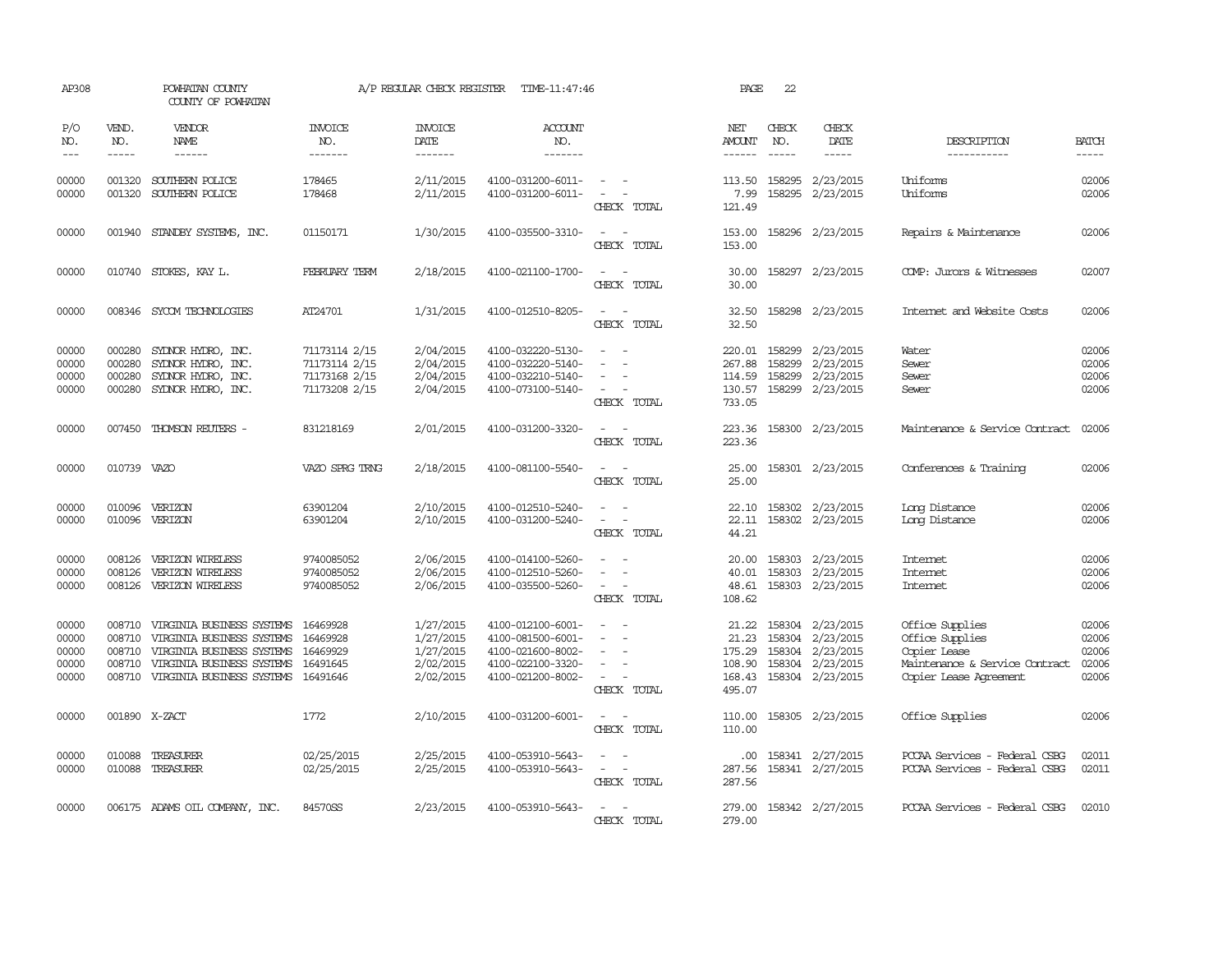| AP308                            |                                      | POWHATAN COUNTY<br>COUNTY OF POWHATAN                                                                |                                                       | A/P REGULAR CHECK REGISTER                       | TIME-11:47:46                                                                    |                                                                                                                             | PAGE                                  | 23                         |                                                                        |                                                                           |                                  |
|----------------------------------|--------------------------------------|------------------------------------------------------------------------------------------------------|-------------------------------------------------------|--------------------------------------------------|----------------------------------------------------------------------------------|-----------------------------------------------------------------------------------------------------------------------------|---------------------------------------|----------------------------|------------------------------------------------------------------------|---------------------------------------------------------------------------|----------------------------------|
| P/O<br>NO.                       | VEND.<br>NO.                         | VENDOR<br>NAME                                                                                       | <b>INVOICE</b><br>NO.                                 | <b>INVOICE</b><br>DATE                           | <b>ACCOUNT</b><br>NO.                                                            |                                                                                                                             | NET<br>AMOUNT                         | CHECK<br>NO.               | CHECK<br>DATE                                                          | DESCRIPTION                                                               | <b>BATCH</b>                     |
| $\frac{1}{2}$                    | -----                                | $- - - - - -$                                                                                        | -------                                               | -------                                          | $- - - - - - -$                                                                  |                                                                                                                             | $- - - - - -$                         | $\frac{1}{2}$              | -----                                                                  | -----------                                                               |                                  |
| 00000<br>00000                   |                                      | 007436 AQUA VIRGINIA, INC.<br>007436 AQUA VIRGINIA, INC.                                             | 153459755991302<br>815747574622215                    | 2/11/2015<br>2/11/2015                           | 4100-014100-5130-<br>4100-014100-5130-                                           | $\sim$ $-$<br>$\overline{\phantom{a}}$                                                                                      | 105.64                                | 158343                     | 22.49 158343 2/27/2015<br>2/27/2015                                    | Water<br>Water                                                            | 02008<br>02008                   |
| 00000<br>00000                   |                                      | 007436 AQUA VIRGINIA, INC.<br>007436 AQUA VIRGINIA, INC.                                             | 816209575072215<br>865383620830215                    | 2/11/2015<br>2/11/2015                           | 4100-014100-5130-<br>4100-014100-5130-                                           | $\sim$<br>$\overline{\phantom{a}}$                                                                                          | 95.89                                 | 158343                     | 2/27/2015<br>126.45 158343 2/27/2015                                   | Water<br>Water                                                            | 02008<br>02008                   |
| 00000<br>00000<br>00000          |                                      | 007436 AQUA VIRGINIA, INC.<br>007436 AQUA VIRGINIA, INC.<br>007436 AQUA VIRGINIA, INC.               | 865383620830215<br>865687110065602<br>865687110065702 | 2/11/2015<br>2/11/2015<br>2/11/2015              | 4100-031200-5130-<br>4100-014600-5130-<br>4100-014100-5130-                      | $\sim$<br>$\sim$<br>$\sim$                                                                                                  | 134.91                                |                            | 126.45 158343 2/27/2015<br>124.65 158343 2/27/2015<br>158343 2/27/2015 | Water<br>Water<br>Water                                                   | 02008<br>02008<br>02008          |
| 00000<br>00000<br>00000          |                                      | 007436 AQUA VIRGINIA, INC.<br>007436 AQUA VIRGINIA, INC.<br>007436 AQUA VIRGINIA, INC.               | 865687621132215<br>866286621730215<br>866337621781215 | 2/11/2015<br>2/11/2015<br>2/11/2015              | 4100-014100-5130-<br>4100-014100-5130-<br>4100-014100-5130-                      | $\overline{a}$<br>$\overline{\phantom{a}}$                                                                                  | 817.20<br>24.03                       |                            | 83.04 158343 2/27/2015<br>158343 2/27/2015<br>158343 2/27/2015         | Water<br>Water<br>Water                                                   | 02008<br>02008<br>02008          |
| 00000                            |                                      | 007436 AQUA VIRGINIA, INC.                                                                           | 865687574341215                                       | 2/11/2015                                        | 4100-022100-5130-                                                                | $\sim$ $-$<br>CHECK TOTAL                                                                                                   | 1,683.24                              |                            | 22.49 158343 2/27/2015                                                 | Water                                                                     | 02010                            |
| 00000<br>00000                   |                                      | 007436 AQUA VIRGINIA, INC.<br>007436 AQUA VIRGINIA, INC.                                             | 866340621784215<br>866344621788215                    | 2/11/2015<br>2/11/2015                           | 4100-014600-5130-<br>4100-073100-5130-                                           | $\equiv$<br>$\overline{\phantom{a}}$<br>CHECK TOTAL                                                                         | 6.67<br>66.65<br>73.32                |                            | 158344 2/27/2015<br>158344 2/27/2015                                   | Water<br>Water                                                            | 02008<br>02010                   |
| 00000<br>00000                   |                                      | 007941 BAKER & TAYLOR<br>007941 BAKER & TAYLOR                                                       | K36600490<br>5013498393                               | 2/18/2015<br>2/13/2015                           | 4100-073100-6012-<br>4100-073100-6012-                                           | $\sim$ 100 $\sim$<br>$\equiv$<br>$\overline{\phantom{a}}$<br>CHECK TOTAL                                                    | 74.14<br>91.58                        |                            | 17.44 158345 2/27/2015<br>158345 2/27/2015                             | Books & Subscriptions<br>Books & Subscriptions                            | 02010<br>02010                   |
| 00000<br>00000<br>00000          | 006655<br>006655                     | BLOSSMAN GAS COMPANIES,<br>BLOSSMAN GAS COMPANIES,<br>006655 BLOSSMAN GAS COMPANIES,                 | 254791<br>504233<br>504059                            | 1/15/2015<br>2/18/2015<br>2/05/2015              | 4100-014100-5120-<br>4100-014100-5120-<br>4100-032300-5120-                      | $\overline{\phantom{a}}$<br>$\sim$<br>CHECK TOTAL                                                                           | 21.35<br>287.25<br>360.55<br>669.15   | 158346                     | 2/27/2015<br>158346 2/27/2015<br>158346 2/27/2015                      | Fuel<br>Fuel<br>Fuel (Propane)                                            | 02008<br>02008<br>02009          |
| 00000                            |                                      | 006640 C.W. WARTHEN COMPANY                                                                          | 51851                                                 | 2/17/2015                                        | 4100-021600-6001-                                                                | $\sim$ $ \sim$<br>CHECK TOTAL                                                                                               | 167.42<br>167.42                      |                            | 158347 2/27/2015                                                       | Office Supplies                                                           | 02010                            |
| 00000                            |                                      | 010752 CAHOON, CAROLYN                                                                               | RENT JETER ROAD                                       | 2/01/2015                                        | 4100-053910-5643-                                                                | $\frac{1}{2} \left( \frac{1}{2} \right) \left( \frac{1}{2} \right) = \frac{1}{2} \left( \frac{1}{2} \right)$<br>CHECK TOTAL | 512.44                                |                            | 512.44 158348 2/27/2015                                                | PCCAA Services - Federal CSBG                                             | 02010                            |
| 00000                            |                                      | 006638 CAPITAL CHEVROLET-GMC                                                                         | 127530                                                | 2/16/2015                                        | 4100-031200-6009-                                                                | CHECK TOTAL                                                                                                                 | 280.45                                |                            | 280.45 158349 2/27/2015                                                | Auto Parts/Repairs                                                        | 02010                            |
| 00000                            |                                      | 010751 CAVANAUGH MACDONALD                                                                           | 11139                                                 | 1/31/2015                                        | 4100-012220-3140-                                                                | $\sim$<br>$\overline{\phantom{a}}$<br>CHECK TOTAL                                                                           | 1,250.00<br>1,250.00                  |                            | 158350 2/27/2015                                                       | Professional Services                                                     | 02009                            |
| 00000<br>00000                   | 007353                               | CDW GOVERNMENT, INC.<br>007353 CDW GOVERNMENT, INC.                                                  | SN60456<br>SP71986 MODEM                              | 2/13/2015<br>2/18/2015                           | 4100-012510-6002-<br>4100-032300-5230-                                           | CHECK TOTAL                                                                                                                 | 50.09<br>26.56<br>76.65               |                            | 158351 2/27/2015<br>158351 2/27/2015                                   | Computer Equipment-non-capital<br>Telephone Services                      | 02008<br>02009                   |
| 00000<br>00000<br>00000<br>00000 | 000540<br>000540<br>000540<br>000540 | CENTRAL VIRGINIA WASTE<br>CENTRAL VIRGINIA WASTE<br>CENTRAL VIRGINIA WASTE<br>CENTRAL VIRGINIA WASTE | 19946<br>19965<br>19982<br>19982                      | 2/10/2015<br>2/05/2015<br>2/06/2015<br>2/06/2015 | 4100-014300-3177-<br>4100-014300-3175-<br>4100-014600-3185-<br>4100-014600-3185- | $\sim$<br>$\overline{\phantom{a}}$                                                                                          | 950.00<br>14,909.99<br>96.13<br>64.08 | 158352<br>158352<br>158352 | 158352 2/27/2015<br>2/27/2015<br>2/27/2015<br>2/27/2015                | Recycling-Scrap Tires<br>Waste Disposal<br>Trash Removal<br>Trash Removal | 02008<br>02008<br>02008<br>02008 |
| 00000<br>00000<br>00000          | 000540<br>000540<br>000540           | CENTRAL VIRGINIA WASTE<br>CENTRAL VIRGINIA WASTE<br>CENTRAL VIRGINIA WASTE                           | 19982<br>19982<br>19982                               | 2/06/2015<br>2/06/2015<br>2/06/2015              | 4100-014600-3185-<br>4100-014600-3185-<br>4100-035100-3185-                      | $\sim$<br>$\equiv$                                                                                                          | 64.08<br>64.08<br>16.02               | 158352<br>158352<br>158352 | 2/27/2015<br>2/27/2015<br>2/27/2015                                    | Trash Removal<br>Trash Removal<br>Trash Removal                           | 02008<br>02008<br>02008          |
| 00000<br>00000                   | 000540<br>000540                     | CENTRAL VIRGINIA WASTE<br>CENTRAL VIRGINIA WASTE                                                     | 19982<br>19982                                        | 2/06/2015<br>2/06/2015                           | 4100-032210-3185-<br>4100-032220-3185-                                           | $\overline{\phantom{a}}$<br>$\sim$                                                                                          | 7.40                                  |                            | 158352 2/27/2015<br>16.02 158352 2/27/2015                             | Trash Removal<br>Trash Removal                                            | 02008<br>02008                   |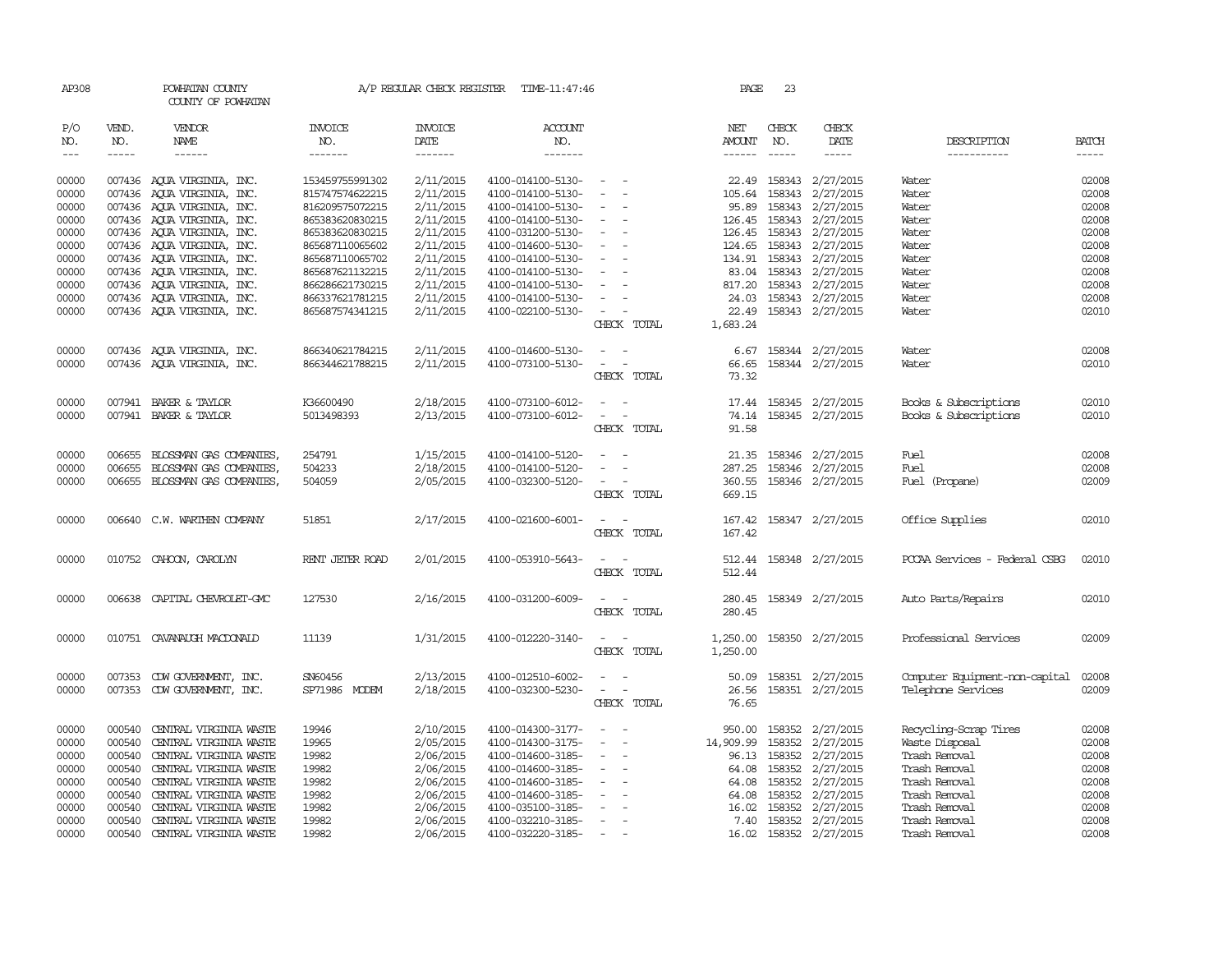| AP308          |                               | POWHATAN COUNTY<br>COUNTY OF POWHATAN                   |                                    | A/P REGULAR CHECK REGISTER        | TIME-11:47:46                          |                                              | PAGE               | 24                            |                                      |                                      |                             |
|----------------|-------------------------------|---------------------------------------------------------|------------------------------------|-----------------------------------|----------------------------------------|----------------------------------------------|--------------------|-------------------------------|--------------------------------------|--------------------------------------|-----------------------------|
| P/O<br>NO.     | VEND.<br>NO.<br>$\frac{1}{2}$ | <b>VENDOR</b><br>NAME                                   | <b>INVOICE</b><br>NO.<br>-------   | <b>INVOICE</b><br>DATE<br>------- | <b>ACCOUNT</b><br>NO.<br>-------       |                                              | NET<br>AMOUNT      | CHECK<br>NO.<br>$\frac{1}{2}$ | CHECK<br>DATE<br>$- - - - -$         | DESCRIPTION<br>------------          | <b>BATCH</b><br>$- - - - -$ |
| $---$          |                               |                                                         |                                    |                                   |                                        |                                              | $- - - - - -$      |                               |                                      |                                      |                             |
| 00000          |                               | 000540 CENTRAL VIRGINIA WASTE                           | 19982                              | 2/06/2015                         | 4100-073100-3185-                      | $\overline{\phantom{a}}$                     |                    |                               | 32.04 158352 2/27/2015               | Trash Removal                        | 02008                       |
| 00000          | 000540                        | CENTRAL VIRGINIA WASTE                                  | 19982                              | 2/06/2015                         | 4100-014100-3185-                      | $\equiv$<br>$\overline{\phantom{a}}$         | 32.04              | 158352                        | 2/27/2015                            | Trash Removal                        | 02008                       |
| 00000<br>00000 | 000540                        | CENTRAL VIRGINIA WASTE<br>000540 CENTRAL VIRGINIA WASTE | 19982<br>19982                     | 2/06/2015<br>2/06/2015            | 4100-014100-3185-<br>4100-014100-3185- | $\sim$                                       | 128.17<br>32.04    |                               | 158352 2/27/2015<br>158352 2/27/2015 | Trash Removal<br>Trash Removal       | 02008<br>02008              |
|                |                               |                                                         |                                    |                                   |                                        | CHECK TOTAL                                  | 16,412.09          |                               |                                      |                                      |                             |
| 00000          | 006965                        | CINIAS CORPORATION                                      | 143504537                          | 2/11/2015                         | 4100-014300-6011-                      |                                              | 107.25             |                               | 158353 2/27/2015                     | Uniforms                             | 02008                       |
| 00000          | 006965                        | CINTAS CORPORATION                                      | 143504537                          | 2/11/2015                         | 4100-014100-6011-                      | $\sim$<br>$\sim$                             | 147.64             |                               | 158353 2/27/2015                     | Uniforms                             | 02008                       |
|                |                               |                                                         |                                    |                                   |                                        | CHECK TOTAL                                  | 254.89             |                               |                                      |                                      |                             |
| 00000          | 010750                        | COMMISSIONER OF REVENUE                                 | 2015 DIST DUES                     | 2/23/2015                         | 4100-012310-5810-                      | $\sim$ $ -$<br>CHECK TOTAL                   | 200.00<br>200.00   |                               | 158354 2/27/2015                     | Dues/Association Memberships         | 02008                       |
|                |                               |                                                         |                                    |                                   |                                        |                                              |                    |                               |                                      |                                      |                             |
| 00000          |                               | 033130 COUNTY OF HENRICO                                | 122064                             | 2/01/2015                         | 4100-033400-3840-                      | $\sim$ 100 $\sim$ 100 $\sim$                 | 18,344.56          |                               | 158355 2/27/2015                     | Detention of Juveniles               | 02008                       |
|                |                               |                                                         |                                    |                                   |                                        | CHECK TOTAL                                  | 18,344.56          |                               |                                      |                                      |                             |
| 00000          | 007765                        | COUNTY WASTE OF VIRGINIA                                | 03-1900 2/15                       | 2/16/2015                         | 4100-032300-3185-                      |                                              | 19.50              |                               | 158356 2/27/2015                     | Trash Removal                        | 02009                       |
| 00000          |                               | 007765 COUNTY WASTE OF VIRGINIA                         | 03-516457 2/15                     | 2/16/2015                         | 4100-032300-3185-                      | $\sim$ 10 $\sim$ 10 $\sim$                   | 18.50              |                               | 158356 2/27/2015                     | Trash Removal                        | 02009                       |
|                |                               |                                                         |                                    |                                   |                                        | CHECK TOTAL                                  | 38.00              |                               |                                      |                                      |                             |
| 00000          |                               | 009540 CREATTVE MONOGRAMMING                            | ML4901                             | 2/03/2015                         | 4100-031200-6011-                      | $\overline{a}$<br>$\sim$                     | 2,122.00           |                               | 158357 2/27/2015                     | Uniforms                             | 02010                       |
|                |                               |                                                         |                                    |                                   |                                        | CHECK TOTAL                                  | 2,122.00           |                               |                                      |                                      |                             |
| 00000          |                               | 006016 DAVIS MERCHANT EQUIPMENT                         | 109567                             | 2/09/2015                         | 4100-014500-3319-                      |                                              | 82.64              |                               | 158358 2/27/2015                     | Equipment Repairs and Maintena 02008 |                             |
| 00000          |                               | 006016 DAVIS MERCHANT EQUIPMENT                         | 109590                             | 2/11/2015                         | 4100-014500-3319-                      |                                              | 66.39              |                               | 158358 2/27/2015                     | Equipment Repairs and Maintena       | 02008                       |
|                |                               |                                                         |                                    |                                   |                                        | CHECK TOTAL                                  | 149.03             |                               |                                      |                                      |                             |
| 00000          |                               | 006879 DEMCO, INC.                                      | 5520985                            | 2/10/2015                         | 4100-073100-6014-                      | $\overline{\phantom{a}}$                     | 656.78             |                               | 158359 2/27/2015                     | Library Supplies                     | 02010                       |
|                |                               |                                                         |                                    |                                   |                                        | CHECK TOTAL                                  | 656.78             |                               |                                      |                                      |                             |
| 00000          | 006240                        | DIAMOND SPRINGS WATER, INC 130070110                    |                                    | 1/30/2015                         | 4100-014100-5130-                      | $\sim$<br>$\overline{a}$                     | 6.25               | 158360                        | 2/27/2015                            | Water                                | 02008                       |
| 00000          | 006240                        | DIAMOND SPRINGS WATER, INC 130070180                    |                                    | 1/30/2015                         | 4100-012210-5130-                      |                                              | 13.98              | 158360                        | 2/27/2015                            | Water                                | 02008                       |
| 00000          | 006240                        | DIAMOND SPRINGS WATER, INC                              | 2633226                            | 1/30/2015                         | 4100-014100-5130-                      | $\overline{\phantom{a}}$                     | 8.95               | 158360                        | 2/27/2015                            | Water                                | 02008                       |
| 00000          | 006240                        | DIAMOND SPRINGS WATER, INC 2633232                      |                                    | 2/01/2015                         | 4100-014100-5130-                      | $\sim$<br>$\overline{\phantom{a}}$<br>$\sim$ | 9.95               | 158360                        | 2/27/2015                            | Water                                | 02008                       |
| 00000          |                               | 006240 DIAMOND SPRINGS WATER, INC 2633233               |                                    | 2/01/2015                         | 4100-012210-5130-                      | $\sim$<br>CHECK TOTAL                        | 8.95<br>48.08      | 158360                        | 2/27/2015                            | Water                                | 02008                       |
| 00000          | 000860                        | DOMINION VIRGINIA POWER                                 | 1498464559 2/15                    | 2/03/2015                         | 4100-014600-5110-                      | $\overline{\phantom{a}}$<br>$\sim$           | 6.98               |                               | 158361 2/27/2015                     | Electricity                          | 02008                       |
| 00000          | 000860                        | DOMINION VIRGINIA POWER                                 | 1982170001 2/15                    | 2/03/2015                         | 4100-014100-5110-                      | $\overline{\phantom{a}}$                     | 11.47              | 158361                        | 2/27/2015                            | Electricity                          | 02008                       |
| 00000          | 000860                        | DOMINION VIRGINIA POWER                                 | 2142337506 2/15                    | 2/03/2015                         | 4100-014600-5110-                      | $\overline{\phantom{a}}$                     |                    |                               | 21.09 158361 2/27/2015               | Electricity                          | 02008                       |
| 00000          | 000860                        | DOMINION VIRGINIA POWER                                 | 2312285006 2/15                    | 2/03/2015                         | 4100-014100-5110-                      | $\overline{\phantom{a}}$                     |                    | 363.17 158361                 | 2/27/2015                            | Electricity                          | 02008                       |
| 00000          | 000860                        | DOMINION VIRGINIA POWER                                 | 2346327501 2/15                    | 2/03/2015                         | 4100-014100-5110-                      | $\overline{\phantom{a}}$                     | 1,549.24 158361    |                               | 2/27/2015                            | Electricity                          | 02008                       |
| 00000          | 000860                        | DOMINION VIRGINIA POWER                                 | 2346327501 2/15                    | 2/03/2015                         | 4100-031200-5110-                      | $\sim$                                       | 1,549.23           | 158361                        | 2/27/2015                            | Electricity                          | 02008                       |
| 00000          | 000860                        | DOMINION VIRGINIA POWER                                 | 2352270009 2/15                    | 2/03/2015                         | 4100-014100-5110-                      |                                              | 312.95             | 158361                        | 2/27/2015                            | Electricity                          | 02008                       |
| 00000          | 000860                        | DOMINION VIRGINIA POWER                                 | 2442170003 2/15                    | 2/03/2015                         | 4100-014100-5110-                      | $\sim$<br>$\sim$                             | 2,705.12           | 158361                        | 2/27/2015                            | Electricity                          | 02008                       |
| 00000<br>00000 | 000860<br>000860              | DOMINION VIRGINIA POWER<br>DOMINION VIRGINIA POWER      | 2462222502 2/15<br>2476067034 2/15 | 2/03/2015<br>2/03/2015            | 4100-014100-5110-<br>4100-014100-5110- | $\sim$<br>$\hspace{0.1mm}-\hspace{0.1mm}$    | 3,556.53<br>469.12 | 158361<br>158361              | 2/27/2015<br>2/27/2015               | Electricity<br>Electricity           | 02008<br>02008              |
| 00000          |                               | 000860 DOMINION VIRGINIA POWER                          | 2912605595 2/15                    | 2/03/2015                         | 4100-014100-5110-                      | $\sim$ $ -$                                  | 226.81             |                               | 158361 2/27/2015                     | Electricity                          | 02008                       |
|                |                               |                                                         |                                    |                                   |                                        | CHECK TOTAL                                  | 10,771.71          |                               |                                      |                                      |                             |
| 00000          |                               | 000860 DOMINION VIRGINIA POWER                          | 2972120006 2/15                    | 2/03/2015                         | 4100-014100-5110-                      | $\sim$<br>$\sim$                             |                    |                               | 1,984.63 158362 2/27/2015            | Electricity                          | 02008                       |
|                |                               |                                                         |                                    |                                   |                                        |                                              |                    |                               |                                      |                                      |                             |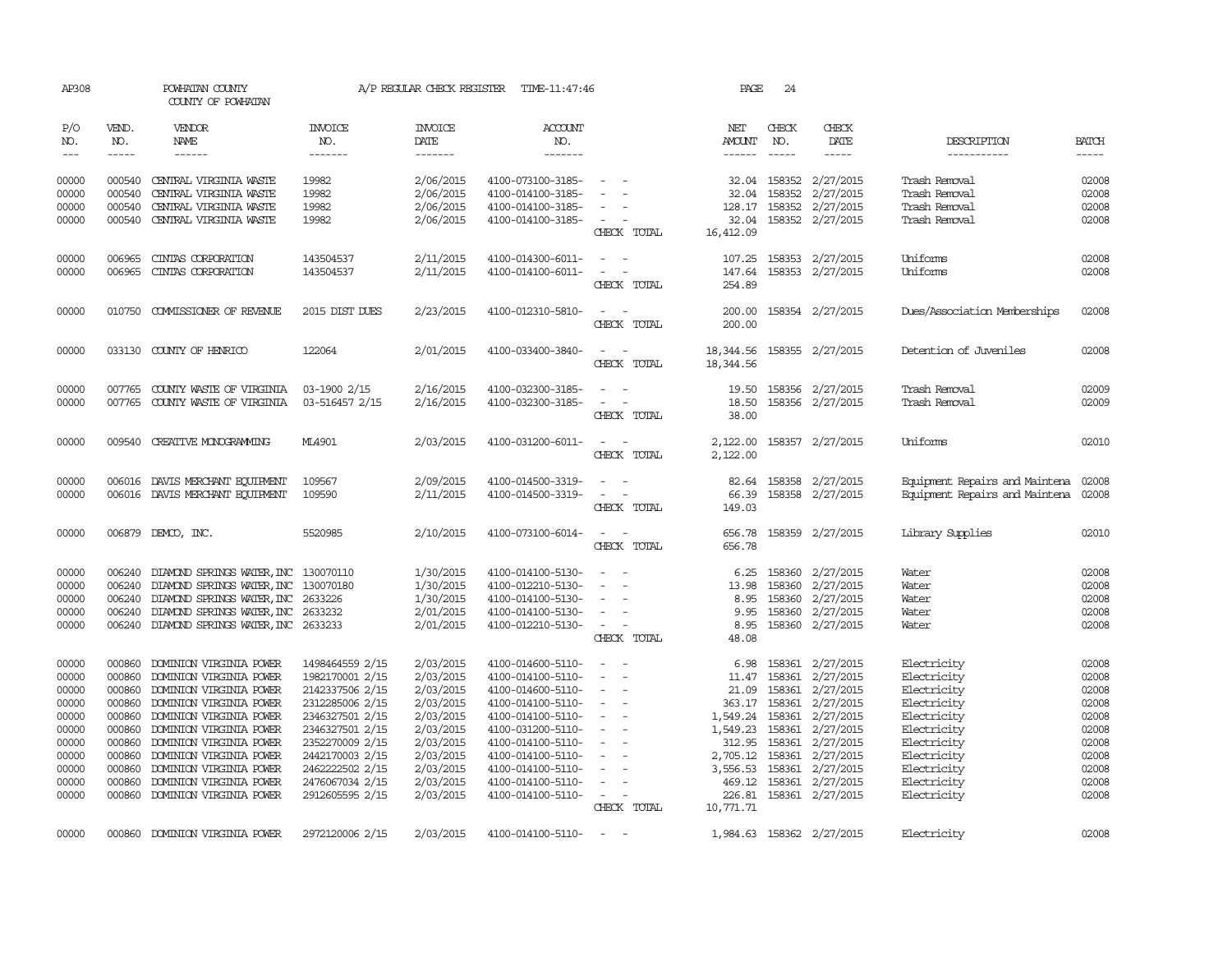| AP308                       |                             | POWHATAN COUNTY<br>COUNTY OF POWHATAN                                                     |                                                      | A/P REGULAR CHECK REGISTER          | TIME-11:47:46                                               |                                                                                                                             | PAGE                           | 25                         |                                                                 |                                                                |                             |
|-----------------------------|-----------------------------|-------------------------------------------------------------------------------------------|------------------------------------------------------|-------------------------------------|-------------------------------------------------------------|-----------------------------------------------------------------------------------------------------------------------------|--------------------------------|----------------------------|-----------------------------------------------------------------|----------------------------------------------------------------|-----------------------------|
| P/O<br>NO.<br>$\frac{1}{2}$ | VEND.<br>NO.<br>$- - - - -$ | VENDOR<br><b>NAME</b><br>------                                                           | <b>INVOICE</b><br>NO.<br>-------                     | <b>INVOICE</b><br>DATE<br>-------   | <b>ACCOUNT</b><br>NO.<br>-------                            |                                                                                                                             | NET<br>AMOUNT<br>$- - - - - -$ | CHECK<br>NO.<br>-----      | CHECK<br>DATE<br>-----                                          | DESCRIPTION<br>-----------                                     | <b>BATCH</b><br>$- - - - -$ |
|                             |                             |                                                                                           |                                                      |                                     |                                                             |                                                                                                                             |                                |                            |                                                                 |                                                                |                             |
| 00000<br>00000              | 000860<br>000860            | DOMINION VIRGINIA POWER<br>DOMINION VIRGINIA POWER                                        | 3451094936 2/15<br>3496131156 2/15                   | 2/03/2015<br>2/03/2015              | 4100-014600-5110-<br>4100-014100-5110-                      | $\sim$<br>$\equiv$                                                                                                          | 6.59<br>6.59                   | 158362                     | 158362 2/27/2015<br>2/27/2015                                   | Electricity<br>Electricity                                     | 02008<br>02008              |
| 00000<br>00000<br>00000     | 000860<br>000860<br>000860  | DOMINION VIRGINIA POWER<br>DOMINION VIRGINIA POWER<br>DOMINION VIRGINIA POWER             | 3507951824 2/15<br>432180008 2/15<br>4691491015 2/15 | 2/03/2015<br>2/03/2015<br>2/03/2015 | 4100-014600-5110-<br>4100-014600-5110-<br>4100-014600-5110- | $\overline{\phantom{a}}$<br>$\overline{\phantom{a}}$                                                                        | 6.59<br>19.06<br>6.59          | 158362<br>158362<br>158362 | 2/27/2015<br>2/27/2015<br>2/27/2015                             | Electricity<br>Electricity<br>Electricity                      | 02008<br>02008<br>02008     |
| 00000<br>00000              | 000860<br>000860            | DOMINION VIRGINIA POWER<br>DOMINION VIRGINIA POWER                                        | 4732217502 2/15<br>5652237503 2/15                   | 2/03/2015<br>2/03/2015              | 4100-014600-5110-<br>4100-014600-5110-                      |                                                                                                                             | 30.29<br>6.59                  | 158362                     | 2/27/2015<br>158362 2/27/2015                                   | Electricity<br>Electricity                                     | 02008<br>02008              |
| 00000<br>00000              | 000860<br>000860            | DOMINION VIRGINIA POWER<br>DOMINION VIRGINIA POWER                                        | 6024003557 2/15<br>7765134072 2/15                   | 2/04/2015<br>1/29/2015              | 4100-014100-5110-<br>4100-014100-5110-                      | $\equiv$<br>$\sim$<br>CHECK TOTAL                                                                                           | 25.14<br>642.19<br>2,734.26    |                            | 158362 2/27/2015<br>158362 2/27/2015                            | Electricity<br>Electricity                                     | 02008<br>02008              |
| 00000                       | 000860                      | DOMINION VIRGINIA POWER                                                                   | 863807277 2/15                                       | 2/03/2015                           | 4100-014600-5110-                                           | $\sim$<br>$\sim$<br>CHECK TOTAL                                                                                             | 6.59<br>6.59                   |                            | 158363 2/27/2015                                                | Electricity                                                    | 02008                       |
| 00000<br>00000              | 008750<br>008750            | DOMINION VIRGINIA POWER<br>DOMINION VIRGINIA POWER                                        | 0803659895 2/15<br>3677489704 2/15                   | 2/03/2015<br>2/04/2015              | 4100-053910-5642-<br>4100-053910-5642-                      | $\sim$<br>CHECK TOTAL                                                                                                       | 693.70<br>370.28<br>1,063.98   |                            | 158364 2/27/2015<br>158364 2/27/2015                            | PCCAA Services - TANF<br>PCCAA Services - TANF                 | 02010<br>02010              |
| 00000                       |                             | 006842 EAGLE FIRE INC.                                                                    | SRVCE085733                                          | 1/30/2015                           | 4100-014100-3310-                                           | $\overline{\phantom{a}}$<br>$\sim$<br>CHECK TOTAL                                                                           | 45.00<br>45.00                 |                            | 158365 2/27/2015                                                | Repairs & Maintenance                                          | 02009                       |
| 00000                       |                             | 007509 ECK SUPPLY CO.                                                                     | 13303415                                             | 2/02/2015                           | 4100-014100-3310-                                           | $\sim$<br>CHECK TOTAL                                                                                                       | 186.43<br>186.43               |                            | 158366 2/27/2015                                                | Repairs & Maintenance                                          | 02009                       |
| 00000                       | 007354 ESRI                 |                                                                                           | 92932322                                             | 1/30/2015                           | 4100-012520-3320-                                           | $\frac{1}{2} \left( \frac{1}{2} \right) \left( \frac{1}{2} \right) = \frac{1}{2} \left( \frac{1}{2} \right)$<br>CHECK TOTAL | 5,000.00<br>5,000.00           |                            | 158367 2/27/2015                                                | Maintenance & Service Contract                                 | 02010                       |
| 00000<br>00000              | 006213<br>006213            | GENERAL HOME SERVICES INC<br>GENERAL HOME SERVICES INC 13513                              | 13396                                                | 2/11/2015<br>2/18/2015              | 4100-014100-3320-<br>4100-035100-3320-                      | $\sim$<br>$\sim$<br>CHECK TOTAL                                                                                             | 100.00<br>65.00<br>165.00      |                            | 158368 2/27/2015<br>158368 2/27/2015                            | Maintenance & Service Contract<br>Landscaping - Animal Control | 02009<br>02010              |
| 00000<br>00000              |                             | 010677 HEINTZEIMAN, MICHAEL<br>010677 HEINTZEIMAN, MICHAEL                                | TRANSPORT<br>TRANSPORT #2                            | 2/20/2015<br>2/12/2015              | 4100-031200-5550-<br>4100-031200-5550-                      | $\overline{\phantom{a}}$<br>$\overline{\phantom{a}}$<br>CHECK TOTAL                                                         | 5.00<br>5.00<br>10.00          |                            | 158369 2/27/2015<br>158369 2/27/2015                            | Prisoner Extradition<br>Prisoner Extradition                   | 02010<br>02010              |
| 00000                       |                             | 010637 LEE & PIRACCI, PLC                                                                 | 7650234                                              | 2/09/2015                           | 4100-021200-3150-                                           | $\overline{\phantom{a}}$<br>CHECK TOTAL                                                                                     | 120.00<br>120.00               |                            | 158370 2/27/2015                                                | Outside Counsel                                                | 02009                       |
| 00000<br>00000<br>00000     |                             | 001550 M & W PRINTERS, INC.<br>001550 M & W PRINTERS, INC.<br>001550 M & W PRINTERS, INC. | 94066A<br>94069A<br>94069A                           | 2/10/2015<br>2/10/2015<br>2/10/2015 | 4100-012410-3500-<br>4100-012410-3500-<br>4100-012410-5210- | $\sim$<br>$\sim$<br>$\sim$ $-$<br>CHECK TOTAL                                                                               | 799.61<br>2.13<br>1,111.33     |                            | 158371 2/27/2015<br>309.59 158371 2/27/2015<br>158371 2/27/2015 | Printing & Binding<br>Printing & Binding<br>Postage            | 02009<br>02009<br>02009     |
| 00000                       |                             | 010748 MAYER ELECTRIC SUPPLY                                                              | 18835019                                             | 1/30/2015                           | 4100-014100-3310-                                           | $\overline{\phantom{a}}$<br>$\sim$<br>CHECK TOTAL                                                                           | 212.00<br>212.00               |                            | 158372 2/27/2015                                                | Repairs & Maintenance                                          | 02009                       |
| 00000                       |                             | 006696 MCGUIREWOODS LLP                                                                   | 91727843                                             | 1/22/2015                           | 4100-095101-9150-                                           | $\sim$ $ \sim$<br>CHECK TOTAL                                                                                               | 6,742.50                       |                            | 6,742.50 158373 2/27/2015                                       | Bond Trustee Fees/Arbitrage                                    | 02009                       |
| 00000                       |                             | 009239 MOVIE LICENSING USA                                                                | 2023554                                              | 2/15/2015                           | 4100-073100-6012-                                           | $\sim$<br>CHECK TOTAL                                                                                                       | 464.00<br>464.00               |                            | 158374 2/27/2015                                                | Books & Subscriptions                                          | 02010                       |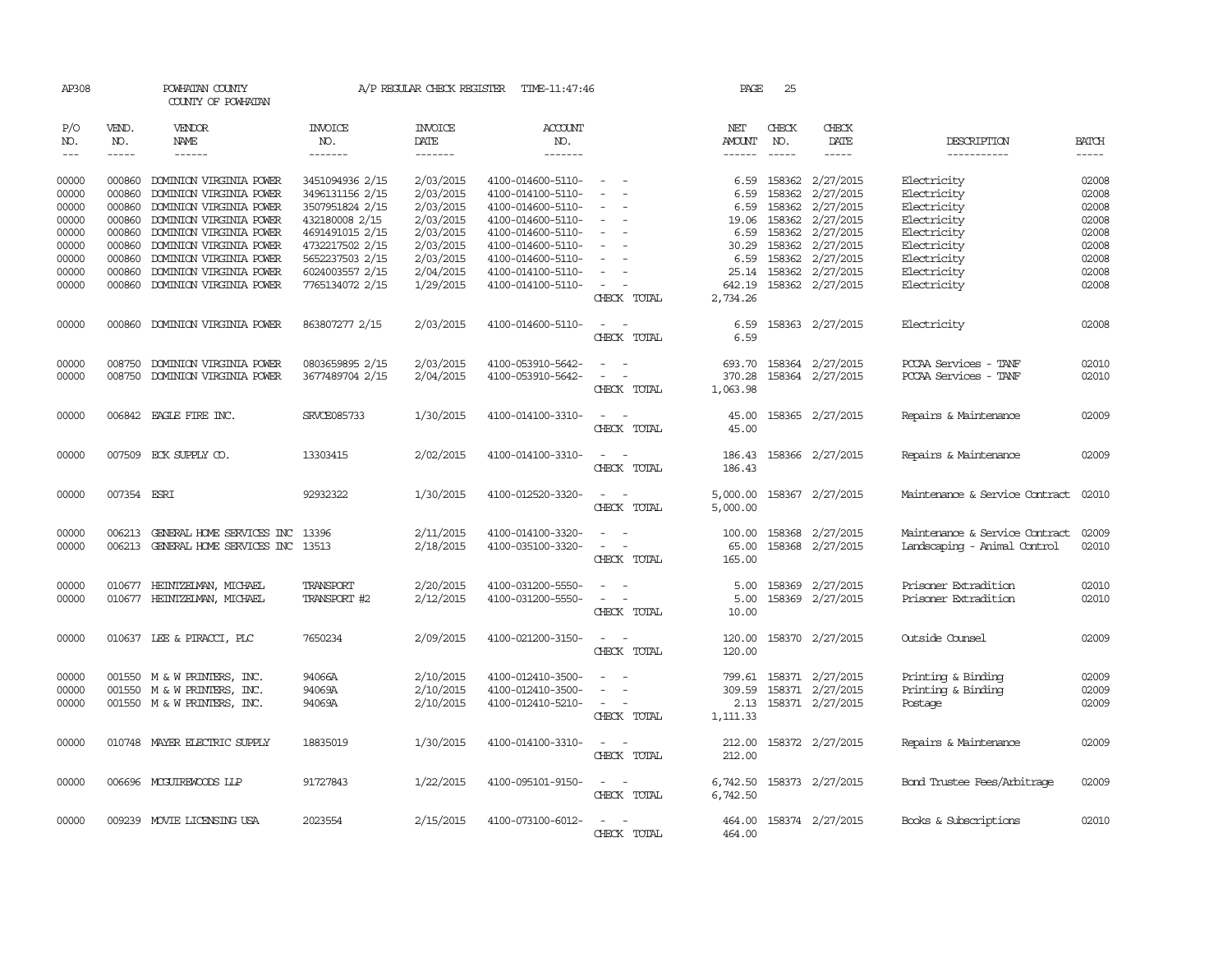| AP308                           |                                                                                                                                                                                                                                                                                                                                                                                                                                                                         | POWHATAN COUNTY<br>COUNTY OF POWHATAN |                                  | A/P REGULAR CHECK REGISTER        | TIME-11:47:46             |                                                      | PAGE                           | 26           |                         |                                |                                                                                                                                                                                                                                                                                                                                                                                                                                                                         |
|---------------------------------|-------------------------------------------------------------------------------------------------------------------------------------------------------------------------------------------------------------------------------------------------------------------------------------------------------------------------------------------------------------------------------------------------------------------------------------------------------------------------|---------------------------------------|----------------------------------|-----------------------------------|---------------------------|------------------------------------------------------|--------------------------------|--------------|-------------------------|--------------------------------|-------------------------------------------------------------------------------------------------------------------------------------------------------------------------------------------------------------------------------------------------------------------------------------------------------------------------------------------------------------------------------------------------------------------------------------------------------------------------|
| P/O<br>NO.<br>$\qquad \qquad -$ | VEND.<br>NO.<br>$\begin{tabular}{ccccc} \multicolumn{2}{c }{\multicolumn{2}{c }{\multicolumn{2}{c }{\multicolumn{2}{c}}{\hspace{-2.2cm}}}} \multicolumn{2}{c }{\multicolumn{2}{c }{\hspace{-2.2cm}}\hline} \multicolumn{2}{c }{\hspace{-2.2cm}}\hline \multicolumn{2}{c }{\hspace{-2.2cm}}\hline \multicolumn{2}{c }{\hspace{-2.2cm}}\hline \multicolumn{2}{c }{\hspace{-2.2cm}}\hline \multicolumn{2}{c }{\hspace{-2.2cm}}\hline \multicolumn{2}{c }{\hspace{-2.2cm}}$ | VENDOR<br>NAME<br>$- - - - - -$       | <b>INVOICE</b><br>NO.<br>------- | <b>INVOICE</b><br>DATE<br>------- | ACCOUNT<br>NO.<br>------- |                                                      | NET<br>AMOUNT<br>$- - - - - -$ | CHECK<br>NO. | CHECK<br>DATE<br>-----  | DESCRIPTION<br>-----------     | <b>BATCH</b><br>$\begin{tabular}{ccccc} \multicolumn{2}{c }{\multicolumn{2}{c }{\multicolumn{2}{c }{\multicolumn{2}{c}}{\hspace{-2.2cm}}}} \multicolumn{2}{c }{\multicolumn{2}{c }{\hspace{-2.2cm}}\hline} \multicolumn{2}{c }{\hspace{-2.2cm}}\hline \multicolumn{2}{c }{\hspace{-2.2cm}}\hline \multicolumn{2}{c }{\hspace{-2.2cm}}\hline \multicolumn{2}{c }{\hspace{-2.2cm}}\hline \multicolumn{2}{c }{\hspace{-2.2cm}}\hline \multicolumn{2}{c }{\hspace{-2.2cm}}$ |
|                                 |                                                                                                                                                                                                                                                                                                                                                                                                                                                                         |                                       |                                  |                                   |                           |                                                      |                                |              |                         |                                |                                                                                                                                                                                                                                                                                                                                                                                                                                                                         |
| 00000                           |                                                                                                                                                                                                                                                                                                                                                                                                                                                                         | 007412 OFFICE MAX - A BOISE CO.       | 693779                           | 2/12/2015                         | 4100-021600-6001-         |                                                      | 57.23                          |              | 158375 2/27/2015        | Office Supplies                | 02010                                                                                                                                                                                                                                                                                                                                                                                                                                                                   |
| 00000                           |                                                                                                                                                                                                                                                                                                                                                                                                                                                                         | 007412 OFFICE MAX - A BOISE CO.       | 694023                           | 2/12/2015                         | 4100-021600-6001-         |                                                      | 20.65                          | 158375       | 2/27/2015               | Office Supplies                | 02010                                                                                                                                                                                                                                                                                                                                                                                                                                                                   |
| 00000                           | 007412                                                                                                                                                                                                                                                                                                                                                                                                                                                                  | OFFICE MAX - A BOISE CO.              | 694049                           | 2/12/2015                         | 4100-021600-6001-         |                                                      | 23.04                          |              | 158375 2/27/2015        | Office Supplies                | 02010                                                                                                                                                                                                                                                                                                                                                                                                                                                                   |
| 00000                           |                                                                                                                                                                                                                                                                                                                                                                                                                                                                         | 007412 OFFICE MAX - A BOISE CO.       | 697838                           | 2/13/2015                         | 4100-021600-6001-         | $\overline{\phantom{a}}$                             | 16.97                          |              | 158375 2/27/2015        | Office Supplies                | 02010                                                                                                                                                                                                                                                                                                                                                                                                                                                                   |
|                                 |                                                                                                                                                                                                                                                                                                                                                                                                                                                                         |                                       |                                  |                                   |                           | CHECK TOTAL                                          | 117.89                         |              |                         |                                |                                                                                                                                                                                                                                                                                                                                                                                                                                                                         |
| 00000                           |                                                                                                                                                                                                                                                                                                                                                                                                                                                                         | 009703 OLLIS BOOK CORPORATION         | 74741                            | 2/19/2015                         | 4100-073100-6012-         |                                                      | 209.25                         |              | 158376 2/27/2015        | Books & Subscriptions          | 02010                                                                                                                                                                                                                                                                                                                                                                                                                                                                   |
|                                 |                                                                                                                                                                                                                                                                                                                                                                                                                                                                         |                                       |                                  |                                   |                           | CHECK TOTAL                                          | 209.25                         |              |                         |                                |                                                                                                                                                                                                                                                                                                                                                                                                                                                                         |
| 00000                           |                                                                                                                                                                                                                                                                                                                                                                                                                                                                         | 008079 PAETEC/CAVALIER BUSINESS       | 4237625 2/15                     | 2/10/2015                         | 4100-073100-5230-         |                                                      | 461.85                         |              | 158377 2/27/2015        | Telephone Services             | 02010                                                                                                                                                                                                                                                                                                                                                                                                                                                                   |
|                                 |                                                                                                                                                                                                                                                                                                                                                                                                                                                                         |                                       |                                  |                                   |                           | CHECK TOTAL                                          | 461.85                         |              |                         |                                |                                                                                                                                                                                                                                                                                                                                                                                                                                                                         |
| 00000                           |                                                                                                                                                                                                                                                                                                                                                                                                                                                                         | 009271 PHILIPS MEDICAL SYSTEMS        | 929166009                        | 2/11/2015                         | 4100-032300-3320-         |                                                      | 7,577.90                       |              | 158378 2/27/2015        | Maintenance & Service Contract | 02009                                                                                                                                                                                                                                                                                                                                                                                                                                                                   |
|                                 |                                                                                                                                                                                                                                                                                                                                                                                                                                                                         |                                       |                                  |                                   |                           | CHECK TOTAL                                          | 7,577.90                       |              |                         |                                |                                                                                                                                                                                                                                                                                                                                                                                                                                                                         |
| 00000                           | 001250                                                                                                                                                                                                                                                                                                                                                                                                                                                                  | POWHATAN AUTO & TRACTOR               | 337225                           | 2/05/2015                         | 4100-014500-6008-         |                                                      | 38.93                          |              | 158379 2/27/2015        | Gas/Grease/Oil                 | 02009                                                                                                                                                                                                                                                                                                                                                                                                                                                                   |
| 00000                           | 001250                                                                                                                                                                                                                                                                                                                                                                                                                                                                  | POWHATAN AUTO & TRACTOR               | 338831                           | 2/18/2015                         | 4100-031200-6009-         |                                                      | 163.46                         |              | 158379 2/27/2015        | Auto Parts/Repairs             | 02010                                                                                                                                                                                                                                                                                                                                                                                                                                                                   |
|                                 |                                                                                                                                                                                                                                                                                                                                                                                                                                                                         |                                       |                                  |                                   |                           | CHECK TOTAL                                          | 202.39                         |              |                         |                                |                                                                                                                                                                                                                                                                                                                                                                                                                                                                         |
| 00000                           |                                                                                                                                                                                                                                                                                                                                                                                                                                                                         | 006914 POWHATAN AUTO REPAIR           | 657                              | 2/11/2015                         | 4100-014500-6009-         |                                                      | 16.00                          |              | 158380 2/27/2015        | Auto Parts & Repairs           | 02009                                                                                                                                                                                                                                                                                                                                                                                                                                                                   |
|                                 |                                                                                                                                                                                                                                                                                                                                                                                                                                                                         |                                       |                                  |                                   |                           | CHECK TOTAL                                          | 16.00                          |              |                         |                                |                                                                                                                                                                                                                                                                                                                                                                                                                                                                         |
| 00000                           | 008294                                                                                                                                                                                                                                                                                                                                                                                                                                                                  | POWHATAN COUNTY PUBLIC                | PAPER FEB 2015                   | 2/24/2015                         | 4100-034100-6001-         |                                                      | .56                            | 158381       | 2/27/2015               | Office Supplies                | 02010                                                                                                                                                                                                                                                                                                                                                                                                                                                                   |
| 00000                           | 008294                                                                                                                                                                                                                                                                                                                                                                                                                                                                  | POWHATAN COUNTY PUBLIC                | PAPER FEB 2015                   | 2/24/2015                         | 4100-012310-6001-         |                                                      | 5.97                           | 158381       | 2/27/2015               | Office Supplies                | 02010                                                                                                                                                                                                                                                                                                                                                                                                                                                                   |
| 00000                           | 008294                                                                                                                                                                                                                                                                                                                                                                                                                                                                  | POWHATAN COUNTY PUBLIC                | PAPER FEB 2015                   | 2/24/2015                         | 4100-012100-6001-         | $\equiv$                                             | 13.71                          | 158381       | 2/27/2015               | Office Supplies                | 02010                                                                                                                                                                                                                                                                                                                                                                                                                                                                   |
| 00000                           | 008294                                                                                                                                                                                                                                                                                                                                                                                                                                                                  | POWHATAN COUNTY PUBLIC                | PAPER FEB 2015                   | 2/24/2015                         | 4100-012210-6001-         |                                                      | .04                            | 158381       | 2/27/2015               | Office Supplies                | 02010                                                                                                                                                                                                                                                                                                                                                                                                                                                                   |
| 00000                           | 008294                                                                                                                                                                                                                                                                                                                                                                                                                                                                  | POWHATAN COUNTY PUBLIC                | PAPER FEB 2015                   | 2/24/2015                         | 4100-014100-6001-         |                                                      | .05                            | 158381       | 2/27/2015               | Office Supplies                | 02010                                                                                                                                                                                                                                                                                                                                                                                                                                                                   |
| 00000                           | 008294                                                                                                                                                                                                                                                                                                                                                                                                                                                                  | POWHATAN COUNTY PUBLIC                | PAPER FEB 2015                   | 2/24/2015                         | 4100-012200-6001-         | $\overline{\phantom{a}}$                             | 12.74                          | 158381       | 2/27/2015               | Office Supplies                | 02010                                                                                                                                                                                                                                                                                                                                                                                                                                                                   |
| 00000                           | 008294                                                                                                                                                                                                                                                                                                                                                                                                                                                                  | POWHATAN COUNTY PUBLIC                | PAPER FEB 2015                   | 2/24/2015                         | 4100-053120-3320-         |                                                      | 4.29                           | 158381       | 2/27/2015               | Maint/Service Contract/Copying | 02010                                                                                                                                                                                                                                                                                                                                                                                                                                                                   |
| 00000                           | 008294                                                                                                                                                                                                                                                                                                                                                                                                                                                                  | POWHATAN COUNTY PUBLIC                | PAPER FEB 2015                   | 2/24/2015                         | 4100-081100-6001-         |                                                      | 8.20                           | 158381       | 2/27/2015               | Office Supplies                | 02010                                                                                                                                                                                                                                                                                                                                                                                                                                                                   |
| 00000                           | 008294                                                                                                                                                                                                                                                                                                                                                                                                                                                                  | POWHATAN COUNTY PUBLIC                | PAPER FEB 2015                   | 2/24/2015                         | 4100-012320-6014-         |                                                      | .98                            | 158381       | 2/27/2015               | Other Operating Supplies       | 02010                                                                                                                                                                                                                                                                                                                                                                                                                                                                   |
| 00000                           |                                                                                                                                                                                                                                                                                                                                                                                                                                                                         | 008294 POWHATAN COUNTY PUBLIC         | PAPER FEB 2015                   | 2/24/2015                         | 4100-012410-6001-         |                                                      | .38                            | 158381       | 2/27/2015               | Office Supplies                | 02010                                                                                                                                                                                                                                                                                                                                                                                                                                                                   |
| 00000                           | 008294                                                                                                                                                                                                                                                                                                                                                                                                                                                                  | POWHATAN COUNTY PUBLIC                | PAPER FEB 2015                   | 2/24/2015                         | 4100-012210-6001-         |                                                      | 23.46                          | 158381       | 2/27/2015               | Office Supplies                | 02010                                                                                                                                                                                                                                                                                                                                                                                                                                                                   |
| 00000                           | 008294                                                                                                                                                                                                                                                                                                                                                                                                                                                                  | POWHATAN COUNTY PUBLIC                | PAPER FEB 2015                   | 2/24/2015                         | 4100-012310-6001-         |                                                      | 46.92                          | 158381       | 2/27/2015               | Office Supplies                | 02010                                                                                                                                                                                                                                                                                                                                                                                                                                                                   |
| 00000                           | 008294                                                                                                                                                                                                                                                                                                                                                                                                                                                                  | POWHATAN COUNTY PUBLIC                | PAPER FEB 2015                   | 2/24/2015                         | 4100-013200-6001-         | $\equiv$                                             | 23.46                          | 158381       | 2/27/2015               | Office Supplies                | 02010                                                                                                                                                                                                                                                                                                                                                                                                                                                                   |
| 00000                           | 008294                                                                                                                                                                                                                                                                                                                                                                                                                                                                  | POWHATAN COUNTY PUBLIC                | PAPER FEB 2015                   | 2/24/2015                         | 4100-031200-6001-         |                                                      | 140.76                         | 158381       | 2/27/2015               | Office Supplies                | 02010                                                                                                                                                                                                                                                                                                                                                                                                                                                                   |
| 00000                           | 008294                                                                                                                                                                                                                                                                                                                                                                                                                                                                  | POWHATAN COUNTY PUBLIC                | PAPER FEB 2015                   | 2/24/2015                         | 4100-032200-6001-         |                                                      | 46.92                          | 158381       | 2/27/2015               | Stationery/Office Supplies     | 02010                                                                                                                                                                                                                                                                                                                                                                                                                                                                   |
| 00000                           | 008294                                                                                                                                                                                                                                                                                                                                                                                                                                                                  | POWHATAN COUNTY PUBLIC                | PAPER FEB 2015                   | 2/24/2015                         | 4100-034100-6001-         | $\overline{\phantom{a}}$<br>$\sim$                   | 11.73                          | 158381       | 2/27/2015               | Office Supplies                | 02010                                                                                                                                                                                                                                                                                                                                                                                                                                                                   |
| 00000                           |                                                                                                                                                                                                                                                                                                                                                                                                                                                                         | 008294 POWHATAN COUNTY PUBLIC         | PAPER FEB 2015                   | 2/24/2015                         | 4100-081100-6001-         | CHECK TOTAL                                          | 11.73<br>351.90                |              | 158381 2/27/2015        | Office Supplies                | 02010                                                                                                                                                                                                                                                                                                                                                                                                                                                                   |
| 00000                           |                                                                                                                                                                                                                                                                                                                                                                                                                                                                         | 000770 POWHATAN HEALTH DEPT           | 3RD OTR PYMT                     | 2/19/2015                         | 4100-051200-5699-         |                                                      | 47,500.00                      |              | 158382 2/27/2015        | State Health Department        | 02009                                                                                                                                                                                                                                                                                                                                                                                                                                                                   |
|                                 |                                                                                                                                                                                                                                                                                                                                                                                                                                                                         |                                       |                                  |                                   |                           | CHECK TOTAL                                          | 47,500.00                      |              |                         |                                |                                                                                                                                                                                                                                                                                                                                                                                                                                                                         |
|                                 |                                                                                                                                                                                                                                                                                                                                                                                                                                                                         |                                       |                                  |                                   |                           |                                                      |                                |              |                         |                                |                                                                                                                                                                                                                                                                                                                                                                                                                                                                         |
| 00000                           |                                                                                                                                                                                                                                                                                                                                                                                                                                                                         | 006474 PROGRESSIVE AUTO WORKS         | 27111                            | 2/20/2015                         | 4100-031200-6009-         | CHECK TOTAL                                          | 1,749.56<br>1,749.56           |              | 158383 2/27/2015        | Auto Parts/Repairs             | 02010                                                                                                                                                                                                                                                                                                                                                                                                                                                                   |
|                                 |                                                                                                                                                                                                                                                                                                                                                                                                                                                                         |                                       |                                  |                                   |                           |                                                      |                                |              |                         |                                |                                                                                                                                                                                                                                                                                                                                                                                                                                                                         |
| 00000                           |                                                                                                                                                                                                                                                                                                                                                                                                                                                                         | 006523 PURCHASE POWER                 | 15960441861 215                  | 2/01/2015                         | 4100-021600-5210-         | $\overline{\phantom{a}}$<br>$\overline{\phantom{a}}$ | 244.99                         |              | 158384 2/27/2015        | Postage                        | 02010                                                                                                                                                                                                                                                                                                                                                                                                                                                                   |
|                                 |                                                                                                                                                                                                                                                                                                                                                                                                                                                                         |                                       |                                  |                                   |                           | CHECK TOTAL                                          | 244.99                         |              |                         |                                |                                                                                                                                                                                                                                                                                                                                                                                                                                                                         |
| 00000                           | 000780                                                                                                                                                                                                                                                                                                                                                                                                                                                                  | <b>CUILL CORPORATION</b>              | 1054237                          | 1/30/2015                         | 4100-012210-6001-         |                                                      |                                |              | 127.77 158385 2/27/2015 | Office Supplies                | 02009                                                                                                                                                                                                                                                                                                                                                                                                                                                                   |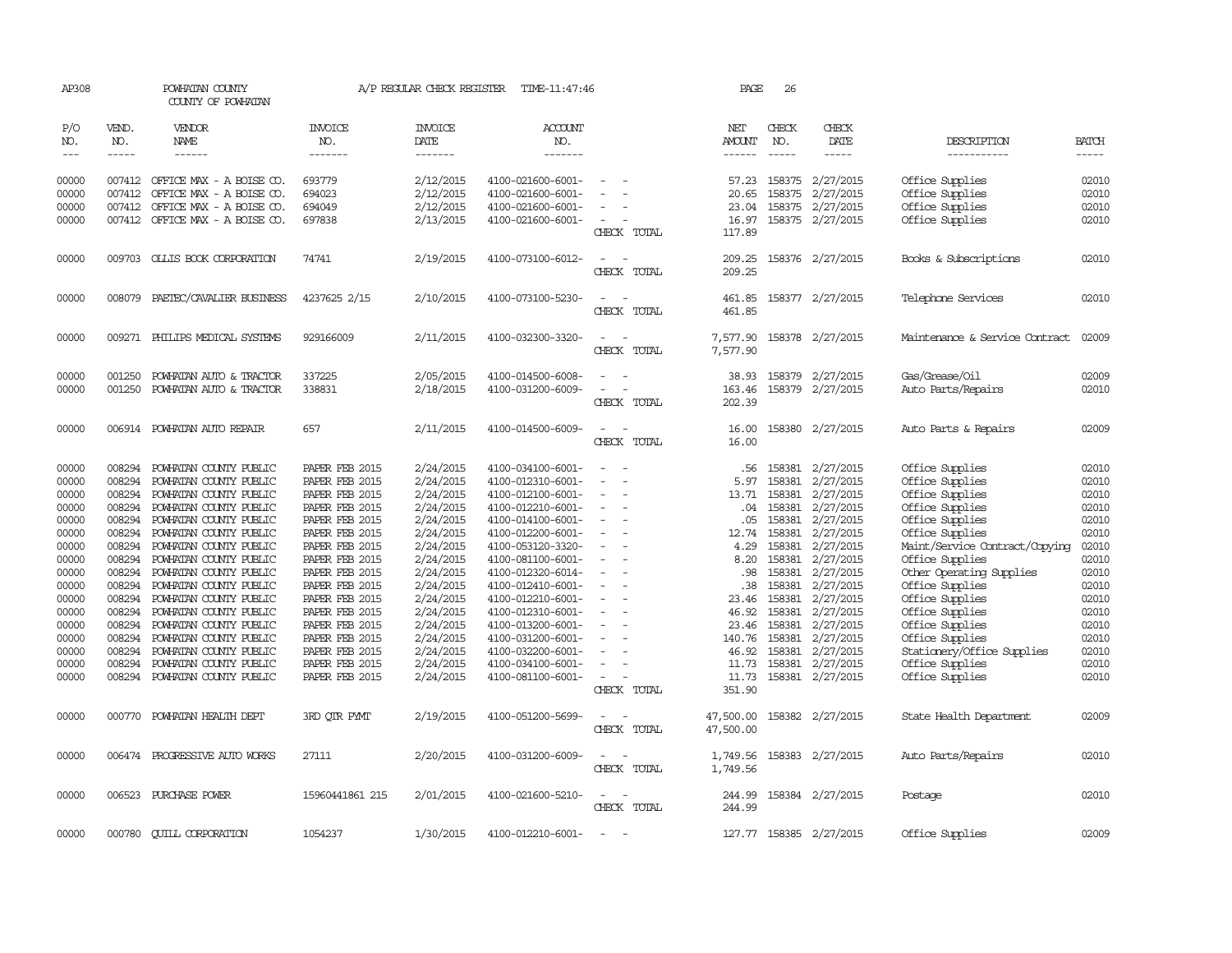| AP308          |                  | POWHATAN COUNTY<br>COUNTY OF POWHATAN                |                                | A/P REGULAR CHECK REGISTER | TIME-11:47:46                          |                                         | PAGE             | 27                     |                               |                                    |                |
|----------------|------------------|------------------------------------------------------|--------------------------------|----------------------------|----------------------------------------|-----------------------------------------|------------------|------------------------|-------------------------------|------------------------------------|----------------|
| P/O<br>NO.     | VEND.<br>NO.     | VENDOR<br>NAME                                       | <b>INVOICE</b><br>NO.          | <b>INVOICE</b><br>DATE     | ACCOUNT<br>NO.                         |                                         | NET<br>AMOUNT    | CHECK<br>NO.           | CHECK<br>DATE                 | DESCRIPTION                        | <b>BATCH</b>   |
| $---$          | -----            | ------                                               | -------                        | -------                    | -------                                |                                         | ------           | $- - - - -$            | $- - - - -$                   | -----------                        | -----          |
| 00000<br>00000 | 000780<br>000780 | <b>CUILL CORPORATION</b><br><b>QUILL CORPORATION</b> | 1054238<br>1054239             | 1/30/2015<br>1/30/2015     | 4100-012210-6001-<br>4100-012210-6001- | $\overline{\phantom{a}}$                | 19.99<br>32.98   | 158385                 | 158385 2/27/2015<br>2/27/2015 | Office Supplies<br>Office Supplies | 02009<br>02009 |
| 00000          | 000780           | <b>CUILL CORPORATION</b>                             | 1054240                        | 1/30/2015                  | 4100-012210-6001-                      |                                         | 6.99             | 158385                 | 2/27/2015                     | Office Supplies                    | 02009          |
| 00000          | 000780           | <b>QUILL CORPORATION</b>                             | 1058658                        | 1/30/2015                  | 4100-014400-6001-                      |                                         | 9.49             | 158385                 | 2/27/2015                     | Stationery/Office Supplies         | 02009          |
| 00000          | 000780           | <b>QUILL CORPORATION</b>                             | 1085796                        | 1/30/2015                  | 4100-014400-6001-                      |                                         | 55.28            |                        | 158385 2/27/2015              | Stationery/Office Supplies         | 02009          |
| 00000          | 000780           | <b>QUILL CORPORATION</b>                             | 1298492                        | 2/06/2015                  | 4100-012210-6001-                      | $\overline{\phantom{a}}$<br>CHECK TOTAL | 35.98<br>288.48  |                        | 158385 2/27/2015              | Office Supplies                    | 02009          |
|                |                  |                                                      |                                |                            |                                        |                                         |                  |                        |                               |                                    |                |
| 00000          |                  | 000620 R. C. GOODWYN & SONS, INC                     | 658399                         | 2/03/2015                  | 4100-014100-3310-                      |                                         | 14.99            |                        | 158386 2/27/2015              | Repairs & Maintenance              | 02009          |
| 00000          | 000620           | R. C. GOODWYN & SONS, INC                            | 658406                         | 2/03/2015                  | 4100-014100-3310-                      |                                         | 9.98             |                        | 158386 2/27/2015              | Repairs & Maintenance              | 02009          |
| 00000          | 000620           | R. C. GOODWYN & SONS, INC                            | 658431                         | 2/03/2015                  | 4100-014100-3310-                      |                                         | 25.55            |                        | 158386 2/27/2015              | Repairs & Maintenance              | 02009          |
| 00000          |                  | 000620 R. C. GOODWYN & SONS, INC 658740              |                                | 2/05/2015                  | 4100-014100-3310-                      | $\sim$                                  | 3.99             |                        | 158386 2/27/2015              | Repairs & Maintenance              | 02009          |
|                |                  |                                                      |                                |                            |                                        | CHECK TOTAL                             | 54.51            |                        |                               |                                    |                |
| 00000          |                  | 006945 RECORDED BOOKS, LLC                           | 75077001                       | 2/18/2015                  | 4100-073100-6012-                      | $\sim$                                  | 280.20           |                        | 158387 2/27/2015              | Books & Subscriptions              | 02010          |
|                |                  |                                                      |                                |                            |                                        | CHECK TOTAL                             | 280.20           |                        |                               |                                    |                |
|                |                  |                                                      |                                |                            |                                        |                                         |                  |                        |                               |                                    |                |
| 00000          |                  | 010749 RICOH USA INC                                 | 5034622946                     | 2/12/2015                  | 4100-012310-3320-                      |                                         | 75.68            |                        | 158388 2/27/2015              | Maintenance & Service Contract     | 02009          |
|                |                  |                                                      |                                |                            |                                        | CHECK TOTAL                             | 75.68            |                        |                               |                                    |                |
| 00000          |                  | 008089 RUBLE-MULVANEY ASSOC., INC 2339               |                                | 2/24/2015                  | 4100-073100-3140-                      |                                         | 4,013.75         |                        | 158389 2/27/2015              | Professional Services              | 02010          |
|                |                  |                                                      |                                |                            |                                        | CHECK TOTAL                             | 4,013.75         |                        |                               |                                    |                |
|                |                  |                                                      |                                |                            |                                        |                                         |                  |                        |                               |                                    |                |
| 00000          | 006921           | SEA-CLEAR AOUARIUM                                   | 3460                           | 2/15/2015                  | 4100-073100-3320-                      | $\sim$<br>CHECK TOTAL                   | 80.00<br>80.00   |                        | 158390 2/27/2015              | Maintenance & Service Contract     | 02010          |
|                |                  |                                                      |                                |                            |                                        |                                         |                  |                        |                               |                                    |                |
| 00000          | 006594           | SOUTHSIDE ELECTRIC COOP                              | 109122001 2/15                 | 2/16/2015                  | 4100-032300-5110-                      |                                         | 305.29           |                        | 158391 2/27/2015              | Electricity                        | 02009          |
| 00000          | 006594           | SOUTHSIDE ELECTRIC COOP                              | 63504005 2/15                  | 2/10/2015                  | 4100-035500-5110-                      |                                         | 114.29           |                        | 158391 2/27/2015              | Electricity                        | 02009          |
| 00000          | 006594           | SOUTHSIDE ELECTRIC COOP                              | 104869002 2/15                 | 2/10/2015                  | 4100-053910-5642-                      |                                         | 463.88           |                        | 158391 2/27/2015              | PCCAA Services - TANF              | 02010          |
| 00000          |                  | 006594 SOUTHSIDE ELECTRIC COOP                       | 104899002 1/15                 | 1/30/2015                  | 4100-053910-5643-                      | $\overline{\phantom{a}}$                |                  |                        | 230.34 158391 2/27/2015       | PCCAA Services - Federal CSBG      | 02010          |
|                |                  |                                                      |                                |                            |                                        | CHECK TOTAL                             | 1,113.80         |                        |                               |                                    |                |
| 00000          | 009520           | STONE'S OFFICE EQUIPMENT                             | 46620                          | 2/18/2015                  | 4100-073100-3320-                      |                                         | 146.63           |                        | 158392 2/27/2015              | Maintenance & Service Contract     | 02010          |
| 00000          | 009520           | STONE'S OFFICE EQUIPMENT                             | 46621                          | 2/18/2015                  | 4100-073100-3320-                      | $\equiv$                                | 452.83           |                        | 158392 2/27/2015              | Maintenance & Service Contract     | 02010          |
|                |                  |                                                      |                                |                            |                                        | CHECK TOTAL                             | 599.46           |                        |                               |                                    |                |
|                |                  |                                                      |                                |                            |                                        |                                         |                  |                        |                               |                                    |                |
| 00000          | 000280           | SYLNOR HYDRO, INC.                                   | 71173095 2/15                  | 2/04/2015                  | 4100-014100-5140-                      |                                         | 231.58           |                        | 158393 2/27/2015              | Sewer                              | 02009          |
| 00000          | 000280           | SYDNOR HYDRO, INC.                                   | 71173166 2/15                  | 2/04/2015                  | 4100-014100-5140-                      |                                         | 166.87           | 158393                 | 2/27/2015                     | Sewer                              | 02009          |
| 00000          | 000280           | SYLNOR HYDRO, INC.                                   | 71173177 2/15                  | 2/04/2015                  | 4100-014100-5140-                      |                                         |                  |                        | 207.26 158393 2/27/2015       | Sewer                              | 02009          |
| 00000          | 000280           | SYDNOR HYDRO, INC.                                   | 71173177 2/15                  | 2/04/2015                  | 4100-031200-5140-                      | $\overline{\phantom{a}}$                | 207.27           | 158393                 | 2/27/2015                     | Sewer                              | 02009          |
| 00000<br>00000 | 000280<br>000280 | SYDNOR HYDRO, INC.                                   | 71173178 2/15<br>71173178 2/15 | 2/04/2015<br>2/04/2015     | 4100-014100-5140-                      |                                         | 17.74            | 17.75 158393<br>158393 | 2/27/2015<br>2/27/2015        | Sewer<br>Sewer                     | 02009<br>02009 |
|                |                  | SYLNOR HYDRO, INC.                                   |                                | 2/04/2015                  | 4100-031200-5140-                      | $\overline{\phantom{a}}$                |                  |                        | 158393 2/27/2015              |                                    | 02009          |
| 00000          | 000280           | SYDNOR HYDRO, INC.                                   | 71173210 2/15                  |                            | 4100-014100-5140-                      | CHECK TOTAL                             | 127.47<br>975.94 |                        |                               | Sewer                              |                |
|                |                  |                                                      |                                |                            |                                        |                                         |                  |                        |                               |                                    |                |
| 00000          | 006721           | UNIVERSITY OF VIRGINIA                               | KIFFNER                        | 2/18/2015                  | 4100-012410-5540-                      |                                         | 70.00            |                        | 158394 2/27/2015              | Conferences & Training             | 02009          |
| 00000          | 006721           | UNIVERSITY OF VIRGINIA                               | <b>RCERT15736</b>              | 2/19/2015                  | 4100-012410-5540-                      |                                         | 70.00            |                        | 158394 2/27/2015              | Conferences & Training             | 02009          |
| 00000          |                  | 006721 UNIVERSITY OF VIRGINIA                        | <b>RCERT15776</b>              | 2/20/2015                  | 4100-012410-5540-                      | $\sim$                                  | 70.00            |                        | 158394 2/27/2015              | Conferences & Training             | 02009          |
|                |                  |                                                      |                                |                            |                                        | CHECK TOTAL                             | 210.00           |                        |                               |                                    |                |
| 00000          |                  | 008140 VERIZON                                       | 8045985671 2/15                | 2/11/2015                  | 4100-073100-5230-                      | $\sim$                                  | 42.95            |                        | 158395 2/27/2015              | Telephone Services                 | 02010          |
|                |                  |                                                      |                                |                            |                                        | CHRCK TOTAL                             | 42.95            |                        |                               |                                    |                |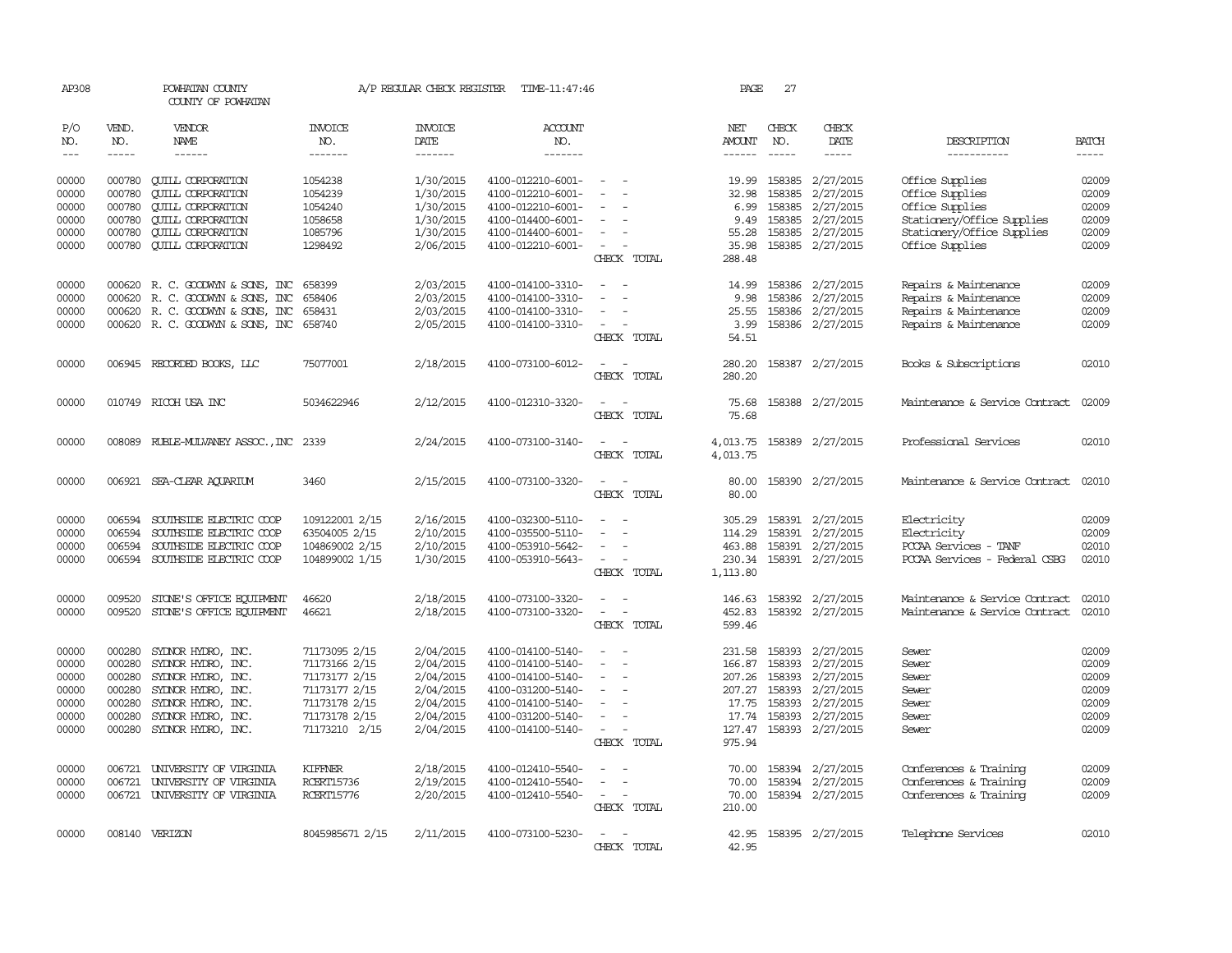| AP308               | POWHATAN COUNTY<br>COUNTY OF POWHATAN |                          | A/P REGULAR CHECK REGISTER TIME-11:47:46 | PAGE                       | 28                                                              |                         |              |                         |                            |                             |
|---------------------|---------------------------------------|--------------------------|------------------------------------------|----------------------------|-----------------------------------------------------------------|-------------------------|--------------|-------------------------|----------------------------|-----------------------------|
| P/O<br>NO.<br>$---$ | VEND.<br>NO.<br>-----                 | VENDOR<br>NAME<br>------ | INVOICE<br>NO.<br>-------                | INVOICE<br>DATE<br>------- | ACCOUNT<br>NO.<br>-------                                       | NET<br>AMOUNT<br>------ | CHECK<br>NO. | CHECK<br>DATE<br>------ | DESCRIPTION<br>----------- | <b>BATCH</b><br>$- - - - -$ |
| 00000               | 009950                                | VPLDA                    | CONF APR 23-24                           | 2/24/2015                  | 4100-073100-5540-<br>$\alpha = 1$ , $\alpha = 1$<br>CHECK TOTAL | 50.00                   |              | 50.00 158396 2/27/2015  | Conferences & Training     | 02010                       |
|                     |                                       |                          |                                          |                            | CHECK TYPE TOTAL                                                | 354,732.33              |              |                         |                            |                             |
|                     |                                       |                          |                                          |                            | FINAL TOTAL                                                     | 354,732.33              |              |                         |                            |                             |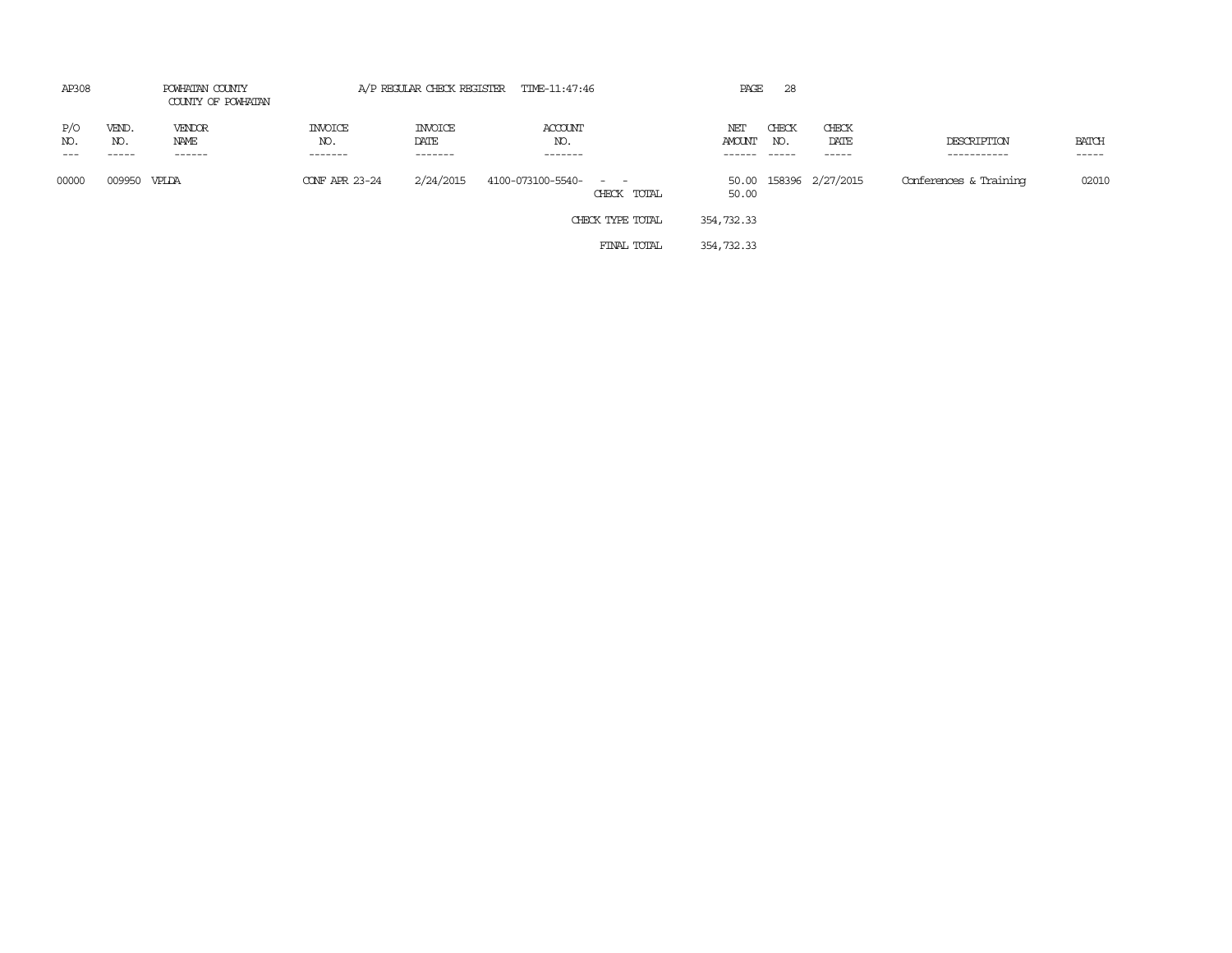| AP308                                     |                                      | POWHATAN COUNTY<br>COUNTY OF POWHATAN                                                                                                                                                        |                                   | A/P REGULAR CHECK REGISTER                                    | TIME-11:51:27                                                                                         |                                                                                                                             | PAGE                                                  | 1                             |                                                                             |                                                                                                                           |                                           |
|-------------------------------------------|--------------------------------------|----------------------------------------------------------------------------------------------------------------------------------------------------------------------------------------------|-----------------------------------|---------------------------------------------------------------|-------------------------------------------------------------------------------------------------------|-----------------------------------------------------------------------------------------------------------------------------|-------------------------------------------------------|-------------------------------|-----------------------------------------------------------------------------|---------------------------------------------------------------------------------------------------------------------------|-------------------------------------------|
| P/O<br>NO.<br>$---$                       | VEND.<br>NO.                         | VENDOR<br>NAME<br>$- - - - - -$                                                                                                                                                              | INVOICE<br>NO.<br>-------         | <b>INVOICE</b><br>DATE<br>-------                             | <b>ACCOUNT</b><br>NO.<br>-------                                                                      |                                                                                                                             | NET<br>AMOUNT<br>$- - - - - -$                        | CHECK<br>NO.<br>$\frac{1}{2}$ | CHECK<br>DATE                                                               | DESCRIPTION<br>-----------                                                                                                | <b>BATCH</b><br>-----                     |
| 00000                                     | 008579                               | POWHATAN COMMERCIAL                                                                                                                                                                          | 0085201502                        | 2/06/2015                                                     | 4501-043400-5420-                                                                                     | $\overline{\phantom{a}}$<br>CHECK TOTAL                                                                                     | 2,346.15                                              |                               | 2,346.15 157945 2/06/2015                                                   | Rent - Office Space                                                                                                       | 01995                                     |
| 00000                                     |                                      | 008140 VERIZON                                                                                                                                                                               | 1357471455Y1214                   | 12/28/2014                                                    | 4501-043400-5230-                                                                                     | $\omega_{\rm{max}}$ and $\omega_{\rm{max}}$<br>CHECK TOTAL                                                                  | 38.04<br>38.04                                        |                               | 158014 2/06/2015                                                            | Telephone System                                                                                                          | 01993                                     |
| 00000<br>00000                            |                                      | 006139 PLAZA PHARMACY<br>006139 PLAZA PHARMACY                                                                                                                                               | 01272015EPIPEN<br>02012015ALBUTER | 1/27/2015<br>2/01/2015                                        | 4120-032301-6013-<br>4120-032301-6013-                                                                | $\sim$ $ -$<br>$\mathcal{L}_{\text{max}}$ , $\mathcal{L}_{\text{max}}$<br>CHECK TOTAL                                       | 1,564.96                                              |                               | 1,558.72 158017 2/06/2015<br>6.24 158017 2/06/2015                          | Medical Supplies<br>Medical Supplies                                                                                      | 01992<br>01992                            |
| 00000                                     |                                      | 010645 CHESTERFIELD TRAILER &                                                                                                                                                                | 3284                              | 10/30/2014                                                    | 4301-012500-8302-                                                                                     | $\sim$<br>CHECK TOTAL                                                                                                       | 1,483.90<br>1,483.90                                  |                               | 158018 2/06/2015                                                            | Other County Vehicles                                                                                                     | 01992                                     |
| 00000                                     |                                      | 006842 EAGLE FIRE INC.                                                                                                                                                                       | JC3328 FINALBIL                   | 1/22/2015                                                     | 4301-014500-0025-                                                                                     | $\sim$<br>$\sim$<br>CHECK TOTAL                                                                                             | 15,529.00<br>15,529.00                                |                               | 158019 2/06/2015                                                            | Sprinkler Repairs                                                                                                         | 01994                                     |
| 00000                                     |                                      | 007509 ECK SUPPLY CO.                                                                                                                                                                        | 13230482                          | 12/19/2014                                                    | 4301-014100-6008-                                                                                     | $\sim$ $ \sim$<br>CHECK TOTAL                                                                                               | 542.13<br>542.13                                      |                               | 158020 2/06/2015                                                            | Warehouse Construction                                                                                                    | 01992                                     |
| 00000                                     |                                      | 010713 ELECTRIC POWER, INC.                                                                                                                                                                  | 16418                             | 1/26/2015                                                     | 4301-014500-0002-                                                                                     | $\sim$ $ \sim$<br>CHECK TOTAL                                                                                               | 2,750.40<br>2,750.40                                  |                               | 158021 2/06/2015                                                            | Village Building Electrical                                                                                               | 01992                                     |
| 00000                                     |                                      | 010709 HEARN, JR., DANIEL ALAN                                                                                                                                                               | 1534                              | 1/25/2015                                                     | 4301-014500-0025-                                                                                     | $\frac{1}{2} \left( \frac{1}{2} \right) \left( \frac{1}{2} \right) = \frac{1}{2} \left( \frac{1}{2} \right)$<br>CHECK TOTAL | 2,550.00<br>2,550.00                                  |                               | 158022 2/06/2015                                                            | Sprinkler Repairs                                                                                                         | 01992                                     |
| 00000                                     |                                      | 010716 LAYMAN & SON LLC                                                                                                                                                                      | 60056                             | 1/07/2015                                                     | 4301-014100-6008-                                                                                     | $\frac{1}{2} \left( \frac{1}{2} \right) \left( \frac{1}{2} \right) = \frac{1}{2} \left( \frac{1}{2} \right)$<br>CHECK TOTAL | 850.00<br>850.00                                      |                               | 158023 2/06/2015                                                            | Warehouse Construction                                                                                                    | 01996                                     |
| 00000                                     |                                      | 010664 PINEY RIDGE CONTRACTING                                                                                                                                                               | 214059                            | 12/30/2014                                                    | 4301-014100-6008-                                                                                     | $\sim$ $ \sim$<br>CHECK TOTAL                                                                                               | 15,450.00<br>15,450.00                                |                               | 158024 2/06/2015                                                            | Warehouse Construction                                                                                                    | 01992                                     |
| 00000                                     |                                      | 009556 PLAYPOWER LT FARMINGTON                                                                                                                                                               | 1400187602                        | 1/13/2015                                                     | 4301-071110-8301-                                                                                     | $\frac{1}{2} \left( \frac{1}{2} \right) \left( \frac{1}{2} \right) = \frac{1}{2} \left( \frac{1}{2} \right)$<br>CHECK TOTAL | 612.00<br>612.00                                      |                               | 158025 2/06/2015                                                            | Playground Equipment                                                                                                      | 01992                                     |
| 00000                                     |                                      | 006261 TIMMONS GROUP                                                                                                                                                                         | 166060                            | 1/13/2015                                                     | 4301-014100-6008-                                                                                     | $\omega_{\rm{max}}$ and $\omega_{\rm{max}}$<br>CHECK TOTAL                                                                  | 1,350.00                                              |                               | 1,350.00 158026 2/06/2015                                                   | Warehouse Construction                                                                                                    | 01993                                     |
| 00000<br>00000<br>00000<br>00000<br>00000 | 009183<br>009183<br>009183<br>009183 | AIR, WATER & SOIL LABORA-<br>AIR, WATER & SOIL LABORA- V15000409<br>AIR, WATER & SOIL LABORA- V15000462<br>AIR, WATER & SOIL LABORA- V15000463<br>009183 AIR, WATER & SOIL LABORA- V15000464 | V15000408                         | 1/28/2015<br>1/28/2015<br>1/30/2015<br>1/30/2015<br>1/30/2015 | 4501-043400-3140-<br>4501-043400-3140-<br>4501-043400-3140-<br>4501-043400-3140-<br>4501-043400-3140- | $\sim$<br>$\sim$<br>$\equiv$<br>$\overline{\phantom{a}}$<br>CHECK TOTAL                                                     | 102.26<br>119.08<br>40.00<br>40.00<br>40.00<br>341.34 | 158027<br>158027<br>158027    | 158027 2/06/2015<br>2/06/2015<br>2/06/2015<br>2/06/2015<br>158027 2/06/2015 | Professional Services<br>Professional Services<br>Professional Services<br>Professional Services<br>Professional Services | 01992<br>01992<br>01994<br>01994<br>01994 |
| 00000<br>00000                            | 006655                               | BLOSSMAN GAS COMPANIES,<br>006655 BLOSSMAN GAS COMPANIES,                                                                                                                                    | 304466<br>503885                  | 1/23/2015<br>1/27/2015                                        | 4501-043400-5120-<br>4501-043400-5120-                                                                | $\sim$ $\sim$<br>$\sim$ $ -$<br>CHECK TOTAL                                                                                 | 349.02<br>451.15<br>800.17                            |                               | 158028 2/06/2015<br>158028 2/06/2015                                        | Fuel (htg)<br>Fuel (htg)                                                                                                  | 01992<br>01994                            |
| 00000                                     |                                      | 006811 COLONIAL SCIENTIFIC INC.                                                                                                                                                              | INV95580                          | 1/21/2015                                                     | 4501-043400-6015-                                                                                     | $\sim$ $ \sim$<br>CHECK TOTAL                                                                                               | 292.80                                                |                               | 292.80 158029 2/06/2015                                                     | Lab Supplies                                                                                                              | 01992                                     |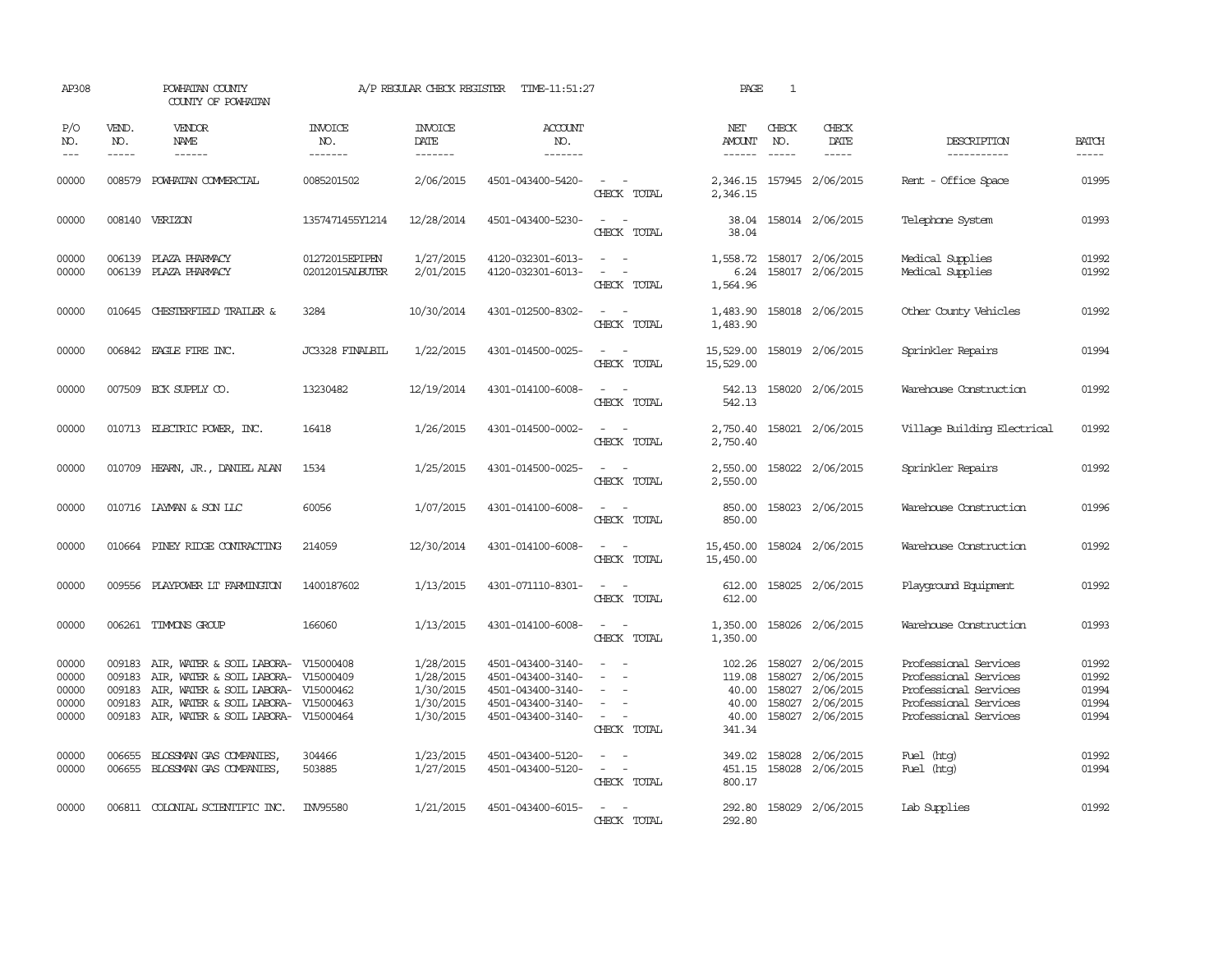| AP308                                                                                                                                                                                                                                           |                                                                                                                                                                                                                                                                            | POWHATAN COUNTY<br>COUNTY OF POWHATAN                                                                                                                                                                                                                                                                                                                                                                                                                                                                                         |                                                                                                                                                                                                                                                                                                                                                                                        | A/P REGULAR CHECK REGISTER                                                                                                                                                                                                                                                                                                                                  | TIME-11:51:27                                                                                                                                                                                                                                                                                                                                                                                                                                                                                                                                                                       |                                                                          | PAGE                                                                                                                                                                                                                                        | 2                                                                                                                                                                                                 |                                                                                                                                                                                                                                                                                                                                                                                                                     |                                                                                                                                                                                                                                                                                                                                                                                                                                                                                                                                                                                                                                                                                                      |                                                                                                                                                                                                                                                 |
|-------------------------------------------------------------------------------------------------------------------------------------------------------------------------------------------------------------------------------------------------|----------------------------------------------------------------------------------------------------------------------------------------------------------------------------------------------------------------------------------------------------------------------------|-------------------------------------------------------------------------------------------------------------------------------------------------------------------------------------------------------------------------------------------------------------------------------------------------------------------------------------------------------------------------------------------------------------------------------------------------------------------------------------------------------------------------------|----------------------------------------------------------------------------------------------------------------------------------------------------------------------------------------------------------------------------------------------------------------------------------------------------------------------------------------------------------------------------------------|-------------------------------------------------------------------------------------------------------------------------------------------------------------------------------------------------------------------------------------------------------------------------------------------------------------------------------------------------------------|-------------------------------------------------------------------------------------------------------------------------------------------------------------------------------------------------------------------------------------------------------------------------------------------------------------------------------------------------------------------------------------------------------------------------------------------------------------------------------------------------------------------------------------------------------------------------------------|--------------------------------------------------------------------------|---------------------------------------------------------------------------------------------------------------------------------------------------------------------------------------------------------------------------------------------|---------------------------------------------------------------------------------------------------------------------------------------------------------------------------------------------------|---------------------------------------------------------------------------------------------------------------------------------------------------------------------------------------------------------------------------------------------------------------------------------------------------------------------------------------------------------------------------------------------------------------------|------------------------------------------------------------------------------------------------------------------------------------------------------------------------------------------------------------------------------------------------------------------------------------------------------------------------------------------------------------------------------------------------------------------------------------------------------------------------------------------------------------------------------------------------------------------------------------------------------------------------------------------------------------------------------------------------------|-------------------------------------------------------------------------------------------------------------------------------------------------------------------------------------------------------------------------------------------------|
| P/O<br>NO.<br>$---$                                                                                                                                                                                                                             | VEND.<br>NO.<br>$- - - - -$                                                                                                                                                                                                                                                | VENDOR<br>NAME<br>------                                                                                                                                                                                                                                                                                                                                                                                                                                                                                                      | <b>INVOICE</b><br>NO.<br>-------                                                                                                                                                                                                                                                                                                                                                       | <b>INVOICE</b><br>DATE<br>-------                                                                                                                                                                                                                                                                                                                           | ACCOUNT<br>NO.<br>-------                                                                                                                                                                                                                                                                                                                                                                                                                                                                                                                                                           |                                                                          | NET<br>AMOUNT<br>------                                                                                                                                                                                                                     | CHECK<br>NO.<br>$- - - - -$                                                                                                                                                                       | CHECK<br>DATE<br>$- - - - -$                                                                                                                                                                                                                                                                                                                                                                                        | DESCRIPTION<br>-----------                                                                                                                                                                                                                                                                                                                                                                                                                                                                                                                                                                                                                                                                           | <b>BATCH</b><br>-----                                                                                                                                                                                                                           |
| 00000<br>00000                                                                                                                                                                                                                                  | 006213<br>006213                                                                                                                                                                                                                                                           | GENERAL HOME SERVICES INC 13399<br>GENERAL HOME SERVICES INC 13400                                                                                                                                                                                                                                                                                                                                                                                                                                                            |                                                                                                                                                                                                                                                                                                                                                                                        | 1/20/2015<br>1/20/2015                                                                                                                                                                                                                                                                                                                                      | 4501-043400-3320-<br>4501-043400-3320-                                                                                                                                                                                                                                                                                                                                                                                                                                                                                                                                              | $\sim$<br>CHECK TOTAL                                                    | 95.00<br>95.00<br>190.00                                                                                                                                                                                                                    | 158030<br>158030                                                                                                                                                                                  | 2/06/2015<br>2/06/2015                                                                                                                                                                                                                                                                                                                                                                                              | Maintenance and Service Contra<br>Maintenance and Service Contra                                                                                                                                                                                                                                                                                                                                                                                                                                                                                                                                                                                                                                     | 01992<br>01992                                                                                                                                                                                                                                  |
| 00000                                                                                                                                                                                                                                           | 006594                                                                                                                                                                                                                                                                     | SOUTHSIDE ELECTRIC COOP                                                                                                                                                                                                                                                                                                                                                                                                                                                                                                       | 63504003 011615                                                                                                                                                                                                                                                                                                                                                                        | 1/16/2015                                                                                                                                                                                                                                                                                                                                                   | 4501-043400-5110-                                                                                                                                                                                                                                                                                                                                                                                                                                                                                                                                                                   | CHECK TOTAL                                                              | 2,990.49<br>2,990.49                                                                                                                                                                                                                        |                                                                                                                                                                                                   | 158031 2/06/2015                                                                                                                                                                                                                                                                                                                                                                                                    | Electricity                                                                                                                                                                                                                                                                                                                                                                                                                                                                                                                                                                                                                                                                                          | 01993                                                                                                                                                                                                                                           |
| 00000                                                                                                                                                                                                                                           | 008140                                                                                                                                                                                                                                                                     | VERIZON                                                                                                                                                                                                                                                                                                                                                                                                                                                                                                                       | 1357471455Y1/15                                                                                                                                                                                                                                                                                                                                                                        | 1/28/2015                                                                                                                                                                                                                                                                                                                                                   | 4501-043400-5230-                                                                                                                                                                                                                                                                                                                                                                                                                                                                                                                                                                   | CHECK TOTAL                                                              | 37.80<br>37.80                                                                                                                                                                                                                              |                                                                                                                                                                                                   | 158032 2/06/2015                                                                                                                                                                                                                                                                                                                                                                                                    | Telephone System                                                                                                                                                                                                                                                                                                                                                                                                                                                                                                                                                                                                                                                                                     | 01993                                                                                                                                                                                                                                           |
| 00000<br>00000<br>00000<br>00000<br>00000<br>00000<br>00000<br>00000<br>00000<br>00000<br>00000<br>00000<br>00000<br>00000<br>00000<br>00000<br>00000<br>00000<br>00000<br>00000<br>00000<br>00000<br>00000<br>00000<br>00000<br>00000<br>00000 | 008668<br>008668<br>008668<br>008668<br>008668<br>008668<br>008668<br>008668<br>008668<br>008668<br>008668<br>008668<br>008668<br>008668<br>008668<br>008668<br>008668<br>008668<br>008668<br>008668<br>008668<br>008668<br>008668<br>008668<br>008668<br>008668<br>008668 | BANK OF AMERICA<br>BANK OF AMERICA<br>BANK OF AMERICA<br>BANK OF AMERICA<br>BANK OF AMERICA<br>BANK OF AMERICA<br>BANK OF AMERICA<br>BANK OF AMERICA<br>BANK OF AMERICA<br>BANK OF AMERICA<br>BANK OF AMERICA<br>BANK OF AMERICA<br>BANK OF AMERICA<br>BANK OF AMERICA<br>BANK OF AMERICA<br>BANK OF AMERICA<br>BANK OF AMERICA<br>BANK OF AMERICA<br>BANK OF AMERICA<br>BANK OF AMERICA<br>BANK OF AMERICA<br>BANK OF AMERICA<br>BANK OF AMERICA<br>BANK OF AMERICA<br>BANK OF AMERICA<br>BANK OF AMERICA<br>BANK OF AMERICA | 02/02/2015<br>02/02/2015<br>02/02/2015<br>02/02/2015<br>02/02/2015<br>02/02/2015<br>02/02/2015<br>02/02/2015<br>02/02/2015<br>02/02/2015<br>02/02/2015<br>02/02/2015<br>02/02/2015<br>02/02/2015<br>02/02/2015<br>02/02/2015<br>02/02/2015<br>02/02/2015<br>02/02/2015<br>02/02/2015<br>02/02/2015<br>02/02/2015<br>02/02/2015<br>02/02/2015<br>02/02/2015<br>02/02/2015<br>02/02/2015 | 2/02/2015<br>2/02/2015<br>2/02/2015<br>2/02/2015<br>2/02/2015<br>2/02/2015<br>2/02/2015<br>2/02/2015<br>2/02/2015<br>2/02/2015<br>2/02/2015<br>2/02/2015<br>2/02/2015<br>2/02/2015<br>2/02/2015<br>2/02/2015<br>2/02/2015<br>2/02/2015<br>2/02/2015<br>2/02/2015<br>2/02/2015<br>2/02/2015<br>2/02/2015<br>2/02/2015<br>2/02/2015<br>2/02/2015<br>2/02/2015 | 4116-073100-6012-<br>4501-043400-3310-<br>4501-043400-5210-<br>4501-043400-5210-<br>4501-043400-5210-<br>4501-043400-6014-<br>4501-043400-3310-<br>4501-043400-3310-<br>4501-043400-6014-<br>4501-043400-6014-<br>4501-043400-6014-<br>4501-043400-6014-<br>4501-043400-6014-<br>4501-043400-6014-<br>4501-043400-6014-<br>4501-043400-6014-<br>4501-043400-6014-<br>4501-043400-6014-<br>4501-043400-6015-<br>4501-043400-3310-<br>4501-043400-3310-<br>4501-043400-3310-<br>4501-043400-3310-<br>4501-043400-5810-<br>4501-043400-6014-<br>4501-043400-6014-<br>4501-043400-5540- | $\equiv$<br>$\equiv$<br>$\equiv$<br>$\overline{\phantom{a}}$<br>$\equiv$ | 627.58<br>68.91<br>5.75<br>6.70<br>7.55<br>40.77<br>64.18<br>105.64<br>32.62<br>59.02<br>87.04<br>384.65<br>52.95<br>52.95<br>52.95<br>52.95<br>24.98<br>451.95<br>328.45<br>437.54<br>51.98<br>107.85<br>80.00<br>80.00<br>80.00<br>252.00 | 158033<br>158033<br>158033<br>158033<br>158033<br>158033<br>158033<br>158033<br>158033<br>158033<br>191.23-158033<br>158033<br>158033<br>158033<br>158033<br>158033<br>158033<br>158033<br>158033 | 2/13/2015<br>2/13/2015<br>2/13/2015<br>158033 2/13/2015<br>2/13/2015<br>2/13/2015<br>158033 2/13/2015<br>2/13/2015<br>2/13/2015<br>2/13/2015<br>2/13/2015<br>2/13/2015<br>2/13/2015<br>2/13/2015<br>2/13/2015<br>158033 2/13/2015<br>2/13/2015<br>158033 2/13/2015<br>2/13/2015<br>158033 2/13/2015<br>158033 2/13/2015<br>2/13/2015<br>2/13/2015<br>158033 2/13/2015<br>158033 2/13/2015<br>2/13/2015<br>2/13/2015 | Library Materials<br>Repairs and Maintenance<br>Postage<br>Postage<br>Postage<br>Other Operating Supplies<br>Repairs and Maintenance<br>Repairs and Maintenance<br>Other Operating Supplies<br>Other Operating Supplies<br>Other Operating Supplies<br>Other Operating Supplies<br>Other Operating Supplies<br>Other Operating Supplies<br>Other Operating Supplies<br>Other Operating Supplies<br>Other Operating Supplies<br>Other Operating Supplies<br>Lab Supplies<br>Repairs and Maintenance<br>Repairs and Maintenance<br>Repairs and Maintenance<br>Repairs and Maintenance<br>Dues/Association Membership<br>Other Operating Supplies<br>Other Operating Supplies<br>Conferences & Training | 02004<br>02004<br>02004<br>02004<br>02004<br>02004<br>02004<br>02004<br>02004<br>02004<br>02004<br>02004<br>02004<br>02004<br>02004<br>02004<br>02004<br>02004<br>02004<br>02004<br>02004<br>02004<br>02004<br>02004<br>02004<br>02004<br>02004 |
| 00000<br>00000                                                                                                                                                                                                                                  | 008668<br>008668                                                                                                                                                                                                                                                           | BANK OF AMERICA<br>BANK OF AMERICA                                                                                                                                                                                                                                                                                                                                                                                                                                                                                            | 02/02/2015<br>02/02/2015                                                                                                                                                                                                                                                                                                                                                               | 2/02/2015<br>2/02/2015                                                                                                                                                                                                                                                                                                                                      | 4501-043400-5540-<br>4501-043400-3310-                                                                                                                                                                                                                                                                                                                                                                                                                                                                                                                                              | $\equiv$<br>CHECK TOTAL                                                  | 336.00<br>195.00<br>3,936.73                                                                                                                                                                                                                | 158033<br>158033                                                                                                                                                                                  | 2/13/2015<br>2/13/2015                                                                                                                                                                                                                                                                                                                                                                                              | Conferences & Training<br>Repairs and Maintenance                                                                                                                                                                                                                                                                                                                                                                                                                                                                                                                                                                                                                                                    | 02004<br>02004                                                                                                                                                                                                                                  |
| 00000                                                                                                                                                                                                                                           |                                                                                                                                                                                                                                                                            | 007509 ECK SUPPLY CO.                                                                                                                                                                                                                                                                                                                                                                                                                                                                                                         | 13208130                                                                                                                                                                                                                                                                                                                                                                               | 12/08/2014                                                                                                                                                                                                                                                                                                                                                  | 4116-035500-0002-                                                                                                                                                                                                                                                                                                                                                                                                                                                                                                                                                                   | CHECK TOTAL                                                              | 329.38<br>329.38                                                                                                                                                                                                                            |                                                                                                                                                                                                   | 158184 2/13/2015                                                                                                                                                                                                                                                                                                                                                                                                    | Wireless BD Replace. PSAP Equip                                                                                                                                                                                                                                                                                                                                                                                                                                                                                                                                                                                                                                                                      | 01997                                                                                                                                                                                                                                           |
| 00000                                                                                                                                                                                                                                           | 008997                                                                                                                                                                                                                                                                     | POWHATAN EARTH DAY                                                                                                                                                                                                                                                                                                                                                                                                                                                                                                            | REUSABLE BAGS                                                                                                                                                                                                                                                                                                                                                                          | 2/06/2015                                                                                                                                                                                                                                                                                                                                                   | 4116-083500-8215-                                                                                                                                                                                                                                                                                                                                                                                                                                                                                                                                                                   | CHECK TOTAL                                                              | 250.00<br>250.00                                                                                                                                                                                                                            |                                                                                                                                                                                                   | 158185 2/13/2015                                                                                                                                                                                                                                                                                                                                                                                                    | DEO - Grant for Litter Control 01997                                                                                                                                                                                                                                                                                                                                                                                                                                                                                                                                                                                                                                                                 |                                                                                                                                                                                                                                                 |
| 00000                                                                                                                                                                                                                                           |                                                                                                                                                                                                                                                                            | 010715 HUMANA, INC.                                                                                                                                                                                                                                                                                                                                                                                                                                                                                                           | 2014011842002                                                                                                                                                                                                                                                                                                                                                                          | 2/03/2015                                                                                                                                                                                                                                                                                                                                                   | 3120-016050-0001-                                                                                                                                                                                                                                                                                                                                                                                                                                                                                                                                                                   | $\overline{\phantom{a}}$<br>CHECK TOTAL                                  | 224.87<br>224.87                                                                                                                                                                                                                            |                                                                                                                                                                                                   | 158186 2/13/2015                                                                                                                                                                                                                                                                                                                                                                                                    | Fees for Rescue Transport Serv 01997                                                                                                                                                                                                                                                                                                                                                                                                                                                                                                                                                                                                                                                                 |                                                                                                                                                                                                                                                 |
| 00000                                                                                                                                                                                                                                           |                                                                                                                                                                                                                                                                            | 000620 R. C. GOODWYN & SONS, INC 0656916                                                                                                                                                                                                                                                                                                                                                                                                                                                                                      |                                                                                                                                                                                                                                                                                                                                                                                        | 1/19/2015                                                                                                                                                                                                                                                                                                                                                   | 4301-014100-6008-                                                                                                                                                                                                                                                                                                                                                                                                                                                                                                                                                                   | $\sim$                                                                   |                                                                                                                                                                                                                                             |                                                                                                                                                                                                   | 44.66 158187 2/13/2015                                                                                                                                                                                                                                                                                                                                                                                              | Warehouse Construction                                                                                                                                                                                                                                                                                                                                                                                                                                                                                                                                                                                                                                                                               | 01997                                                                                                                                                                                                                                           |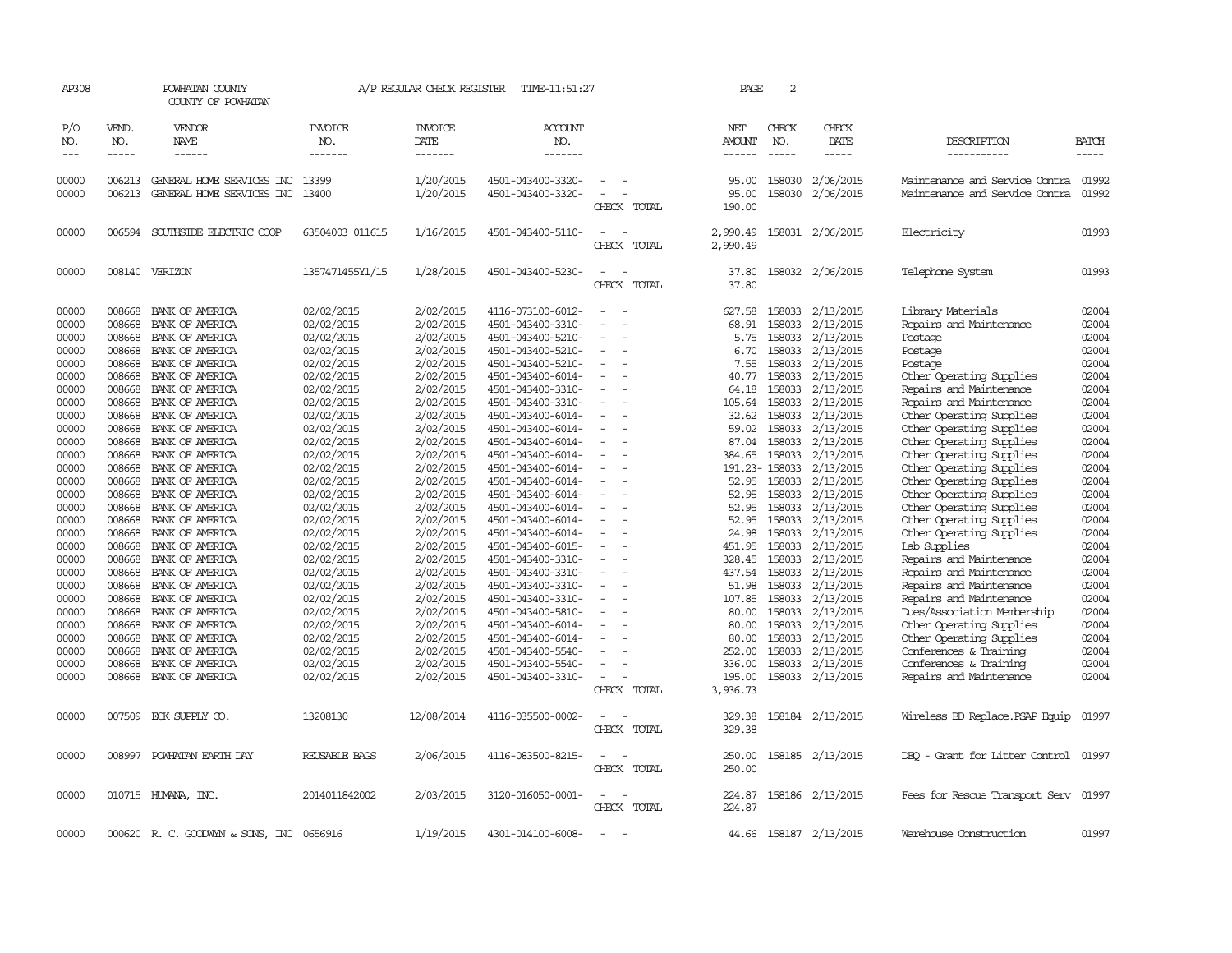| AP308                                                       |                                                                    | POWHATAN COUNTY<br>COUNTY OF POWHATAN                                                                                                                                                     |                                                                                                                                   | A/P REGULAR CHECK REGISTER                                                              | TIME-11:51:27                                                                                                                                   |                                                                                                                         | PAGE                                                                   | 3                           |                                                                                                                                  |                                                                                                                           |                                                             |
|-------------------------------------------------------------|--------------------------------------------------------------------|-------------------------------------------------------------------------------------------------------------------------------------------------------------------------------------------|-----------------------------------------------------------------------------------------------------------------------------------|-----------------------------------------------------------------------------------------|-------------------------------------------------------------------------------------------------------------------------------------------------|-------------------------------------------------------------------------------------------------------------------------|------------------------------------------------------------------------|-----------------------------|----------------------------------------------------------------------------------------------------------------------------------|---------------------------------------------------------------------------------------------------------------------------|-------------------------------------------------------------|
| P/O<br>NO.<br>$---$                                         | VEND.<br>NO.<br>$- - - - -$                                        | <b>VENDOR</b><br>NAME<br>------                                                                                                                                                           | <b>INVOICE</b><br>NO.<br>-------                                                                                                  | <b>INVOICE</b><br>DATE<br>-------                                                       | <b>ACCOUNT</b><br>NO.<br>-------                                                                                                                |                                                                                                                         | NET<br>AMOUNT<br>------                                                | CHECK<br>NO.<br>$- - - - -$ | CHECK<br>DATE<br>-----                                                                                                           | DESCRIPTION<br>-----------                                                                                                | <b>BATCH</b><br>$- - - - -$                                 |
| 00000                                                       |                                                                    | 000620 R. C. GOODWYN & SONS, INC 657123                                                                                                                                                   |                                                                                                                                   | 1/21/2015                                                                               | 4301-014100-6008-                                                                                                                               | CHECK TOTAL                                                                                                             | 11.44<br>56.10                                                         |                             | 158187 2/13/2015                                                                                                                 | Warehouse Construction                                                                                                    | 01997                                                       |
| 00000                                                       |                                                                    | 007380 RICHMOND SECURITY INC.                                                                                                                                                             | 0000115890                                                                                                                        | 2/05/2015                                                                               | 4301-014500-0024-                                                                                                                               | $\overline{\phantom{a}}$<br>$\overline{\phantom{a}}$<br>CHECK TOTAL                                                     | 938.21<br>938.21                                                       |                             | 158188 2/13/2015                                                                                                                 | Sheriff's Dept Security Renova                                                                                            | 01997                                                       |
| 00000<br>00000<br>00000<br>00000<br>00000                   | 009183<br>009183<br>009183<br>009183<br>009183                     | AIR, WATER & SOIL LABORA-<br>AIR, WATER & SOIL LABORA-<br>AIR, WATER & SOIL LABORA-<br>AIR, WATER & SOIL LABORA- V15000585<br>AIR, WATER & SOIL LABORA-                                   | V15000506<br>V15000507<br>V15000584<br>V15000586                                                                                  | 2/03/2015<br>2/03/2015<br>2/09/2015<br>2/09/2015<br>2/09/2015                           | 4501-043400-3140-<br>4501-043400-3140-<br>4501-043400-3140-<br>4501-043400-3140-<br>4501-043400-3140-                                           | $\overline{\phantom{a}}$<br>$\sim$<br>$\equiv$<br>$\overline{\phantom{a}}$<br>CHECK TOTAL                               | 119.08<br>102.26<br>40.00<br>40.00<br>40.00<br>341.34                  | 158189<br>158189<br>158189  | 2/13/2015<br>2/13/2015<br>2/13/2015<br>158189 2/13/2015<br>158189 2/13/2015                                                      | Professional Services<br>Professional Services<br>Professional Services<br>Professional Services<br>Professional Services | 01997<br>01997<br>01997<br>01997<br>01997                   |
| 00000<br>00000                                              | 006655                                                             | BLOSSMAN GAS COMPANIES,<br>006655 BLOSSMAN GAS COMPANIES,                                                                                                                                 | 304554<br>503997                                                                                                                  | 1/30/2015<br>2/03/2015                                                                  | 4501-043400-5120-<br>4501-043400-5120-                                                                                                          | $\sim$<br>$\sim$<br>$\overline{\phantom{a}}$<br>CHECK TOTAL                                                             | 380.43<br>419.44<br>799.87                                             |                             | 158190 2/13/2015<br>158190 2/13/2015                                                                                             | Fuel (htg)<br>Fuel (htg)                                                                                                  | 01997<br>01997                                              |
| 00000<br>00000<br>00000<br>00000<br>00000<br>00000<br>00000 | 000860<br>000860<br>000860<br>000860<br>000860<br>000860<br>000860 | DOMINION VIRGINIA POWER<br>DOMINION VIRGINIA POWER<br>DOMINION VIRGINIA POWER<br>DOMINION VIRGINIA POWER<br>DOMINION VIRGINIA POWER<br>DOMINION VIRGINIA POWER<br>DOMINION VIRGINIA POWER | 099822231500215<br>1875198911 0215<br>2907028530 0215<br>3085476897 0215<br>6656300552 0215<br>7897055856 0215<br>9052426195 0215 | 2/03/2015<br>2/04/2015<br>2/03/2015<br>2/03/2015<br>2/03/2015<br>2/03/2015<br>2/03/2015 | 4501-043400-5110-<br>4501-043400-5110-<br>4501-043400-5110-<br>4501-043400-5110-<br>4501-043400-5110-<br>4501-043400-5110-<br>4501-043400-5110- | $\equiv$<br>$\overline{\phantom{a}}$<br>$\overline{\phantom{a}}$<br>$\equiv$<br>$\overline{\phantom{a}}$<br>CHECK TOTAL | 209.78<br>141.40<br>168.76<br>563.35<br>3,252.83<br>180.59<br>4,563.88 | 158191<br>158191            | 158191 2/13/2015<br>2/13/2015<br>47.17 158191 2/13/2015<br>2/13/2015<br>158191 2/13/2015<br>158191 2/13/2015<br>158191 2/13/2015 | Electricity<br>Electricity<br>Electricity<br>Electricity<br>Electricity<br>Electricity<br>Electricity                     | 01997<br>01997<br>01997<br>01997<br>01997<br>01997<br>01997 |
| 00000<br>00000                                              | 007537                                                             | FERGUSON ENTERPRISES, INC 1787820<br>007537 FERGUSON ENTERPRISES, INC 1788120                                                                                                             |                                                                                                                                   | 1/20/2015<br>1/28/2015                                                                  | 4501-043400-3310-<br>4501-043400-3310-                                                                                                          | $\equiv$<br>$\sim$<br>$\sim$<br>$\sim$<br>CHECK TOTAL                                                                   | 73.50<br>341.72                                                        |                             | 158192 2/13/2015<br>268.22 158192 2/13/2015                                                                                      | Repairs and Maintenance<br>Repairs and Maintenance                                                                        | 01997<br>01997                                              |
| 00000<br>00000                                              | 000690<br>000690                                                   | FLATROCK TIRE & AUTO<br>FLATROCK TIRE & AUTO                                                                                                                                              | 0010433<br>0010445                                                                                                                | 1/16/2015<br>1/20/2015                                                                  | 4501-043400-6008-<br>4501-043400-6008-                                                                                                          | CHECK TOTAL                                                                                                             | 16.00<br>549.19<br>565.19                                              |                             | 158193 2/13/2015<br>158193 2/13/2015                                                                                             | Gas/Grease/Oil/Vehicle Repairs<br>Gas/Grease/Oil/Vehicle Repairs                                                          | 01997<br>01997                                              |
| 00000                                                       | 008579                                                             | POWHATAN COMMERCIAL                                                                                                                                                                       | 02122015                                                                                                                          | 2/12/2015                                                                               | 4501-043400-5420-                                                                                                                               | CHECK TOTAL                                                                                                             | 217.88<br>217.88                                                       |                             | 158194 2/13/2015                                                                                                                 | Rent - Office Space                                                                                                       | 02000                                                       |
| 00000                                                       |                                                                    | 007815 POWHATAN RENTAL CENTER                                                                                                                                                             | 16958                                                                                                                             | 1/27/2015                                                                               | 4501-043400-3310-                                                                                                                               | $\overline{\phantom{a}}$<br>CHECK TOTAL                                                                                 | 79.20<br>79.20                                                         |                             | 158195 2/13/2015                                                                                                                 | Repairs and Maintenance                                                                                                   | 01997                                                       |
| 00000                                                       | 000780                                                             | <b>QUILL CORPORATION</b>                                                                                                                                                                  | 9999417                                                                                                                           | 1/28/2015                                                                               | 4501-043400-6001-                                                                                                                               | CHECK TOTAL                                                                                                             | 29.79<br>29.79                                                         |                             | 158196 2/13/2015                                                                                                                 | Office Supplies                                                                                                           | 01997                                                       |
| 00000<br>00000<br>00000                                     |                                                                    | 000620 R. C. GOODWYN & SONS, INC<br>000620 R. C. GOODWYN & SONS, INC<br>000620 R. C. GOODWYN & SONS, INC 657441                                                                           | 0657712<br>0657981                                                                                                                | 1/27/2015<br>1/29/2015<br>1/23/2015                                                     | 4501-043400-3310-<br>4501-043400-3310-<br>4501-043400-3310-                                                                                     | $\sim$<br>$\overline{\phantom{a}}$<br>CHECK TOTAL                                                                       | 22.11<br>223.95<br>23.00<br>269.06                                     | 158197                      | 2/13/2015<br>158197 2/13/2015<br>158197 2/13/2015                                                                                | Repairs and Maintenance<br>Repairs and Maintenance<br>Repairs and Maintenance                                             | 01997<br>01997<br>01997                                     |
| 00000                                                       |                                                                    | 001940 STANDBY SYSTEMS, INC.                                                                                                                                                              | 01150142                                                                                                                          | 1/27/2015                                                                               | 4501-043400-3310-                                                                                                                               | $\overline{\phantom{a}}$<br>CHECK TOTAL                                                                                 | 202.50<br>202.50                                                       |                             | 158198 2/13/2015                                                                                                                 | Repairs and Maintenance                                                                                                   | 01999                                                       |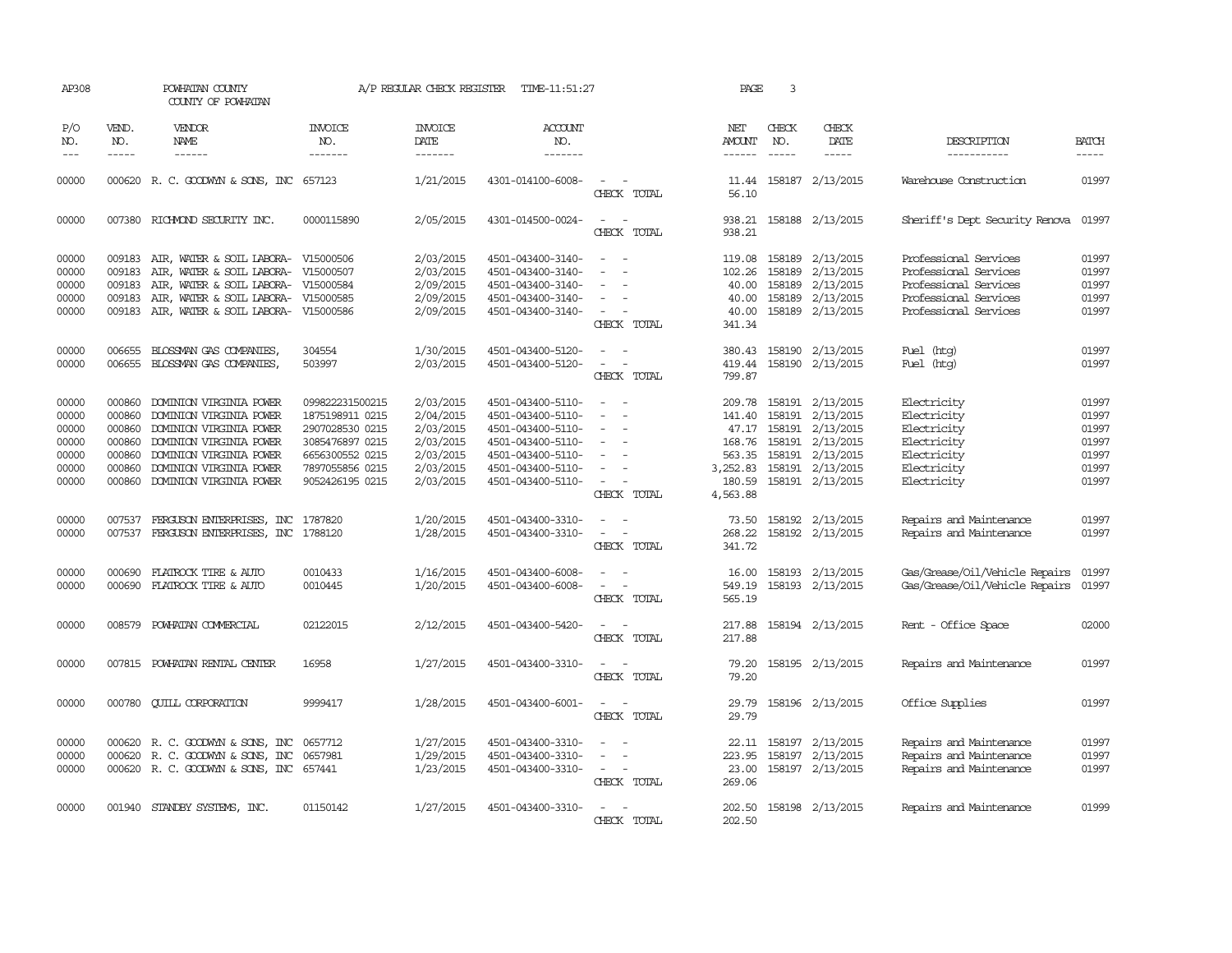| AP308                            |                             | POWHATAN COUNTY<br>COUNTY OF POWHATAN                                                                           |                                     | A/P REGULAR CHECK REGISTER                       | TIME-11:51:27                                                                    |                                                                                                                             | PAGE                                            | 4                             |                                                                |                                                      |                                  |
|----------------------------------|-----------------------------|-----------------------------------------------------------------------------------------------------------------|-------------------------------------|--------------------------------------------------|----------------------------------------------------------------------------------|-----------------------------------------------------------------------------------------------------------------------------|-------------------------------------------------|-------------------------------|----------------------------------------------------------------|------------------------------------------------------|----------------------------------|
| P/O<br>NO.<br>$---$              | VEND.<br>NO.<br>$- - - - -$ | VENDOR<br><b>NAME</b><br>------                                                                                 | <b>INVOICE</b><br>NO.<br>-------    | <b>INVOICE</b><br>DATE<br>-------                | <b>ACCOUNT</b><br>NO.<br>-------                                                 |                                                                                                                             | NET<br>AMOUNT                                   | CHECK<br>NO.<br>$\frac{1}{2}$ | CHECK<br>DATE<br>$- - - - -$                                   | DESCRIPTION<br>-----------                           | <b>BATCH</b><br>-----            |
| 00000                            | 006722                      | SYDNOR HYDRO INC.                                                                                               | 31600                               | 2/01/2015                                        | 4501-043400-3320-                                                                | CHECK TOTAL                                                                                                                 | 638.00<br>638.00                                |                               | 158199 2/13/2015                                               | Maintenance and Service Contra 01999                 |                                  |
| 00000                            |                             | 008126 VERIZON WIRELESS                                                                                         | 9739833095                          | 2/01/2015                                        | 4501-043400-5250-                                                                | CHECK TOTAL                                                                                                                 | 49.69<br>49.69                                  |                               | 158200 2/13/2015                                               | Cell Phones                                          | 01999                            |
| 00000                            | 008710                      | VIRGINIA BUSINESS SYSTEMS                                                                                       | 16491647                            | 2/02/2015                                        | 4501-043400-3320-                                                                | CHECK TOTAL                                                                                                                 | 232.85<br>232.85                                |                               | 158201 2/13/2015                                               | Maintenance and Service Contra                       | 01999                            |
| 00000                            |                             | 007415 VIRGINIA UTILITY                                                                                         | 01150323                            | 1/31/2015                                        | 4501-043400-3140-                                                                | $\overline{\phantom{a}}$<br>CHECK TOTAL                                                                                     | 38.85<br>38.85                                  |                               | 158202 2/13/2015                                               | Professional Services                                | 01999                            |
| 00000                            |                             | 007758 ADVANCE AUTO PARTS                                                                                       | 6819502855364                       | 1/28/2015                                        | 4501-043400-6008-                                                                | $\overline{\phantom{a}}$<br>CHECK TOTAL                                                                                     | 7.99<br>7.99                                    |                               | 158306 2/23/2015                                               | Gas/Grease/Oil/Vehicle Repairs                       | 02005                            |
| 00000                            |                             | 009183 AIR, WATER & SOIL LABORA- V15000621                                                                      |                                     | 2/10/2015                                        | 4501-043400-3140-                                                                | $\sim$ $  -$<br>CHECK TOTAL                                                                                                 | 226.92<br>226.92                                |                               | 158307 2/23/2015                                               | Professional Services                                | 02005                            |
| 00000<br>00000<br>00000<br>00000 | 006655<br>006655<br>006655  | BLOSSMAN GAS COMPANIES,<br>BLOSSMAN GAS COMPANIES,<br>BLOSSMAN GAS COMPANIES,<br>006655 BLOSSMAN GAS COMPANIES, | 19756<br>203832<br>304673<br>504136 | 2/02/2015<br>2/12/2015<br>2/08/2015<br>2/11/2015 | 4501-043400-5120-<br>4501-043400-5120-<br>4501-043400-5120-<br>4501-043400-5120- | CHECK TOTAL                                                                                                                 | 12.00<br>247.50<br>390.27<br>492.24<br>1,142.01 | 158308<br>158308              | 158308 2/23/2015<br>2/23/2015<br>2/23/2015<br>158308 2/23/2015 | Fuel (htg)<br>Fuel (htg)<br>Fuel (htg)<br>Fuel (htg) | 02005<br>02005<br>02005<br>02005 |
| 00000                            |                             | 007353 CDW GOVERNMENT, INC.                                                                                     | QS92951                             | 11/14/2014                                       | 4501-043400-6002-                                                                | $\equiv$<br>$\overline{\phantom{a}}$<br>CHECK TOTAL                                                                         | 1,252.67<br>1,252.67                            |                               | 158309 2/23/2015                                               | Computer Equipment Non-Capital                       | 02005                            |
| 00000                            |                             | 007537 FERGUSON ENTERPRISES, INC 1788815                                                                        |                                     | 1/29/2015                                        | 4501-043400-3310-                                                                | $ -$<br>CHECK TOTAL                                                                                                         | 792.00<br>792.00                                |                               | 158310 2/23/2015                                               | Repairs and Maintenance                              | 02005                            |
| 00000                            |                             | 006405 HACH COMPANY                                                                                             | 9221041                             | 1/30/2015                                        | 4501-043400-6015-                                                                | $\sim$ $\sim$<br>CHECK TOTAL                                                                                                | 211.79<br>211.79                                |                               | 158311 2/23/2015                                               | Lab Supplies                                         | 02005                            |
| 00000                            |                             | 008381 JAMES RIVER PETROLEUM                                                                                    | 72E                                 | 2/09/2015                                        | 4501-043400-6008-                                                                | $\sim$<br>CHECK TOTAL                                                                                                       | 160.25<br>160.25                                |                               | 158312 2/23/2015                                               | Gas/Grease/Oil/Vehicle Repairs                       | 02005                            |
| 00000                            | 009055                      | QUANTUM CONTROLS, INC.                                                                                          | 12108                               | 2/09/2015                                        | 4501-043400-3310-                                                                | $\frac{1}{2} \left( \frac{1}{2} \right) \left( \frac{1}{2} \right) = \frac{1}{2} \left( \frac{1}{2} \right)$<br>CHECK TOTAL | 4,440.44                                        |                               | 4,440.44 158313 2/23/2015                                      | Repairs and Maintenance                              | 02006                            |
| 00000                            |                             | 000780 CUILL CORPORATION                                                                                        | 1050454                             | 1/30/2015                                        | 4501-043400-6001-                                                                | $\frac{1}{2} \left( \frac{1}{2} \right) \left( \frac{1}{2} \right) = \frac{1}{2} \left( \frac{1}{2} \right)$<br>CHECK TOTAL | 24.87                                           |                               | 24.87 158314 2/23/2015                                         | Office Supplies                                      | 02006                            |
| 00000                            |                             | 000620 R.C. GOODWYN & SONS, INC 658715                                                                          |                                     | 2/05/2015                                        | 4501-043400-3310-                                                                | $ -$<br>CHECK TOTAL                                                                                                         | 47.92                                           |                               | 47.92 158315 2/23/2015                                         | Repairs and Maintenance                              | 02006                            |
| 00000                            |                             | 007843 TENCARVA MACHINERY CO.                                                                                   | W13053                              | 2/11/2015                                        | 4501-043400-3310-                                                                | CHECK TOTAL                                                                                                                 | 1,203.40<br>1,203.40                            |                               | 158316 2/23/2015                                               | Repairs and Maintenance                              | 02006                            |
| 00000                            |                             | 008736 TRACEY, RITA                                                                                             | MILEAGE EXCEL                       | 2/05/2015                                        | 4501-043400-5540-                                                                | CHECK TOTAL                                                                                                                 | 63.10<br>63.10                                  |                               | 158317 2/23/2015                                               | Conferences & Training                               | 02006                            |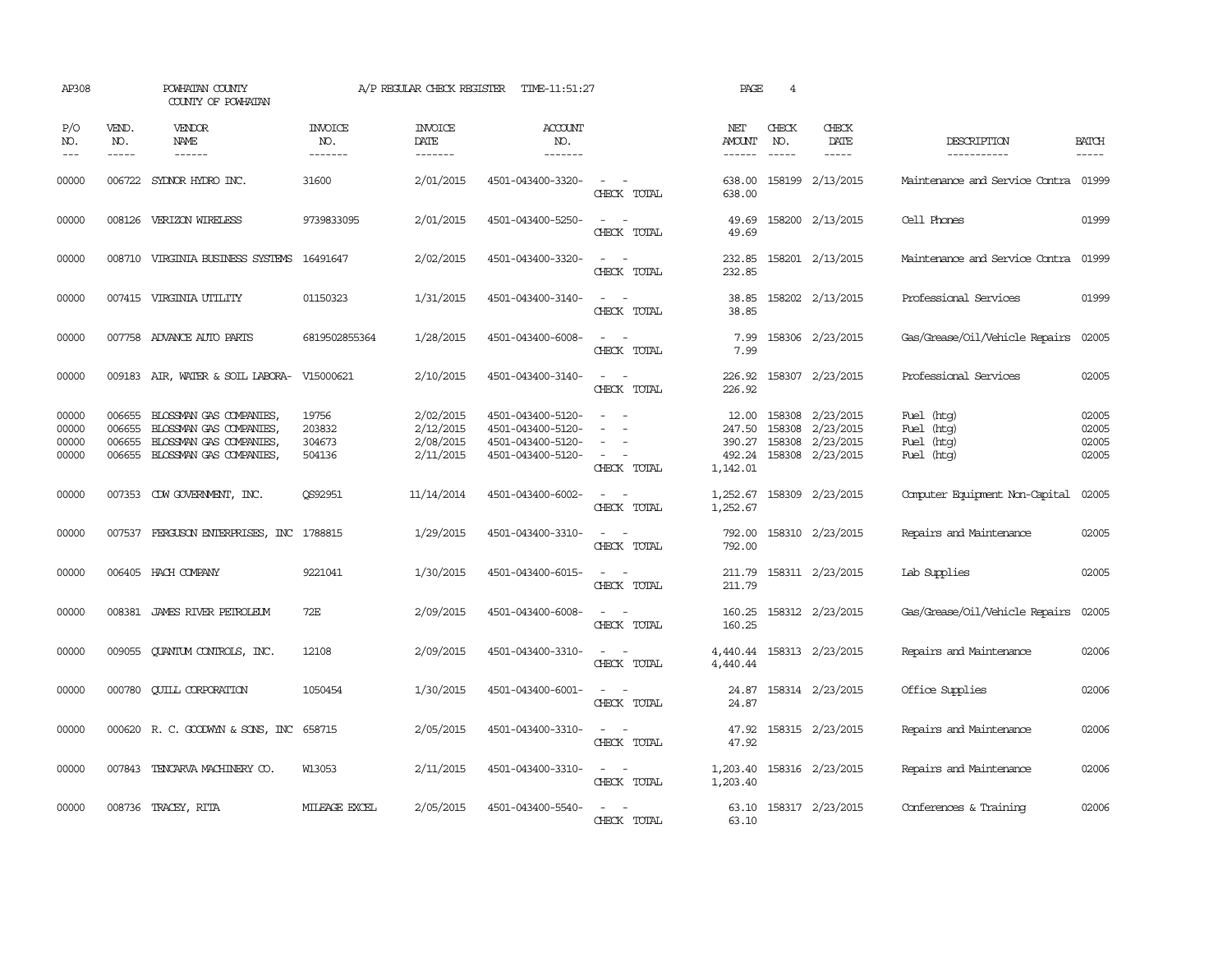| AP308                                                       |                                                                    | POWHATAN COUNTY<br>COUNTY OF POWHATAN                                                                                                                                                                                                           |                                      | A/P REGULAR CHECK REGISTER                                                              | TIME-11:51:27                                                                                                                                   |                                                                                                                             | PAGE                                                                    | 5                                    |                                                                                                              |                                                                                                                                                                             |                                                             |
|-------------------------------------------------------------|--------------------------------------------------------------------|-------------------------------------------------------------------------------------------------------------------------------------------------------------------------------------------------------------------------------------------------|--------------------------------------|-----------------------------------------------------------------------------------------|-------------------------------------------------------------------------------------------------------------------------------------------------|-----------------------------------------------------------------------------------------------------------------------------|-------------------------------------------------------------------------|--------------------------------------|--------------------------------------------------------------------------------------------------------------|-----------------------------------------------------------------------------------------------------------------------------------------------------------------------------|-------------------------------------------------------------|
| P/O<br>NO.<br>$\frac{1}{2}$                                 | VEND.<br>NO.<br>$- - - - -$                                        | VENDOR<br><b>NAME</b><br>------                                                                                                                                                                                                                 | INVOICE<br>NO.<br>-------            | <b>INVOICE</b><br>DATE<br>-------                                                       | <b>ACCOUNT</b><br>NO.<br>-------                                                                                                                |                                                                                                                             | NET<br><b>AMOUNT</b><br>------                                          | CHECK<br>NO.                         | CHECK<br><b>DATE</b><br>-----                                                                                | DESCRIPTION<br>-----------                                                                                                                                                  | <b>BATCH</b><br>-----                                       |
| 00000<br>00000                                              |                                                                    | 006837 USA BLUE BOOK<br>006837 USA BLUE BOOK                                                                                                                                                                                                    | 553837<br>554580                     | 1/28/2015<br>1/28/2015                                                                  | 4501-043400-6015-<br>4501-043400-6015-                                                                                                          | $\overline{\phantom{a}}$<br>$\sim$<br>CHECK TOTAL                                                                           | 129.98<br>155.70<br>285.68                                              |                                      | 158318 2/23/2015<br>158318 2/23/2015                                                                         | Lab Supplies<br>Lab Supplies                                                                                                                                                | 02006<br>02006                                              |
| 00000                                                       |                                                                    | 008126 VERIZON WIRELESS                                                                                                                                                                                                                         | 9740085052                           | 2/06/2015                                                                               | 4501-043400-5260-                                                                                                                               | $\frac{1}{2} \left( \frac{1}{2} \right) \left( \frac{1}{2} \right) = \frac{1}{2} \left( \frac{1}{2} \right)$<br>CHECK TOTAL | 20.01<br>20.01                                                          |                                      | 158319 2/23/2015                                                                                             | Internet Services                                                                                                                                                           | 02006                                                       |
| 00000                                                       |                                                                    | 007450 THOMSON REUTERS -                                                                                                                                                                                                                        | 831199033                            | 2/01/2015                                                                               | 4116-021100-6012-                                                                                                                               | $\equiv$<br>CHECK TOTAL                                                                                                     | 363.20<br>363.20                                                        |                                      | 158417 2/27/2015                                                                                             | Law Library Expenses                                                                                                                                                        | 02010                                                       |
| 00000                                                       |                                                                    | 009639 EMS MANAGEMENT &                                                                                                                                                                                                                         | 23668                                | 1/31/2015                                                                               | 4120-032300-5845-                                                                                                                               | $\overline{\phantom{a}}$<br>CHECK TOTAL                                                                                     | 1,945.12<br>1,945.12                                                    |                                      | 158418 2/27/2015                                                                                             | EMS Transport Third Party Bill                                                                                                                                              | 02009                                                       |
| 00000<br>00000<br>00000<br>00000                            | 007325<br>007325<br>007325                                         | RICHMOND OXYGEN CO.<br>RICHMOND OXYGEN CO.<br>RICHMOND OXYGEN CO.<br>007325 RICHMOND OXYGEN CO.                                                                                                                                                 | 187429<br>187988<br>187989<br>189382 | 1/07/2015<br>1/21/2015<br>1/21/2015<br>1/31/2015                                        | 4120-032301-6013-<br>4120-032301-6013-<br>4120-032301-6013-<br>4120-032301-6013-                                                                | $\equiv$<br>$\equiv$<br>$\overline{\phantom{a}}$<br>CHECK TOTAL                                                             | 111.00<br>55.00<br>56.00<br>275.50<br>497.50                            | 158419                               | 2/27/2015<br>158419 2/27/2015<br>158419 2/27/2015<br>158419 2/27/2015                                        | Medical Supplies<br>Medical Supplies<br>Medical Supplies<br>Medical Supplies                                                                                                | 02009<br>02009<br>02009<br>02009                            |
| 00000                                                       |                                                                    | 010583 TROPHIES UNLIMITED, INC.                                                                                                                                                                                                                 | 88062                                | 2/18/2015                                                                               | 4216-031800-6023-                                                                                                                               | $ -$<br>CHECK TOTAL                                                                                                         | 192.60<br>192.60                                                        |                                      | 158420 2/27/2015                                                                                             | Sheriff Asset Forfeiture Expen 02009                                                                                                                                        |                                                             |
| 00000<br>00000<br>00000<br>00000                            | 006261<br>006261<br>006261                                         | TIMMONS GROUP<br>TIMMONS GROUP<br>TIMMONS GROUP<br>006261 TIMMONS GROUP                                                                                                                                                                         | 166512<br>166513<br>166514<br>166803 | 2/10/2015<br>2/10/2015<br>2/10/2015<br>2/10/2015                                        | 4301-014200-6004-<br>4301-014100-6009-<br>4301-014200-6004-<br>4301-014100-6008-                                                                | $\equiv$<br>CHECK TOTAL                                                                                                     | 464.00<br>5,644.00<br>1,290.00<br>1,200.00<br>8,598.00                  | 158421                               | 158421 2/27/2015<br>2/27/2015<br>158421 2/27/2015<br>158421 2/27/2015                                        | Paving Village Building<br>Human Services Building Facade<br>Paving Village Building<br>Warehouse Construction                                                              | 02009<br>02009<br>02009<br>02009                            |
| 00000<br>00000<br>00000<br>00000<br>00000<br>00000<br>00000 | 009183<br>009183<br>009183<br>009183<br>009183<br>009183<br>009183 | AIR, WATER & SOIL LABORA-<br>AIR, WATER & SOIL LABORA- V15000708<br>AIR, WATER & SOIL LABORA-<br>AIR, WATER & SOIL LABORA- V15000759<br>AIR, WATER & SOIL LABORA- V15000792<br>AIR, WATER & SOIL LABORA-<br>AIR, WATER & SOIL LABORA- V15000794 | V15000681<br>V15000709<br>V15000793  | 2/12/2015<br>2/13/2015<br>2/13/2015<br>2/18/2015<br>2/23/2015<br>2/23/2015<br>2/23/2015 | 4501-043400-3140-<br>4501-043400-3140-<br>4501-043400-3140-<br>4501-043400-3140-<br>4501-043400-3140-<br>4501-043400-3140-<br>4501-043400-3140- | $\overline{\phantom{a}}$<br>$\equiv$<br>$\equiv$<br>$\sim$<br>CHECK TOTAL                                                   | 314.21<br>40.00<br>40.00<br>102.26<br>40.00<br>40.00<br>40.00<br>616.47 | 158422<br>158422<br>158422<br>158422 | 2/27/2015<br>2/27/2015<br>2/27/2015<br>2/27/2015<br>158422 2/27/2015<br>158422 2/27/2015<br>158422 2/27/2015 | Professional Services<br>Professional Services<br>Professional Services<br>Professional Services<br>Professional Services<br>Professional Services<br>Professional Services | 02008<br>02008<br>02008<br>02008<br>02008<br>02008<br>02008 |
| 00000<br>00000                                              |                                                                    | 007436 AQUA VIRGINIA, INC.<br>007436 AQUA VIRGINIA, INC.                                                                                                                                                                                        | 153459757466102<br>865687118832802   | 2/11/2015<br>2/11/2015                                                                  | 4501-043400-5130-<br>4501-043400-5130-                                                                                                          | $\frac{1}{2} \left( \frac{1}{2} \right) \left( \frac{1}{2} \right) = \frac{1}{2} \left( \frac{1}{2} \right)$<br>CHECK TOTAL | 17.87<br>17.87<br>35.74                                                 |                                      | 158423 2/27/2015<br>158423 2/27/2015                                                                         | Water<br>Water                                                                                                                                                              | 02008<br>02008                                              |
| 00000                                                       |                                                                    | 006655 BLOSSMAN GAS COMPANIES,                                                                                                                                                                                                                  | 304842                               | 2/20/2015                                                                               | 4501-043400-5120-                                                                                                                               | $\frac{1}{2} \left( \frac{1}{2} \right) \left( \frac{1}{2} \right) = \frac{1}{2} \left( \frac{1}{2} \right)$<br>CHECK TOTAL | 565.21<br>565.21                                                        |                                      | 158424 2/27/2015                                                                                             | Fuel (htg)                                                                                                                                                                  | 02008                                                       |
| 00000<br>00000                                              |                                                                    | 006213 GENERAL HOME SERVICES INC 13515<br>006213 GENERAL HOME SERVICES INC 13517                                                                                                                                                                |                                      | 2/18/2015<br>2/18/2015                                                                  | 4501-043400-3320-<br>4501-043400-3320-                                                                                                          | $\equiv$<br>CHECK TOTAL                                                                                                     | 95.00<br>95.00<br>190.00                                                |                                      | 158425 2/27/2015<br>158425 2/27/2015                                                                         | Maintenance and Service Contra<br>Maintenance and Service Contra                                                                                                            | 02009<br>02009                                              |
| 00000                                                       | 009055                                                             | QUANTUM CONTROLS, INC.                                                                                                                                                                                                                          | 12133                                | 2/19/2015                                                                               | 4501-043400-3310-                                                                                                                               | $\sim$ $-$<br>CHECK TOTAL                                                                                                   | 228.31<br>228.31                                                        |                                      | 158426 2/27/2015                                                                                             | Repairs and Maintenance                                                                                                                                                     | 02009                                                       |